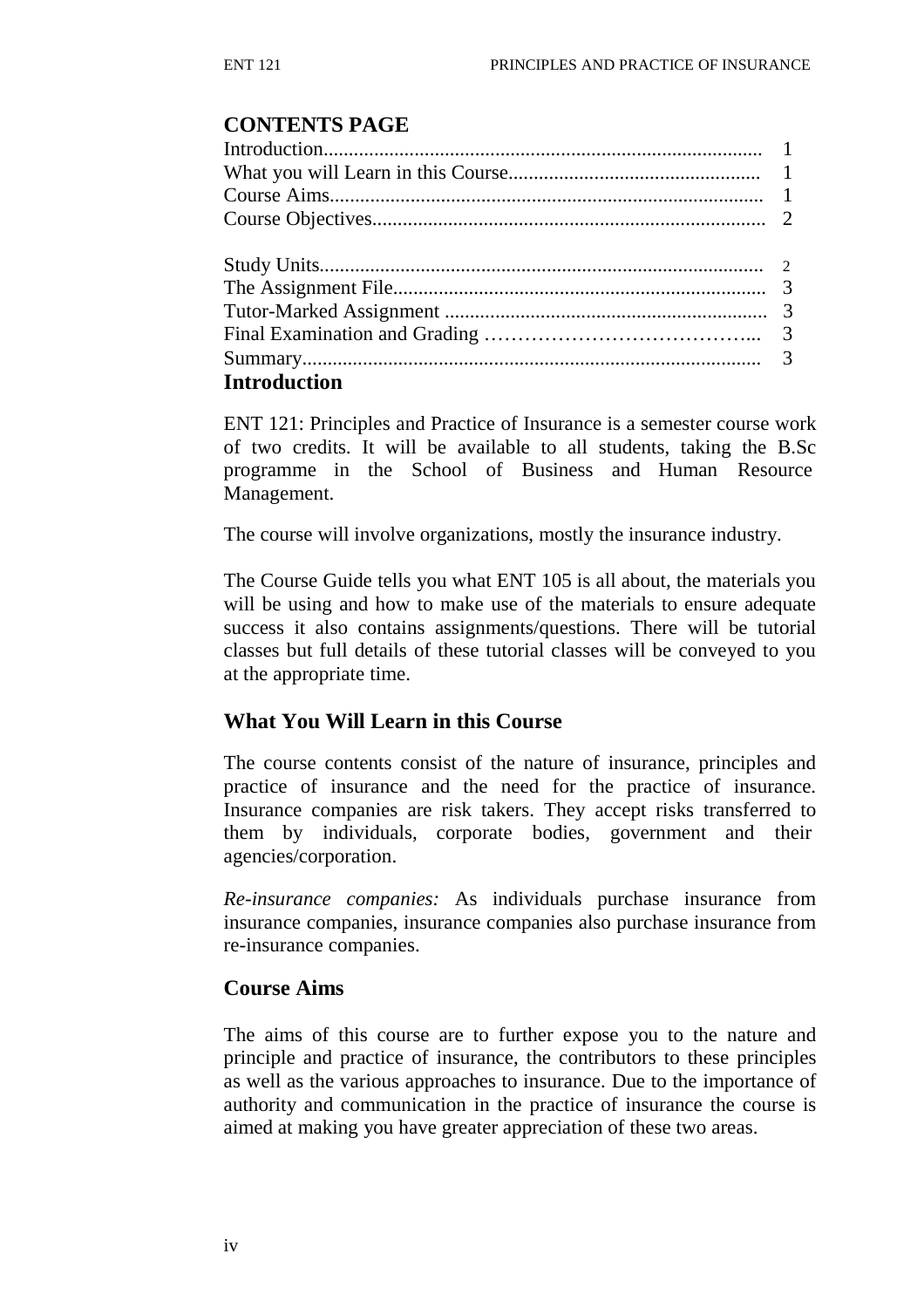The aims will be achieved by:

explaining the nature of insurance identifying the functions of insurance highlighting the importance of insurance describing the various approaches to insurance explaining the major contributors to the insurance industry defining risk and insurance, identifying the insurance market and intermediaries and their functions.

## **Course Objectives**

By the end of the course you should be able to:

Explain the nature of insurance List the functions of insurance List some classification of risk Identify the insurance market, and intermediaries and their functions Mention major categories of general insurance business. Name all types of life assurance contracts their uses and benefits Explain the principle of contract as relate to insurance. Define insurance contract and the rules applying to insurance.

## **Course Materials**

The Course Guide Study Units Textbooks The Assignment File

## **Study Units**

There are 15 units of this course which should be studied carefully.

These units are as follows.

#### **Module 1**

| Unit 1 | Introduction to Insurance                     |
|--------|-----------------------------------------------|
| Unit 2 | <b>Classes of Non-Life Insurance Business</b> |
| Unit 3 | Classes of Life Insurance                     |
| Unit 4 | General Principles of Insurance               |
| Unit 5 | Principles of Insurance                       |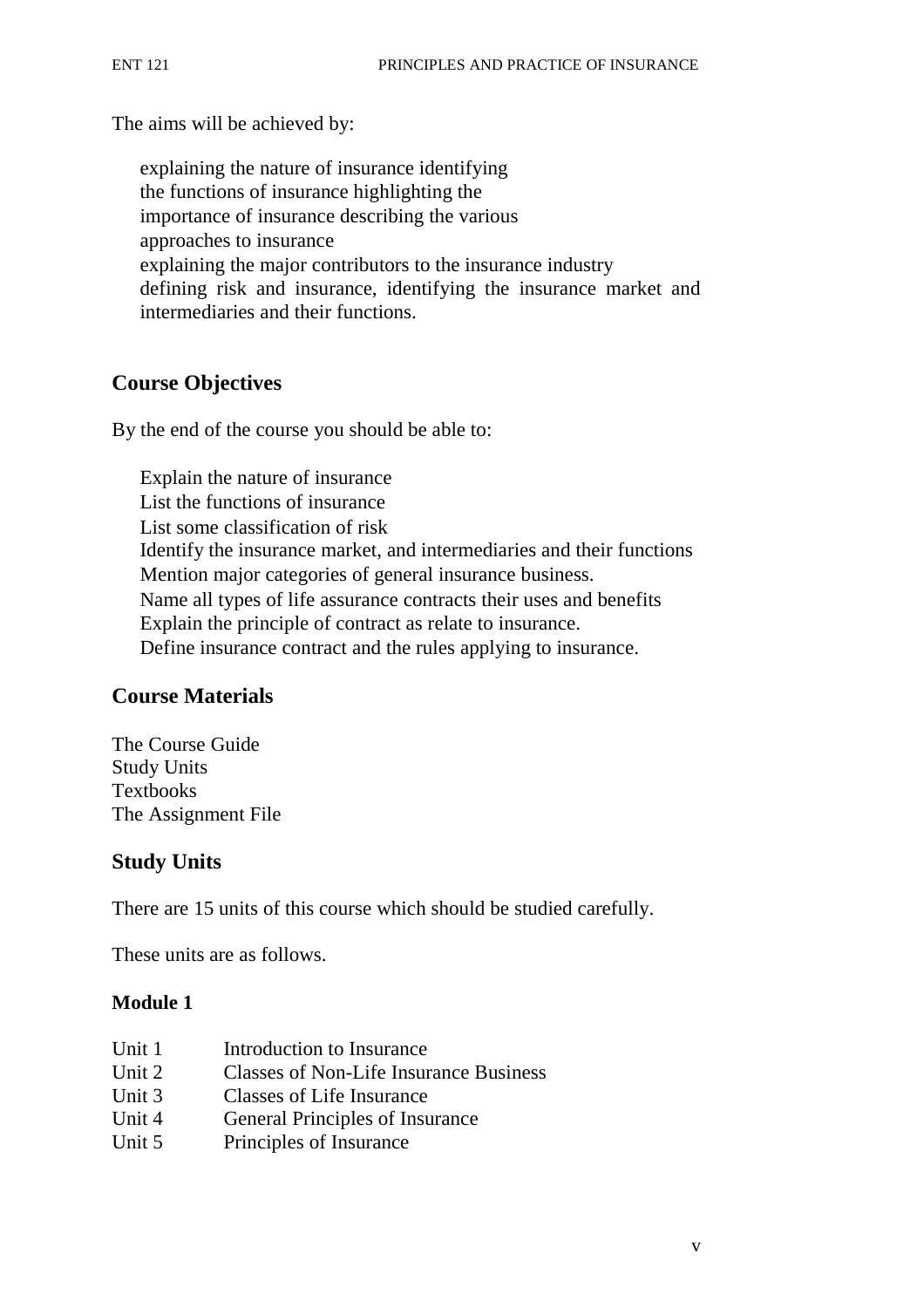## **Module 2**

| Unit 1 | Principles of Utmost Good Cause |
|--------|---------------------------------|
|--------|---------------------------------|

- Unit 2 The Principle of Proximate Cause
- Unit 3 The Principle of Indemnity
- Unit 4 The Principle of Subrogation
- Unit 5 The Principle of Contribution

## **Module 3**

| Unit 11 | Insurance Documentation                      |
|---------|----------------------------------------------|
| Unit 12 | General Principle of Underwriting and Rating |
| Unit 13 | Renewal and Cancellation                     |
| Unit 14 | Making a Claim                               |
| Unit 15 | <b>Risk Management</b>                       |
|         |                                              |

Each study unit will take at least two hours and it includes the introduction, objectives, main content, exercise, conclusion, summary and reference.

You are expected to study the materials, reflect on them and do the exercises. Some of the exercises will necessitate your visiting some insurance companies.

There are also textbooks, under references/further readings. They are to give you additional information. Practice the self assessment questions for additional practice and greater understanding; by so doing the stated learning objectives will be achieved.

## **The Assignment File**

The major assignment required of you is a Tutor-Marked Assignment. (TMA) which you are expected to complete at the end of each unit and mail to your tutor.

## **Tutor-Marked Assignment**

You are expected to apply what you have leant in the study units. The assignments which are four in number are expected to be turned into your tutor for grading. They constitute 30% of the total score.

## **Final Examination and Grading**

At the end of the course, you will write the final examination. It will attract the remaining 70%.This makes the total final score to be 100%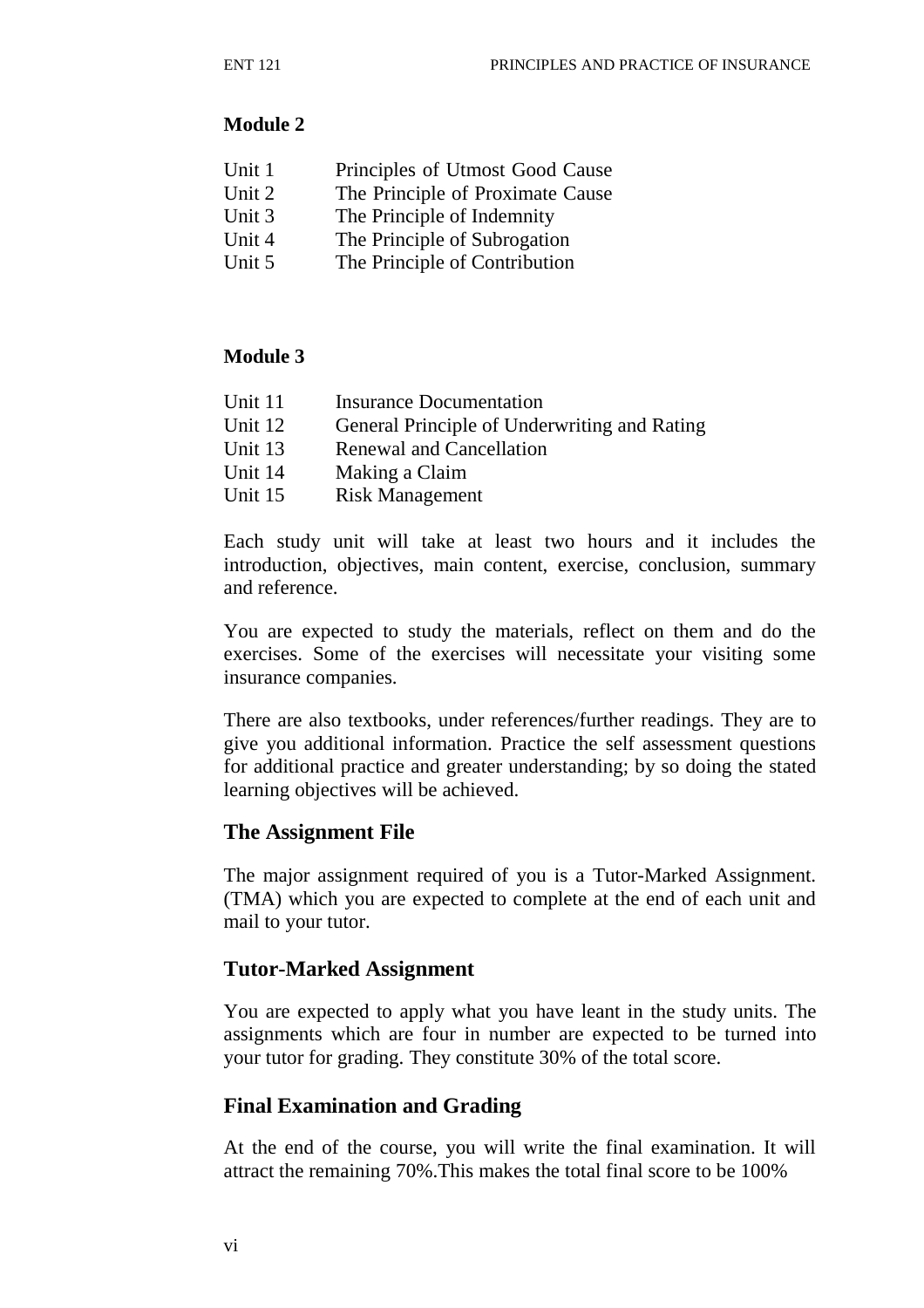### **Summary**

**ENT 121 (Principle and Practice of Insurance) exposes you further to the nature of insurance principles and the practice of insurance. On the successful completion of the course, you would have been armed with the principles necessary for efficient and effective insurance and entrepreneurial &small business management.**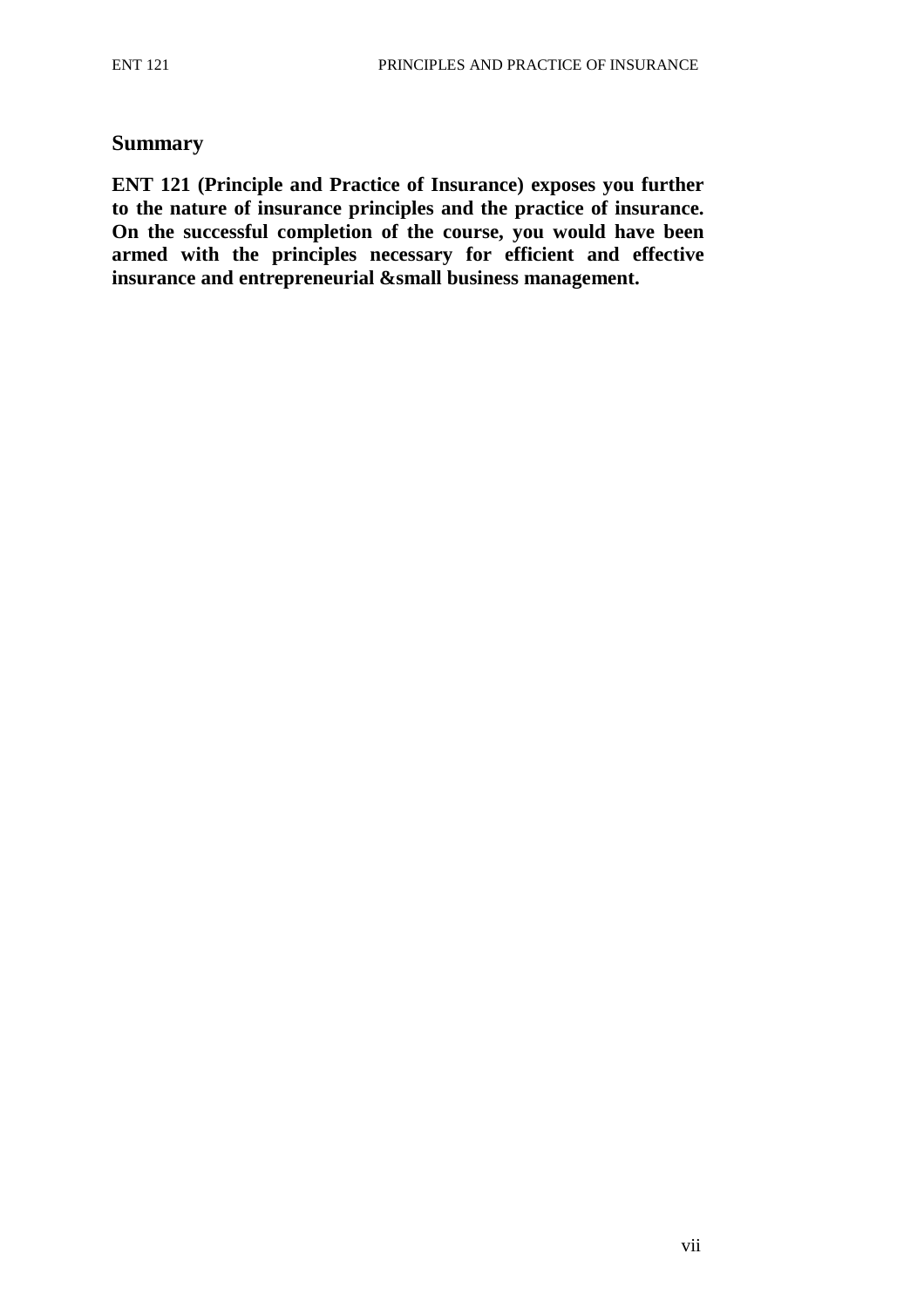| Course Code             | <b>ENT 121</b>                                               |
|-------------------------|--------------------------------------------------------------|
| Course Title            | Principles and Practice of Insurance                         |
| Course Developer/Writer | Caroline Aturu-Aghedo<br>National Open University of Nigeria |
| Course Editor           | Abdullahi S. Araga<br>National Open University of Nigeria    |
| Programme Leader        | Dr. O.J Onwe<br>National Open University of Nigeria          |
| Course Co-ordinator     | Caroline Aturu-Aghedo<br>National Open University of Nigeria |

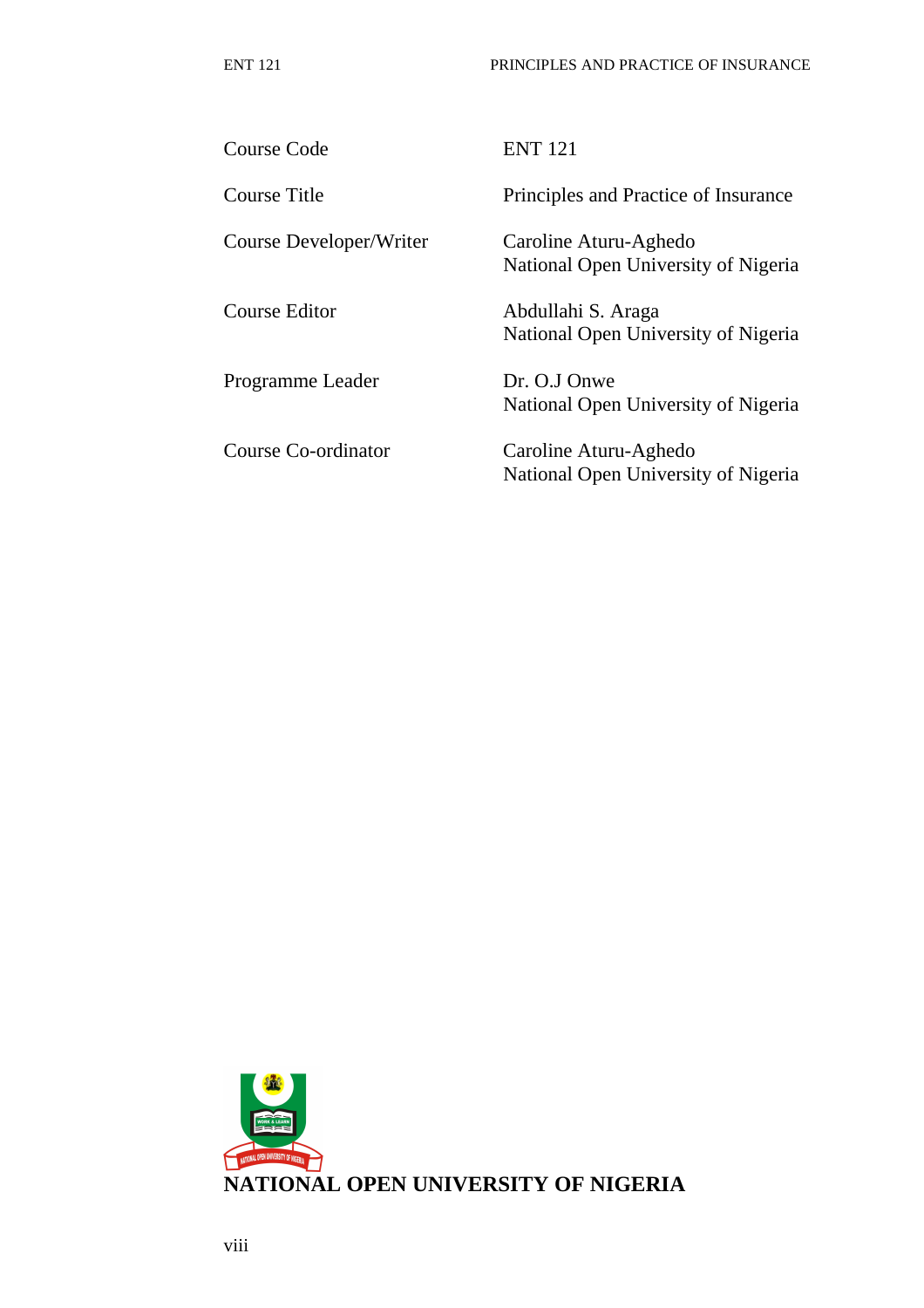National Open University of Nigeria Headquarters 14/16 Ahmadu Bello Way Victoria Island Lagos

Abuja Office No. 5 Dar es Salaam Street Off Aminu Kano Crescent Wuse II, Abuja Nigeria

e-mail: centralinfo@nou.edu.ng URL: www.nou.edu.ng

Published by National Open University of Nigeria

Printed 2009

ISBN: 978-058-535-4

All Rights Reserved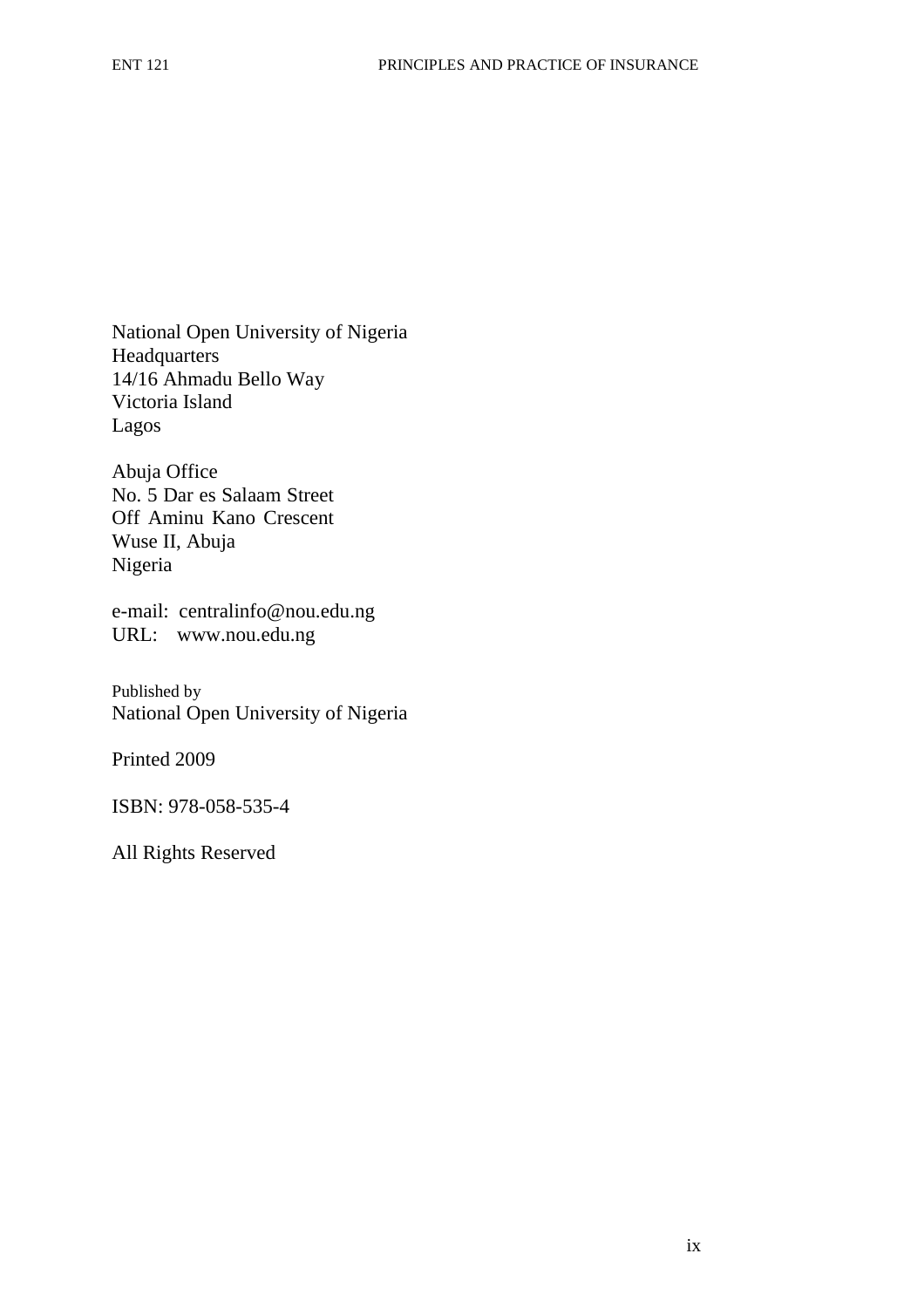# **CONTENTS PAGE**

| <b>Module 1</b> |                                              | 1            |
|-----------------|----------------------------------------------|--------------|
| Unit 1          |                                              | $\mathbf{1}$ |
| Unit 2          | Classes of Non-Life Insurance Business       | 8            |
| Unit 3          |                                              | 28           |
| Unit 4          |                                              | 37           |
| Unit 5          |                                              | 41           |
| <b>Module 2</b> |                                              | 47           |
| Unit 1          |                                              | 47           |
| Unit 2          |                                              | 51           |
| Unit 3          |                                              | 57           |
| Unit 4          |                                              | 63           |
| Unit 5          |                                              | 68           |
| <b>Module 3</b> |                                              | 74           |
| Unit 1          |                                              | 74           |
| Unit 2          | General Principle of Underwriting and Rating | 82           |
| Unit 3          |                                              | 90           |
| Unit 4          |                                              | 96           |
| Unit 5          |                                              | 102          |
|                 |                                              |              |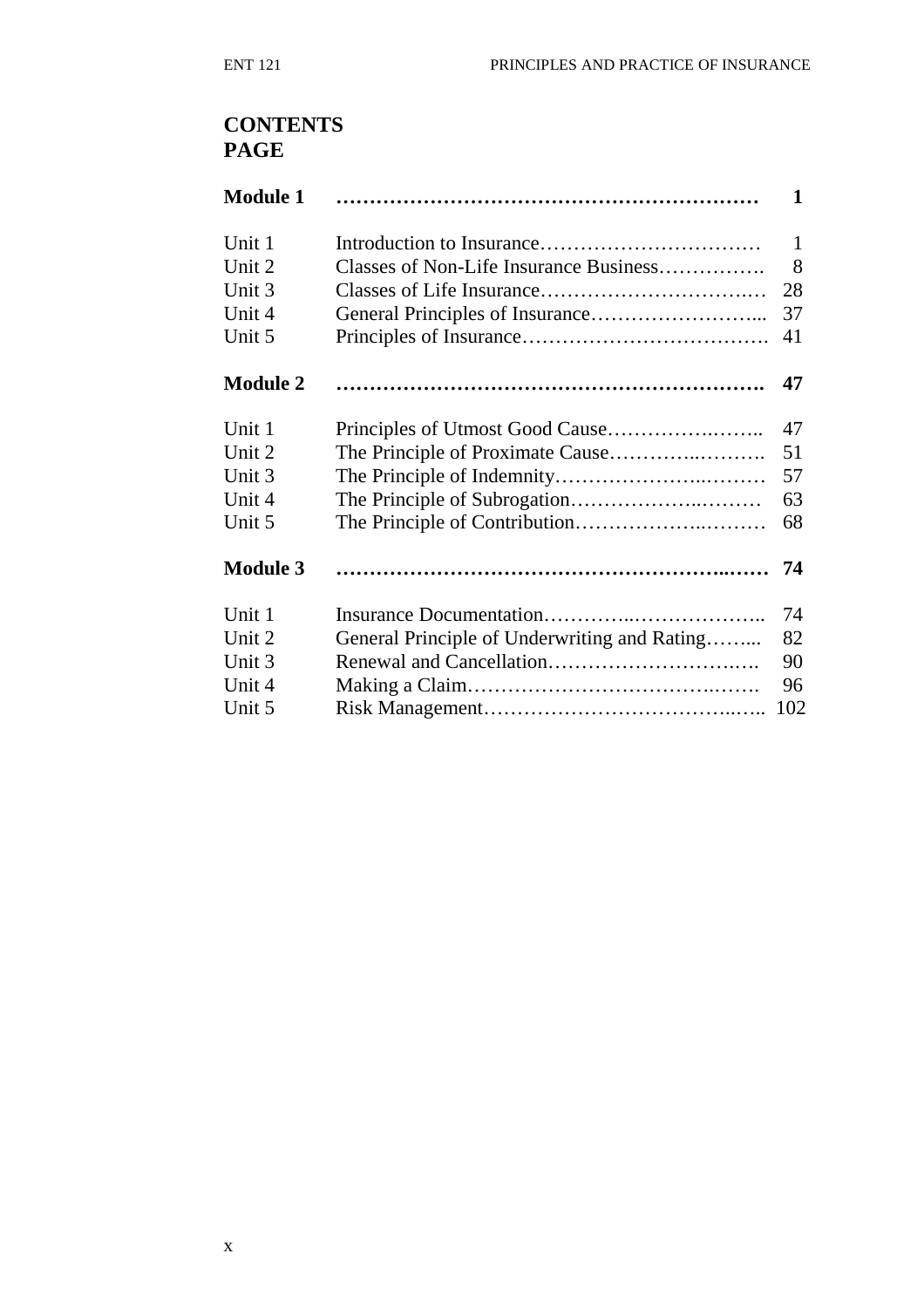# **MODULE 1**

- Unit 1 **Introduction to Insurance**
- Unit 2 Classes of General Insurance Business
- Unit 3 Classes of Life Insurance
- Unit 4 General Principles of Insurance
- Unit 5 Principles of Insurable Interest

# **UNIT 1 INTRODUCTION TO INSURANCE**

## **CONTENTS**

- 1.0 Introduction
- 2.0 Objectives
- 3.0 Main Content
	- 3.1 Insurance and Risks
		- 3.1.1 What is Risk?
		- 3.1.2 Classification of Risk
		- 3.1.3 Life without Risk
	- 3.2 What is Insurance?
	- 3.3 The Insurance Market
	- 3.4 Insurance Intermediaries
	- 3.5 Buyers of Insurance Products
- 4.0 Conclusion
- 5.0 Summary
- 6.0 Tutor-Marked Assignment
- 7.0 References/Further Readings

## **1.0 INTRODUCTION**

This unit will teach the definition of risk, the classification of risk, the definition of insurance, and the market insurance intermediaries. It is important that you grasp this concept before proceeding to the next unit.

## **2.0 OBJECTIVES**

At the end of this unit you should be able to:

define risk and insurance identify the insurance market identify the intermediaries of the insurance market and their functions.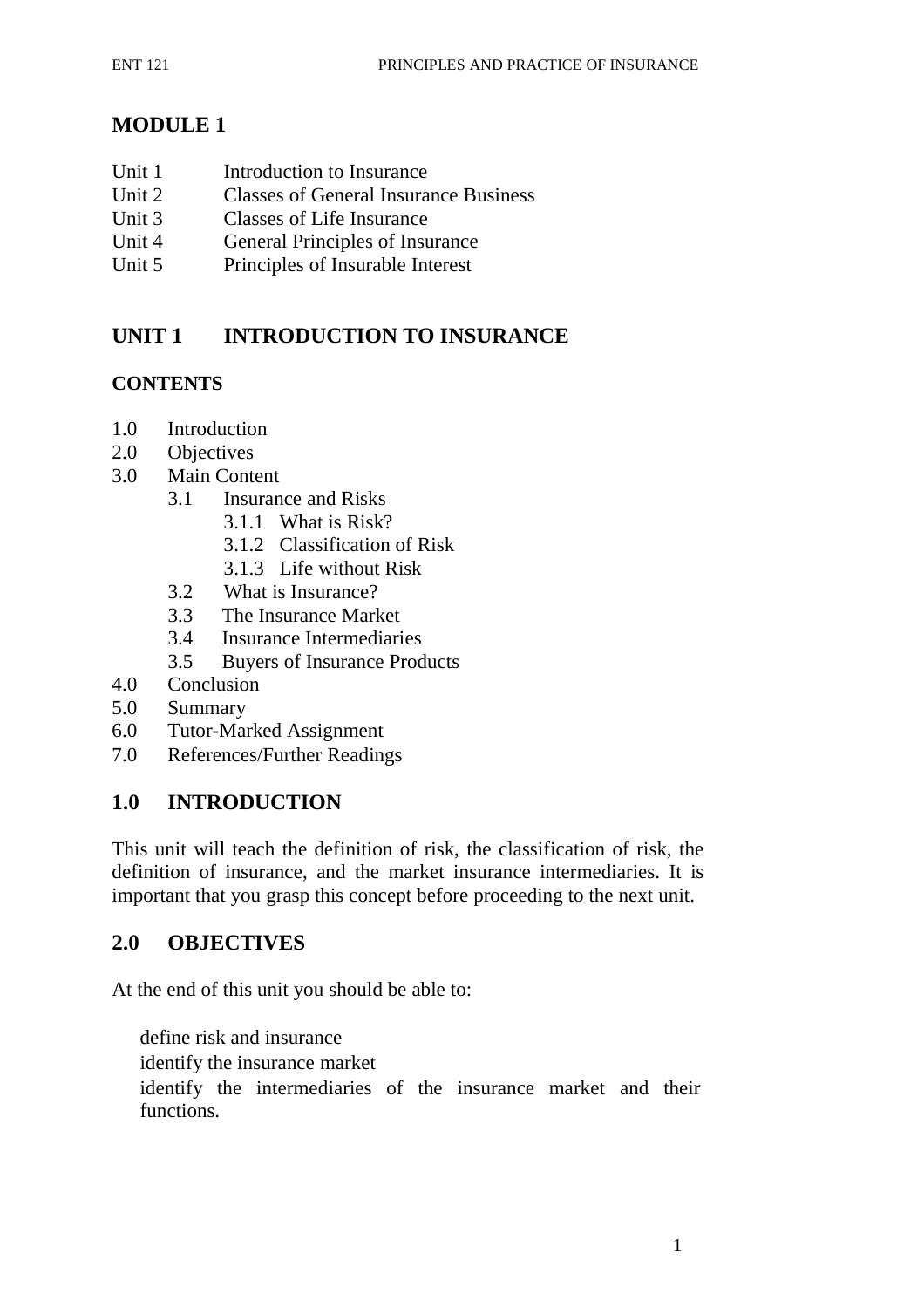## **3.0 MAIN CONTENT**

## **3.1 Insurance and Risk**

## **3.1.1 What is Risk?**

Risk can simply be defined as the unlooked for, unwanted event in the future. Risk is the sugar and salt of life. Risk brings sweetness and bitterness to life. Life is full of risk and any individual, organization or state can be a victim any day. In everyday life, risk comprises the steady toll of fire, accident, theft, explosion and other similar events. The list is lengthy and costly in terms of money and in terms of human pain and suffering.

## **3.1.2 Classification of Risk**

There are several different ways of looking at risk, but we adopt the classifications based on the nature of risk and its insurability.

**Pure Risks** – These are risks that can result only in loss, such as a plane crash, physical loss or damage to goods by fire or theft or the incurring of legal liability to pay damages by negligently causing bodily injury to someone or damage to the property of others. Pure risks are insurable because they are capable of statistical measurement.

**Speculative Risks** – Speculative risks may result in either a profit or a loss, which may be either large or small. Examples of speculative risks are: change in fashion, market change, etc. These risks are uninsurable because there is no way of measuring their effect.

**Political Risks** – These risks are outbreak of wars, trade/currency restrictions, etc.

## **3.1.3 Life without Risk**

Human beings cannot exist without risk. This is applicable to business since, for example, manufacturing activity cannot be stopped just because people will be injured nor can we ban motor vehicles on the road in order to stop accidents. Do we stop the use of electricity or cooking gadgets just because of fire outbreak? Clearly, these options are unreasonable. The world has to continue even in the face of risk and insurance is one of the many methods of doing this.

Therefore, various classes of insurance policies exist to take care of the various risks to which organizations, human beings and governments are subjected to in everyday life.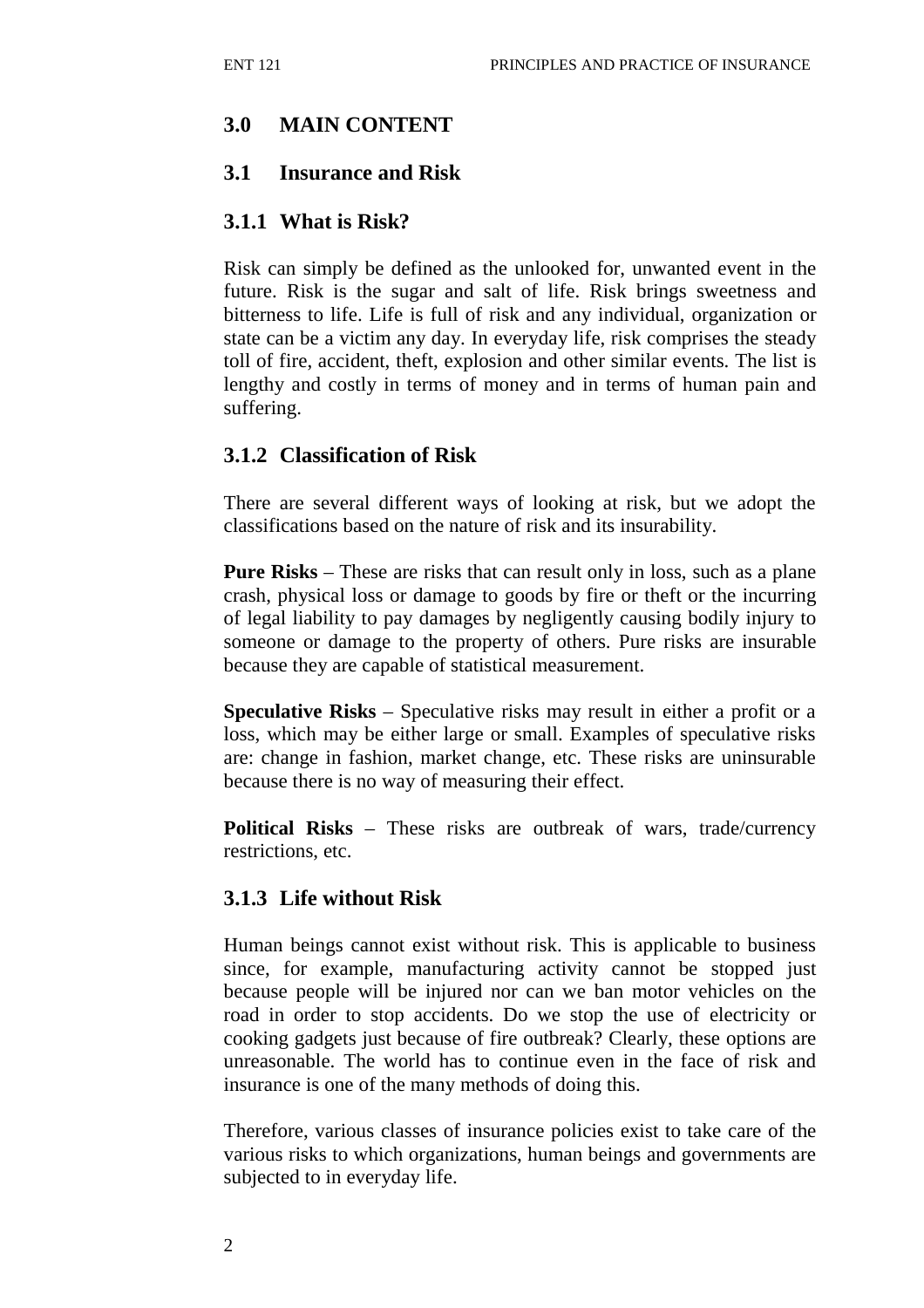## **3.2 What is Insurance?**

As a house owner or factory owner, are you ever bothered by the possibility that your house or factory and all your possessions might be burnt to ashes one night or that your car might be damaged beyond repair by another car on the road? Or are you worried that you might inadvertently hurt someone when you are driving to work or just by crossing the road carelessly? Buying insurance is one way by which you can remove some of your worries and gain peace of mind.

Insurance can therefore be defined as an arrangement by which one party (the insurer) promises to pay another party ( the insured) a sum of money if something should happen which causes the insured to suffer financial loss. By so doing, the responsibility for paying for such losses is then transferred from the insured to the insurer. In return for accepting the burden of paying for losses when they occur, the insurer charges the insured a price called *premium.*

Consider the example below:

John and Samuel are both house owners. Let us assume that each house is worth two million naira. John a wise man insured his house against possible loss by fire at a premium of N5,000, while Samuel's house is uninsured.

The possible financial consequences for their actions are as follows:

#### **Table 1**

| Insured or Not |                    |                                          |                                                 |                              |                |
|----------------|--------------------|------------------------------------------|-------------------------------------------------|------------------------------|----------------|
| <b>Name</b>    | Premium<br>payment | Loss if house is<br>destroyed by<br>fire | Amount<br>received<br>from<br>in the<br>insurer | Net Loss in the<br>event of: |                |
|                |                    |                                          | event of Loss                                   | <b>Fire</b>                  | <b>No Fire</b> |
| John           | N5000              | N <sub>2</sub> Million                   | N <sub>2</sub> Million                          | N5,000                       | N5,000         |
| Samuel         | <b>NILL</b>        | N <sub>2</sub> Million                   | <b>NILL</b>                                     | N <sub>2</sub>               | NIL            |
|                |                    |                                          |                                                 | Million                      |                |

**Insured or Not**

By insuring, John has been able to transfer the loss of N2million to his Insurer. His financial position is therefore the same, whether or not his house burns down. Whatever happens all he has to pay is a premium of N5,000.

Although Samuel avoids paying N5,000, he has to bear the full loss of any fire. Samuel is therefore  $\text{A}5,000$  better off than John if there is no fire, but N1,995,000 worse off in the event of a fire outbreak.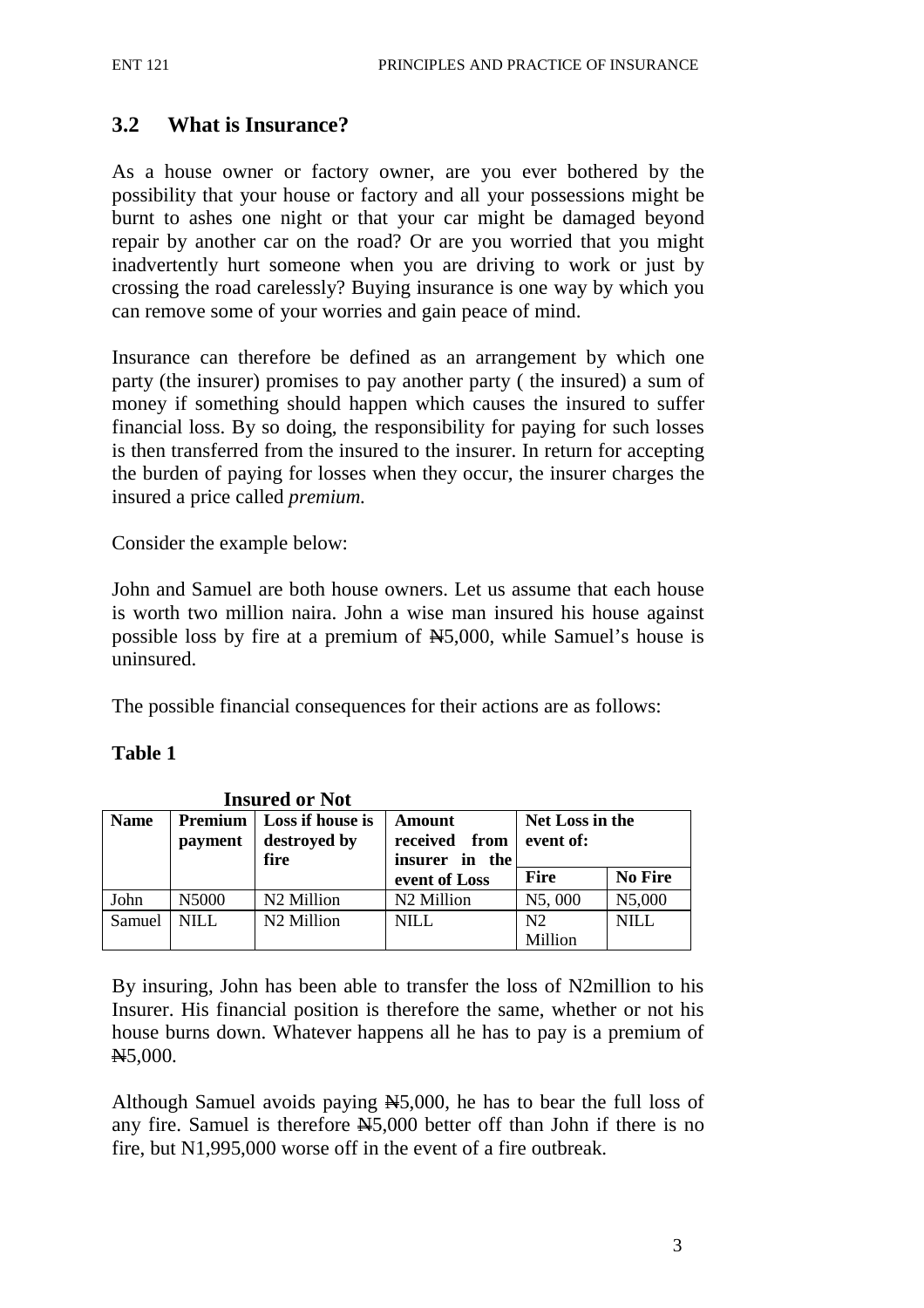## **3.3 The Insurance Market**

The major players in the insurance market are:

Insurance companies Reinsurance companies Insurance intermediaries Buyers of insurance products.

**Insurance Companies** – Insurance companies are risk takers. They accept risks transferred to them by individuals, corporate bodies, government and their agencies/corporations etc. Insurance companies are required to be registered by the National Insurance Commission. The requirements for registration are contained in the Insurance Act 2003.

**Re–Insurance Companies** – As individuals purchase insurance from insurance companies, insurance companies also purchase insurance from Re–insurance companies. Companies that accept insurance from insurance companies are called re–insurance companies. Re–insurance is therefore a form of insurance whereby an insurance company can transfer to another insurer all or part of its liabilities in respect of claims arising under the contracts of insurance that it writes.

## **3.4 Insurance Intermediaries**

Like any commodity or service, insurance transaction involves intermediaries through which insurance services pass to the insuring public.

There are two main categories of insurance intermediaries. They are insurance brokers and insurance agents.

**Insurance Brokers** are required to be registered and professionally qualified. The requirements for registration as a broker are contained in the Insurance Act 2003.A broker is an intermediary between the insurer and the insured. The main function of a broker is to act as the agent of the insured (the person taking an insurance policy) in obtaining insurance cover for his risk and as agent of the insurer (insurance company ) in collecting premium.

Insurance brokers receive brokerage (commission) from the insurance companies with whom they place business.

**Insurance Agents** – An agent is a person who acts on behalf of another. Insurance agents act as agents of insurance companies in obtaining businesses from potential policy holders.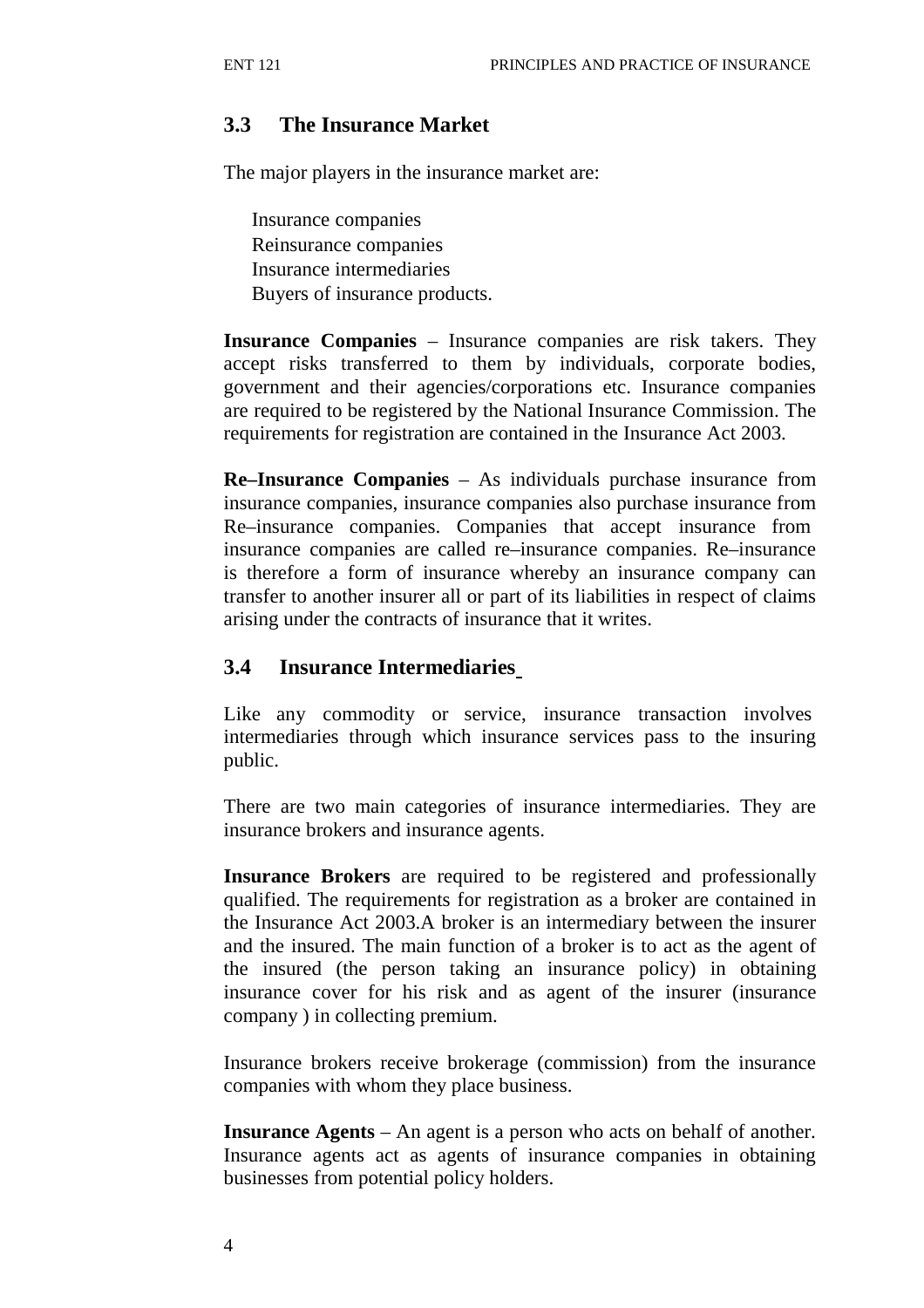The main duty of an agent is to solicit risk and collect premium on behalf of the principal (insurer). An agent receives commission and other remuneration from insurers.

Insurance agents are required to be licensed by the National Insurance Commission. The minimum requirements for licensing insurance agents are contained in the Insurance Act 2003.

There are three classes of insurance agents:

**The Full–Time Agent:** A full–time agent acts for only one or more insurance companies. Also, the agent might be an independent agent or an employee of an insurance company. The full–time agent devotes all his time towards the selling of insurance products. He is remunerated-- in the case of an employee, by monthly allowance plus commission and in the case of an independent agent by commission only on the business produced.

**The Part-Time Agent:** A part–time agent does other things apart from selling insurance products. He might act for one or more insurance companies. A part–time agent earns commission only on business introduced.

**The Staff Agent:** The staff agent is an employee of an insurance company. He sells insurance products on behalf of only his employer. In return, he earns a commission on businesses introduced in addition to his monthly salary.

#### **3.5 Buyers of Insurance Products**

Buyers of insurance products are:

**Individuals** – The demand for insurance by individuals depends on their financial position. As a person's income rises, he can afford to buy the financial security provided by insurance. A rise in a person's income enables the person to acquire more property such as; a car, a house and household goods, which will in turn create the need for insurance protection.

**Business Organizations**–The demand for insurance by business buyers is a function of economic development. As an economy grows, more capital - intensive methods of production tend to be employed. This will in turn increase the demand for property insurance for the protection of property and liability insurance to compensate employees, consumers and third parties for injury or damage to property resulting from the activities of business organizations.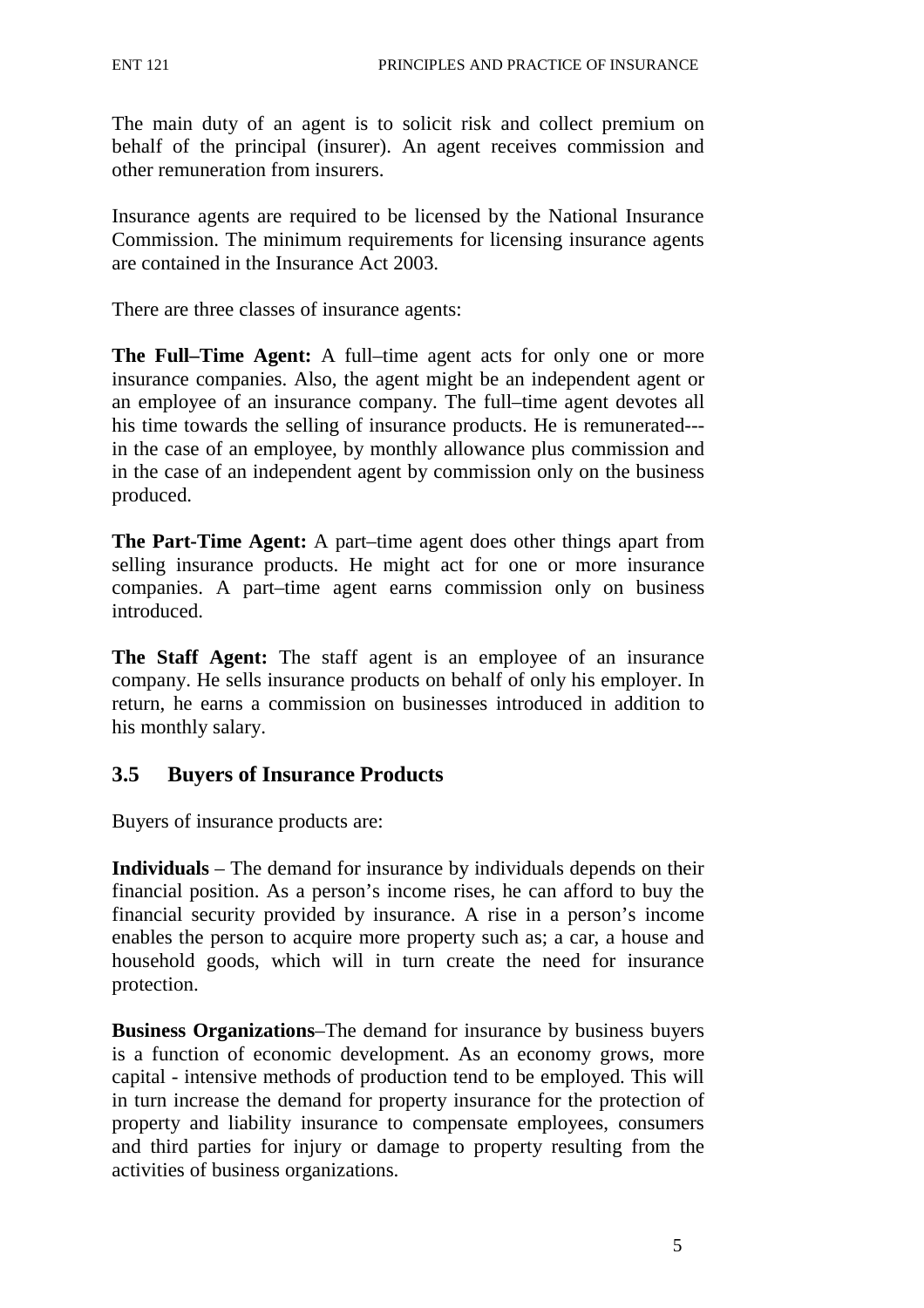**Charities, Clubs and other Organizations**--This third group of insurance buyers tends to demand for insurance when their activities and income increases. An increase in activities increases the needs for group personal accident for the protection of their members and property insurance for the protection of their assets.

**Governments and Government Agencies/Corporations Governments**, Federal, State and Local councils are big time buyers of insurance products. The need for insurance by these buyers is mainly to protect governments' assets movable or immovable. In the case of agencies /corporations, the need for insurance protection is obvious due to the fact that some of their activities are hazardous. For instance, can NNPC do without insuring its assets? Can airlines afford not to insure their aircraft? The answer is definitely "no" as no aircraft can be allowed to fly in the air space of another country without insurance protection.

#### **SELF ASSESSMENT EXERCISE**

- 1. What is the definition of risk?
- 2. Give the definition of insurance.
- 3. What do you understand by pure risk and speculative risk?
- 4. Distinguish between an insurance company and a re-insurance company.

## **4.0 CONCLUSION**

We have examined the meaning of risk, classifications of risk and how to manage our exposure to risk. Also, we went further to define insurance and we looked at the insurance market as well as buyers of insurance products.

## **5.0 SUMMARY**

As human beings, we cannot totally avoid or eliminate risk completely from our lives. The world has to continue even in the face of mounting risks of fire outbreak and various forms of accidents. However, we can manage our exposure to risk and insurance is one of the many methods of doing this.

Risk is the unlooked for, unwanted event in the future.

Risk can be classified based on the nature of its insurability as follows:

Pure risks, which are risks that can result only in loss. They are insurable because they are capable of statistical measurement. Speculative risks may result in either a profit or a loss, for example,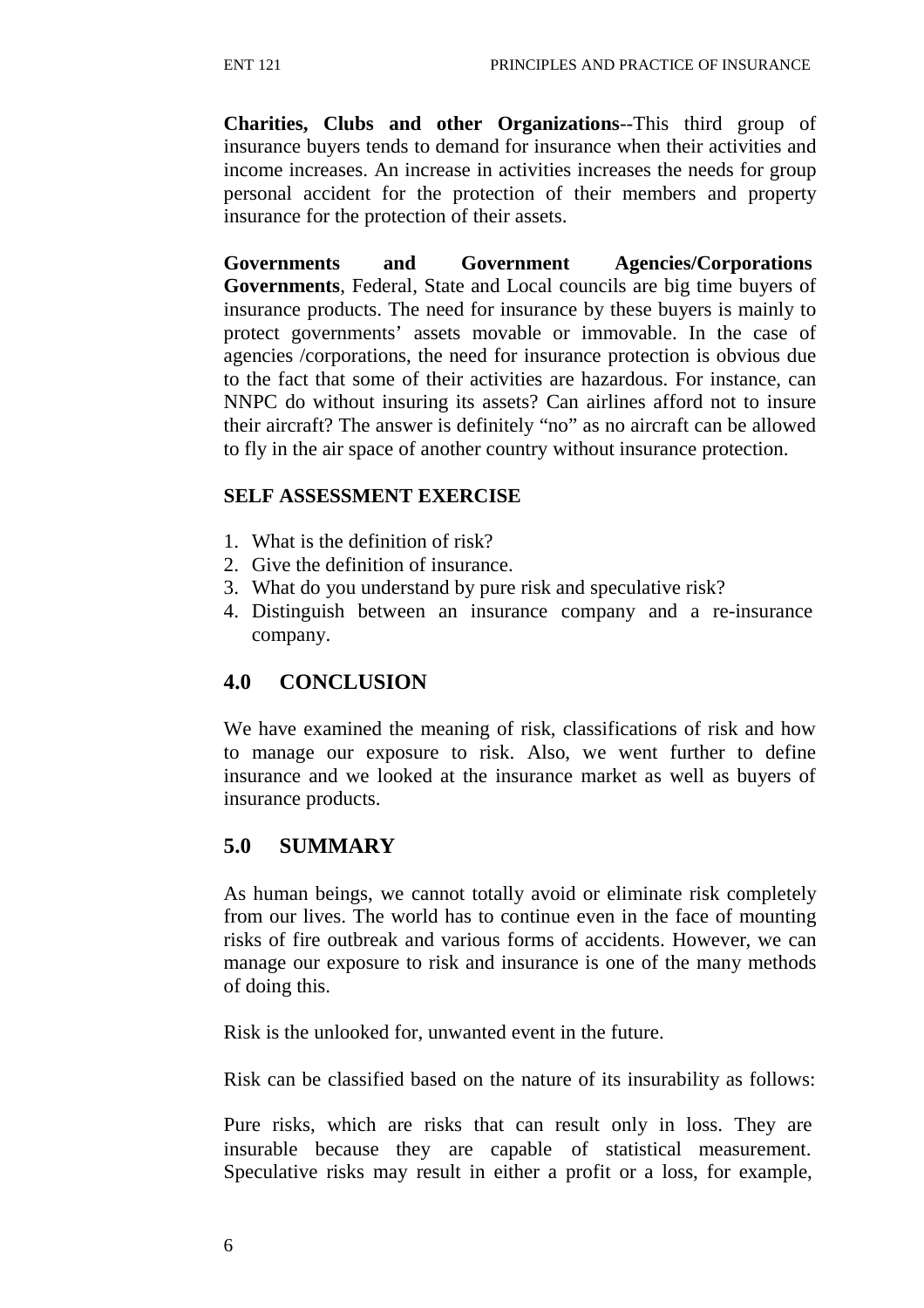change in fashion and market fluctuation. They are uninsurable, while political risks are outbreak of war, trade/currency restriction etc.

Insurance is an arrangement by which one party promises to pay another party a sum of money if some thing should happen which causes the insured party to suffer financial loss. The insurance market comprises insurance companies, reinsurance companies, insurance brokers and insurance agents.

Buyers of insurance products include individuals, business organizations, charities/clubs and governments, government agencies/corporations.

## **6.0 TUTOR-MARKED ASSIGNMENT**

- 1. Insurance products are distributed through intermediaries. Mention the various intermediaries in the insurance market and explain their functions.
- 2. Mr. Bob bought a three bed room flat for N5,000,000 and paid N11,000 to insure the flat. Mr. Bob's friend Mr. Dag bought the same type of flat in the same estate for the same amount of N5, 000,000. An insurance agent approached him to take an insurance cover for his flat as his friend did, but Mr. Dag refused. Three months later, there was an outbreak of fire and Mr. Dag's flat was destroyed. Explain the financial consequences of Mr. Bob and Mr. Dag's action. Illustrate this with a table.

## **7.0 REFERENCES/FURTHER READINGS**

Assa, S. O. *The Business of Insurance Broking in Print*.

Diacon, G.C.O. & Steele, J. T. (1981). *Introduction to Insurance*. London: (C II,).No. 010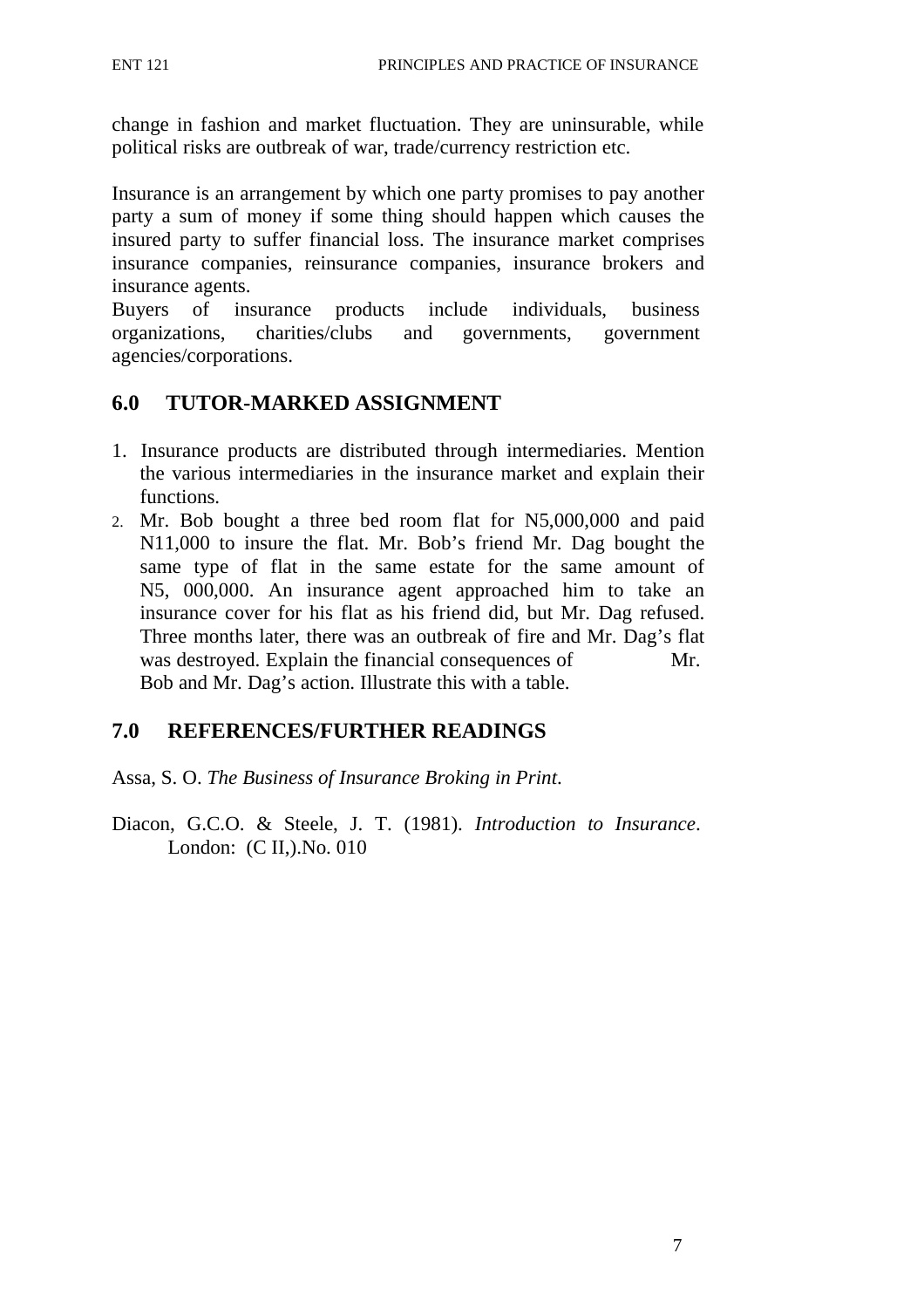## **UNIT 2 CLASSES OF GENERAL INSURANCE BUSINESS**

#### **CONTENTS**

- 1.0 Introduction
- 2.0 Objectives
- 3.0 Main Content
	- 3.1 General Insurance Business
		- 3.1.1 Motor Insurance
		- 3.1.2 Fire and Special Perils Insurance
		- 3.1.3 Burglary Insurance
		- 3.1.4 Money Insurance
		- 3.1.5 Goods in Transit Insurance
		- 3.1.6 Marine Insurance
		- 3.1.7 Workmen's Compensation Insurance
		- 3.1.8 Fidelity Guarantee Insurance
		- 3.1.9 Public Liability Insurance
		- 3.1.10 Product Liability
		- 3.1.11 Professional Indemnity Insurance
		- 3.1.12 Engineering Insurance
- 4.0 Conclusion
- 5.0 Summary
- 6.0 Tutor-Marked Assignment
- 7.0 References/Further Readings

## **1.0 INTRODUCTION**

Most people and most organizations, in every kind of society need some sort of insurance cover. The only exceptions are people without property and dependents. Everyone else has possessions or potential liabilities that need to be protected. Insurance contract represents only one way in which people can guard against misfortune. For example, most primitive societies have developed systems of mutual aid or help so that if one member suffers a financial setback the others club together in order to repair the damage. Such mutual aid probably cannot work unless all members are exposed to roughly the same risks, and will be unfair if some members have a potential for greater and more frequent losses than others. Modern insurance represents a more equitable system.

Insurance developed when primitive societies found themselves unable to support trade and manufacturing activities because of the significantly increased size and/or frequency of losses involved. Marine insurance was developed by the great sea-faring traders, the Phoenicians, around 3000 years ago. The earliest record of an insurance policy relates to a Mediterranean voyage in 1347 A.D. Many of the other types of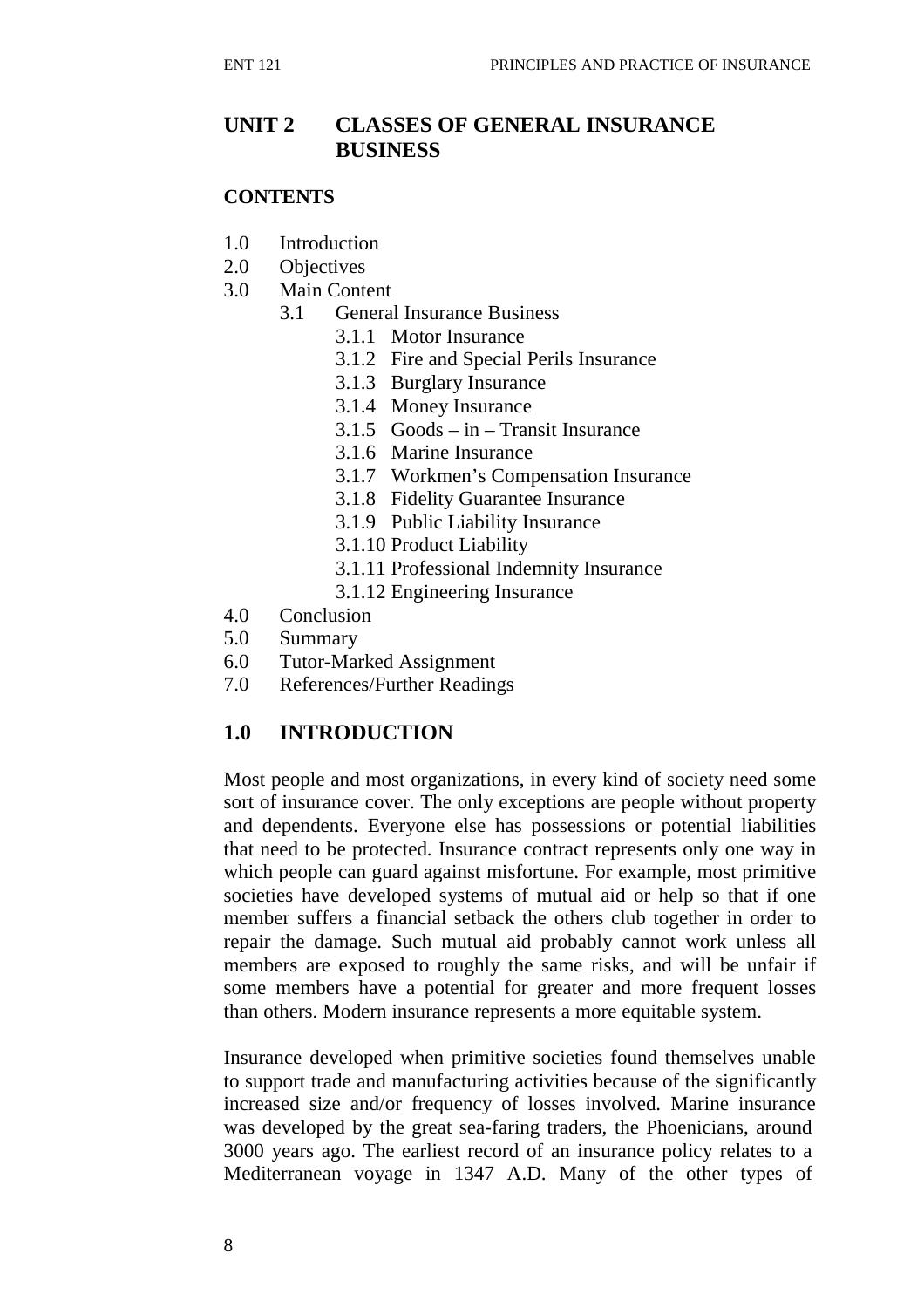commercial property insurance date back to the Industrial Revolution, with its growth and of many fracturing enterprises using comparatively expensive buildings and machinery and employing mass-production techniques. Private property insurance did not appear in England until after the Great Fire of London, which in 1666 destroyed a large proportion of London's buildings.

Nowadays, a wide variety of insurance contracts is available. In Nigeria, the Insurance Act of 2003 classifies insurance business into two main classes of insurance – life insurance and general insurance business.

## **2.0 OBJECTIVES**

At the end of this unit you should be able to:

mention major categories of general insurance business their scope of cover, their uses and exclusions discuss their distinguishing features.

## **3.0 MAIN CONTENT**

## **3.1 General Insurance Business**

Insurance Act, 2003 categorizes general insurance business into 8 groups:

- a) Fire insurance business
- b) General accident insurance business
- c) Motor vehicle insurance business
- d) Marine and aviation insurance business
- e) Oil and gas insurance business
- f) Engineering insurance business
- g) Bonds credit guarantee and suretyship insurance business
- h) Miscellaneous insurance business.

However, in this unit, we shall be looking at the common classes of general insurance business.

## **3.1.1 Motor Vehicle Insurance**

The first motor car appeared in the United Kingdom in 1894 and by 1898 the Law Accident and Insurance Society Ltd. was providing a limited motor insurance cover. But then, motor insurance was not compulsory and the uncompensated victims of motor accidents suffered much hardship. However, the increased popularity and mass-production of cars after the First World War increased casualty figures and the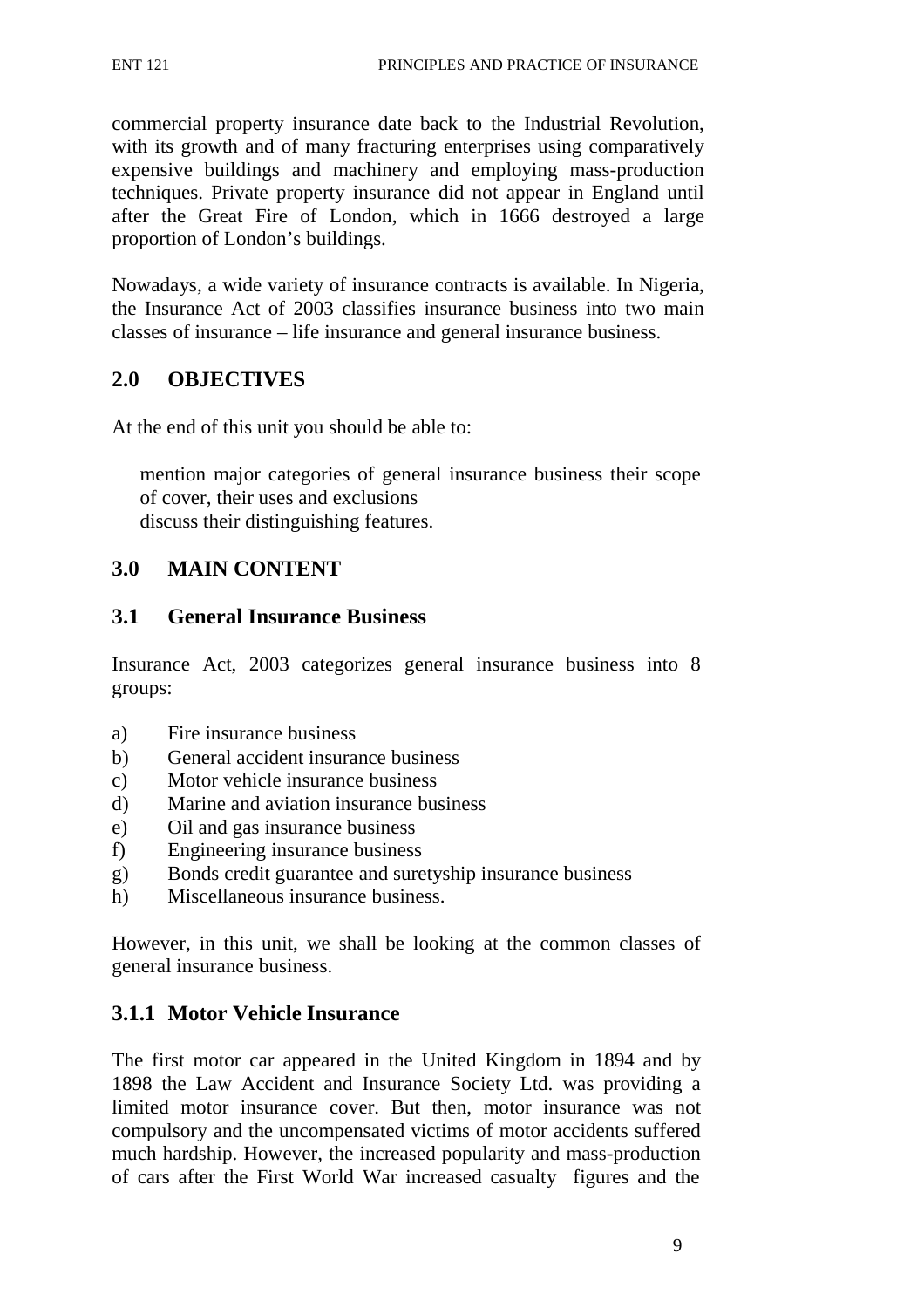Road Traffic Act 1930 in Britain introduced compulsory motor insurance covering liabilities to killed or injured third parties. Nigeria being colonized by the Britain enacted the same Act and it was known as the Motor Insurance (Third Party) Act 1945. Similar compulsory insurance requirements were also introduced in other countries, many of which require damage to third parties' property to be covered as well. In Nigeria, it is only recently through the Insurance Act 2003 that third parties' property damage was made compulsory

The conditions of the Road Traffic Acts apply to all vehicles used on the road including private cars, commercial vehicles, motor cycles and certain "special types" i.e., mobile cranes, fork-lifts, trucks and bull dozers.

#### **Scope of Cover**

There are four types of cover in motor insurance:

#### **i. Road Traffic Act Cover**

This provides insurance cover for injury or death of third parties (including passengers) arising from the use of a vehicle on the road, but not for damage to their property. It is an offence to use or to permit the use of a motor vehicle on the road unless such cover is in force. There are those who are exempted from the compulsory insurance requirements:

- a) Where the owner of the vehicle deposits and keeps deposited a specified amount with the Accountant General of the Supreme Court.
- b) Where the vehicle is owned and is driven under the control of a local authority, the police or the armed forces.

In fact the Road Traffic Act cover is no longer issued by insurers in Nigeria because it is not relevant.

## **ii. Third Party Cover**

This provides protection against liabilities to third parties for injury or death and for property damage. It also covers legal costs. In Nigeria the Insurance Act 2003 has made this cover compulsory with a third party damage limit of N1,000,000.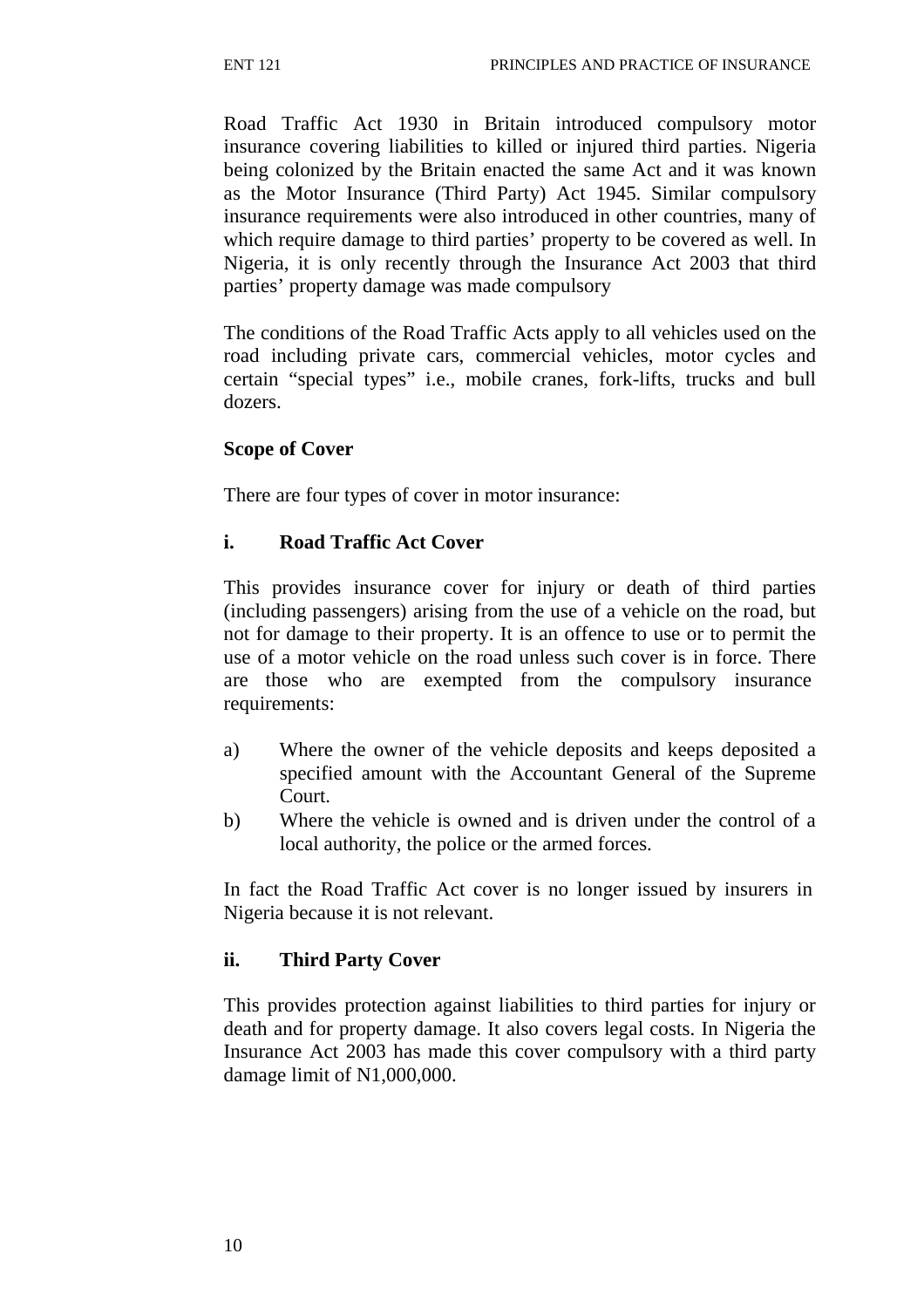#### **iii. Third Party, Fire and Theft Cover**

This covers liabilities to third parties as under third party cover plus damage or loss to the policyholder's own vehicle from fire or theft.

#### **iv. Comprehensive Cover**

The comprehensive covers accidental loss or damage to the policyholder's own vehicle in addition to the cover provided by the Third Party, Fire and Theft policy.

## **3.1.2 Fire and Special Perils Insurance**

The devastating effect which a fire can have on a business premises or private building is common knowledge and the necessity for insurance coverage is evident.

As a result, the Insurance Act 2003 makes it compulsory to insure public buildings. Section 65(1), provides that "Every public building shall be insured against hazards of collapse, fire, earthquake, storm and flood". Section 65(2) defines "public buildings" to include "tenement house, hostel, a building occupied by tenants, lodgers, or licensee and any building to which members of the public have ingress and aggress for the purpose of obtaining education or medical services, or for recreation or transacting of business". The nature of the legal liabilities of an owner or occupier of premises is in respect of loss of or suffered by any user of the premises and third parties.

The actual risk of fire occurring on a building varies from building to building, depending on the following factors:

- 1. The construction materials used in the building
- 2. The usage of the building
- 3. The type of materials stored in the building
- 4. The fire-fighting appliance installed in the building
- 5. The standard of house keeping etc.

Fire loss or damage is a waste to the economy and the need to restore the loss with minimal delay underscores the need to have fire insurance protection.

The object for fire insurance is to reinstate or replace property damaged or destroyed or to compensate an insured person for such damages so that he is placed in the same financial position after a loss as he occupied immediately before the loss.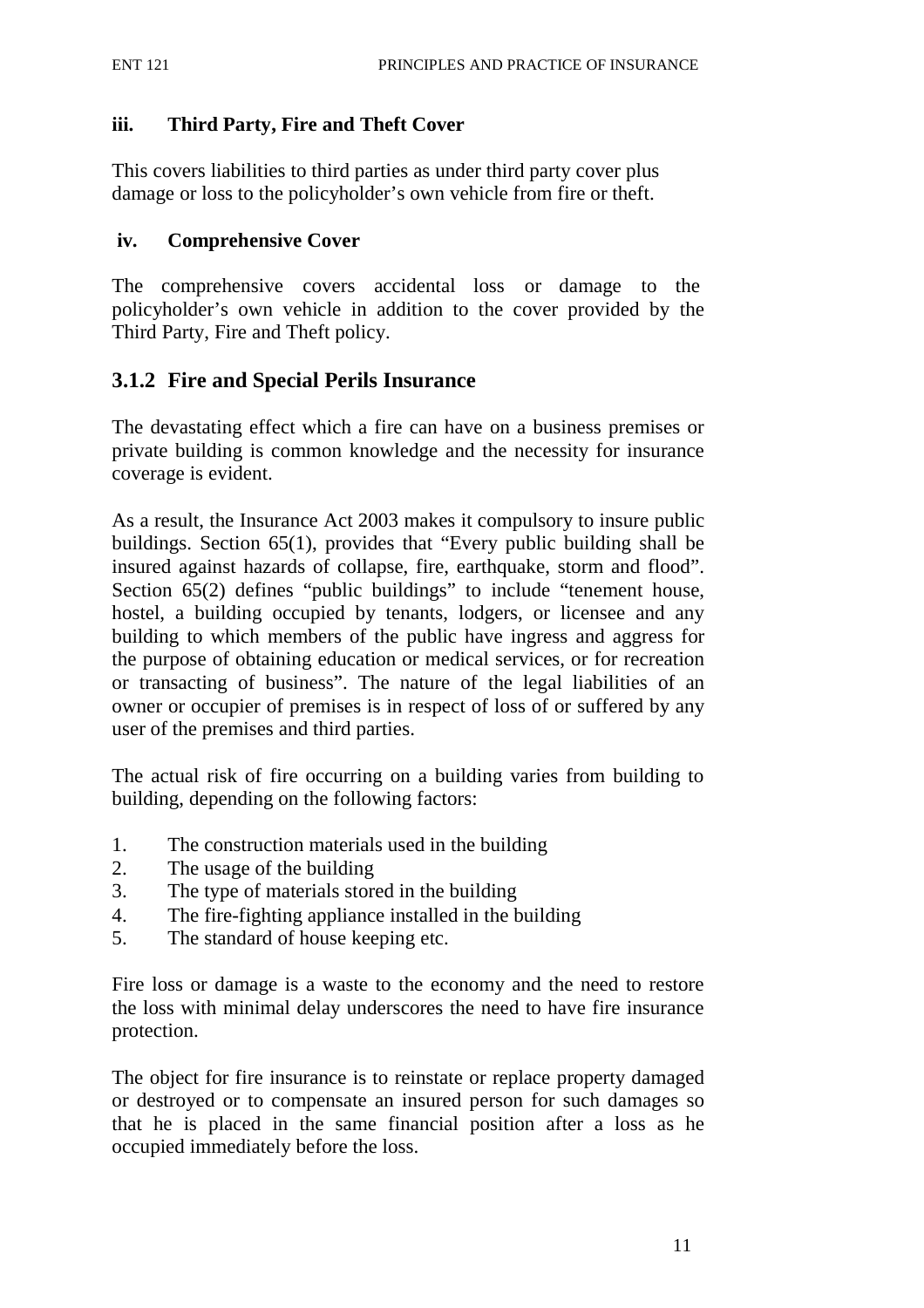## **Scope of Fire and Special Perils Insurance**

The standard Fire Insurance Policy covers three major perils:

- a) Fire (whether resulting from explosion or otherwise) but not occasioned by or happening through:
- i. Its own spontaneous fermentation or heating or its undergoing any process involving the application of heat;
- ii. Earthquake, subterranean fire, riot, civil commotion, war and kindred risks;
- b) Lighting;
- c) Explosion not occasioned by or happening through any of the perils specified in (ii) above;

Explosion of boilers used for domestic purposes only;

Explosion in a building not being part of any gas work , of gas used for domestic purposes or used for lighting or heating the building.

Also, the following known as special perils may be added on payment of additional premium, hence the name, Fire and Special Perils:

- 1. Perils of a chemical nature explosion, spontaneous combustion;
- 2. Social (or, more correctly, anti-social) perils riot, civil commotion, strikers, taking part in labour disturbance or malicious persons acting on behalf of or in connection with any political organization and malicious damage (unconnected with political organization);
- 3. Perils of nature storm and tempest, flood, tornado, earthquake, subterranean fire, subsidence
- 4. Mechanical (or miscellaneous) perils aircraft or other aerial devices or articles dropped thereof. Busting or overflowing of water tanks, pipes or apparatus. Impact by road vehicles, horses or cattle sprinkler leakage.

## **Incidental Fire Losses**

Sometimes, property is not burned but loss regarded as a fire loss is sustained as a direct consequence of a fire in the following circumstances: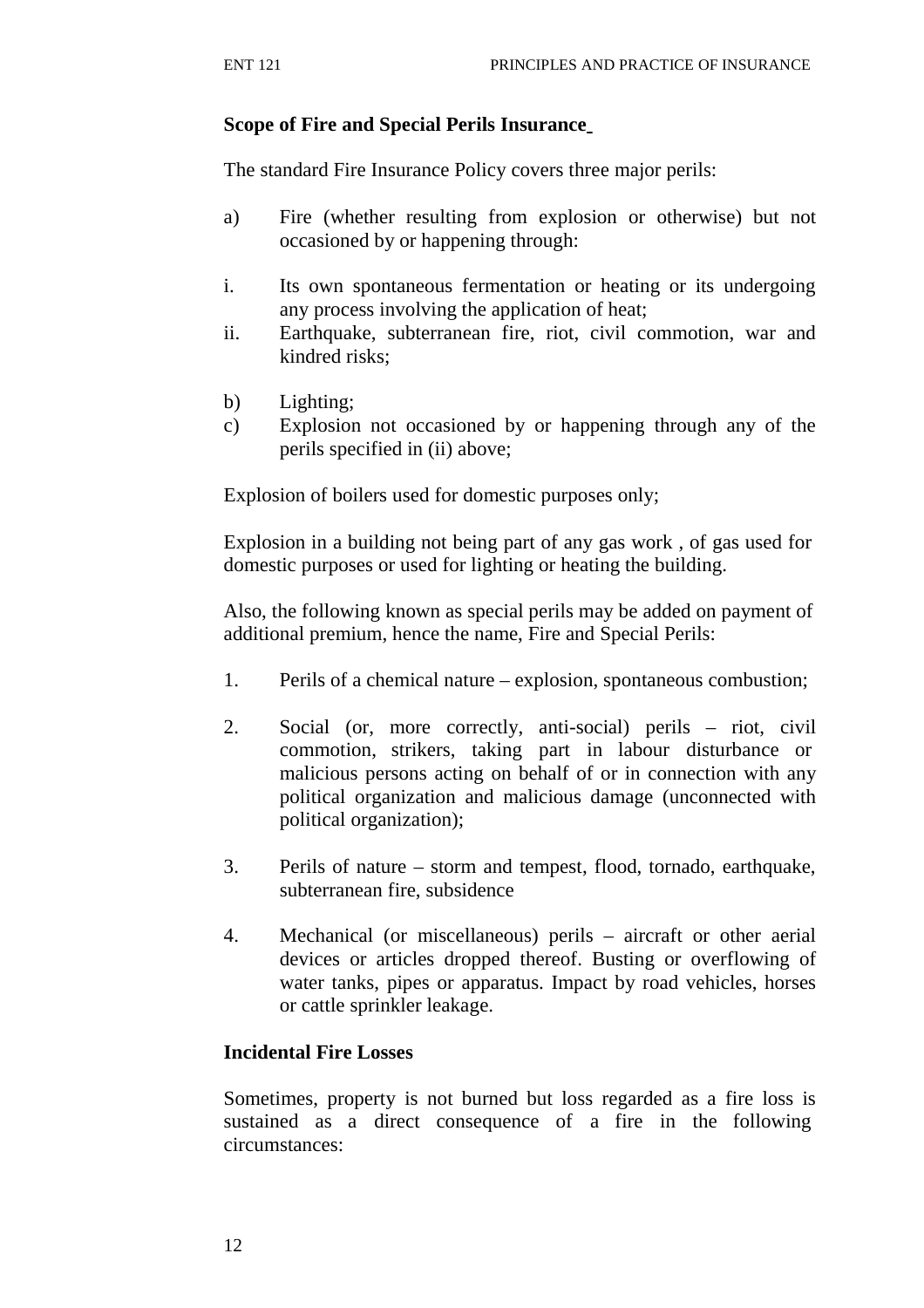Property damaged by water or other extinguishing agents used for extinguishing purposes;

Damage done by the Fire Brigade in execution of its duties e.g. in gaining access to a fire;

Property blown up to prevent a fire from spreading;

Damage caused by falling walls or parts of a building in which a fire takes place;

Damage by smoke and scorching;

Loss or damage to property removed from a burning building caused by rain, theft or damage during removal provided that the articles are justifiably removal mitigate a loss.

Fire insurance could be effected on the following assets:

- 1. Building and contents
- 2. Office, furniture, fixtures and fittings;
- 3. Plant, machinery, equipment and spare parts;
- 4. Trade including raw materials, work-in-progress and finished goods etc.

## **3.1.3 Burglary Insurance**

In insurance, burglary or theft is defined as theft involving entry to or exit from the premises by forcible and violent means. This does not include entry to the premises by a key, by a trick or by hiding in the premises whilst open for business (unless the thief subsequently makes his exist by forcible and violet means).

The intention of insurers in a burglary policy is to cover theft of property resulting from the breaking down of the premises.

The object of a Burglary Insurance Policy is to reimburse an insured for losses and damages sustained through burglary and theft.

The word "theft" is usually used for business premises while burglary and house breaking are used for private dwelling houses though all these words virtually have the same meaning.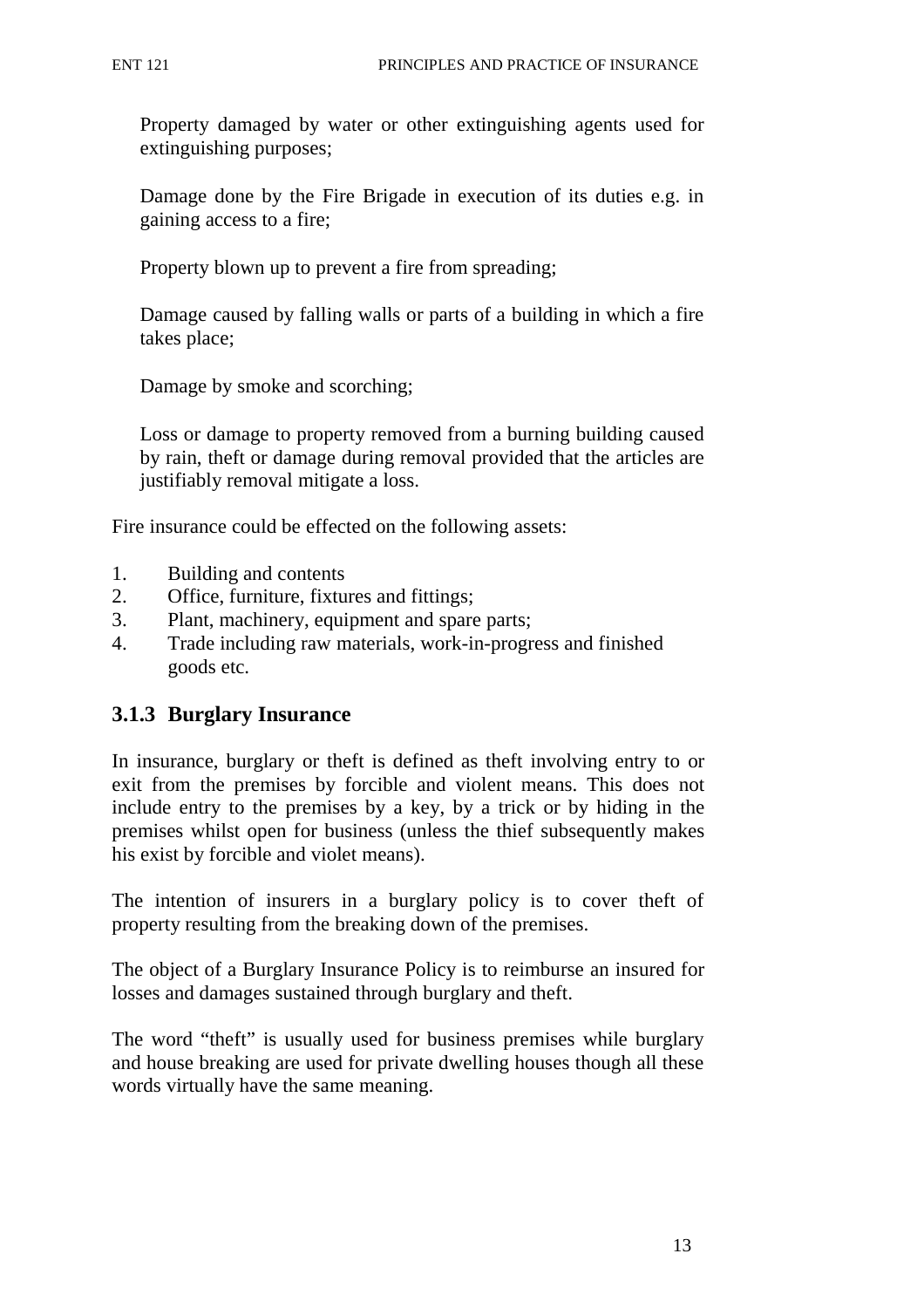The bases of Burglary Insurance are:

**Fill Value Basis** – Under this basis the sum insured on each item is equal to its exact value at risk. In the event of loss, if the sum insured is less than the value at risk, what is known as "Average" will be applied. This means that the insured will bear a ratable proportion of the loss in the event of under-insurance.

**First Loss Policy** –Under the first loss policy basis the sum insured is deliberately limited to a sum lower than the full value of the property with the insurer's consent. Losses up to this are normally paid without application of Average in the normal way. It is usually taken by an insured who feels that the loss he may suffer cannot be more than a percentage of the value at risk.

In assessing this type of risk the following factors will be taken into consideration:

Location of the premises containing the goods – For example a building on Victoria Island (an exclusive area in Lagos, preferred by the elite) is adjusted to be better risk than one in Ajegunle or Mushin or Amukoko (areas also in Lagos, regarded as slums by many people).

Security – The type of security systems employed within and around the building is an important factor.

Nature of goods stored – The degree of attractiveness of the goods stored matters. For example, jewelry and electronics are more susceptible to theft than items such as deep freezers, furniture etc.

#### **3.1.4 Money Insurance**

In insurance, the definition of "money" is much wider than most people expected and includes such things as "cash, currency notes, bank notes, bonds, bills of exchange, stamps (not forming part of a stamp collection, trading stamps, luncheon vouchers etc.) in other words, items whose negotiability gives them as currency.

Money is property and is at risk from both fire and theft, it is particularly attractive to thieves having all the attributes that the thief likes, such as – high value, small bulk, easy to transport, easy to dispose of , difficult to trace available in both the fire and theft policies. Money is at risk anywhere and particularly so when in transit.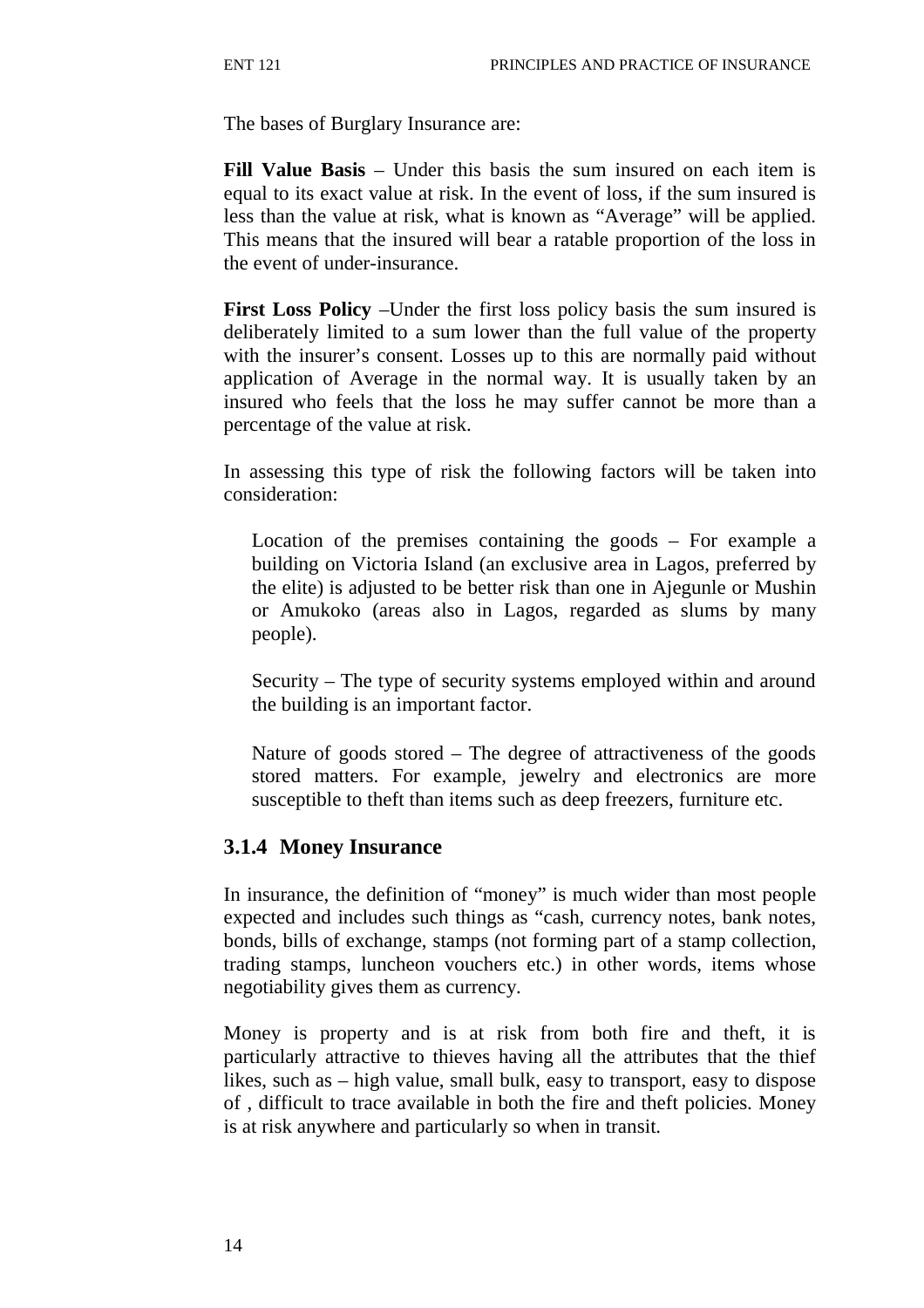The scope of cover under the money policy is normally on an "all risks" basis and covers loss of money through theft, fire and other causes not specifically excluded whilst

- a) In transit;
- b) On the insured's business premises and safe;
- c) On bank night safe;
- d) In the custody of specified employees;
- e) Damage to safe.

A limit premium is imposed for any transit, and a sum insured applies to money in safe, on the insured's premises and in custody of employees.

#### **3.1.5 Goods-in -Transit Insurance**

Goods-in-Transit is meant to compensate the insured for loss or damage sustained while his goods are in transit .The scope of cover is "ALL RISKS" of loss or damage whilst the goods are in transit on land or water anywhere in Nigeria and also whilst temporarily housed in a locked building during the course of transit.

Cover can be provided under two schemes:

- a) Single Transit Basis– Where the policy terminates as soon as each transit is completed.
- b) Annual Policy Basis–Under this basis the insured is provided with automatic cover for all his sending for the year. It is renewable yearly.

Under the single transit policy, the limit of carriage is the value of goods at risk and in the case of Annual policy, a limit per carriage is fixed at the inception of the policy.

## **3.1.6 Marine Insurance**

Marine Insurance is the insurance of ships, crew, passengers and cargoes exposed to maritime perils. In the case of cargo, it includes the land transit at each and of the voyage.

People exposed to risks associated with the movement of cargo by sea or air and also those interested in the ownership and control of vessels usually take out marine cargo insurance or marine hull and Machinery insurance cover as necessary.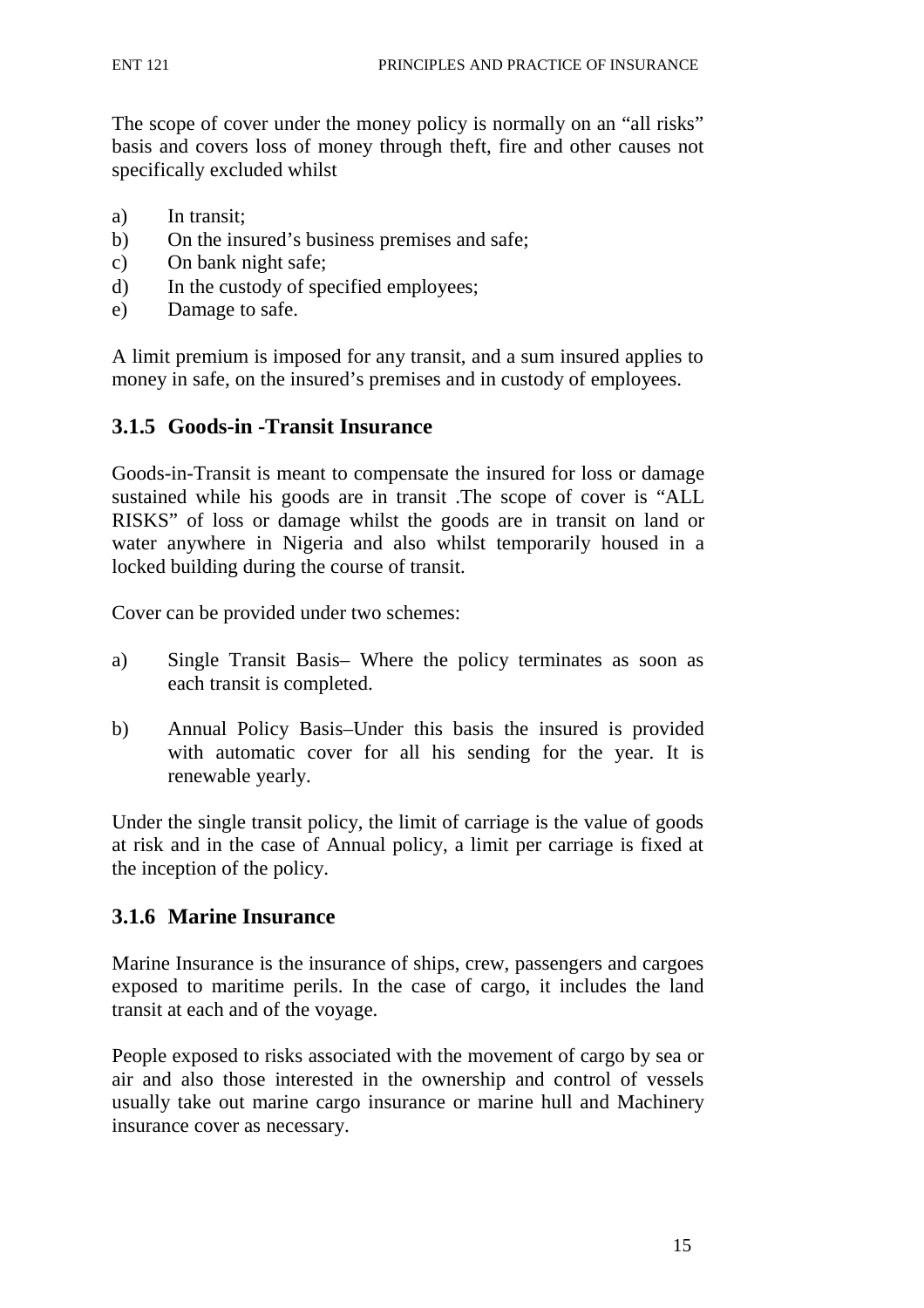Insurance polices available in marine insurance are as follows:

#### **a) Cargo Insurance**

In Nigeria, Section 67(1) makes it illegal for importers to buy goods on a Cost, insurance and Freight (CIF) basis. The Act requires all imports to be insured in Nigeria Insurance Market.

What risks are insured–Perils covered are contained in the institute's clauses. The principal sets of clauses in the institute cargo clauses consist of the three clauses, the institute cargo clauses A, B and C.

## **i. Institute Cargo Clauses "C"**

The "C" clauses are designed to provide major coverage, that is:

Fire or explosion losses. Vessel or craft being stranded, grounded, sunk or capsized. Over turning or derailment of hand conveyance with any external object, other than water. Discharge of cargo at port of distress Jettison and general average General average sacrifice.

## **ii. Institute Cargo Clauses 'B'**

The institute cargo clauses 'B' is suitable for cargo, which is not liable to minor damage, or is of low value. The goods are insured for a limited number of specified perils as listed under clauses 'C' including the following perils:

Washing over board;

Entry of sea, lake or river into vessel, craft, hold conveyance container, life-van or place of storage;

Total loss of any package, lost over board, or dropped during loading or unloading;

Loss or damage reasonably attributable to earthquake, volcanic eruption or lighting.

## **iii. Institute Cargo Clauses 'A'**

The institute cargo clauses 'A' provides the widest form of cover of the three clauses being against "ALL RISKS" of loss of or damage to the subject matter insured, but shall in no case be deemed to extend to cover loss, damage or expenses proximately caused by or inherent vie or nature of the subject matter.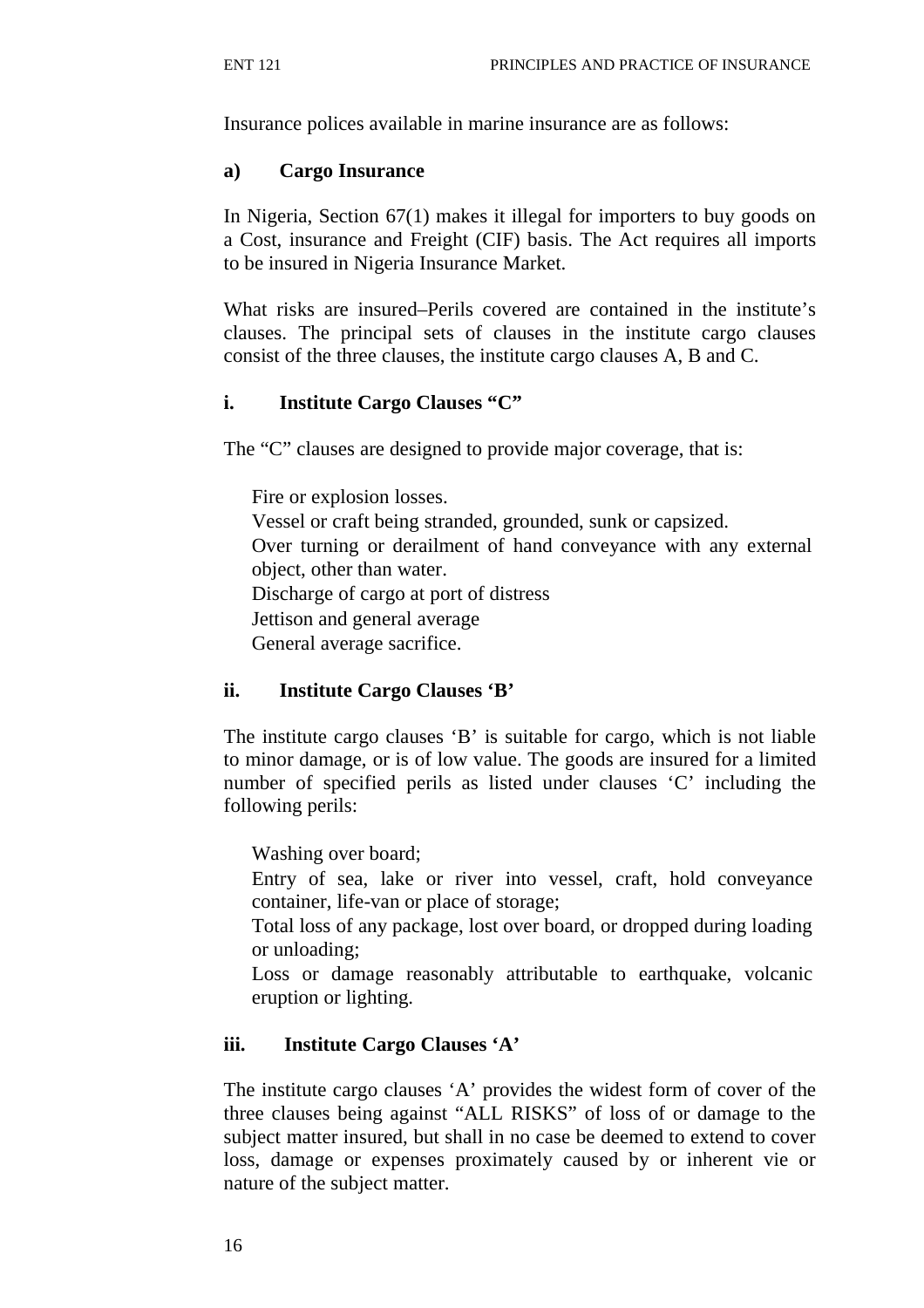Similarly, cover is available under the institute cargo clauses (air) for goods sent by air excluding sending by post.

#### **Duration of Cover**

Under each of the types of cover stated above the insurance as provided by the respective "conditions" remains operative whilst the consignment is in transit from:

Manufacturer's or exporter's warehouse to the port of loading; Voyage i.e. port of loading to destination port; Destination port to warehouse of the importer.

Unless cover is agreed to be otherwise restricted in any way, in which case this must have been agreed prior to the commencement of the insurance.

Sets of conditions/clauses contained duration limit of 60days after completion of discharge over side of the goods insured from the overseas vessel (30 days in the case of air freighted cargo) at the final port of discharge, whichever shall first occur.

If after discharge of the cargo at the final port of discharge, but prior to termination of the insurance, the goods are to be forwarded to a destination other than that to which they are insured under the cover, the insurance whilst remaining subject to termination as mentioned above, shall not extend beyond the commencement of transit to such destination.

The insurance shall further remain in force during delay beyond the control of the assured, such as destination, force discharge, transshipment and during any variation of the adventure arising from the exercise of a liberty granted to ship owners or chatterers under the contract of a frightens.

Generally under the Marine Cargo Insurance, the sea worthiness of the vessel as between the assured and underwriters is admitted and in the event of loss the assured's right of recovery under the insurance shall not be prejudicial by the fact that the loss may have been attributable to the wrongful act or misconduct of the ship owners or their servants, committed without the privities of the assured.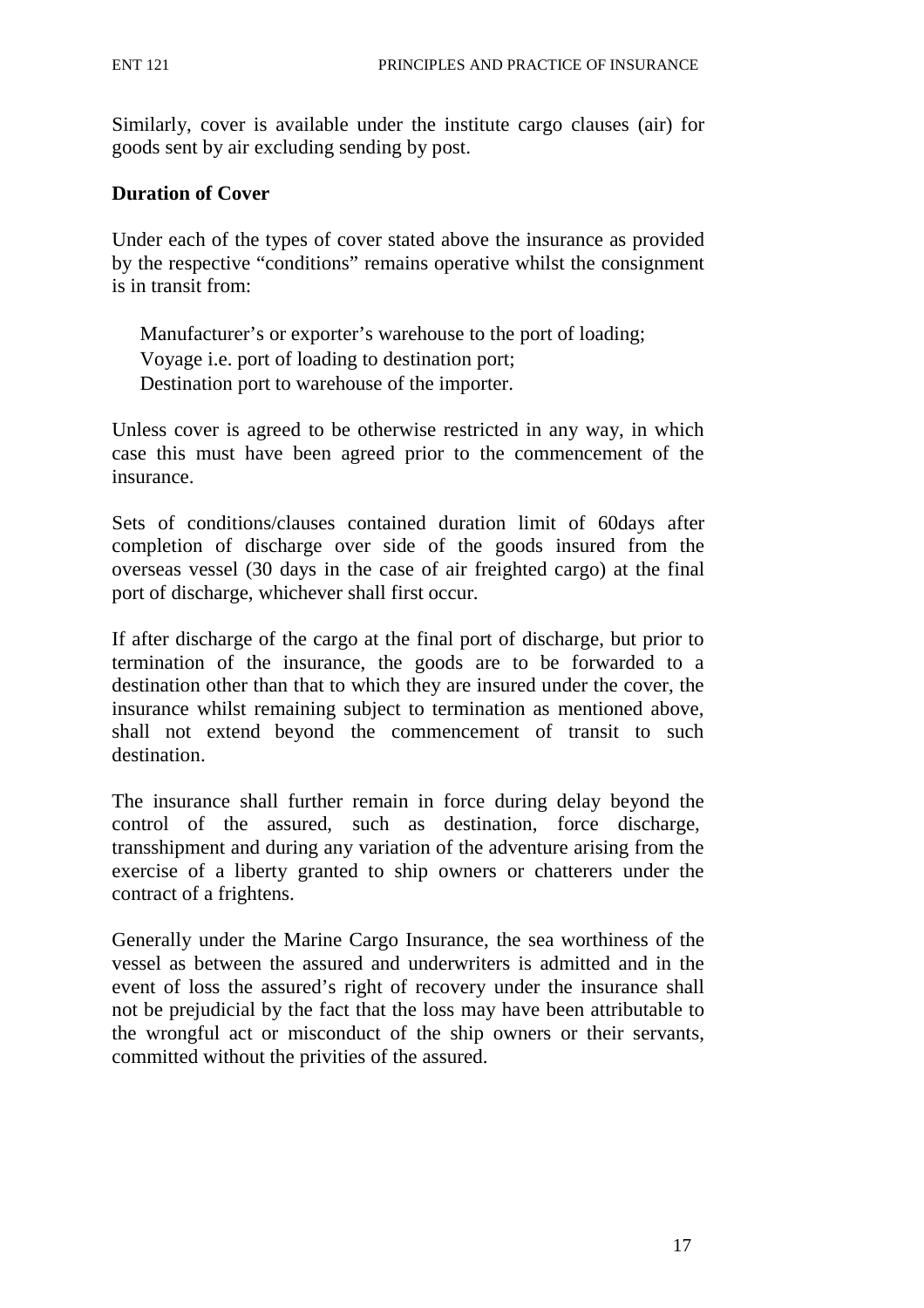#### **a. General Exclusions**

The following specified exclusions are contained in the three sets of clauses:

Willful misconduct of the assured Ordinary leakage Ordinary loss in weight or volume Ordinary wear and tear Improper packaging Inherent vice or nature of the subject matter insured Insolvency or financial default of carriers Deliberate damage or destruction by the wrongful act of any person (clauses 'B' and 'C' only) Use of nuclear (and similar) weapons

#### **b. Marine Hull Insurance**

Hull insurance refers to the insurance cover on vessels, fishing trawlers, motor boats and other outboard engines. Cover is usually in three parts.

Hull and machinery Voyage risks Protection and indemnity (P & I) cover

Cover can be extended to include the following additional risks:

Dropping off and falling overboard of outboard motor Racing risk, trailer and transit

The insurance company usually requires detailed information about the proposal and the vessel i.e. its engine, use and body.

#### **3.1.7 Workmen's Compensation Insurance**

The workmen's compensation insurance protects employers from claims for damage brought against them by the employed for bodily injury or illness arising out of and in the course of employment. The Workmen's Compensation Act of 1987 made employers liable to pay compensation for death or injury suffered by any employee whilst at work. All employees are protected by the Act including part-time and causal workers.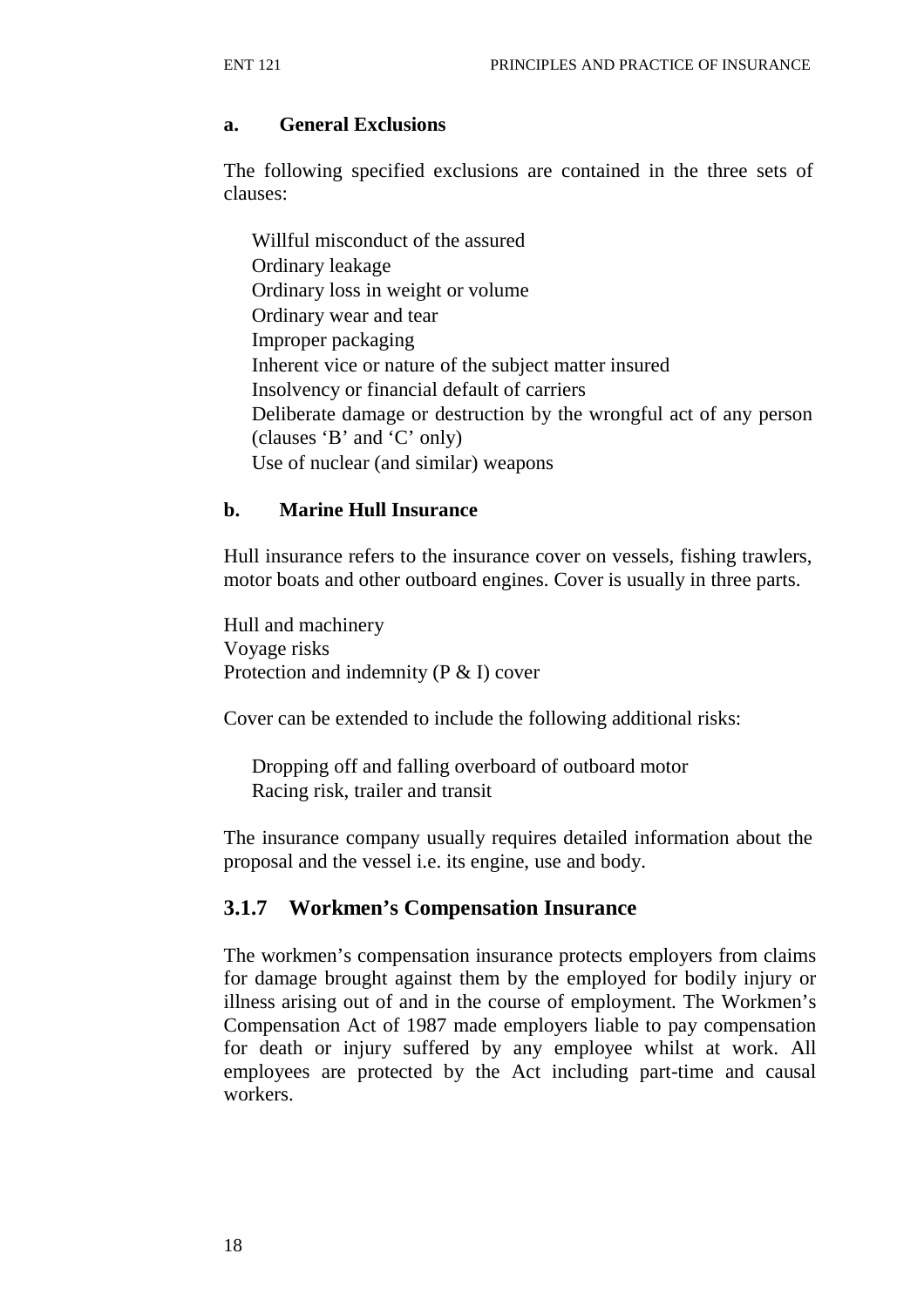The levels of compensation required by the Act are:

- a) In case of injury resulting in death  $\qquad$  the employee's 42 months earnings;
- b) Injury resulting in permanent disability  $\angle$   $\angle$  = 54 months earnings
- c) Injury resulting in temporary total disability Basic salary/wages as follows:

First 6 months - - - - - - - - - - - - 100% of basic salary Next 3 months - - - - - - - - - - - - 50% of basic salary Next 15 months -  $-$  -  $-$  -  $-$  -  $25\%$  of basic salary

d) Medical expenses  $\mathcal{L}$  Any reasonable expenses incurred within or (with approval) outside Nigeria.

The Act defines earning to include basic salary/wages, food, fuel overtime if regular and other special remuneration including bonus.

In Nigeria, the workmen's compensation insurance provides compensation as stated above except the overseas medical treatment expenses which can be added on payment of additional premium.

## **3.1.8 Fidelity Guarantee Insurance**

Fidelity Guarantee or Suretyship Insurance was devised in the "who held position of responsibility" in commerce, industry or government where people were often required to name someone else who could act as their guarantor. This guarantor undertook to make good any money misappropriated through the dishonest actions of the supposedly responsible person. At that time not every honest man could find a surety, because of the obvious hazards of their provision. Consequently in 1840, the Guarantee Society was formed to provide such guarantee by means of insurance, soon to be followed in 1845 by the British Guarantee Society (of Edinburgh).

#### **Scope of Cover**

The modern Fidelity Guarantee Insurance covers an employer against the financial consequences of dishonest acts by employees involving cash or stock discovered during the discovery period. Such losses do not normally come to light until after the employee has left the organization.

Therefore, there is a discovery period allowed in the policy. This period is between 12 to 24 months. Consequently, losses discovered within the stated period after cessation of the employee's service with the organization will be met.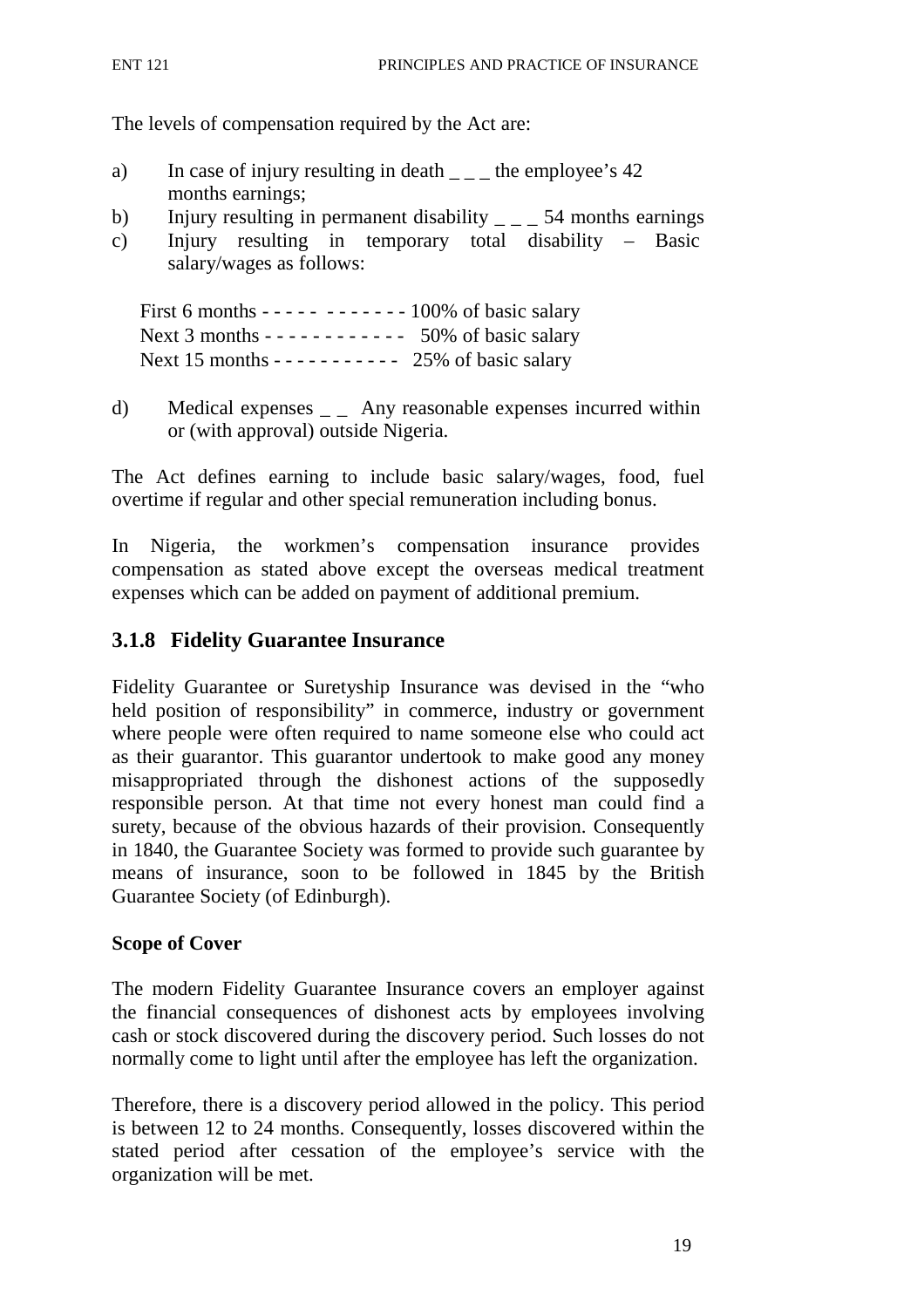Substantiating Fidelity Guarantee claim requires the use of auditors, therefore, the policy extends to include auditors' cost.

#### **Type of Cover**

There are three methods of effecting the Fidelity Guarantee Policy.

- **1. Name Basis**  In this case the names of the employees and the amount guaranteed for each person are stated. Premium is charged on the aggregate sum guaranteed.
- **2. Position Basis**  This is where the positions or official designations are used instead of names. The premium is also charged on the aggregate sum guaranteed.
- **3. Blanket Basis**  Under this method, employees are categorized into various categories or by simply stating "ALL EMPLOYEES" on the organization's payroll. The sum guaranteed per loss is fixed with another limit of guarantee of lost per year.

The premium is based on a percentage of the yearly limit with sometimes a fixed amount per person covered by the policy. Blanket basis is used where the employees' business is well established and conducted on sound lines with at least twenty staff, carefully recruited after proper enquires, remunerated mainly by wages or salary and not by commission and not frequently changed.

## **3.1.9 Public Liability**

In any business there is always the risk that the activities of the employer or his employee will give rise to an action against the employer for damages for personal injury to third parties or for damage to third parties property. The Public Liability Insurance protects the insured against any legal liability incurred for bodily injury to third parties or damage to their property. It is available to both businesses and individuals.

## **3.1.10 Products Liability**

Products Liability Insurance covers the insured against liabilities arising out of any injuries to third parties (or damaged to their property) caused by goods supplied, sold, tested, serviced or repaired by the insured.

## **3.1.11 Professional Indemnity Insurance**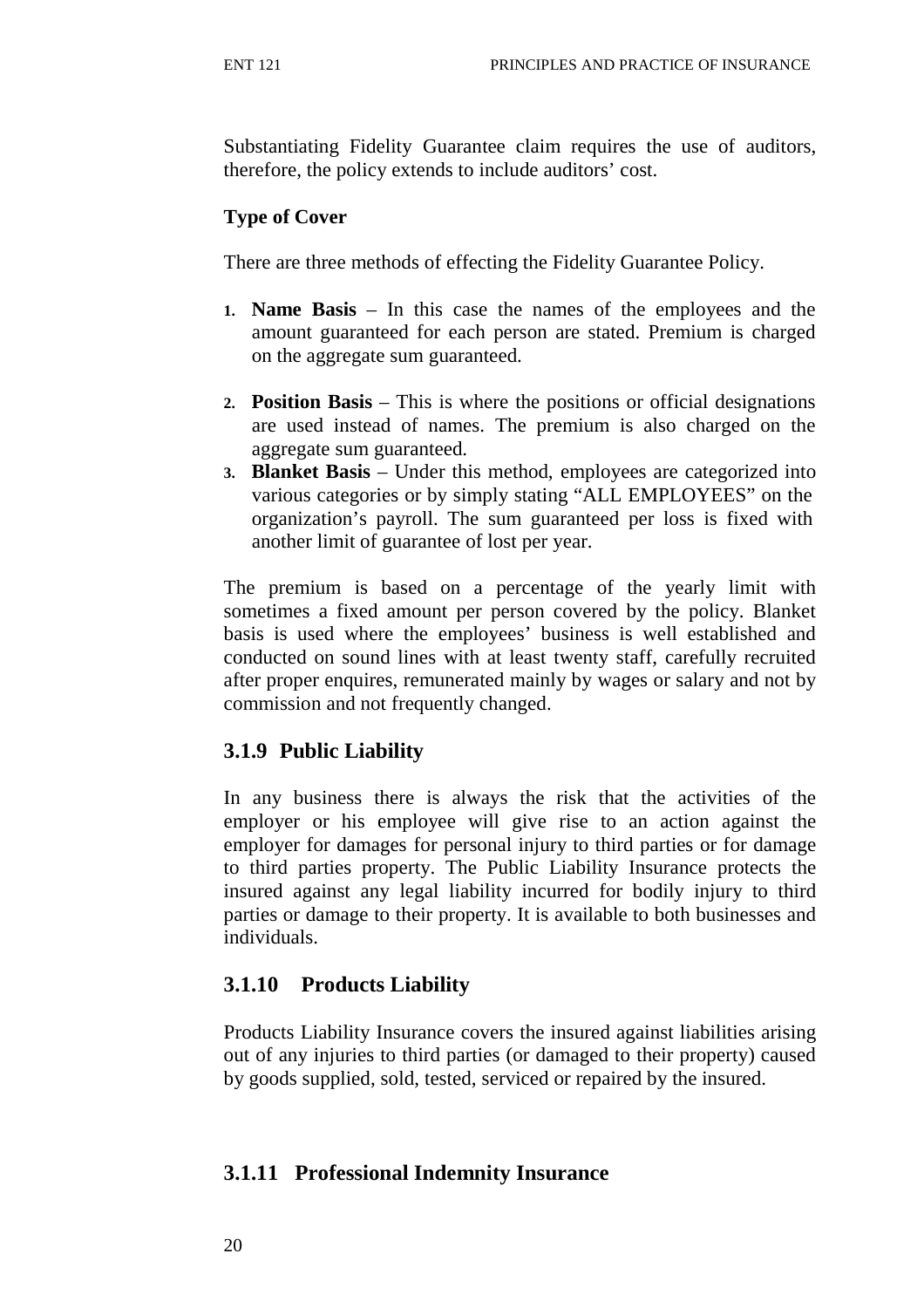Professional Indemnity Insurance is intended to protect professional people, such as layers, insurance brokers, doctors, accountants, surveyors, consulting engineers or architects against any liabilities incurred as a result of their negligence, advice to clients or carelessness in carrying out their instructions.

However, for a claim to succeed under professional indemnity insurance the claimant must show that the insured failed to exercise the reasonable skill and care that could be expected from a member of his profession.

## **3.1.12 Engineering Insurance**

Engineering Insurance originated in the middle of the  $19<sup>th</sup>$  century during the Industrial Revolution in Britain. At that time, lack of operational control, inadequate maintenance and design errors resulted in property damage and loss of life from explosion of steam boilers. Consequently, inspection was made compulsory to encourage care and safety in the use of plant and machinery.

The first engineering insurance company developed out of an association of steam users for safety in the use of steam power. The aim was to provide boiler explosion insurance on boilers inspected and to increase profit from inspection services.

However, engineering covers have been extended to cover larger and more complex machinery and equipment.

## **Types of Engineering Insurance**

The common types of engineering insurance policies include:

- i) Contractors All Risks
- ii) Erection All Risks
- iii) Machinery Breakdown
- iv) Boiler and Pressure Vessel
- v) Electronic Equipment
- vi) Plant All Risks

#### **Contractors All Risks (CAR)**

This type of insurance can be taken up for all building and civil engineering projects, such as residential and office buildings, hospitals, schools, stadiums, factories, roads/bridges, dams, tunnels, water supply systems, etc.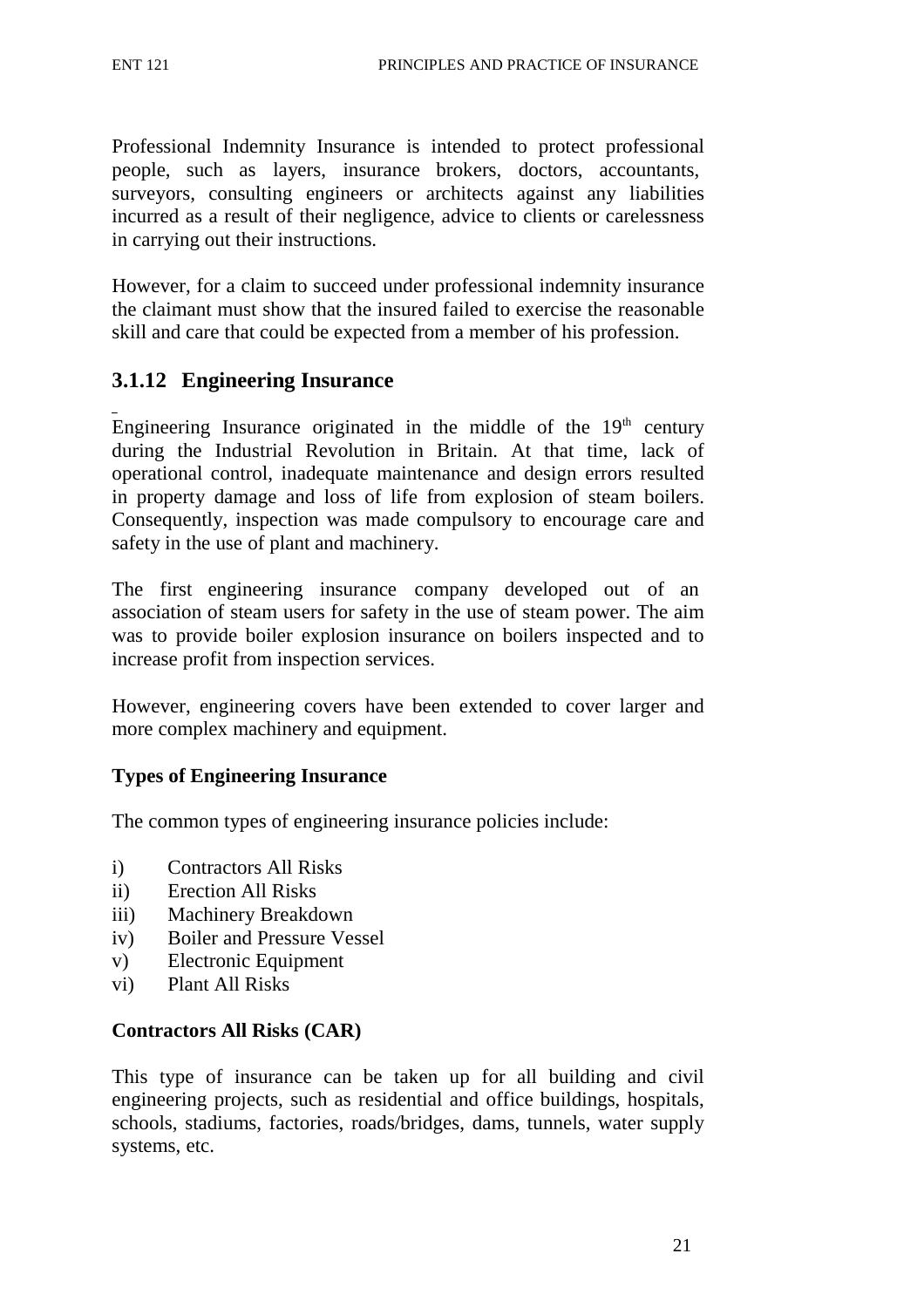The purpose is to offer comprehensive and adequate financial protection against loss or damage in respect of:

- a) The contract work
- b) Construction plant and equipment/machinery
- c) Third parties' liabilities for bodily injury or damage to property arising in connection with the execution of the contract.

#### **Scope of Cover**

The cover is an "ALL RISKS" against all sudden and unforeseen loss or damage occurring to the property during the period of insurance. Any risk not specifically excluded is covered. Common causes of losses indemnifiable are:

Fire, lighting, explosion Flood, inundation, earthquake Theft/burglary, bad workmanship Lack of skill, negligence, malicious acts or human error.

The period of cover is the construction period plus the maintenance period.

#### **Erection All Risks (EAR)**

This is basically the same as CAR but with erection or installation of mechanical or electrician plants. Items usually covered under EAR are:

Generators, steam boilers, compressors, transformers and switch gas, elevators and cranes. Also included are complete production plants such as, power stations, steel works, chemical plants, paper and textile machinery, furnaces or plants producing consumer goods that are being erected. Civil engineering work necessary for the project to be erected may be included but this should not be more than 50% of the total value of the contract.

The scope of cover and period of cover are the same as in contractors "ALL RISKS" (CAR)

#### **Machinery Breakdown Insurance**

Machinery Breakdown Insurance covers plant, machinery and mechanical equipment at work, at rest or during maintenance operations. It is a material damage policy which covers accidental breakdown to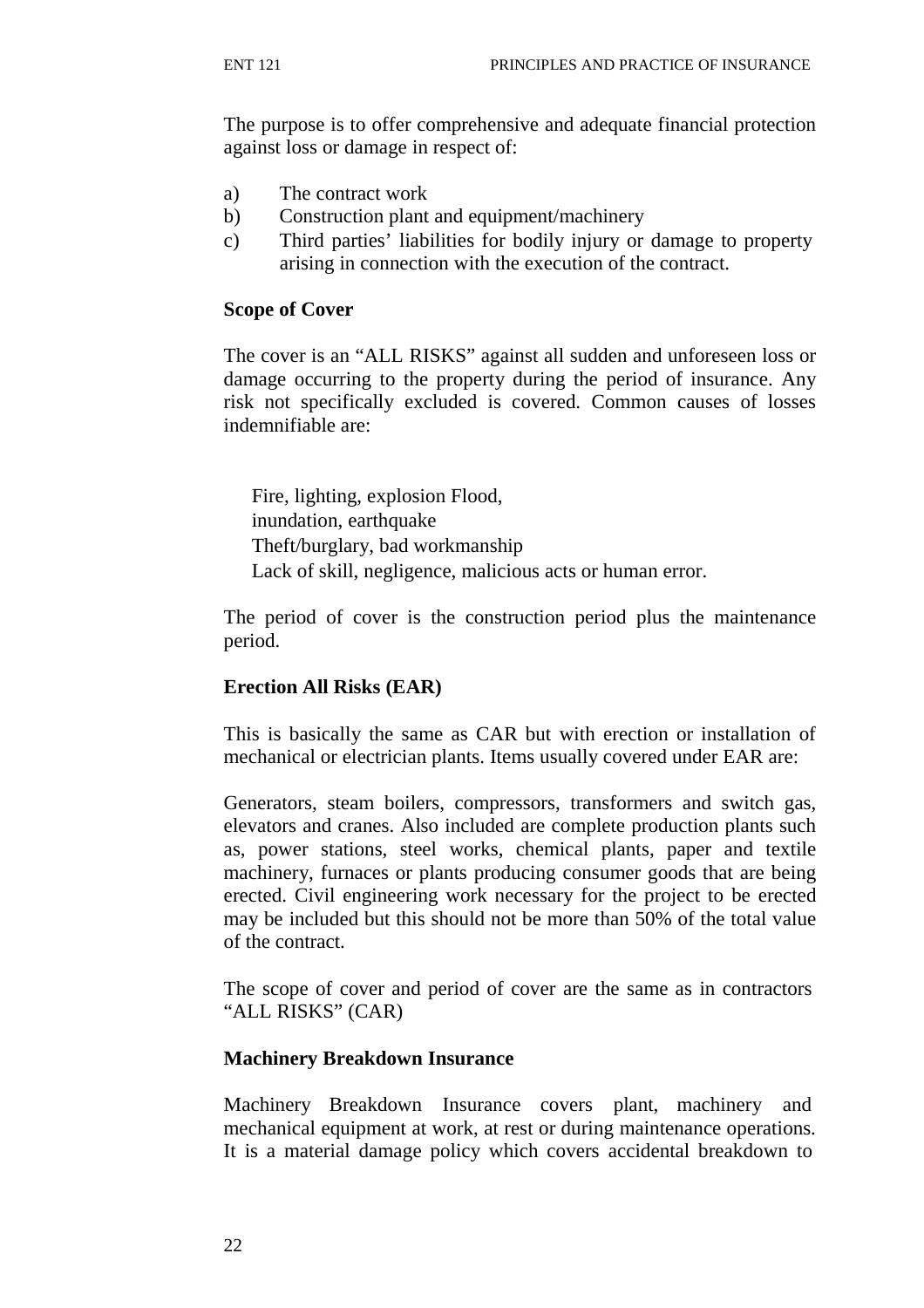mechanical, lifting and electrical machinery. It is an accident insurance on machinery.

#### **Scope of cover**

The scope of cover is against unforeseen and sudden physical loss of or damage to the insured items. Common causes for loss or damage to machinery are faulty design, human failure, short circuit and other electrical causes and shortage of water in boilers.

#### **Boiler and Pressure Vessel (BP)**

This is a combined material damage and third party liability policy that covers;

Material damage to the insured boiler Surrounding property Liability to the public for personal injuries or property damage arising out of the explosion of the boiler.

The boiler must of necessity be satisfactorily inspected before cover can be granted.

Items usually covered under Boiler and Pressure Vessel are:

Steam boilers, economizers, super heaters Steam/feed pipes, steam pressure vessels Air receivers, auto claves, hot water heating boilers Steam ovens and presses, piping and radiators.

#### **Scope of Cover**

Basically, the risks of explosion or collapse are the covers available. It is not an "ALL RISKS" policy but a name policy. It covers explosion or collapse of the insured boiler or vessel such as:

Damage to the insured item itself Other property of the insured Damage to property belonging to third party for which the insured is liable Liability to third party for personal injuries.

## **Electronic Equipment**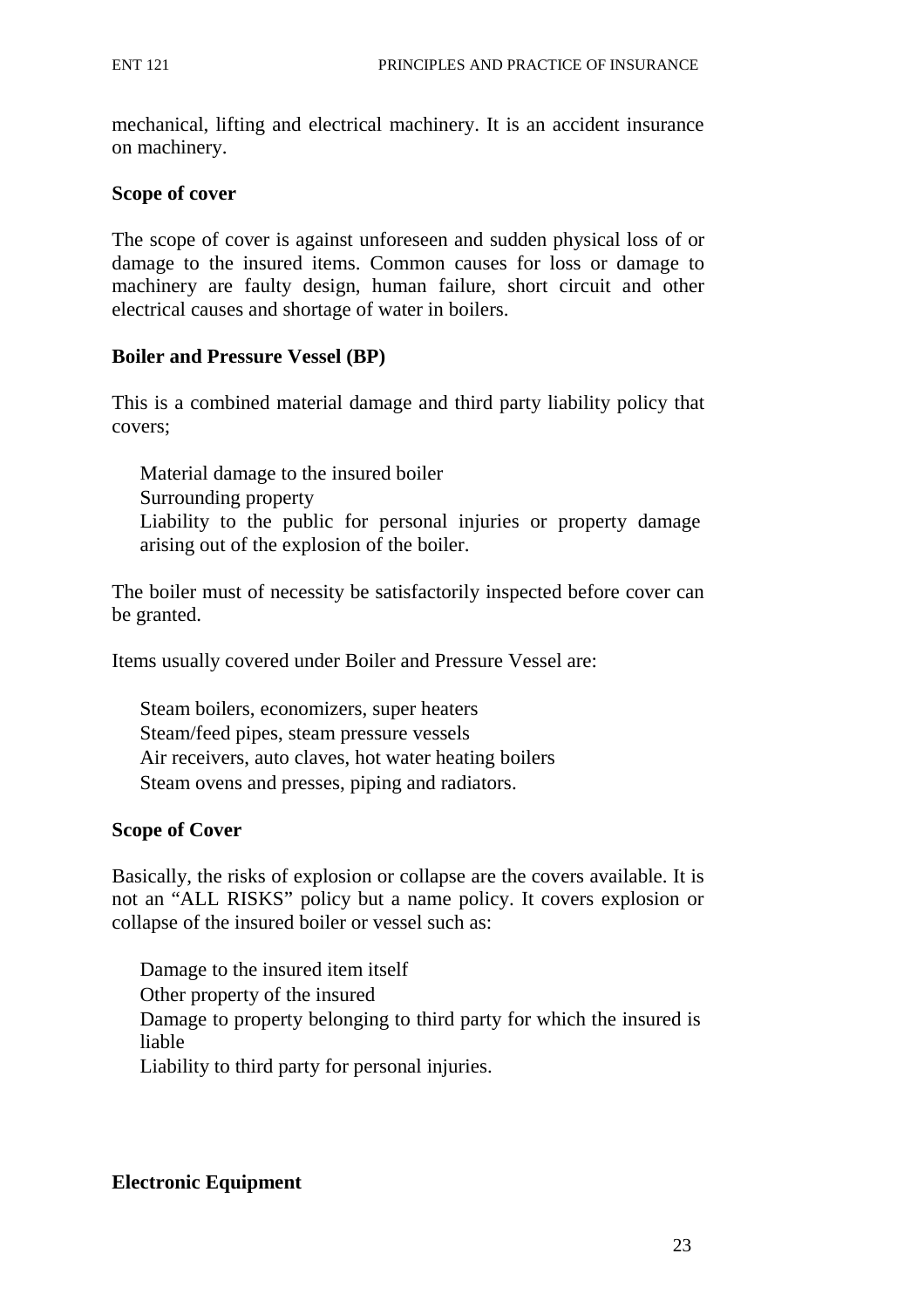Electronic Equipment Insurance is a material damage "ALL RISKS" policy specifically covering all types of electronic equipment such as:

Computer installations and data media

Telecommunications, medical, security and process control etc.

It also includes additional cost of working for continuation of operation after loss.

#### **Scope of Cover**

It is an "accident" insurance on "ALL RISKS" basis covering losses which arise suddenly and unforeseeable, and materially affects the subject matter insured.

#### **Plant All Risks**

Plant All Risks Insurance is designed for contractors' plants and machinery on an annual basis. It covers:

Construction equipment

Heavy mobile plant against any loss or damage from any cause whatsoever occurring at work, at rest, during maintenance operations, in transit by road, rail or inland waterways.

Items could be moveable and non-moveable plant which may include – bulldozers, scrappers, cranes, hoists etc.

## **Scope of Cover**

The policy covers the insured construction equipment and plant against unforeseen or accidental damage from a number of risks which include:

Innocent operation, negligent or malicious acts of employees Burglary and theft

Collision, overturning and derailment

Forces of nature such as storm, flood, landside, earthquake and volcanic eruption.

## **SELF ASSESSMENT EXERCISE**

- 1. What are the alternative forms of Motor Vehicle Insurance?
- 2. Motor Insurance was first made compulsory in Nigeria in what year?
- 3. What is covered by the Standard Fire Insurance policy?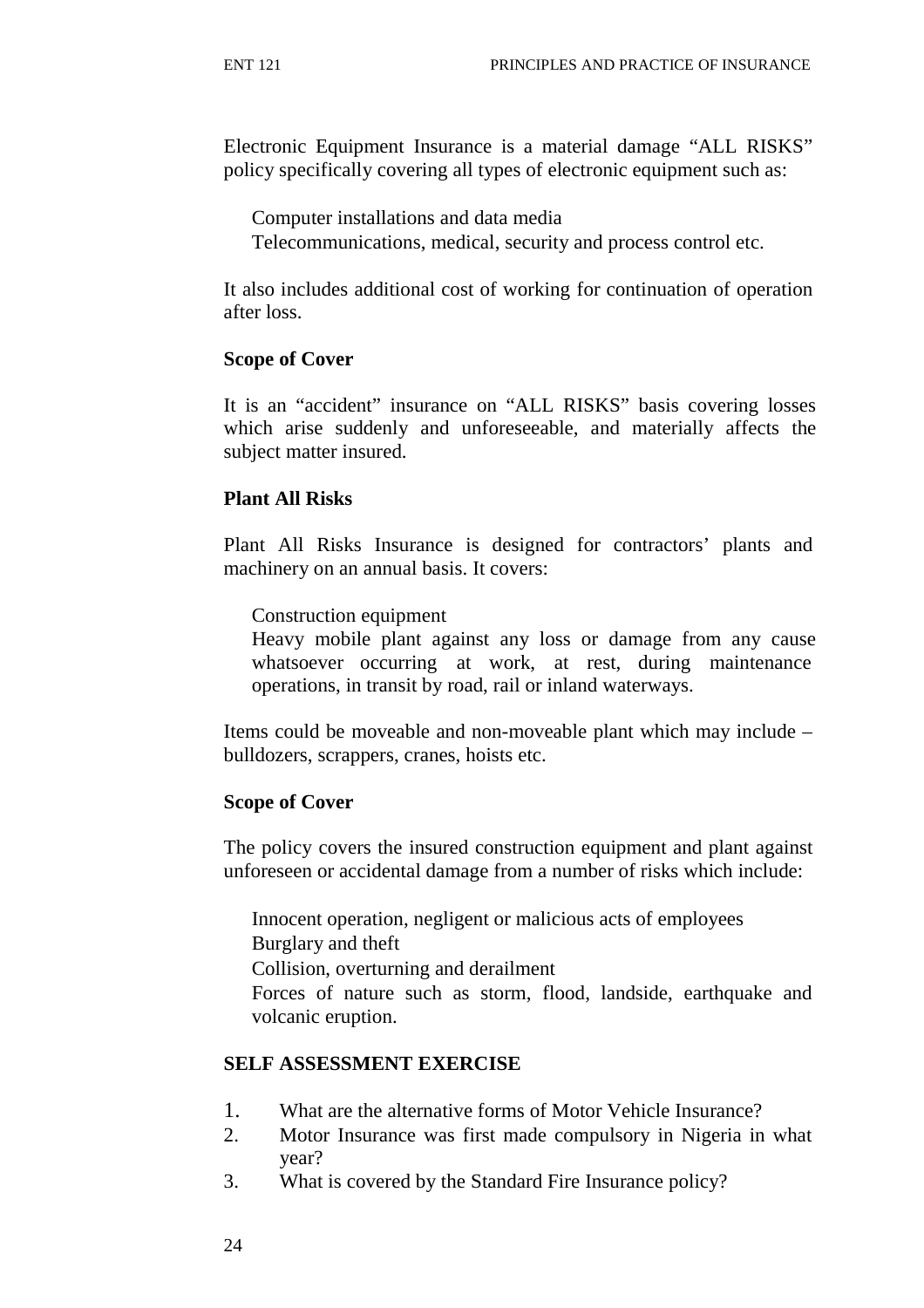- 4. Some incidental fire losses are regarded as fire loss. Mention five such losses.
- 5. What is full value basis and first loss policy?
- 6. What is the scope of cover under money insurance policy?
- 7. What is marine cargo insurance and Marine Hall Insurance?
- 8. What cover does Public Liability Insurance provide?
- 9. List the classes of insurance known as Engineering Insurance.

### **4.0 CONCLUSION**

In our business activities or private activities, we are often faced with various kinds of losses, which depend on the nature of the activities. Losses usually faced by man include;

Property losses – Physical property or assets that could be changed, lost or stolen, burn, static assets, such as buildings and machinery and movable assets like vehicles, stock and ships.

Liability losses such as legal liability for incidents involving injury to third parties or damage to their property.

Personnel losses arising from the injury or death of employees.

Pecuniary losses which may result from thefts or frauds perpetrated by employees.

The various insurance covers discussed earlier are used to provide compensation for losses mentioned above.

## **5.0 SUMMARY**

Insurance was developed to support trade and manufacturing activities. Marine insurance was developed by the great sea – faring traders. The enlisted record of an insurance policy relates to Mediterranean voyage in 1347 AD.

The industrial revolution with its growth in manufacturing enterprises created the need for property insurance while private property insurance was included by the Great Fire of London in 1666.

Common classes of insurance nowadays include:

Motor insurance – motor insurance was first made compulsory in Britain in 1930 through an Act known as Road Traffic Act 1930. A similar Act was enacted in Nigeria in 1945 and was known as Motor Insurance (third Party) Act 1945.

The scope of Motor Insurance cover includes: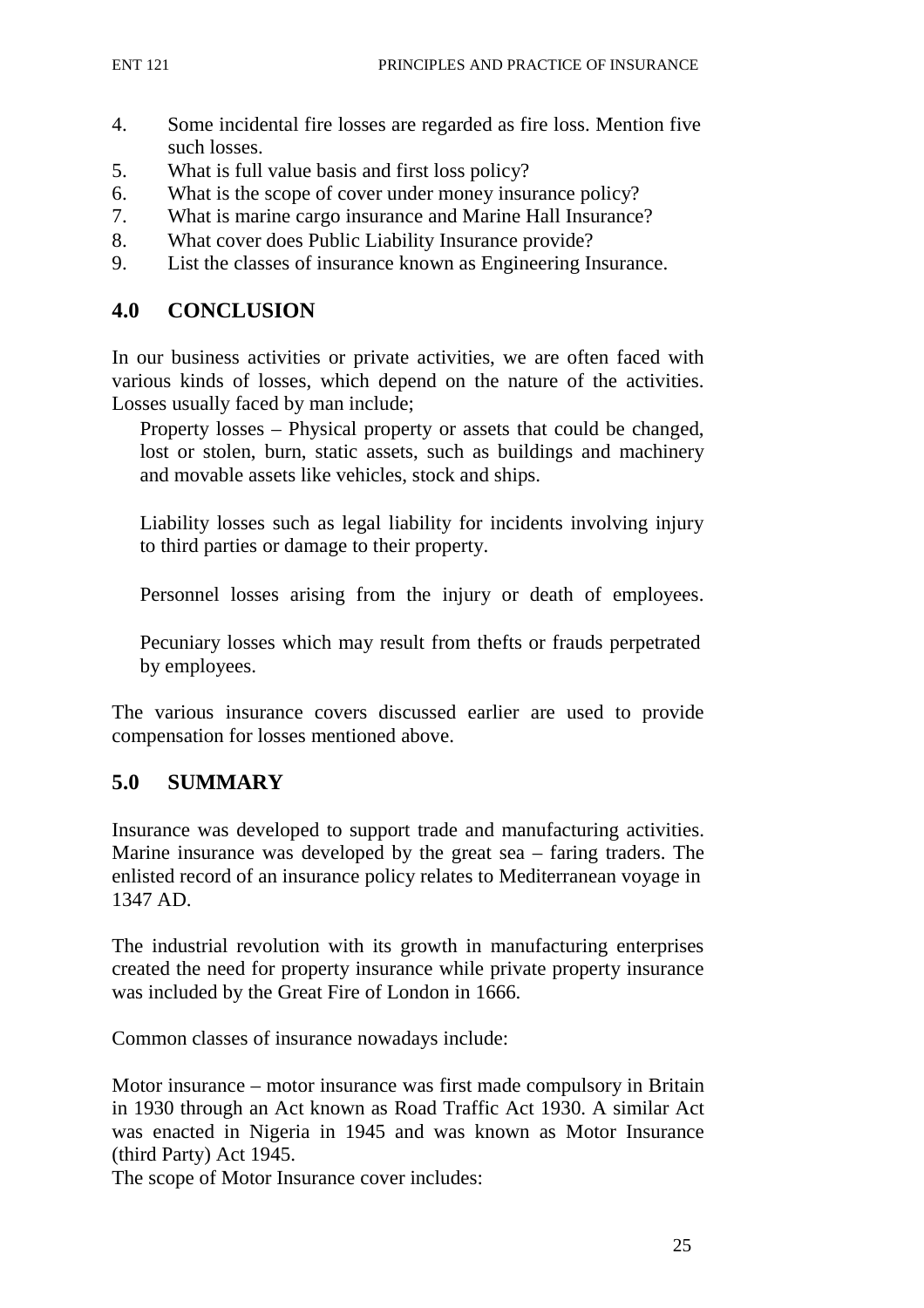Road Traffic Act. This is no longer granted in Nigeria. Third party only, Third Party Fire and Theft and Comprehensive.

#### **Fire and Special Peril Insurance**

The object of fire insurance is to compensate policy holders against any loss or damage to insured property which is caused directly by fire or lighting.

The basic fire insurance policy covers: Fire, lighting and explosion of domestic boilers, explosion of gas used for domestic purposes or used for lightning or heating the building.

Special perils are, other explosions, spontaneous combustion, storm and typhoon, flood, tornado, earthquake, subterranean fire, subsidence, aircraft or other genial devices or articles dropped there form, bursting or overflowing of water tanks, pipes or apparatus, by road vehicles, horses or cattle, sprinkler leakage riot, strikes and civil commotion.

#### **Burglary**

The object of a business policy is to compensate or reimburse an insured for losses and damages sustained through business and theft. Burglary insurance can be on "full value basis or on a "first loss" basis.

#### **Money Insurance**

Cover under money policy is normally on an "ALL RISKS" basis and refers to money:

In transit With the insured's business bankers In safe and In the custody of employees.

The object is to pay compensation to the insured for losses not excluded in the policy.

Goods-in-Transit Insurance is meant to compensate the insured for loss or damage sustained while his goods are in transit.

Marine Cargo of Hall Insurance is the insurance of ships, crew, passengers and cargoes exposed to marine perils.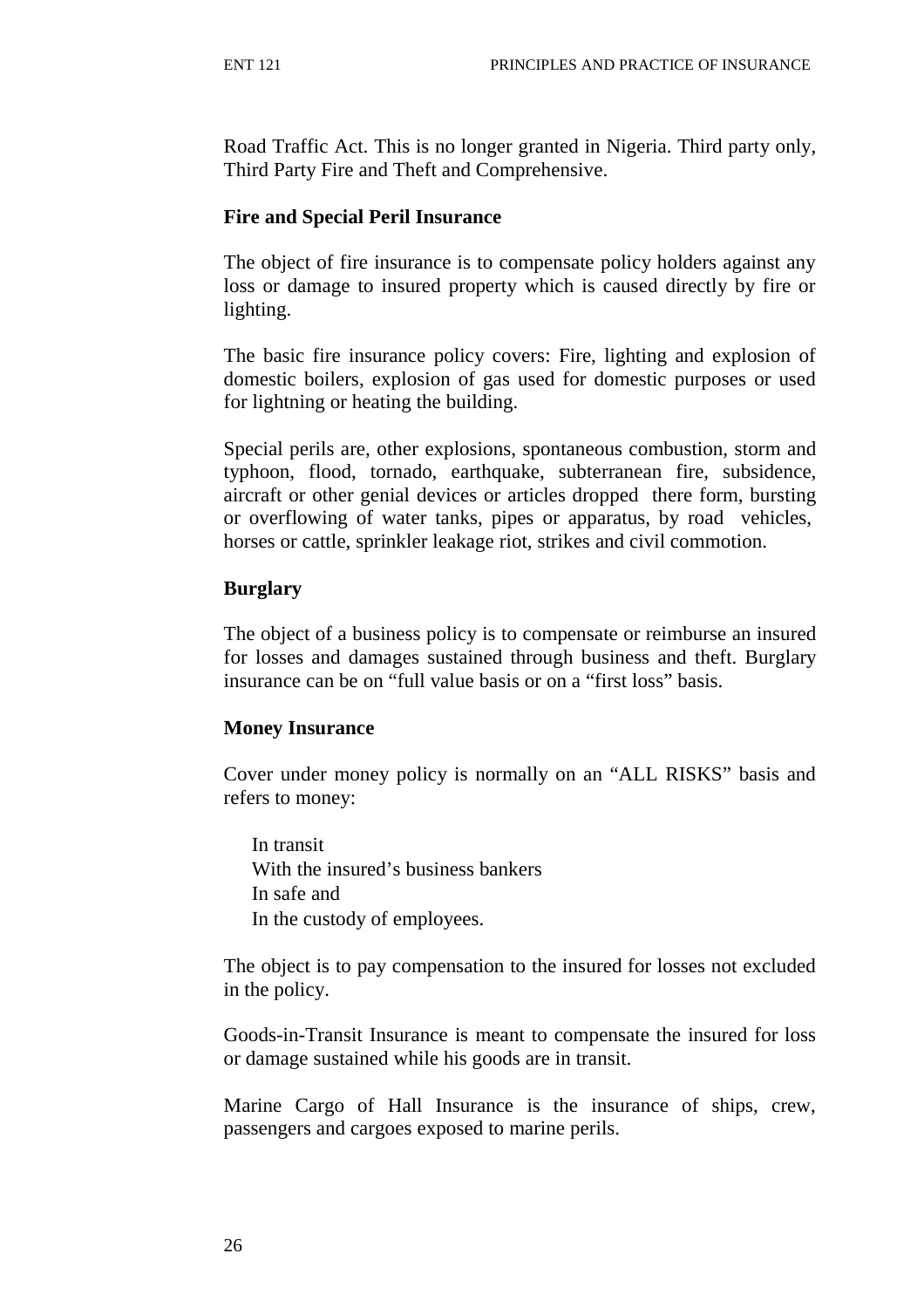Workmen's compensation insurance policy passes compensation. Resulting from building insure or illness or death of employees arising out of and in the course of employment.

Fidelity Guarantee Insurance covers employers against the financial consequences of dishonest acts by employees involving cash or stock.

Public liability Insurance compensates the insured against legal liability incurred for bodily injury to the third parties or damage to third parties' property, while product liability covers the insured against liabilities arising out of any injuries to third parties or damages to their property as a result of goods supplied, sold, tested, serviced or repaired by the insured.

Engineering Insurance includes the following:

Contractors at risks, erection all risks machinery breakdown, boiler and pressure vessels, electronic equipment and plant all risks insurance.

## **6.0 TUTOR-MARKED ASSIGNMENT**

- 1. What is Special Perils Insurance? List five such perils.
- 2. Briefly outline the cover provided by the following:
- (a) Comprehensive Motor Insurance
- (b) Plant All Risks Insurance
- (c) Goods-in-Transit Insurance

## **7.0 REFERENCES/FURTHER READINGS**

- Green, M. R. and Trieschmann, J.S. (1978). *Risk and Insurance* (5<sup>th</sup> ed). South Western Publishing Company.
- Carter, D.L. (1973). *Risk Management*. Cambridge, London: The Bustunton Press.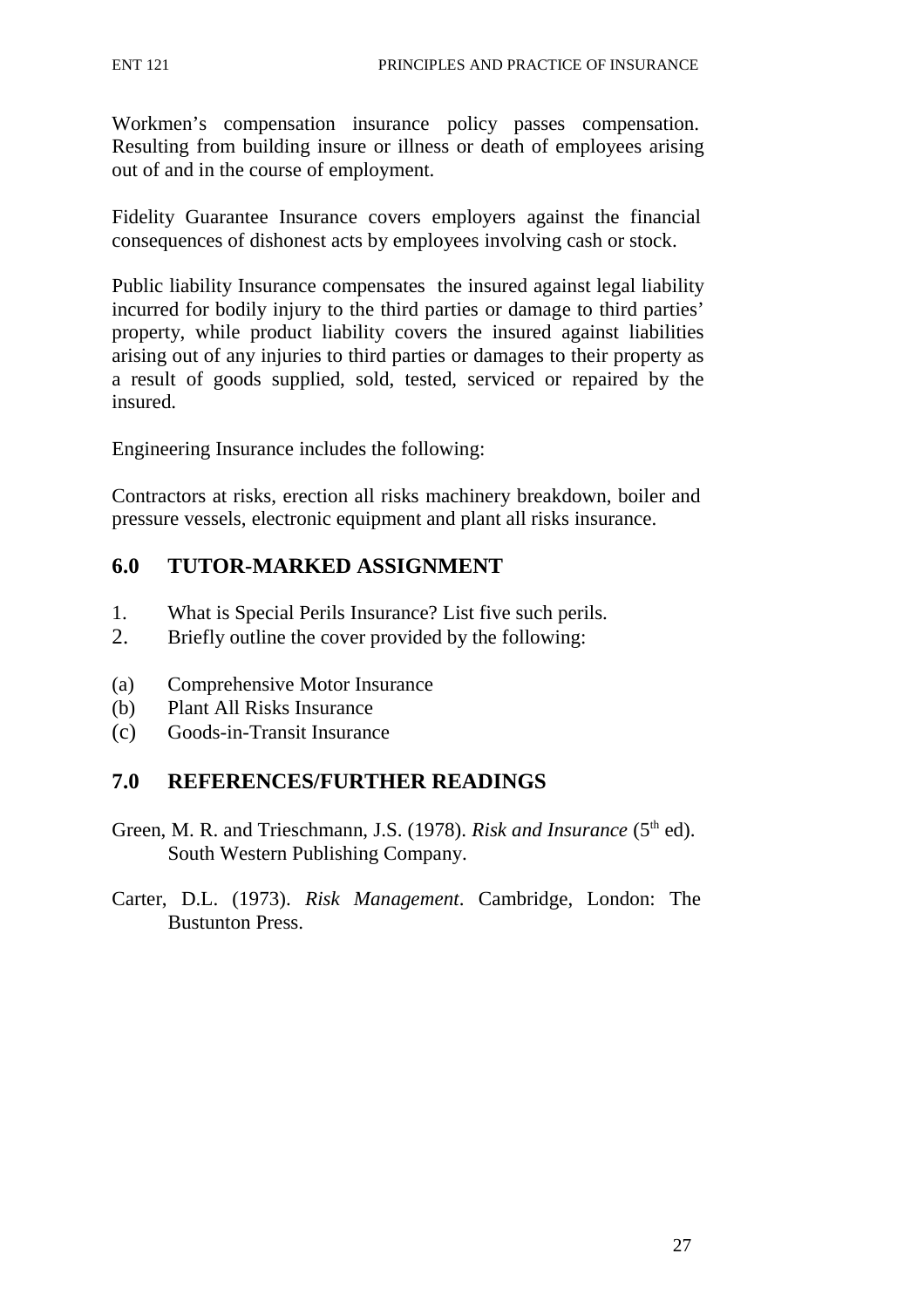## **UNIT 3 CLASSES OF LIFE INSURANCE**

#### **CONTENTS**

- 1.0 Introduction
- 2.0 Objective
- 3.0 Main Content
	- 3.1 Types of Contracts
		- 3.1.1 Term (or Temporary) Assurance
		- 3.1.2 Whole Life Assurance
		- 3.1.3 Endowment Assurance
		- 3.1.4 Annuities
- 4.0 Conclusion
- 5.0 Summary
- 6.0 Tutor-Marked Assignment
- 7.0 References/Further Readings

## **1.0 INTRODUCTION**

Until recently, the term "assurance" was used when referring to the life sector of insurance. The terms "life insurance" and "life insured" are now commonly used.

**Life insurance** or **life assurance** is a contract between the policy owner and the insurer, where the insurer agrees to pay a sum of money upon the occurrence of the insured's death. In return, the policy owner (or policy payor) agrees to pay a stipulated amount called a premium at regular intervals.

As with most insurance polices, life assurance is a contract between the *insurer* and the *policy owner (policyholder)* whereby a benefit is paid to the designated beneficiary (or beneficiaries) if an *insured event* occurs which is *covered* by the policy. To be a life policy the *insured event*  must be based upon life (or lives) of the people named in the policy. *Insured events* that may be covered include:

- a) death,
- b) diagnosis of a terminal illness
- c) diagnosis of a critical illness
- d) disability due to ill health
- e) permanent disability
- f) accidental death
- g) requirement for long term care

There are four basic life assurance contracts. These are stated and explained below.

## **2.0 OBJECTIVE**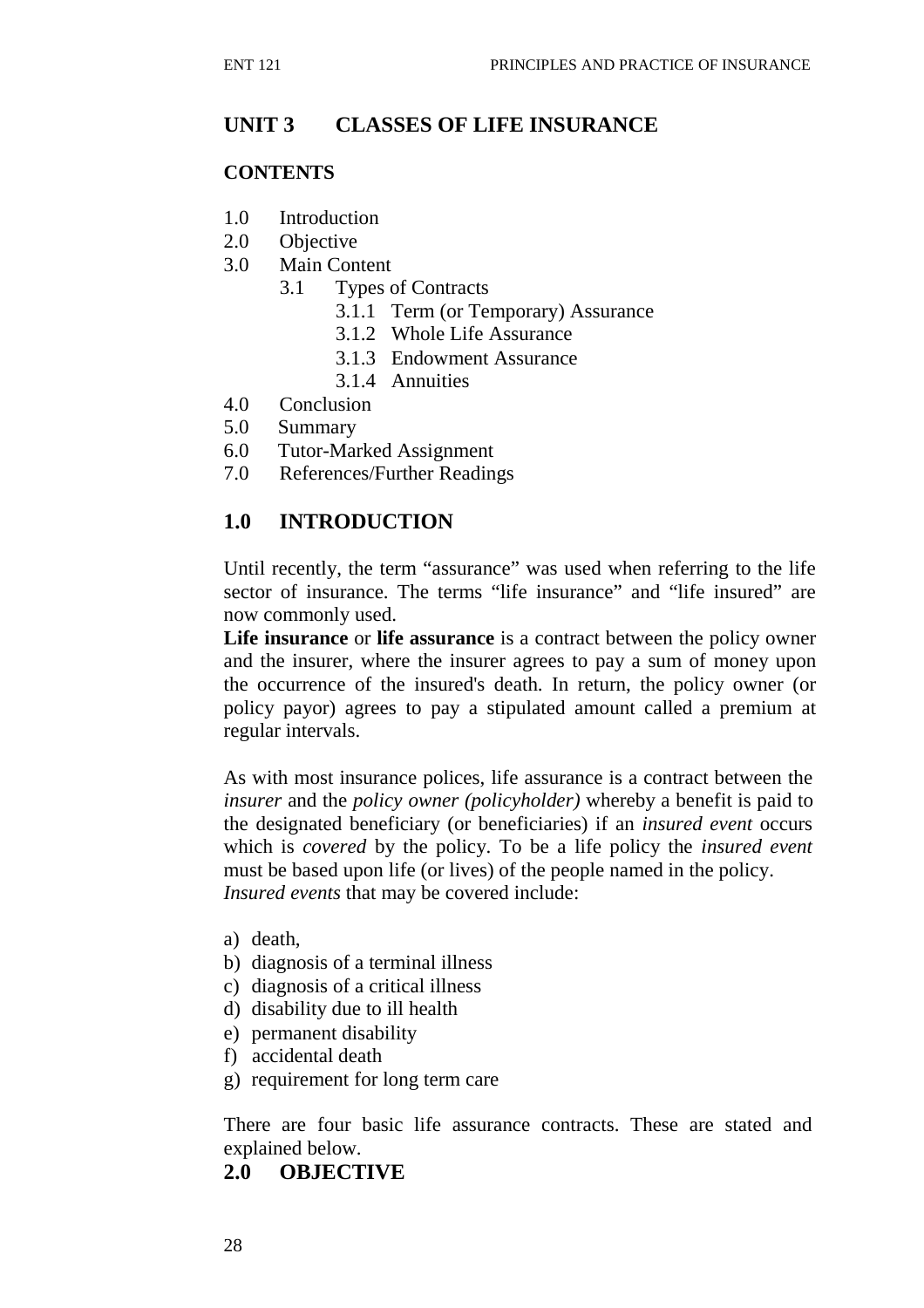At the end of this unit you should be able to name all types of life assurance contracts, their uses and benefits.

## **3.0 MAIN CONTENT**

## **3.1 Types of Contracts in Life Assurance**

## **3.1.1 Term Assurance**

In this type of contract, a fixed term of years is decided upon at the outset. The benefit i.e. sum assured is only payable if death should occur during the chosen term. Nothing is payable if the life assured survives to the end of the term. The premiums for this contract are low because the majority of term assurance contracts do not result in payment.

Uses – Term Assurance policies are used to cover period in a person's life when the consequences of an early death would be particularly serves, for example:

When a young family is growing up When a house mortgage or other loan is being repaid. When an income for dependents may be required.

These requirements give rise to variations in the basics for assurance contract; for example, when a loan or mortgage is being repaid a "decreasing term assurance" may be used. In decreasing term assurance, the sum assured payable decreases each year so that it is equal to the amount of loan outstanding at any given time during the term.

Also, a decreasing term assurance may be used when an income is required on the death of a breadwinner.

## **SELF ASSESSMENT EXERCISE 1**

Explain term assurance in an assurance policy.

## **3.1.2 Whole Life Assurance**

There are several types of whole life insurance policies. The six traditional forms: non-participating (aka "non par"), participating, indeterminate premium, economic, limited pay, and single premium. It should be noted that there are as many types of insurance policies as can be written in their contracts while staying within the law's guidelines.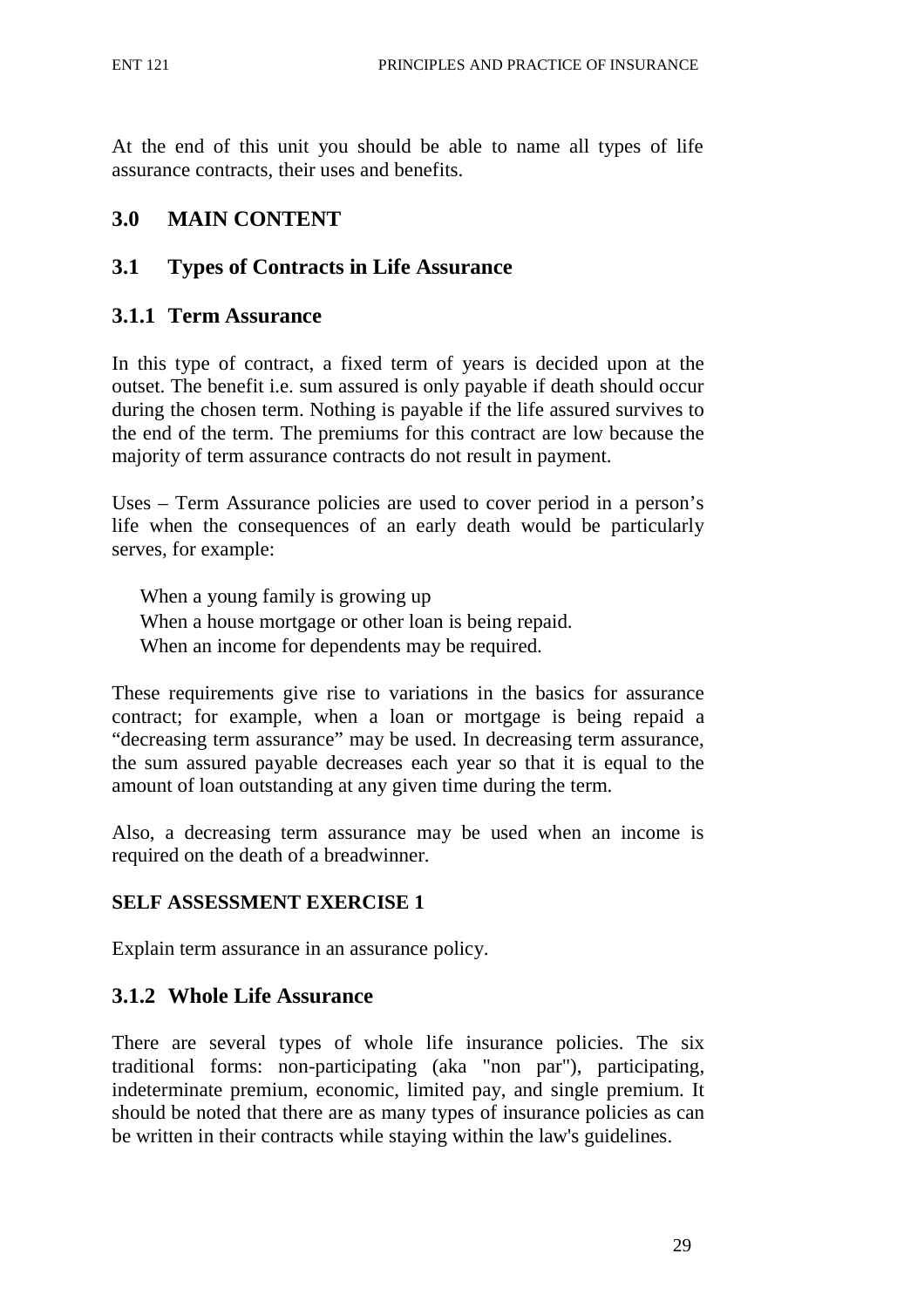## **1. Non-Participating Policy**

Under this policy, all values related to the policy (death benefits, cash surrender values, premiums) are usually determined at policy issue, for the life of the contract, and usually cannot be altered after issue.

This means that the insurance company assumes all risk of future performance versus the actuaries' estimates. If future claims are underestimated, the insurance company makes up the difference. On the other hand, if the actuaries' estimates on future death claims are high, the insurance company will retain the difference.

# **2. Participating Policy**

In a participating policy (also *par* in the, and known as a *with-profits policy)*, the insurance company shares the excess profits (variously called *dividends* or *refunds* or *bonus*) with the policyholder. In this policy, the greater the success of the company's performance, the greater the dividend. For a mutual life insurance company, participation also implies a degree of ownership of the mutuality.

# **3. Indeterminate Premium**

It is similar to the non-participating policy, except that the premium may vary year to year. However, the premium will never exceed the maximum premium guaranteed in the policy.

# **4. Economic Policy**

It is a blending of participating and term life insurance, wherein a portion of the dividends is used to purchase additional term insurance. This can generally yield a higher death benefit, at a cost to long term cash value. In some policy years the dividends may be below projections, causing the death benefit in those years to decrease.

## **5. Limited Pay**

It is similar to a participating policy, but instead of paying annual premiums for life, they are only due for a certain number of years, such as 20. The policy may also be set up to be fully paid up at a certain age, such as 65 or 80. The policy itself continues for the life of the insured. These policies would typically cost more up front, since the insurance company needs to build up sufficient cash value within the policy during the payment years to fund the policy for the remainder of the insured's life.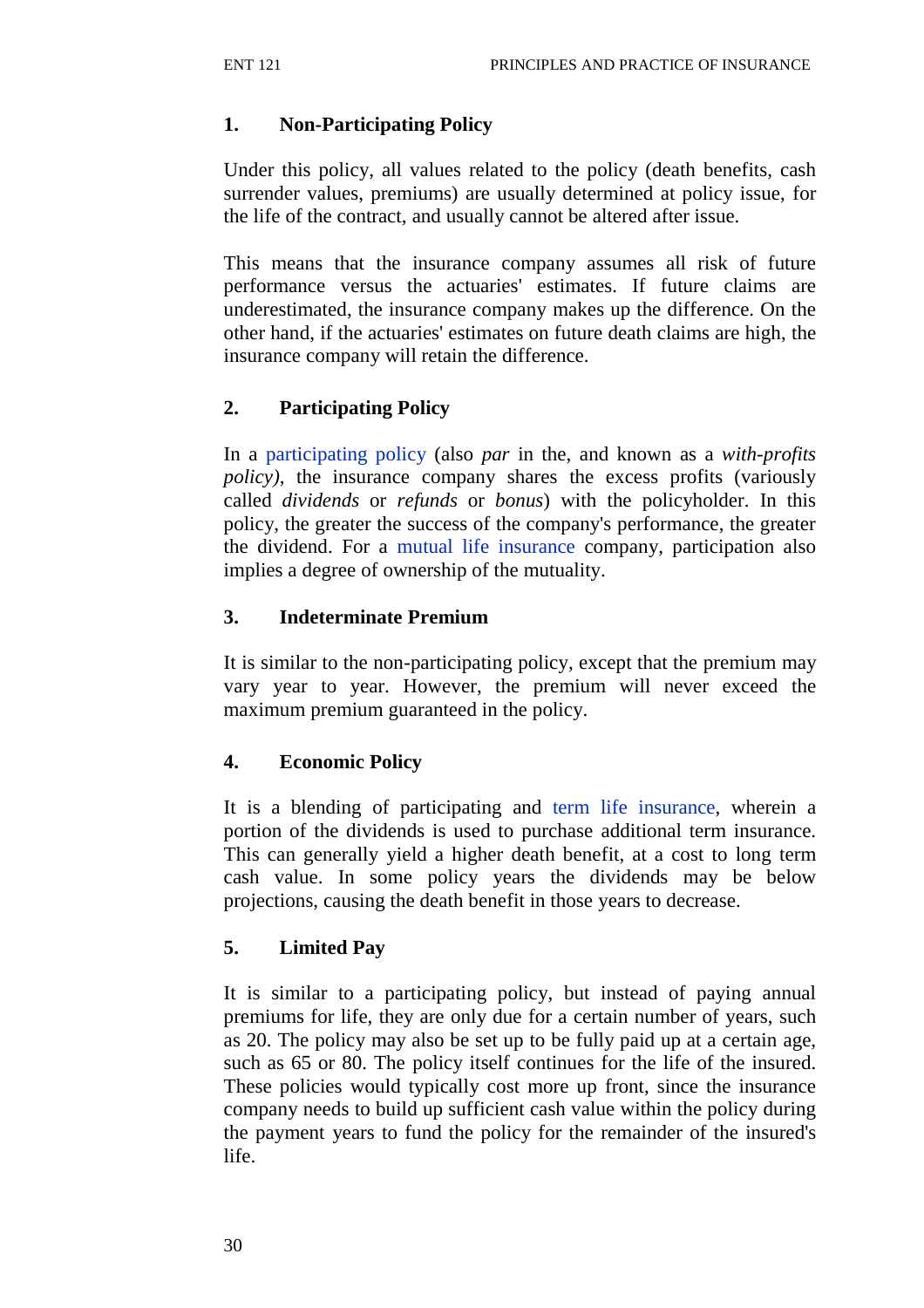#### **6. Single Premium**

It is a form of limited pay, where the pay period is a single large payment up front. These policies typically have fees during early policy years should the policyholder cash it in.

#### **7. Interest Sensitive**

This type is fairly new, and is also known as either *excess interest* or *current assumption* whole life. The policies are a mixture of traditional whole life and universal life. Instead of using dividends to augment guaranteed cash value accumulation, the interest on the policy's cash value varies with current market conditions. Like whole life, death benefit remains constant for life. Like universal life, the premium payment might vary, but not above the maximum premium guaranteed within the policy.

In a whole life assurance contract, there is no fixed term. Premiums are paid up to the date of death, when the sum assured becomes payable. The premiums charged are higher than for term assurance because claims would definitely be made on the policy.

Whole life assurance is used as a means of obtaining relatively inexpensive cover and to cover the event of early death over lengthy periods.

#### **SELF ASSESSMENT EXERCISE 2**

Identify and explain the various types of whole life assurance policy.

#### **3.1.3 Endowment Assurance**

An **endowment policy** is a life assurance contract designed to pay a lump sum after a specified term (on its "maturity") or on earlier death. Typical maturities are ten, fifteen or twenty years up to a certain age limit. Some policies also pay out in the case of critical illness.

Endowment assurance has a fixed term of years decided upon at the outset. The benefit under the policy is payable either on death during the chosen term or at the end of the term if the life assured survives until then.

Endowments can be cashed in early (or "surrendered") and the holder then receives the surrender value which is determined by the insurance company depending on how long the policy has been running and how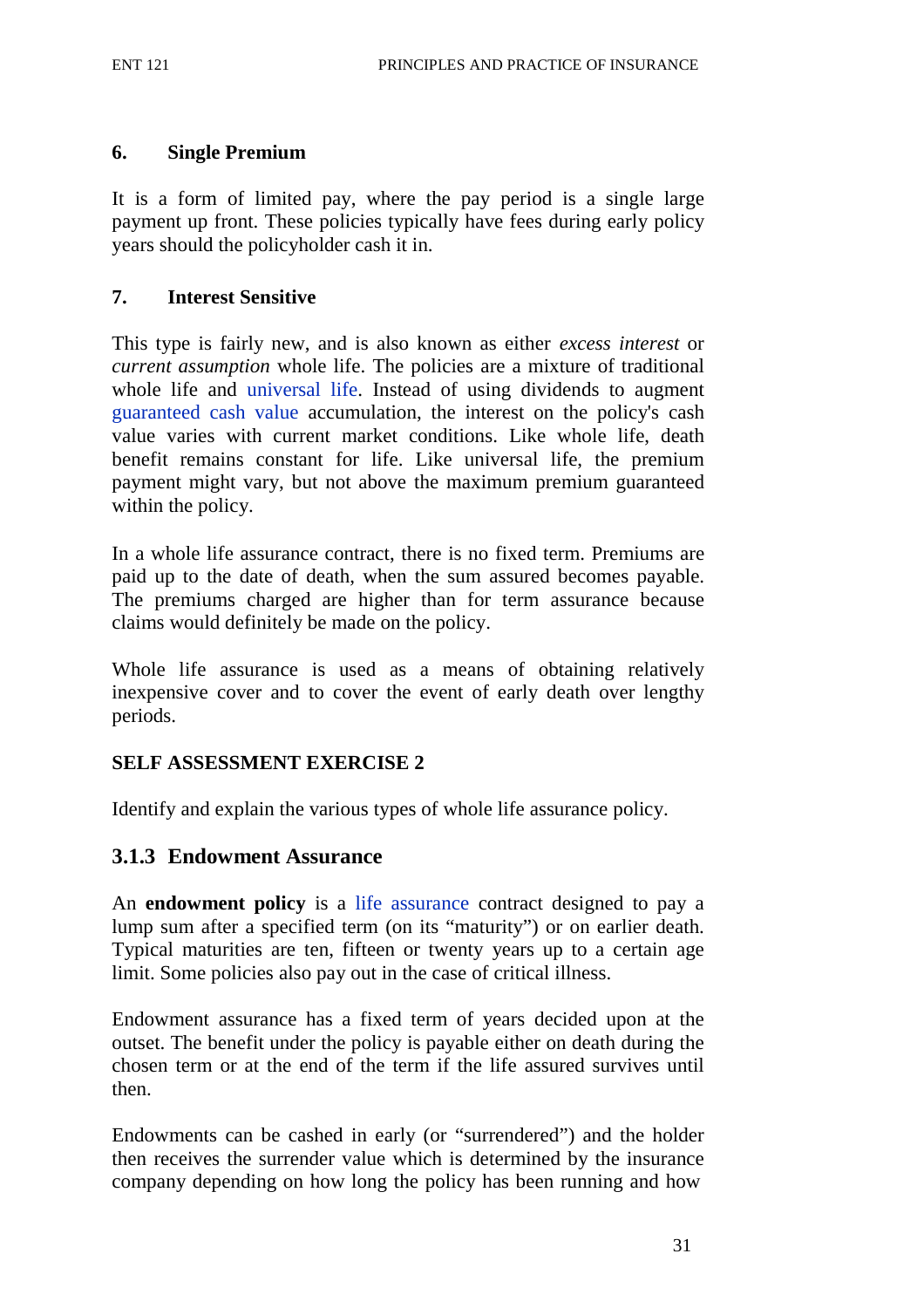much has been paid in to it. During adverse investment conditions, the encashment value or surrender value may be reduced by a "Market Value Adjuster" to allow for the need to cash in units at a time when investment conditions are not ideal. This means that the investor would receive the surrender value less the market value adjuster.

Various types of endowment policy are as outlined and explained below:

## **1. Traditional With Profits Endowments**

There is an amount guaranteed to be paid out called the **sum assured**  and this can be increased on the basis of investment performance through the addition of periodic (for example annual) bonuses. Regular bonuses (sometimes referred to as **reversionary bonuses**) are guaranteed at maturity and a further non-guaranteed bonus may be paid at the end known as a **terminal bonus**

## **2. Unit-linked Endowment**

Unit-linked endowments are investments where the premium is invested in units of a unitized insurance fund. Units are encashed to cover the cost of the life assurance. Policyholders can often choose which funds their premiums are invested in and in what proportion. Unit prices are published on a regular basis and the encashment value of the policy is the current value of the units. This is the simplest definition.

## **3. Full Endowments**

A full endowment is a with-profits endowment where the basic sum assured is equal to the death benefit at start of policy and, assuming growth the final payout would be much higher than the sum assured

## **4. Low Cost Endowment (LCE)**

A low cost endowment is a combination of an endowment where an estimated future growth rate will meet a target amount and a decreasing life insurance element to ensure that the target amount will be paid out as a minimum if death occurs (or a critical illness is diagnosed if included).

The main purpose of a low cost endowment has been for endowment mortgages to pay off interest only mortgage at maturity or earlier death in favour of full endowment with the required premium would be much higher.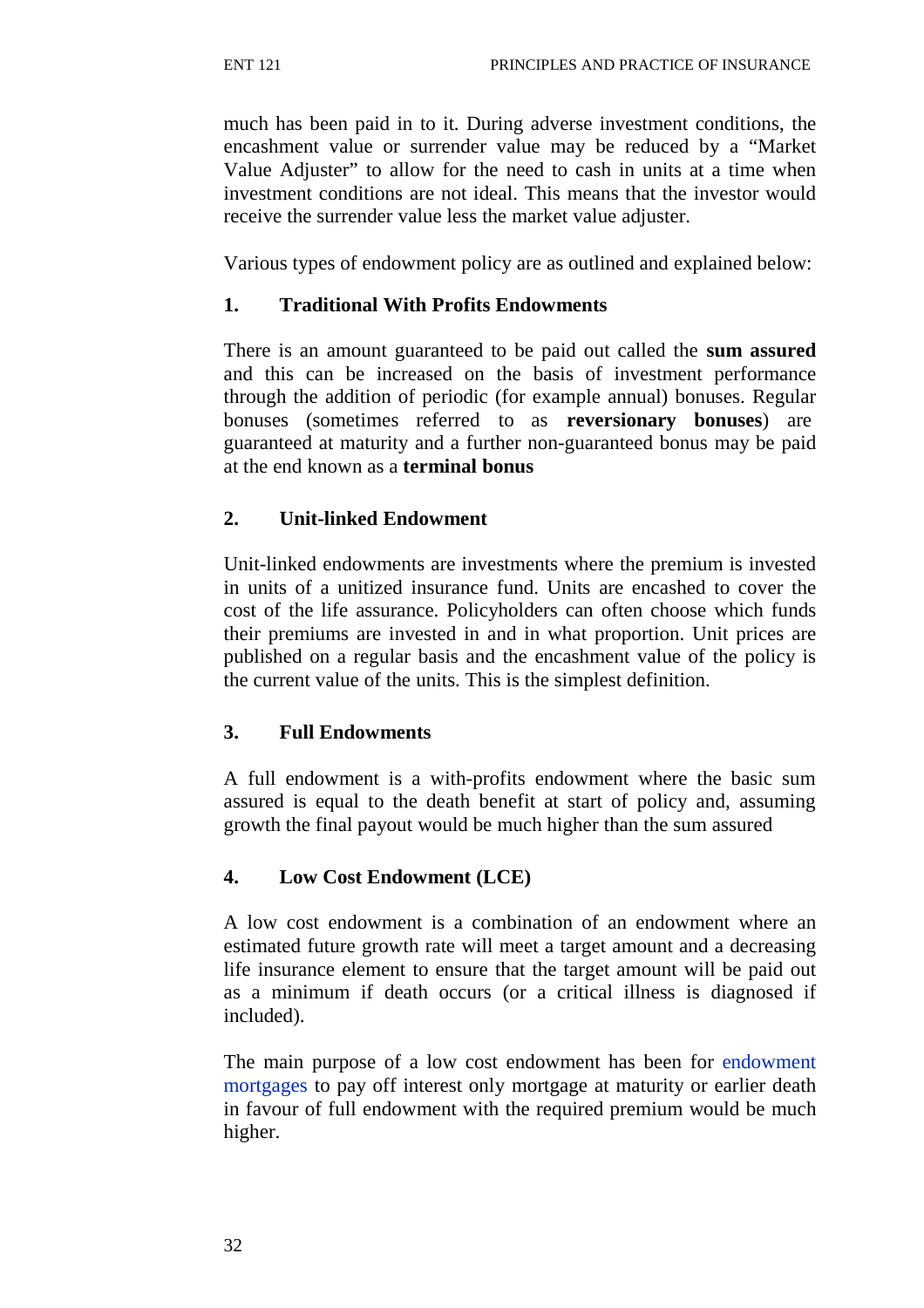#### **5. Traded Endowments**

Traded endowment policies (TEPs) or second hand endowment policies (SHEPs) are traditional with-profits endowments that have been sold to a new owner part way through their term. The TEP market enables buyers (investors) to buy unwanted endowment policies for more than the surrender value offered by the insurance company. Investors will pay more than the surrender value because the policy has greater value if it is kept in force than if it is terminated early.

When a policy is sold, all beneficial rights on the policy are transferred to the new owner. The new owner takes on responsibility for future premium payments and collects the maturity value when the policy matures or the death benefit when the original life assured dies. Policyholders who sell their policies, no longer benefit from the life cover and should consider whether to take out alternative cover.

The TEP market deals exclusively with traditional with profits policies. The easiest way of determining whether an endowment policy is in this category is to check to see whether it mentions units, indicating it is a unitized with profits or unit linked policy, if bonuses are in sterling and there is no mention of units then it is probably a traditional with profits. The other types of policies - "Unit Linked" and "Unitized With Profits" have a performance factor which is dependent directly on current investment market conditions. These are not tradable as the guarantees on the policy are much lower and there is no gap between the surrender value and the market value.

#### **6. Modified Endowments**

Modified endowments were created in response to singlepremium life (endowments) being used as tax shelters. They are contracts with fewer than 7-level annual premiums, and are subject to more stringent tax regulations. They are also subject to annuity rules (such as penalties for pre-death proceeds before age 59½). If a life insurance policy is changed and then fits the seven-pay rules, it may then be redefined as a modified endowment.

#### **SELF ASSESSMENT EXERCISE 3**

Identify and explain the various types of endowment assurance policy.

## **3.1.4 Annuities**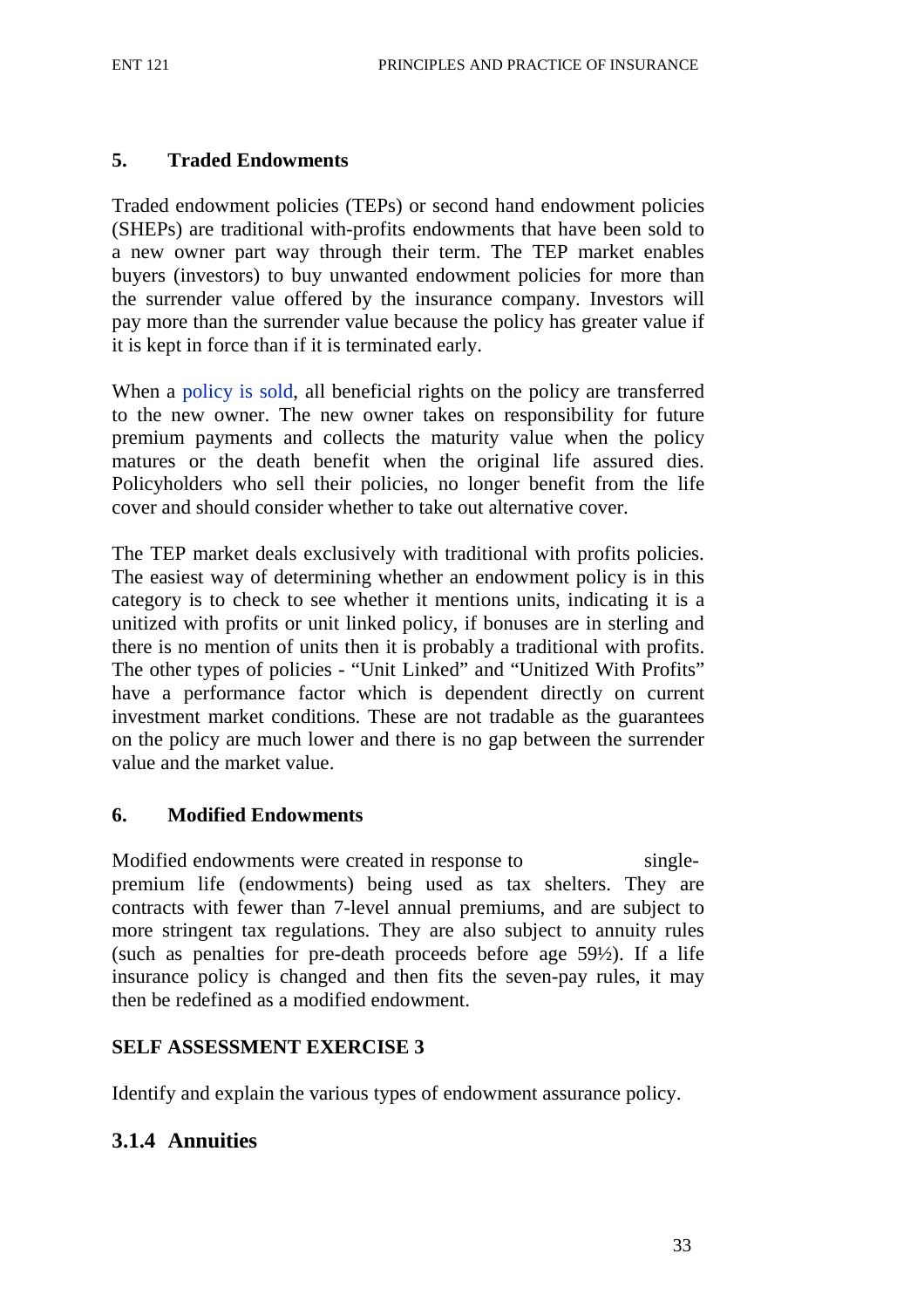An annuity is a financial contract written by an insurance company that provides for a series of guaranteed payments, either for a specific period of time or for the lifetime of one or more individuals. Although an annuity is essentially a life insurance product, there are important differences between the two. For example, under the terms of a life insurance policy the insurer will generally make a payment upon the death of the insured. Under the terms of an annuity, however, the insurance company makes its payments during the lifetime of the individual. In addition, unless the annuity contract specifies a beneficiary, most annuity payments cease upon the death of the recipient.

Investors purchase annuities for many reasons, the most common being the tax deferral of earnings and the guarantee of a lifelong annual income. Annuities have become much more attractive investment options for retirement savings in recent years. This has been due in large part to innovation within the industry, as providers have introduced reasonably priced products with greater flexibility, as well as a variety of investment options.

The key benefits of annuities include the following:

Earnings grow tax-deferred until withdrawal.

Annuity holders receive a specified amount of annual income during retirement.

Investors are allowed to switch between investments in their annuity tax-free.

Investors can contribute as much as they want during the accumulation phase of an annuity.

There are two basic types of annuities: Immediate and Deferred.

Immediate annuities are usually purchased at retirement age, with benefits that begin immediately (within one year of purchase).

Deferred annuities offer benefit payments that begin at some future date. Interest usually accrues on a tax-deferred basis in the interim.

Annuities are also classified as either "Qualified" or "Non-Qualified" based on the type of funds that an investor uses to purchase the annuity contract (or to contribute to it).

Qualified annuities are annuities that an investor funds with either pre-tax funds or tax-deductible contributions.

Non-qualified annuities are those contracts funded with after-tax funds.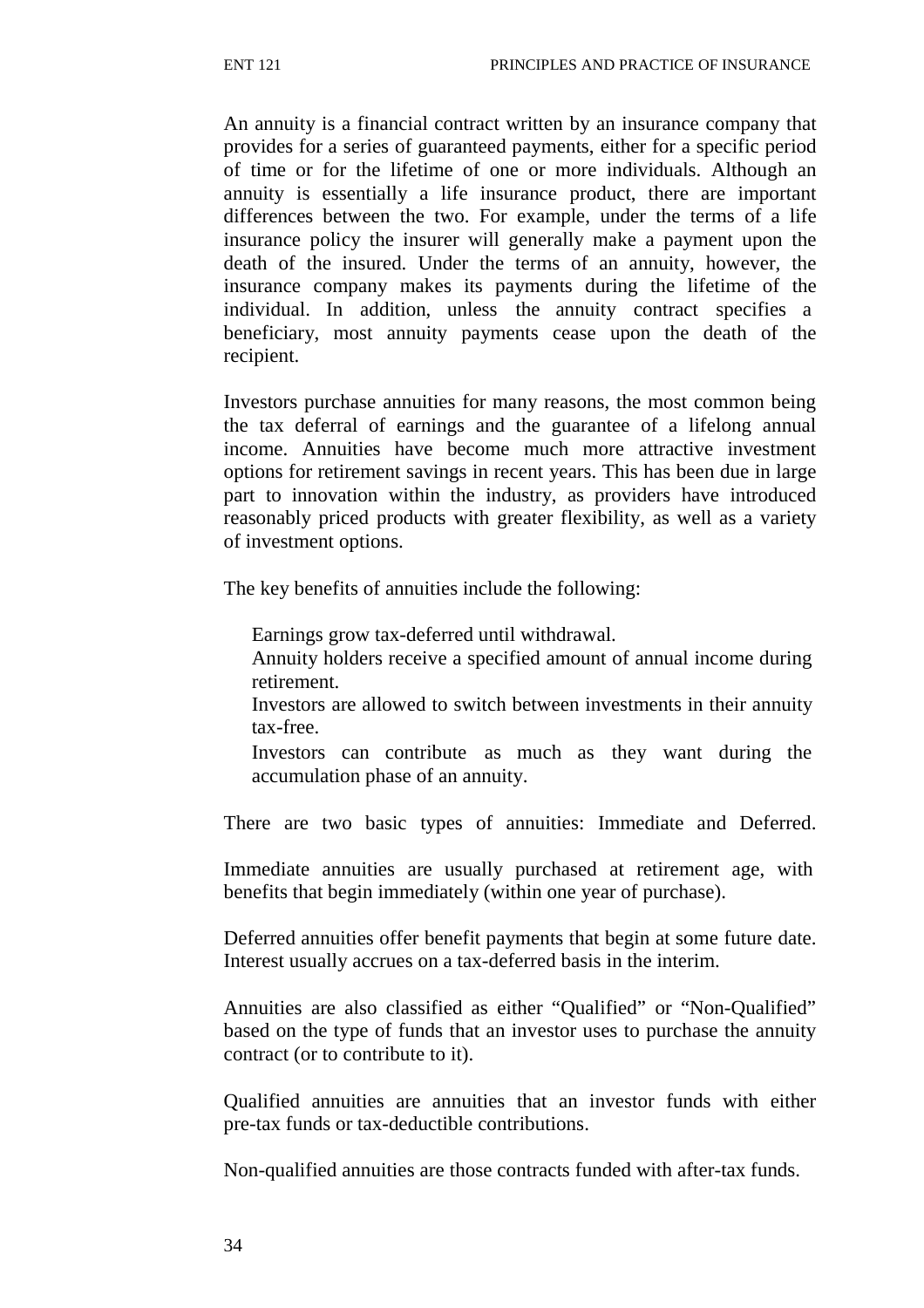Annuities may also be Fixed or Variable*.*

A fixed annuity is a personal retirement account in which the earnings are based on a fixed rate set by the insurance company. Fixed annuities are susceptible to inflation risk due to the fact that there is no adjustment provided for runaway inflation.

A variable annuity is a personal retirement account in which the investment grows tax-deferred until the investor is ready to withdraw the assets. Unlike an IRA, there are no restrictions on the amount of the annual investment. In addition, variable annuities offer the potential for greater returns and the opportunity for the investor to make his/her own decisions regarding how the assets are invested. Another important feature of the variable annuity is the family protection, or death benefit that often comes along with such contracts. This guarantees that, should the investor die during the accumulation phase of the variable annuity, the account owner's beneficiary will receive at least the amount of the investor's contributions minus withdrawals, or the current market value of the account.

An annuity is designed to provide a regular income or what is known as pension from a fixed date i.e. on retirement until the policyholder dies. Premiums are paid for a number of years before the income payments start. This is known as deterred annuity or one large single premium is paid and the income payments start immediately. This is known as immediate annuity.

The Pension Reform Act 2004 requires retirees to use part of their retirement benefit to purchase immediate annuities from any approved life assurance company. One important thing in annuities polices is that the amount of each payment is guaranteed.

#### **4.0 CONCLUSION**

We have explained classes of life insurance policy such as term assurance policy, whole life assurance, endowment assurance and annuities.

#### **5.0 SUMMARY**

**Life insurance** or **life assurance** is a contract between the policy owner and the insurer, where the insurer agrees to pay a sum of money upon the occurrence of the insured's death. In return, the policy owner (or policy payor) agrees to pay a stipulated amount called a premium at regular intervals.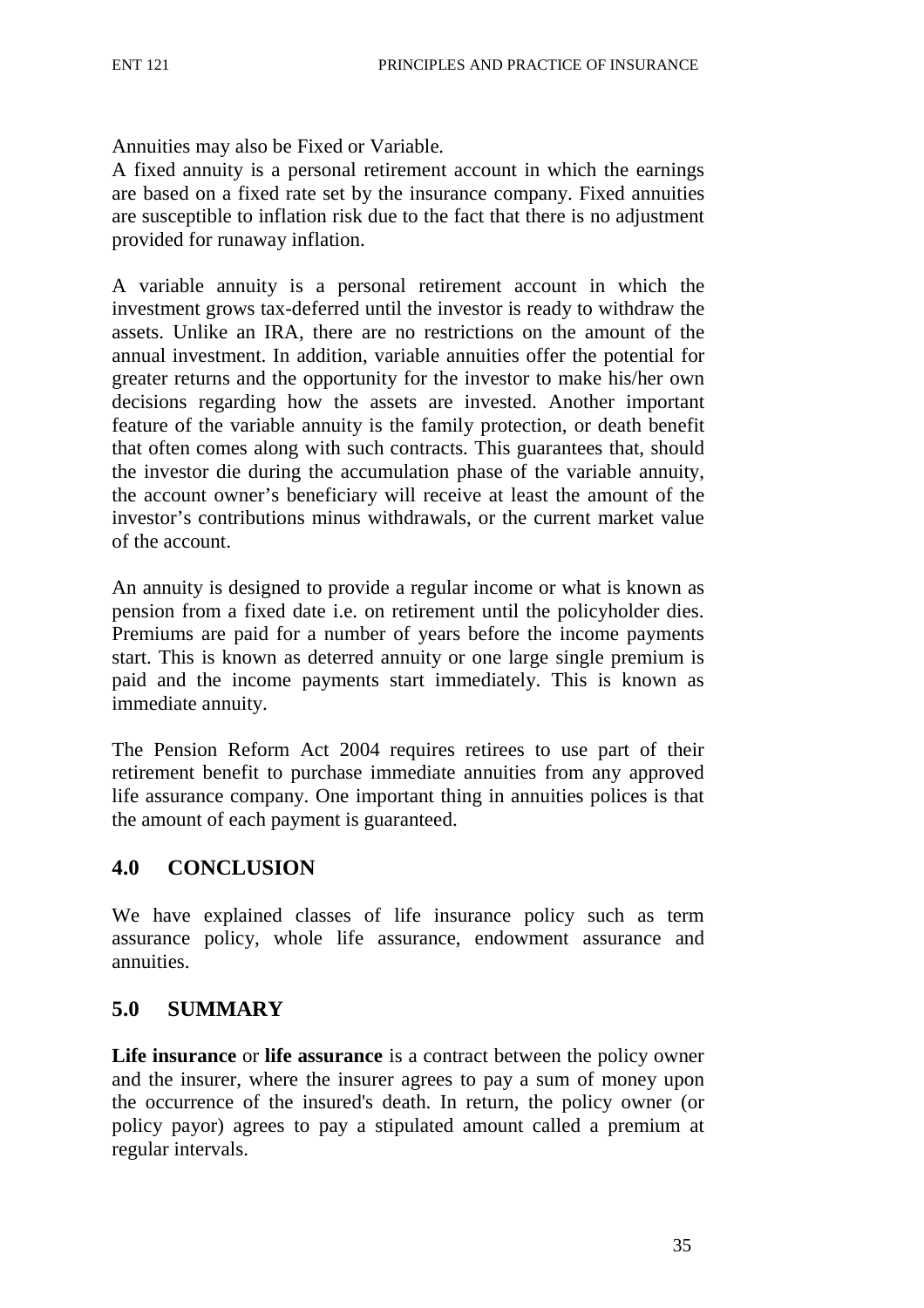As with most insurance polices, life assurance is a contract between the *insurer* and the *policy owner (policyholder)* whereby a benefit is paid to the designated Beneficiary (or Beneficiaries) if an *insured event* occurs which is *covered* by the policy. To be a life policy the *insured event*  must be based upon life (or lives) of the people name in the policy.

*Insured events* that may be covered include: death, diagnosis of a terminal illness, diagnosis of a critical illness, disability due to ill health, permanent disability, accident and death, among others.

## **6.0 TUTOR-MARKED ASSIGNMENT**

Identify and explain the various types of whole life assurance policy.

### **7.0 REFERENCES/FURTHER READINGS**

- New York State Insurance Department. **^** Basic Types of Policies (html).Retrieved on 2007-01-15.
- **^**Alexander B. Grannis, Chair. The Feeling's Not Mutual (html). New York State Assembly. Retrieved on 2007-01-15.
- The Association of British Insurers. **^**A Guide to Life Insurance (html). Retrieved on 2007-01-16.
- **^** Glossary (html). Life and Health Insurance Foundation for Education. Retrieved on 2007-01-15.
- **^** Whole Life Insurance (html). The Asset Protection Book. Retrieved on 2007-01-17.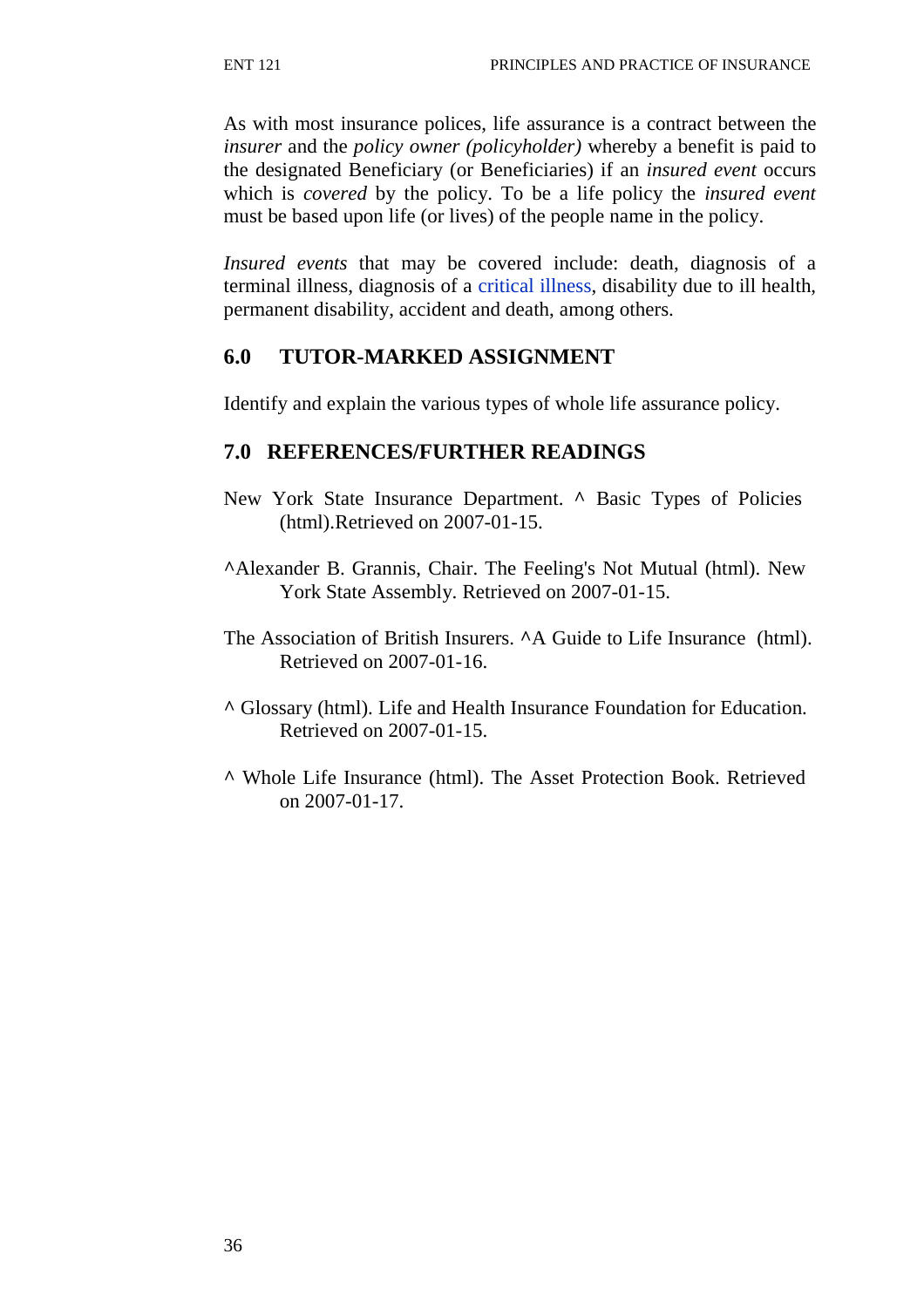# **UNIT 4 GENERAL PRINCIPLES OF INSURANCE**

### **CONTENTS**

- 1.0 Introduction
- 2.0 Objectives
- 3.0 Main Content
	- 3.1 The Nature of Insurance Contracts
		- 3.1.1 Offer and Acceptance
		- 3.1.2 Consideration
		- 3.1.3 Legal Capacity of Parties
		- 3.1.4 Consensus and Idea
		- 3.1.5 Legality
		- 3.1.6 No Mistake
		- 3.1.7 No Representation or Fraud
- 4.0 Conclusion
- 5.0 Summary
- 6.0 Tutor-Marked Assignment
- 7.0 References/Further Readings

# **1.0 INTRODUCTION**

An insurance contract is an agreement between an insurance company and the individual effecting the insurance cover. Such an individual is referred to as the insured.

An insurance contract falls under the general heading of simple contracts. Hence, it is a "legally binding agreement" made between two or more parties, by which rights are acquired by one or more to act or forbearances on the part of the other parties.

Generally persons who effect insurance do it either because they are legally required to do so or they cannot accommodate the risks themselves or both.

# **2.0 OBJECTIVES**

At the end of this unit you should be able to:

explain the principle of contract as it relates to insurance define insurance contract and the rules applying to insurance.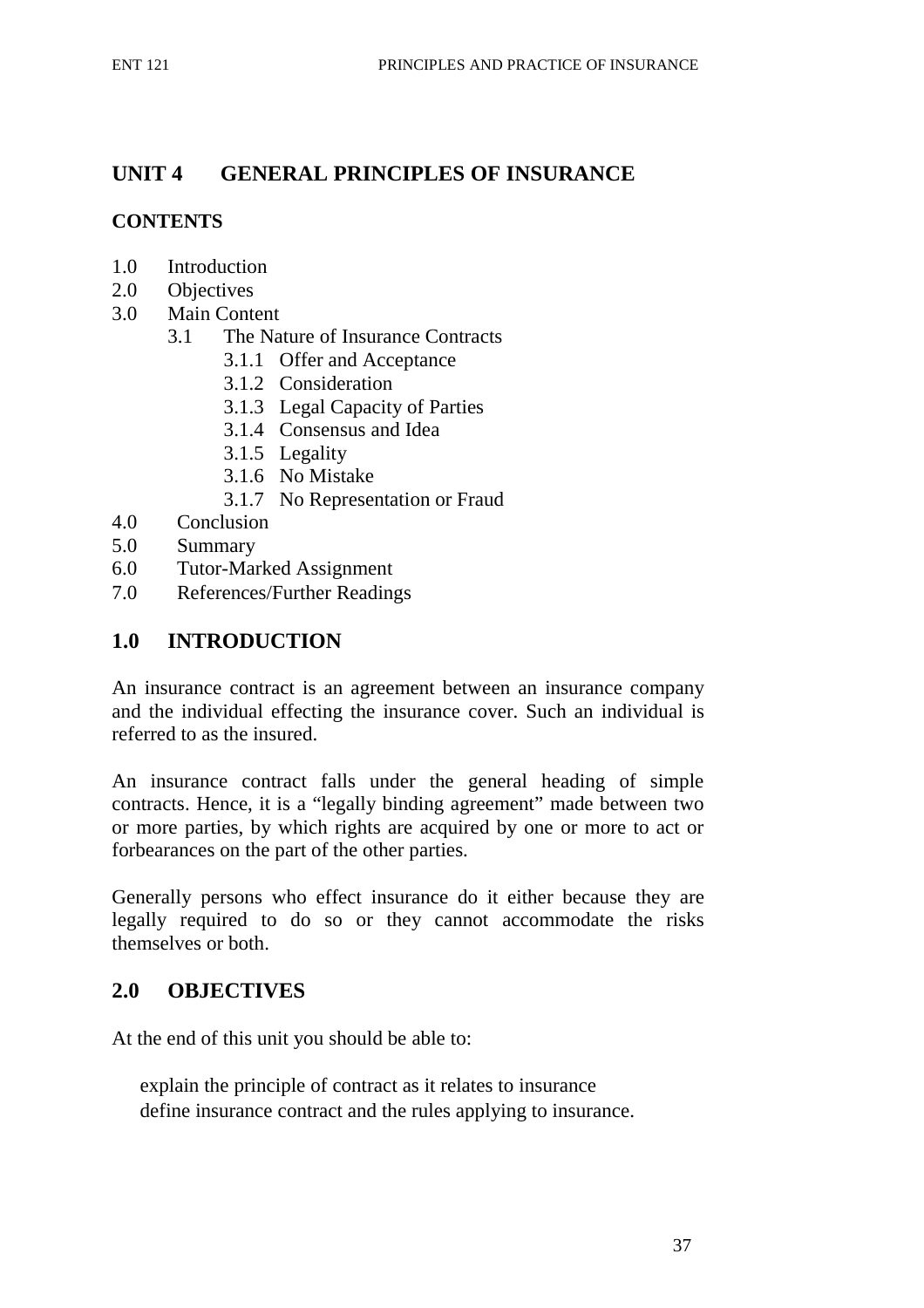## **3.0 MAIN CONTENT**

#### **3.1 The Nature of Insurance Contracts**

Insurance contracts must satisfy the requirements of simple contracts.

These requirements are considered below.

#### **3.1.1 Offer and Acceptance**

An offer is a communication of the contract terms by one party to another. Acceptance refers to the letter's agreement of those terms.

In motor insurance contract, the offer is made by the proposer when he completes a proposal form. The insurer accepts by issuing a cover note. However, where an insurer, imposes additional terms then the insurer has made a counter offer which is assumed accepted by the proposer on his agreement to pay the premium based on the new terms.

### **3.1.2 Consideration**

Consideration refers to the gain or benefit received by one party in return for a promise or the performance of an act of another. In an insurance contract, the consideration consists on the one hand of the insurer's promises to compensate the insurer for a loss, and on the other hand of the premium payment by the insured, to the insurer. The promise to make good any loss suffered by the insured is the consideration of the insurer. However, while the insured's consideration is available at the beginning of the contract that of the insurer shall be available at some future date.

## **3.1.3 Legal Capacity of Parties**

Certain categories of persons are not qualified to enter into insurance contracts. These include persons of unsound mind and minors. Therefore contracts made by them may be set aside.

#### **3.1.4 Consensus and Idea**

This Latin expression means "in complete agreement of mind". With respect to motor insurance, for instance, this implies that both the proposer and the underwriter must be falling about the same or and for a particular scope of cover. Hence, if the proposer aims at using his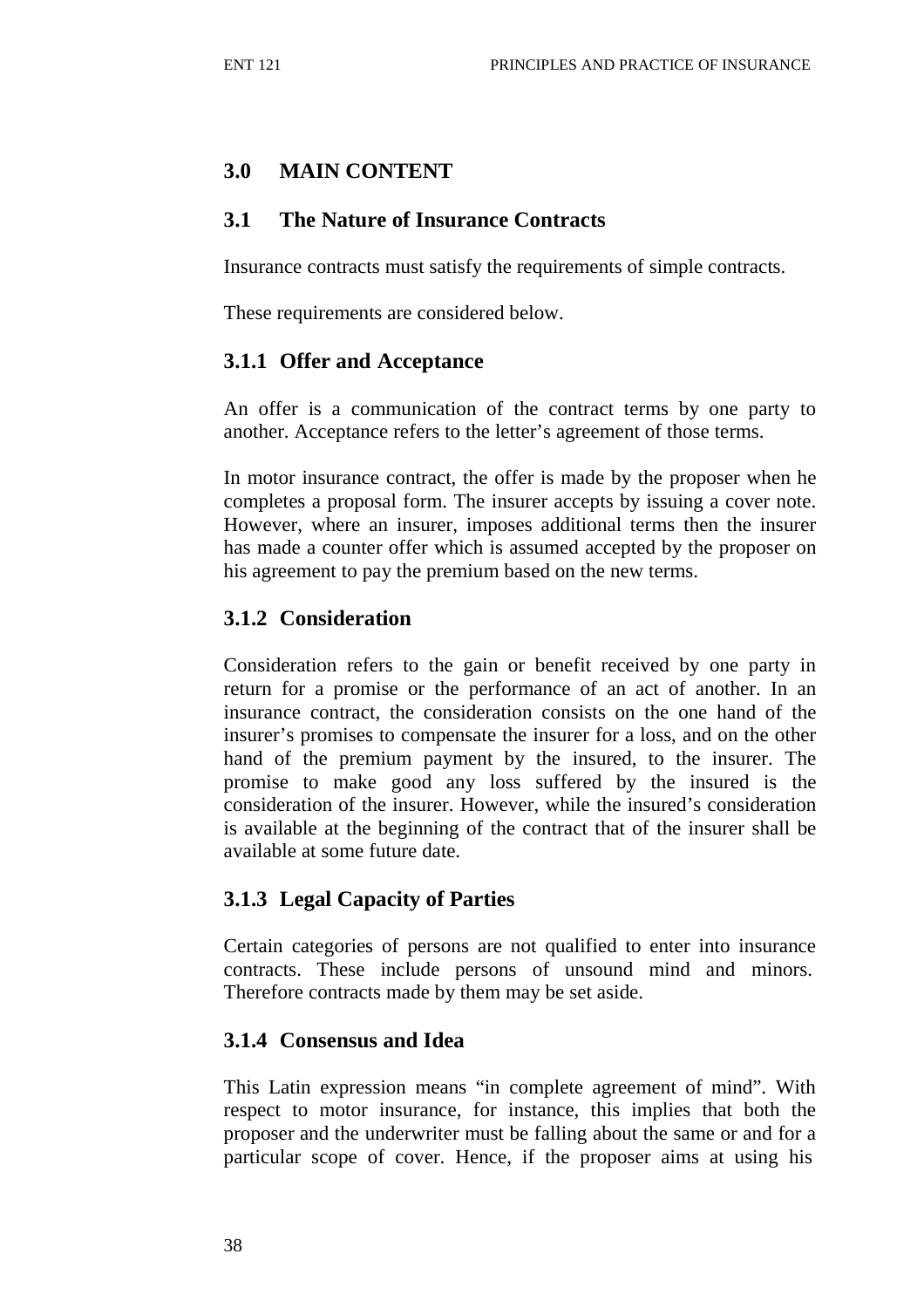vehicle for commercial purposes, the underwriter must not assume that the vehicle is to be used for private and social purposes.

# **3.1.5 Legality**

Contracts must not be illegal, that is, they are invalid if they are forbidden by statute or are against what is called public policy.

## **3.1.6 No Mistakes**

There must not be a mistake in making the contract. If one or both of the parties to a contract makes a mistake in the process of making the agreement, the effect of such a mistake depends on the nature of the error. A mistake may make the contract invalid where there is no agreement over the contract.

## **3.1.7 No Misrepresentation or Fraud**

A representation is a factual statement made by one party to the other which is intended and succeeds in persuading the latter to enter into the contract. If such a statement is false it is a misrepresentation. If misrepresentation is fraudulent, the insured party can:

Carry on with the contract; or

He can claim damages if he has suffered a loss, and

He can either refuse to perform the agreement or rescind the contract.

#### **SELF ASSESSMENT EXERCISE**

- 1. What is a contract of insurance?
- 2. List four of the features essential to make any contract legally enforceable
- 3. What is a policy document

#### **4.0 CONCLUSION**

We have explained the principles of insurance contract, the definition of insurance contract and the rules governing insurance contracts.

## **5.0 SUMMARY**

A contract is an agreement between two or more participants which is legally binding. A legally binding agreement between the buyer (the insured) and the seller of insurance (the insurer is a contractor of insurance).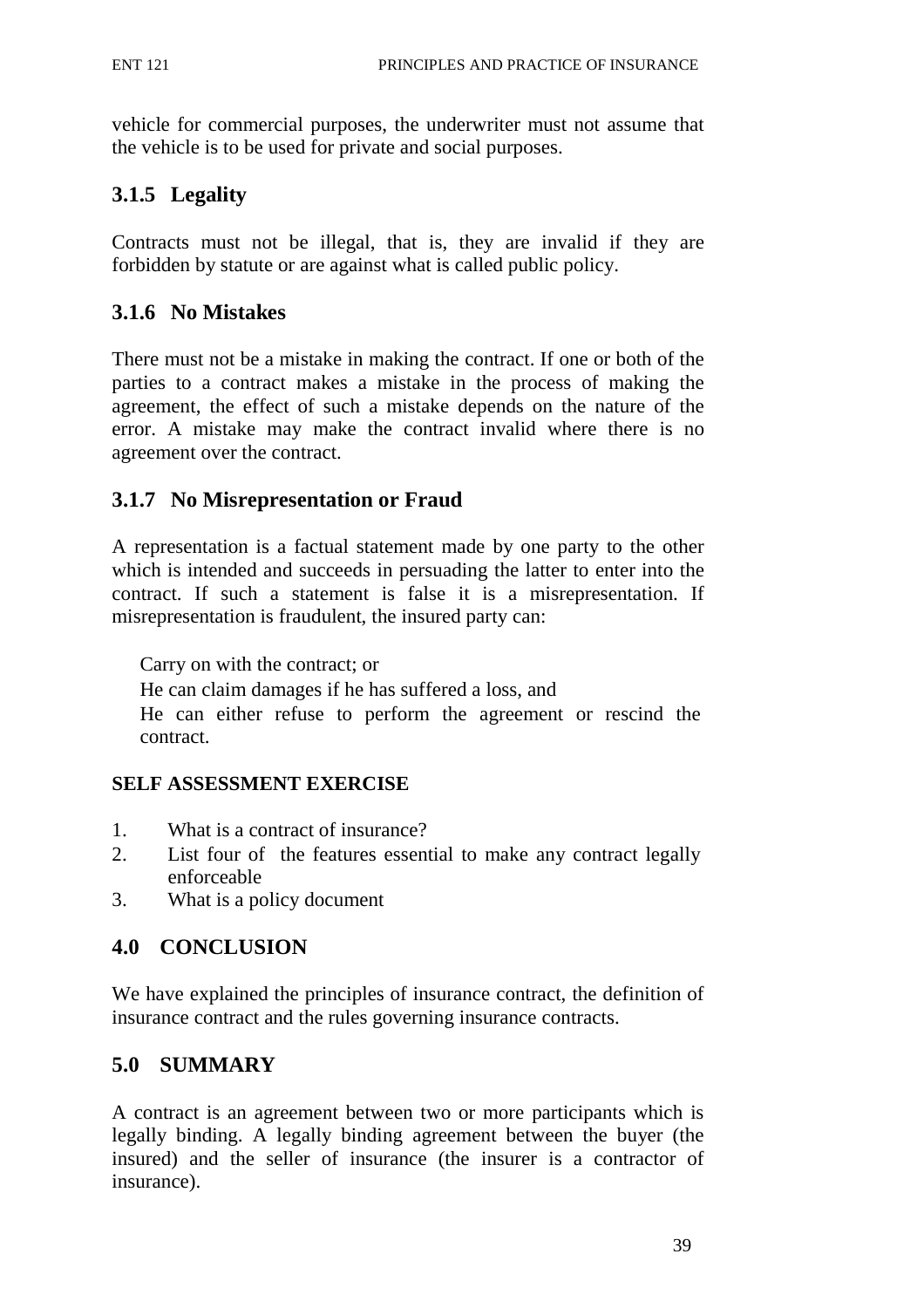In a contract of insurance, the insurer and the insured must agree on details such as the price, the effect and nature of cover and so on. These terms are usually set out by the insurer in a document called the policy.

Consideration consists of the insurer's promising to compensate the insured for a loss and the insured paying their premium.

All parties to a contract must have legal capacities to enter into agreement and there must be an agreement of mind.

Also, the contract must not be illegal, it must have no mistakes and no misrepresentation or fraud.

#### **6.0 TUTOR-MARKED ASSIGNMENT**

- 1. Write short notes with examples on the following:
- a) Offer and acceptance in insurance contract
- b) Consideration in insurance contract.
- 2. Give the definition of the contract of insurance with examples.
- 3. "Consensus adIdem", is a Latin expression. Explain the meaning with an example.

#### **7.0 REFERENCES/FURTHER READINGS**

- Green, M & Trieschmann, J.S. (1978). *Risk and Insurance* (5<sup>th</sup> ed). South Western Publishing Company.
- Carter, D.L. (1973). *Risk Management.* Cambridge London: The Bustunton Press.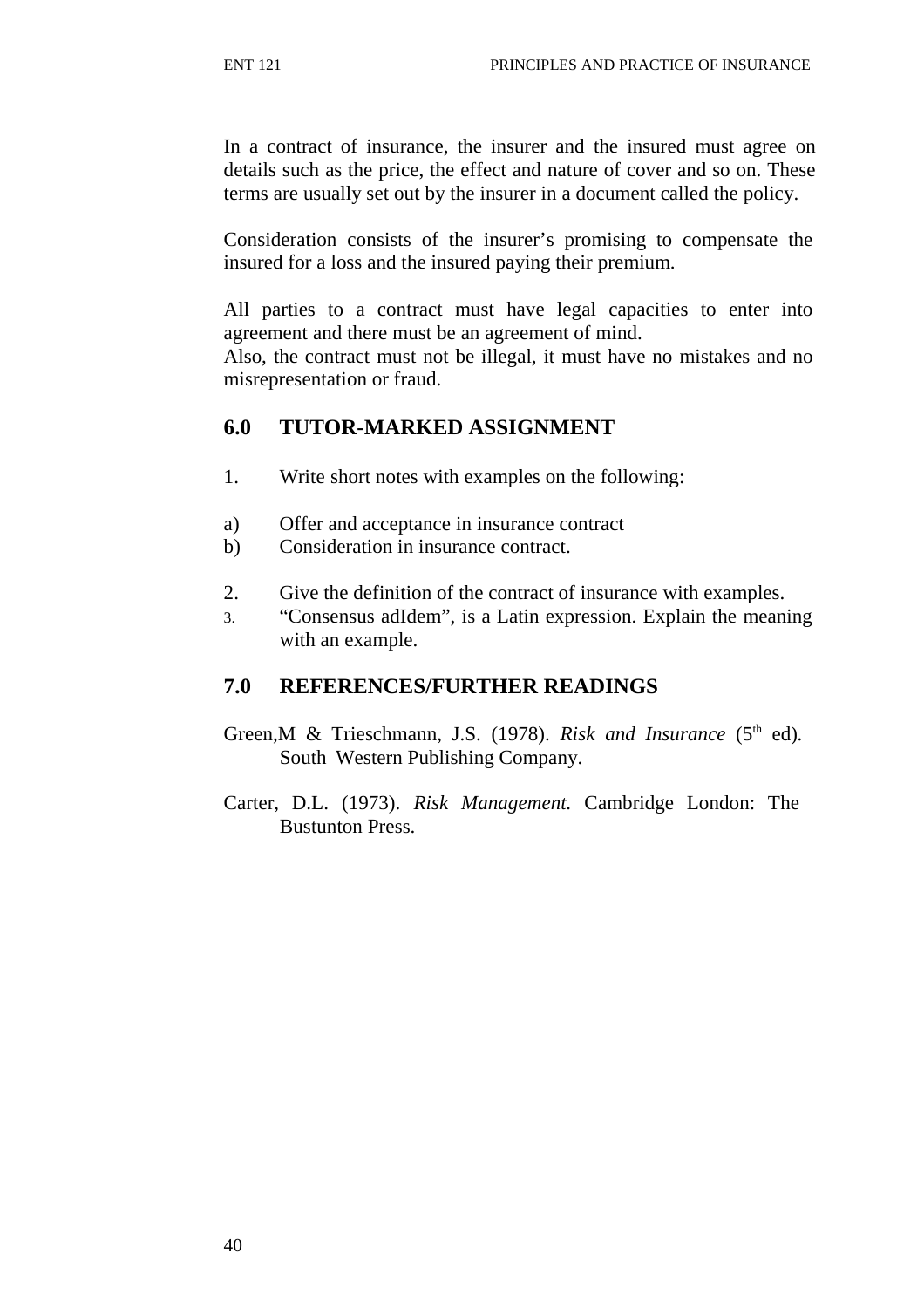# **UNIT 5 PRINCIPLES OF INSURABLE INTEREST**

#### **CONTENTS**

- 1.0 Introduction
- 2.0 Objectives
- 30 Main Content
	- 3.1 Insurable Interest
		- 3.1.1 Definition
		- 3.1.2 Subject Matter of the Insurance
		- 3.1.3 Timing of Insurable Interest
		- 3.1.4 Examples of Insurable Interest
- 4.0 Conclusion
- 5.0 Summary
- 6.0 Tutor-Marked Assignment
- 7.0 References/Further Readings

## **1.0 INTRODUCTION**

The practice of insurance is guided by six basic principles in addition to the basic contractual requirements discussed in Unit 4.

These basic principles i.e. insurable interest, utmost good faith, proximate cause, indemnity, subrogation and contribution were established and later many of them have been upheld by the courts with the strength of the law behind them, these principles have now become the foundation stones of modern insurance practice .

A person cannot gain an understanding of the practice of insurance without first understanding these basic principles or doctrines.

Therefore, starting from this unit, we shall deal with the principles of insurable interest, utmost good faith, proximate cause, indemnity, subrogation and contribution.

## **2.0 OBJECTIVES**

At the end of this unit, you should be able to:

explain in detail what insurable interest is give examples of insurable interest give the timing of insurable interest.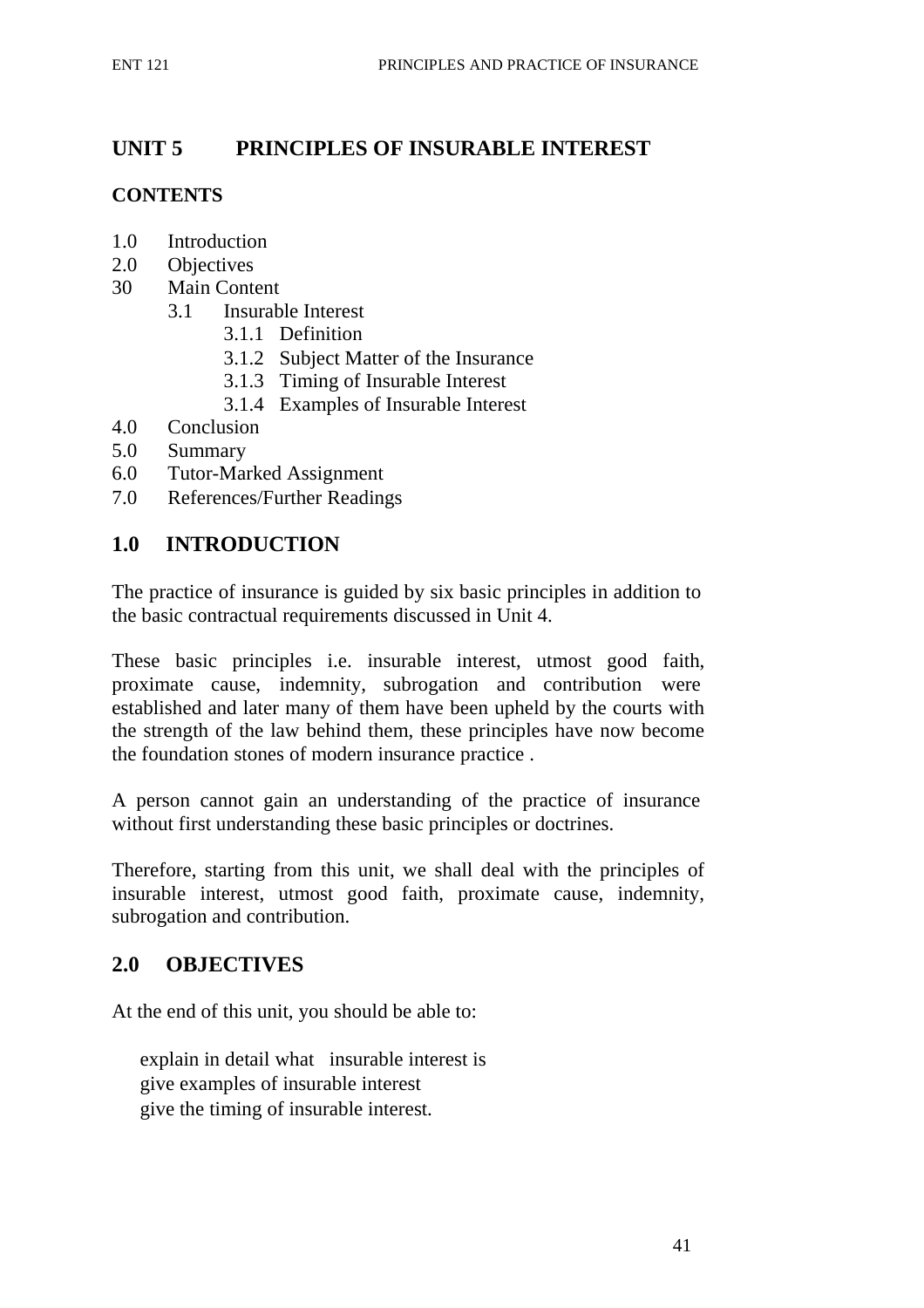## **3.0 MAIN CONTENT**

### **3.1 Insurable Interest**

The term "Insurable Interest" refers to financial or pecuniary involvement capable of being insured. Hence it eliminates emotional attachment to property. Therefore the owner of a motor car may wish to decorate and fancy it as much as he does his home, but in practical business setting the car should be valued no more than its market value.

### **3.1.1 Insurable Interest Defined**

Insurable interest can be simply defined as the legal right to insure arising out of a financial relationship, recognized at law between the insured and the subject matter of insurance.

A contract of insurance is only valid in law if the insured has an insurable interest, that is, if he or she has a legally recognized financial relationship with the subject matter of the insurance and stands to lose out if that subject matter is damaged.

There are three keys in the definition of insurable interest:

- i. A legal relationship: The insurable must be recognized in law and must be based on same legal relationship.
- ii. Financial loss: The insured must suffer financially if the property, liability or event involved is damaged from the occurrence of the insured event.
- iii. There must be some property, rights, interest, life, limb or potential liability capable of being insured and must be the subject matter of insurance.

#### **3.1.2 Subject Matter of the Insurance**

The subject matter of insurance can be any form of property or an event that may result in a loss of a legal right or creation of a legal liability. For example, under a fire and special perils policy. The subject matter can be buildings, machinery/plants, office furniture/fittings and stock-intrade.

Under a public, it is the insured's legal liability for injuring or damage to property. For life assurance policy, it is the life being assured. In the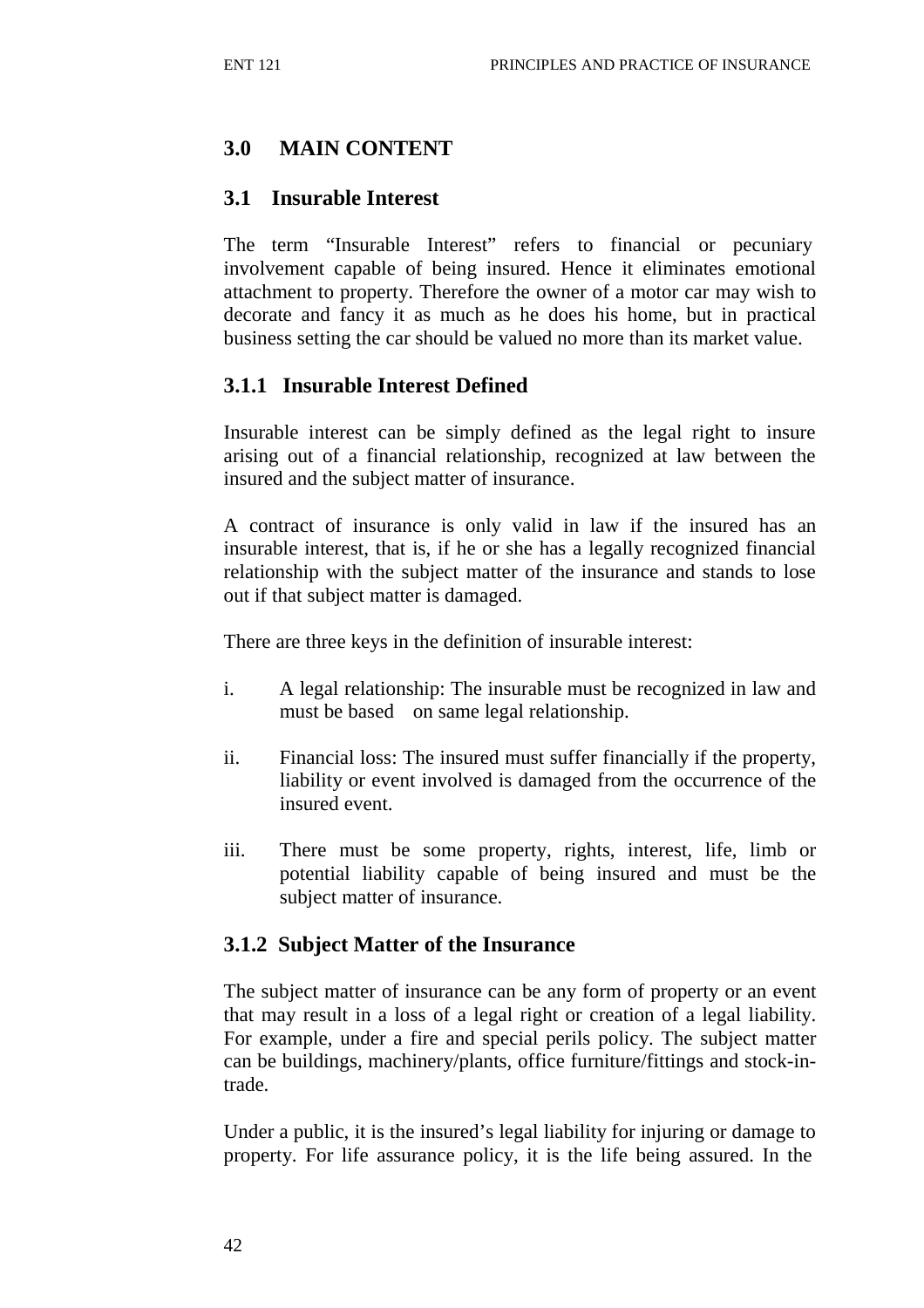case of marine insurance it can be the ship, the cargo or the ship owner's legal liability to third parties for injury or damages.

### **3.1.3 Timing of Insurable Interest**

In some types of insurance, insurable interest must exist at the time of purchase of the policy and in others insurable interest need not exist but must exist at the time of loss.

The position is summarized below:

| Type of Insurance    | At Date of Purchase | At Date<br>of  |
|----------------------|---------------------|----------------|
|                      |                     | Loss           |
| Life                 | Yes                 | N <sub>o</sub> |
| Land                 | Yes                 | Yes            |
| Marine               | N <sub>0</sub>      | Yes            |
| Other (except goods) | Yes                 | Yes            |
| Other (goods)        | N <sub>0</sub>      | Yes            |

Table 5.1: The Need for an Insurable Interest to Exist

The Marine Insurance Act 1906 Section6 states that the assured must be interested in the subject matter insured at the time of the loss though he need not be interested when the insurance is effected. This follows the customs of maritime trading because cargo may change ownership while in transit.

In life Assurance, insurable interest is required at the inception. The case of Dalby V. The India and London Life Assurance Company (1854) set down the principle that the need only be valued at inception and as there is no requirement for insurable interest at the time of claim.

For other insurances because they are contract of indemnity require the insured to have suffered a loss before there is liability, insurable interest must exist at the time of loss.

The Gaming Act 1845 requires insurable interest at inception, since contracts without it would be wagers. Before this Act, it had been held in property contract that there had to be insurable interest at inception (Sadler's Co. V. Badcock (1743)).

## **3.1.4 Examples of Insurable Interest**

It is not only sufficient for you to be able to define the principle of insurable interest but you must be able to understand its application to the everyday transaction of insurance. Therefore, we will look at the application of the principles of insurable interest to three of the more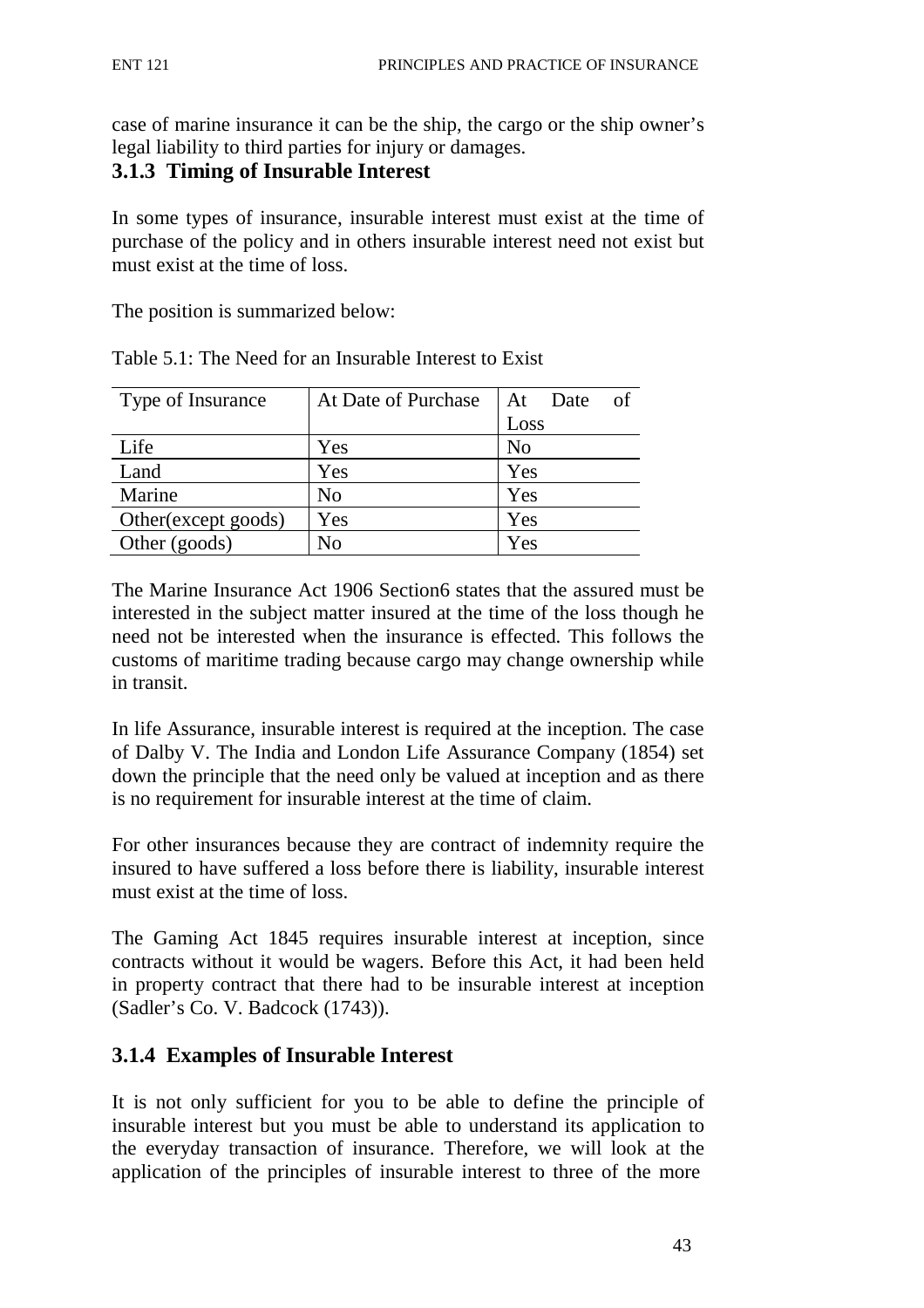common forms of insurance i.e. life assurance, property and liability insurances.

#### **i. Life Assurance**

There is unlimited insurable interest in one's own life and as such one can effect a policy for any sum assured. However, the cost of policy limits a person's ability to insure his or her own life. Also, spouses have an interest in each other's lives. In this way wives can affect policies on the lives of their husbands and vice versa.

A blood relationship does not automatically provide an insurable interest except in certain limited cases of industrial life insurance not so common nowadays.

A creditor has insurable interest on the life of a debtor but only to the extent of the indebtedness. A surety on the life of his principal, in case the latter should die and leave him liable for his debts.

Partners can insure each other's lives up to the limit of the loss that they would incur if any of them should die.

#### **ii. Non-Life Insurance**

The existence of insurance interest is less difficult to demonstrate on non-life insurances, because it normally arises either out of ownership is. property insurance or out of legal liabilities incurred to third parties.

In liability insurance, there is an unlimited insurable interest against potential liability damages to third parties. The interests are determined by precedent and by the courts and no maximum value can be placed on them.

In property insurances, the insured has an insurable interest only to the extent of his legally enforceable financial interest. It has been established in law that the following are allowable interests:

(a) An owner has an interest to the full extent of his ownership. Husbands and wives have a full insurable interest in each other's property.

A part or joint owner has an interest in the full value of the property, not just up to the extent of his ownership.

(b) Executors and trustees have an interest in the property for which they have a legal responsibility.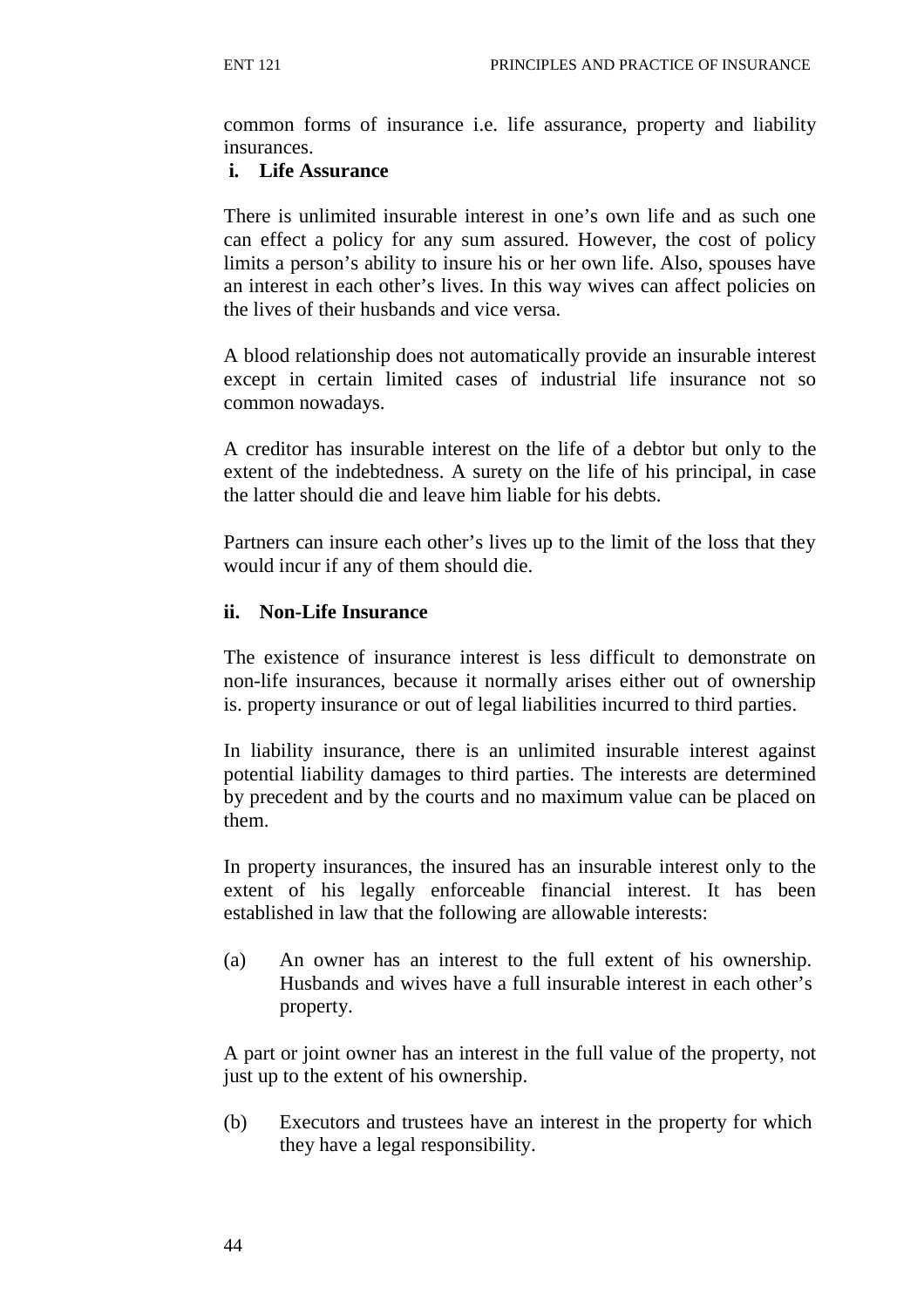- (c) A bailer can insure up to the value of the goods he holds.
- (d) A mortgagee has an interest to the extent of his loan.

### **SELF ASSESSMENT EXERCISE**

- 1. What is insurable interest?
- 2. What is the subject matter of the insurance?
- 3. When does insurable interest exist in life Assurance?
- 4. When does insurable interest exist in Marine insurance?

## **4.0 CONCLUSION**

Insurable interest is the first principle of insurance. The contract of insurance is only valid when there is an insurable interest. It is therefore necessary for you to understand this principle before proceeding to the other principles.

# **5.0 SUMMARY**

Insurable interest is the legal right to insure out of a financial relationship recognized at law between the insured and the subject matter of insurance. The subject matter of insurance can be property or an event which might result in a loss of a legal right or the creation of a legal liability.

In some classes of insurance, insurable interest must exist at the time of purchase of the insurance and in others insurable interest is not necessary at the inception but must exist at the time of loss.

In Life Assurance, a person has unlimited insurable interest in his or her life. Husband and wife also have insurable interest on each other's life.

In Non-Life Insurance, an owner of a property has insurable interest in that property up to the extent of his legally enforceable financial interest. Also, husbands and wives have a full insurable interest in each other's property.

## **6.0 TUTOR-MARKED ASSIGNMENT**

- 1. A contract of insurance is only valid in law if the insured has an insurable interest. Give examples of how insurable interest can arise in life assurance, in property insurance and liability insurances.
- 2. What is the subject matter of insurance?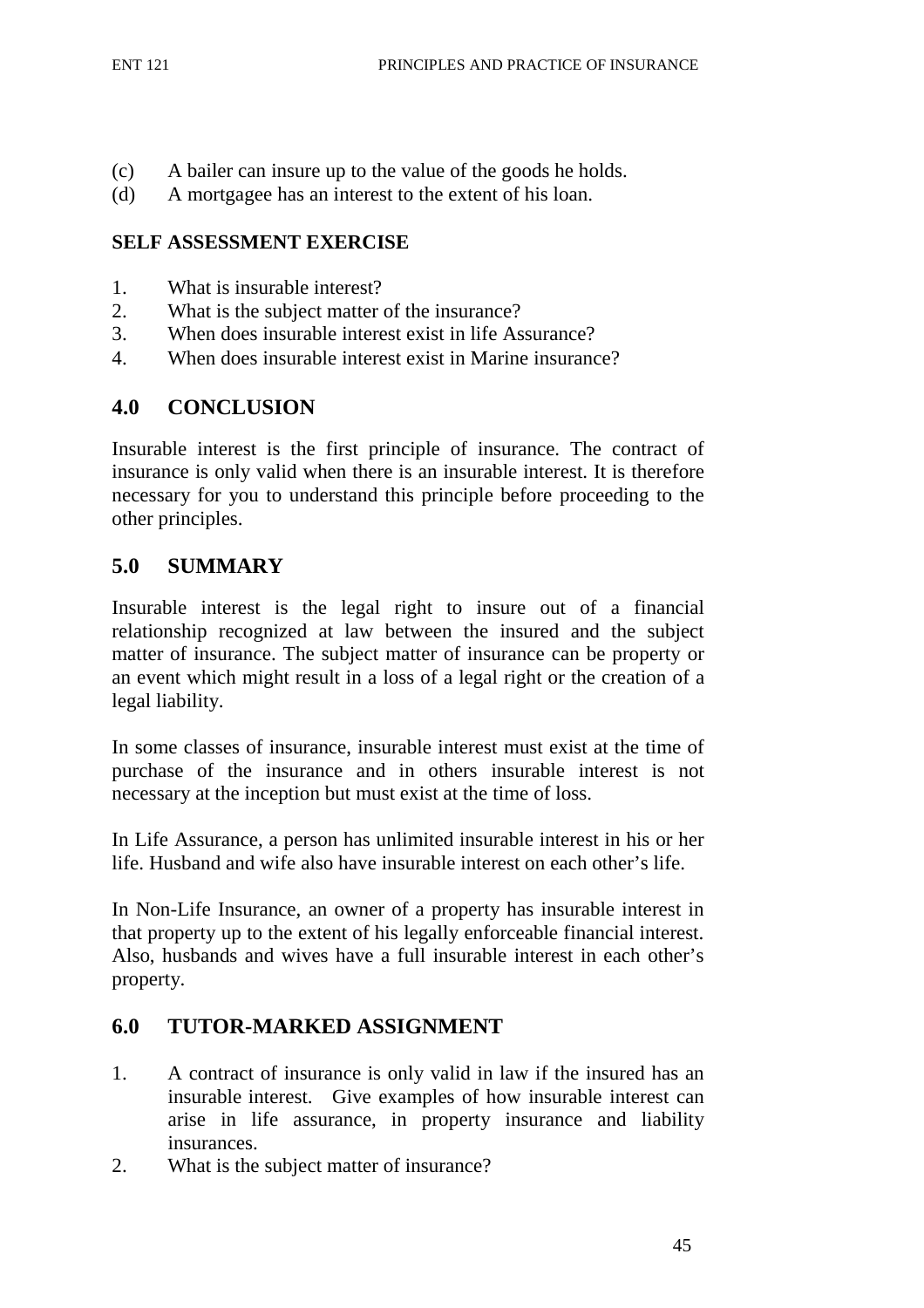### 3. Give examples of

- a) Fire and special perils insurance
- b) Public liability insurance
- c) Marine insurance

## **7.0 REFERENCES/FURTHER READINGS**

Steele, John T. *Elements of Insurance* 101. (C II NIGBUA) *CII Journal.*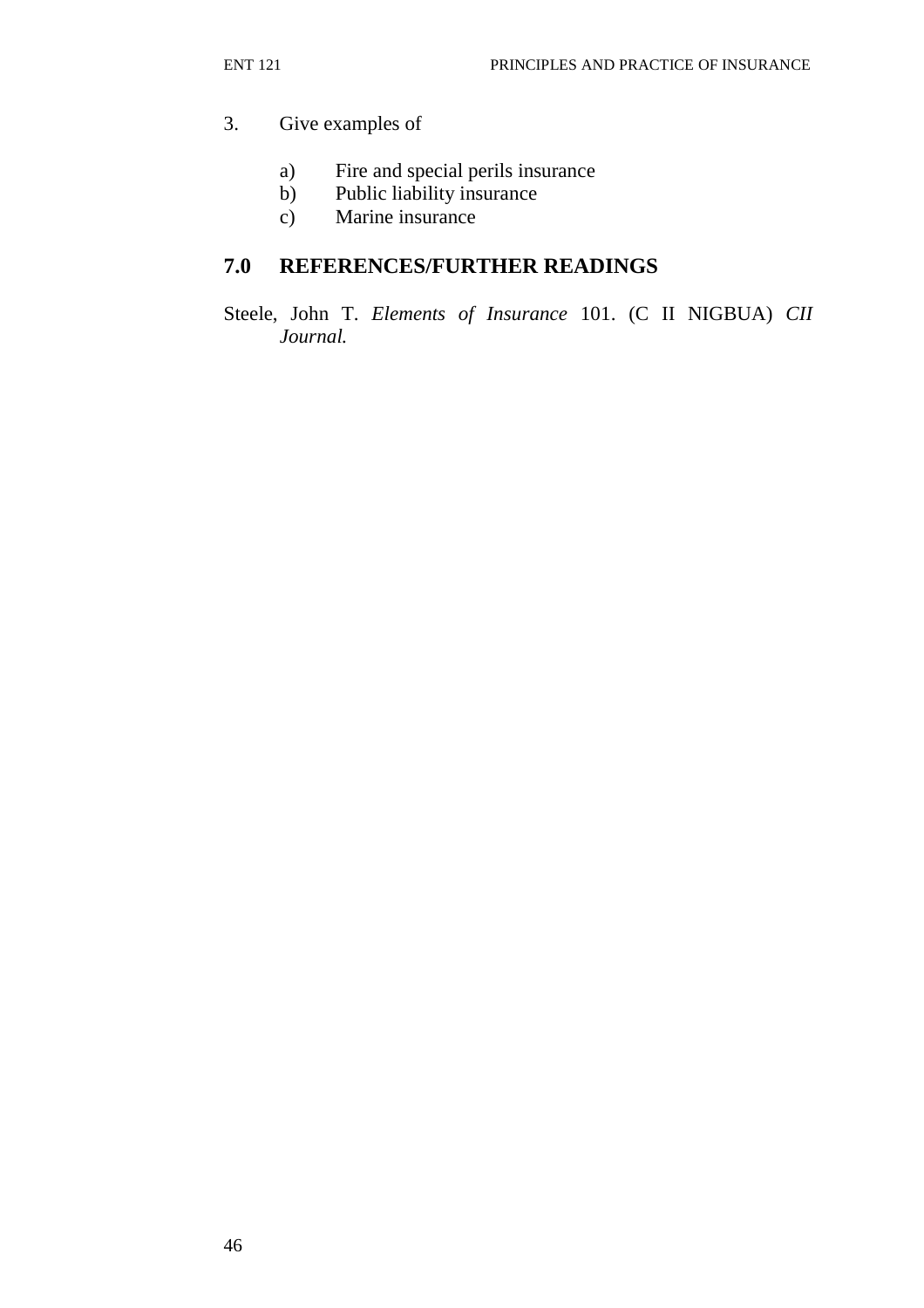# **MODULE 2**

- Unit 1 Principles of Utmost Good Faith
- Unit 2 Principles of Proximate Cause
- Unit 3 Principles of Indemnity
- Unit 4 Principles of Subrogation
- Unit 5 Principles of Contribution

# **UNIT 1 PRINCIPLES OF UTMOST GOOD FAITH**

### **CONTENTS**

- 1.0 Introduction
- 2.0 Objectives
- 3.0 Main Content
	- 3.1 Utmost Good Faith
		- 3.1.1 Definition
		- 3.1.2 Material Fact
		- 3.1.3 Facts that must be Disclosed
		- 3.1.4 Facts which need not be Disclosed
- 4.0 Conclusion
- 5.0 Summary
- 6.0 Tutor-Marked Assignment
- 7.0 References/Further Readings

## **1.0 INTRODUCTION**

In most commercial contracts, there is no need for the parties to disclose information not requested. The idea is that people should make the best bargain, while not actually misleading each other. The legal principle governing such contracts is called Caveat Emptor (let the buyer beware)

In common law the principle of caveat emptor is applicable to the sale of goods. Hence a car dealer is not obliged to tell a buyer that the tyres fixed to the new vehicle he wishes to buy are old ones. It is assumed that the buyer should be able to see things for himself or ask questions that will help him discover everything a reasonable person should know about the vehicle before paying for it.

However, insurance contracts do not follow the above stated principles. Insurance contracts are based on the principle of utmost good faith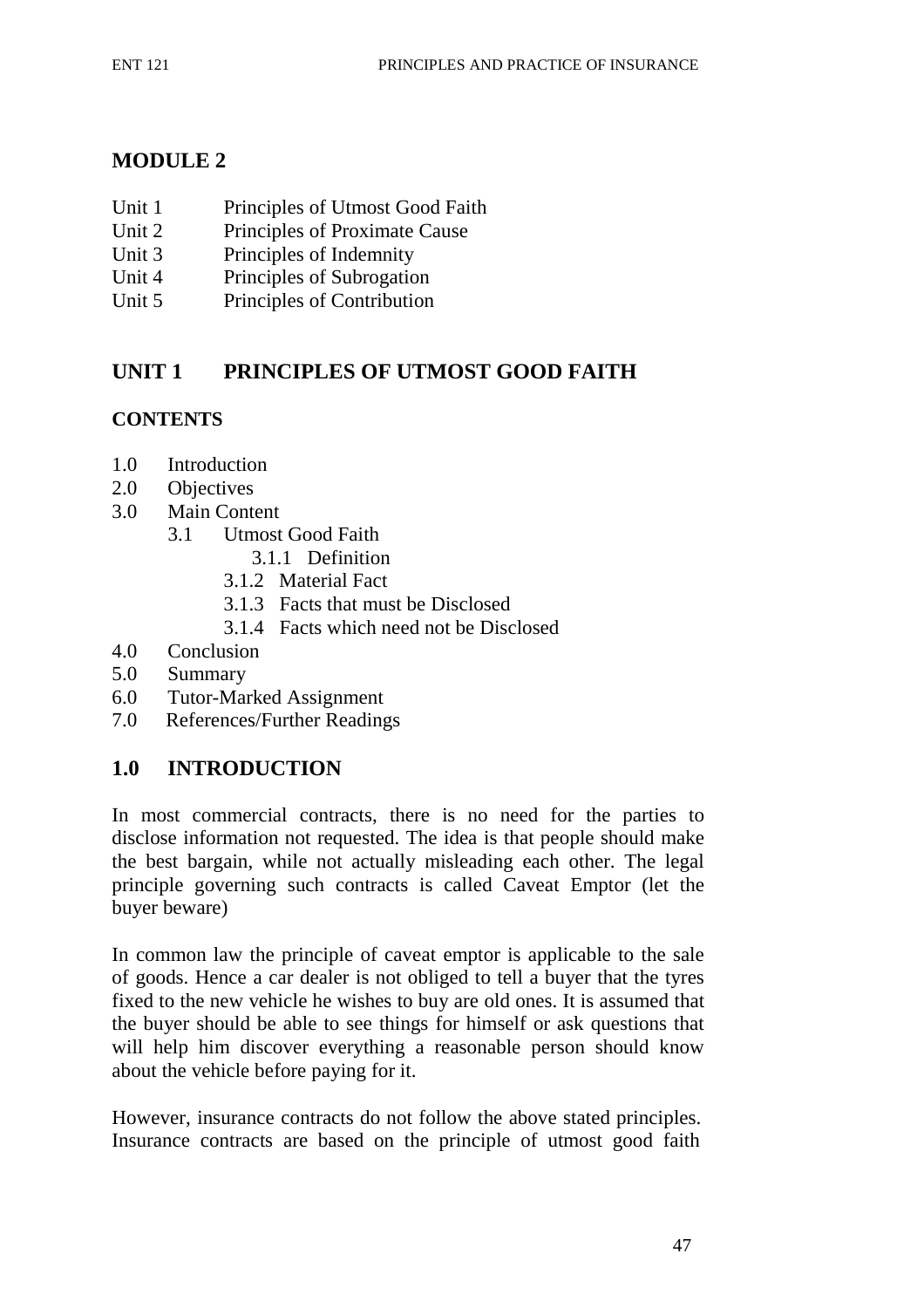(*uberrimae fidei*). This is because of the peculiar nature of insurance contracts.

# **2.0 OBJECTIVES**

At the end of this unit, you should be able to:

graph the principle of utmost good faith as it applies to insurance contracts

mention facts that must be disclosed and those which need not be disclosed.

# **3.0 MAIN CONTENT**

### **3.1 Utmost Good Faith**

The doctrine of utmost good faith means that all parties to the contract are legally obliged to disclose all material information. All facts and circumstances that would affect the other's willingness to enter into the contract must be disclosed. The proposals must disclose to insurers all those facts which are material to the risk, likewise, insurers must not withhold information which could lead a prospective insured into a less favorable contract.

## **3.1.1 Definition**

Utmost good faith (*uberrimae fidei*) can be defined as a positive duty to voluntarily disclose, accurately and fully, all facts materials to the risk being proposed, whether asked for them or not.

## **3.1.2 Material Fact**

The Marine Insurance Act 1906 Section 18(2) states that every circumstance is material which would influence the judgment of a prudent insurer in fixing the premium or determining whether he will take the risk. Insurance contracts are therefore contracts of faith and trust.

In Rozanes v. Bowen (1928), the judge said as the underwriter knows nothing and the man who comes to him to ask him to insure knows everything, it is the duty of the assured to make a full disclosure to the underwriter without being asked, of all the material circumstances.

In commercial law of contract, when there is a misrepresentation, the injured party can avoid the contract only in very specific circumstances.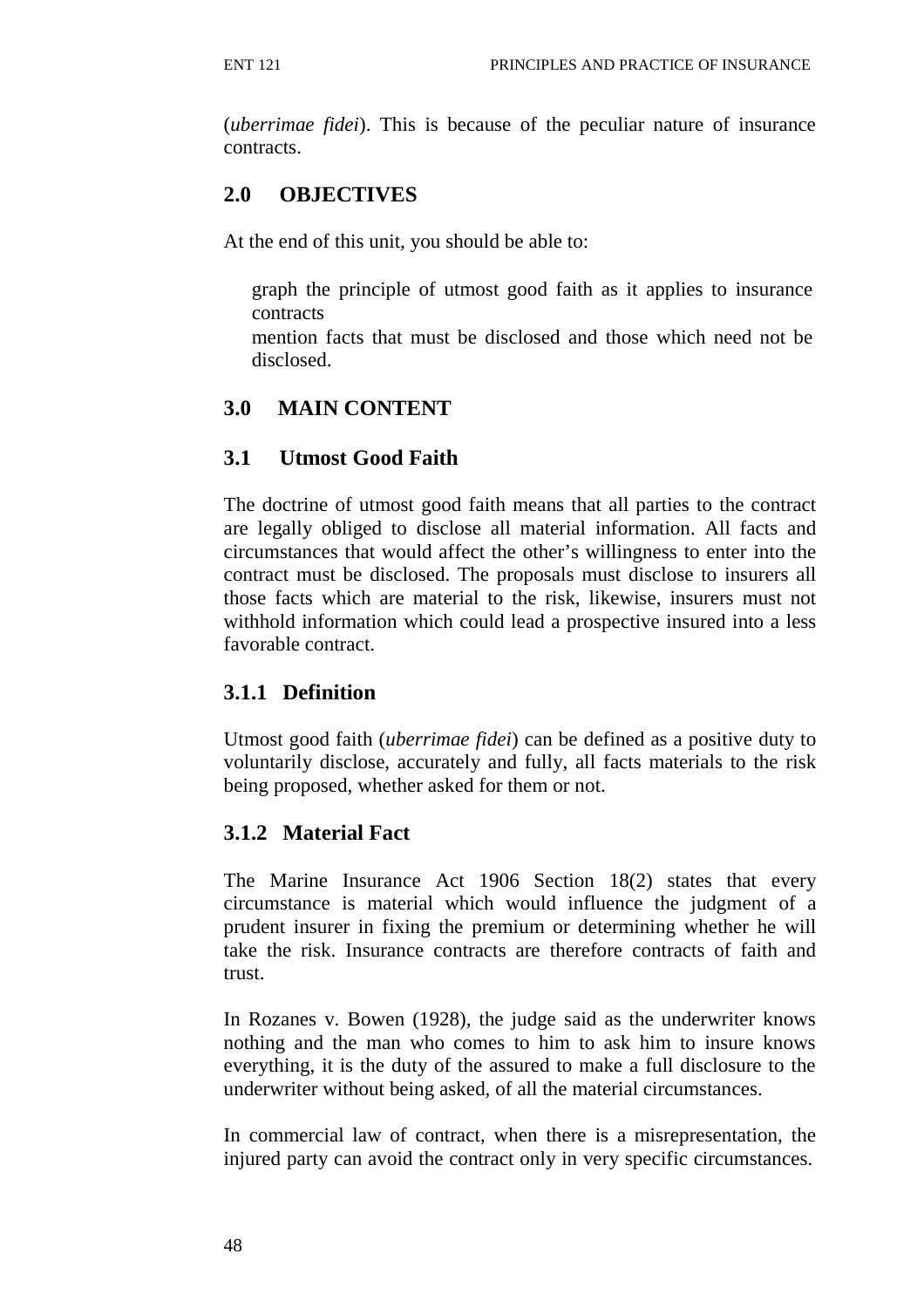Most contracts cannot be avoided on grounds that one party was not told something.

However, in insurance contracts different, insurers have the right to avoid a contract if they can prove either that there was misrepresentation of a material fact, that a material was involved; or that there was nondisclosure of a material fact.

## **3.1.3 Facts that must be Disclosed**

Based on the definition of a material fact, a prospective policyholder must reveal anything that would affect the insurer's judgment in deciding whether or not to enter into the contract. The duty of the policyholder to disclose all material facts exists regardless of any questions expressly asked on any proposal form if one is used.

What is material varies from one insurance policy to another. Some facts are material in almost every insurance; for example:

- a. Any claims or losses under previous insurance contracts
- b. Any refusal of cover by another insurer, even if that cover was a different type of insurance.
- c. All facts relating to the character or integrity of the insured, such as previous criminal convictions
- d. Full facts relating to and descriptions of the subject matter of the insuranceThe policyholder must disclose all material facts as

soon as negotiations for the contract begins and re-emerges at renewal date for those contracts subject to yearly renewal.

## **3.1.4 Facts which need not be Disclosed**

Certain material facts need not be disclosed unless specific enquiry is made. These facts are:

- a. Those which lessen the risk. For example, the installation of a sprinkler system to protect against fire
- b. Those which the insurer already knows, or is deemed to know.

This applies:

- i. To matters of common knowledge
- ii. To knowledge of the law
- iii. To incomplete information already disclosed in some way or form, into which the insurer should enquire more closely.
- c. Those which are not known by the insured.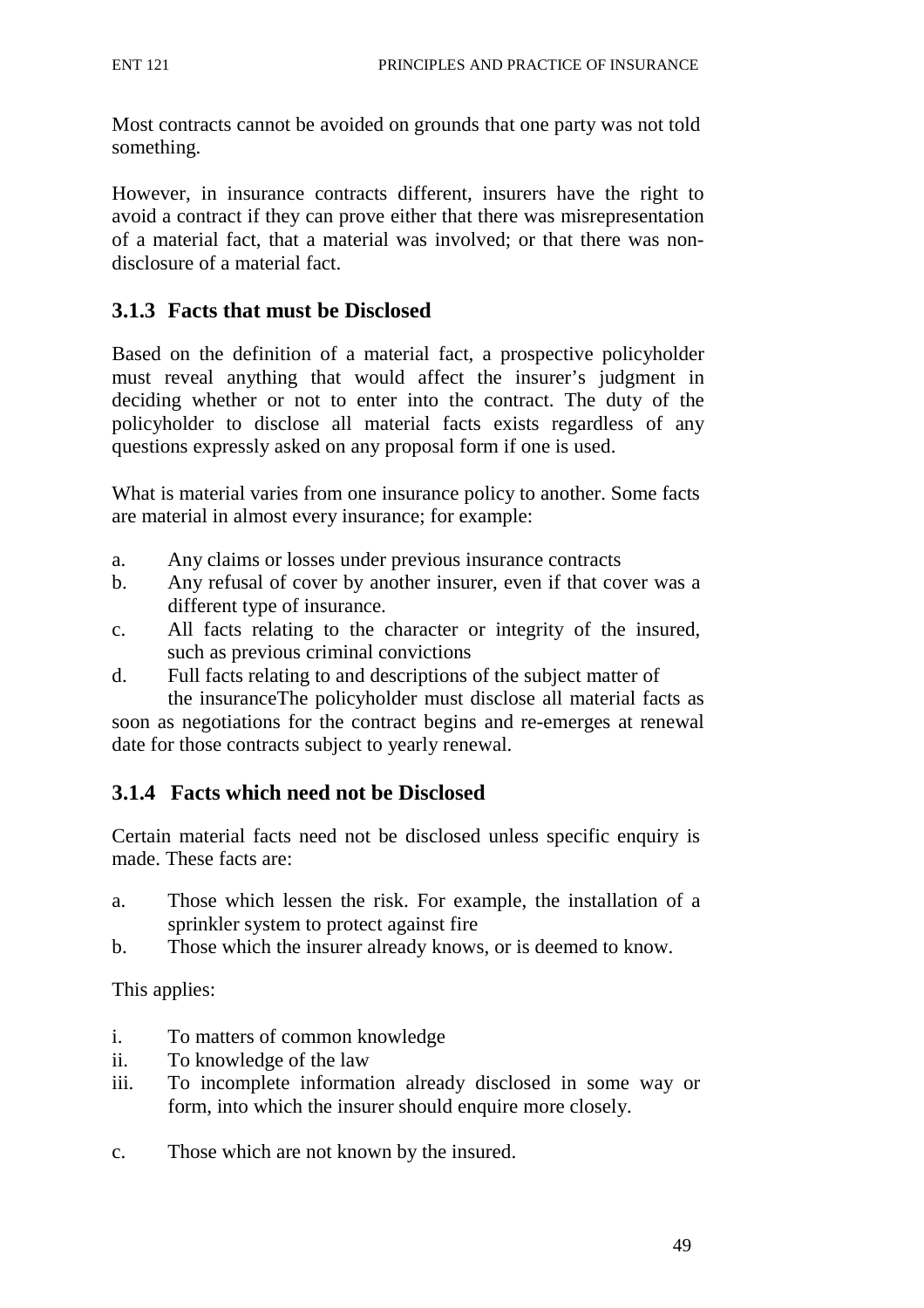## **4.0 CONCLUSION**

Insurance contract is based on the principle of good faith. Good faith must be observed by the proposer and insurer. All parties to the contract are legally obliged to disclose all material information. The proposer is in a better position to know everything; it is his or her duty to make a full disclosure to the underwriter without being asked of the material circumstances.

## **5.0 SUMMARY**

Utmost good faith (*uberrima fidei*) means that all parties to the contract of insurance must disclose all material information. Material facts pertaining to the risk being proposed must be voluntarily disclosed, must be accurate and full whether asked for or not.

In insurance contract, proven non-disclosure of material facts by the policyholder can make the insurer avoid the contract.

What is material differs from insured to insured. However some facts are material in almost every kind of insurance. These facts are:

Claims and losses under previous insurance contracts Previous criminal convictions

Facts relating to and the descriptions of the subject matter of the insurance.

Some facts need not be disclosed. These facts are:

Facts which lessen the risk Facts of law – everybody is deemed to know the law Facts which an insurer is deemed to know Facts about which the insurer has been put on enquiry.

### **6.0 TUTOR-MARKED ASSIGNMENT**

- 1. Compare the principle of disclosure under commercial contracts with that of insurance contracts.
- 2. What do you understand by the doctrine of Utmost good faith as it applies to the contract of insurance?
- 3. In the contract of insurance, material facts must be disclosed. Mentioned facts that must be disclosed and facts that need not be disclosed.
- 4. When must material facts be disclosed?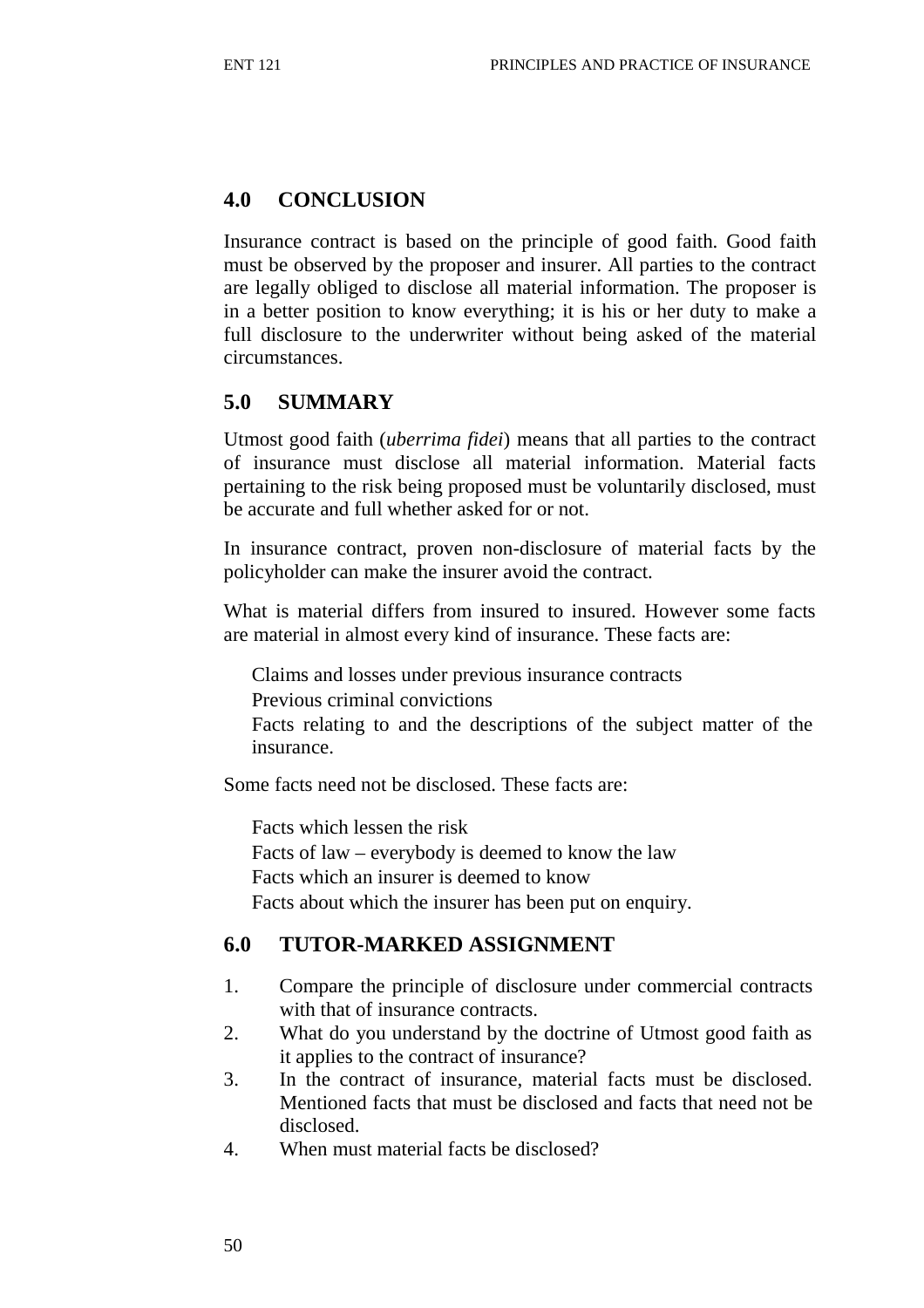## **7.0 REFERENCES/FURTHER READINGS**

Steele, John. T. Elements of Insurance No.101 (CIIN, NIGERIA) *CII Journal.*

# **UNIT 2 PRINCIPLES OF PROXIMATE CAUSE**

### **CONTENTS**

- 1.0 Introduction
- 2.0 Objectives
- 3.0 Main Content
	- 3.1 Proximate Cause
		- 3.1.1 Definition
		- 3.1.2 Train of Events
		- 3.1.3 Causation
		- 3.1.4 Examples Proximate Cause
		- 3.1.5 Remote Causes
		- 3.1.6 Concurrent Causes
		- 3.1.7 Nature of the Perils Relevant to Proximate Cause
- 4.0 Conclusion
- 5.0 Summary
- 6.0 Tutor-Marked Assignment
- 7.0 References/Further Readings

## **1.0 INTRODUCTION**

In every insurance contract, the peril against which cover is granted is stated so that the intention of the parties is clearly known.

There are conditions in every contract of insurance. These conditions state that certain causes of loss are excluded or that certain results of an otherwise insured perils are excluded. The reasons being that the additional cover may warrant an additional premium or the peril may be the one which insurers regard as a fundamental risk which are more properly dealt with by the state. Example is war risk or nuclear explosive.

#### **2.0 OBJECTIVES**

At the end of this unit you should be ale to:

define proximate cause

explain the principle of proximate cause

apply the principle of proximate cause to certain classes of insurance contracts.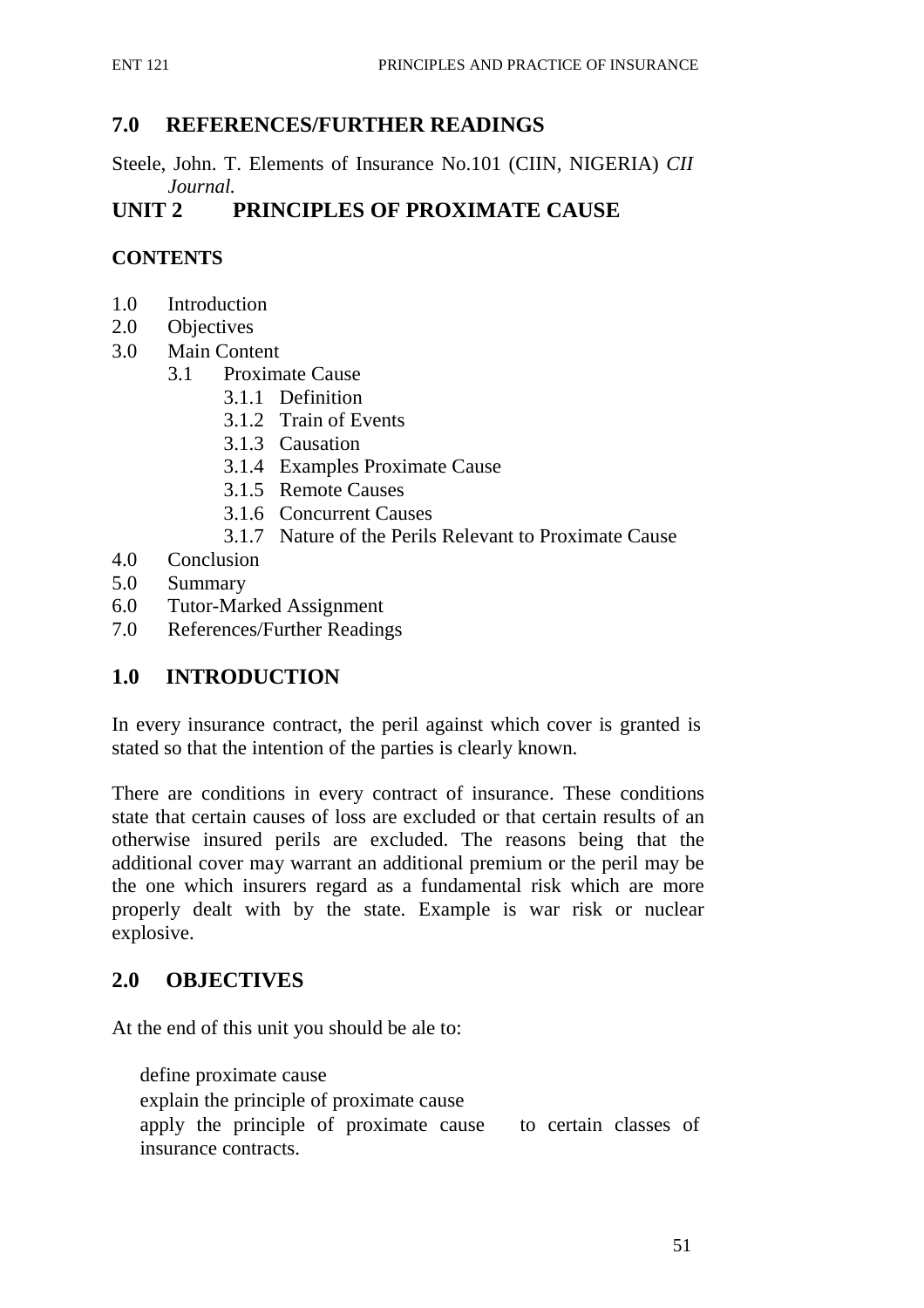# **3.0 MAIN CONTENT**

#### **3.1 Proximate Cause**

## **3.1.1 Definition**

Proximate cause has been defined in the case of Pahsey v. Scottish Union and National (1907) as "the active, efficient cause that set in motion a train of events which brings about a result, without the intervention of any force started and working actively from a new and independent source''.

The essence of this principle is to ensure that persons who insure against specific risks are compensated for those risks only. For example, a person who insures his vehicle under a third party, fire and theft cover cannot claim for damage should the vehicle be involved in an accident not related to fire. The proximate cause is neither the first cause, nor the last cause but it is the dominant cause. Causation must be understood by every man in the street and by applying common serve standards. For example, explosion is to be understood by its everyday meaning and not as a chemist might view it.

A cause is active and efficient, when it is directly linked between the cause and the result; it must be strong enough that at each stage in the train of events one can logically predict what the next event in the train of events will be, until the result under consideration takes place. If there are several causes operating, the proximate one will be the dominant or the most forceful one operating to bring about the result.

## **3.1.2 Train of Events**

No single event takes place to cause a loss. Something causes the loss making the event to happen and somehow something else causes that cause and so on.

#### **3.1.3 Causation**

It is sometimes difficult to determine the efficient cause of a loss.

However, it is fairly obvious what the initial event and the last event were. The difficulty arising in deciding if there is a direct chain of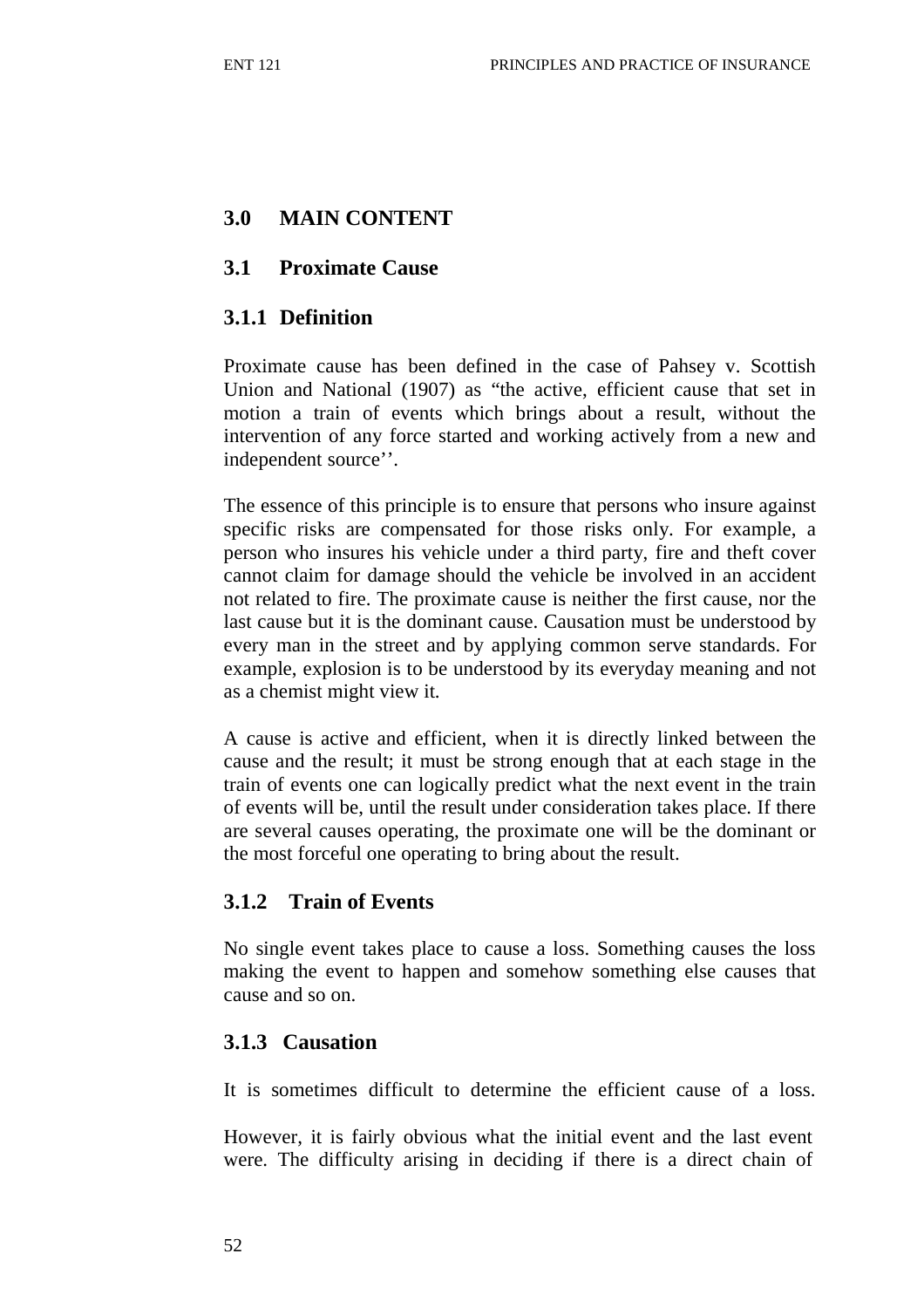causation between them, or whether some new force has intervened to supersede the initial cause as the event bringing about the ultimate loss.

One way of coming to a decision is to start with the first event in the chain and ask oneself what is logically likely to happen next. If the answer leads one to the second event and this process is respected until one reaches the final event, then the first event is the proximate cause of the last.

If at some stage in the process, there is no obvious connection between one link in the chain and the next, then there is a break in the chain and something else must be the cause of the loss.

Another method is to start at the loss and work backwards along the chain, asking oneself, at each stage, why did this happen? In the unbroken chain, one arrives back at the initial event.

### **3.1.4 Examples of Proximate Cause**

Below are some real life illustrations of proximate cause:

a) A storm blew down the gable wall of a timber building; this falling wall broke electrical wiring. The broken wiring short-circuited and sparked. The sparks caused a fire in the timber building and fire brigade was called. They used water hoses to put out the fire and to cool neighbouring buildings. The water caused damage to the contents of the timber building and to the neighboring buildings.

Using either of the two methods described above, it is clear there is a direct line of causation between the storm, the collapse of the burning damage and the water damage.

- b) A dropped match set fire to rage in a garage. The fire developed and overheated acetylene gas cylinders, the cylinders exploded. A wall of the garage was blown out and burning materials were blown onto a neighboring office and the office caught fire. All these losses can be traced back to the dropped match.
- c) In Roth v. South Easthope Farmers' Mutual Insurance (1918) a lightning damaged a building and weakened a wall. Shortly afterwards, the wall was blown down by high winds. It was held that lightning was the proximate cause of all the damage.
- d) Also, in Gaskarth v. Law Union Insurance Co. (1876), fire damaged a wall and left it weakened. Several days later a gale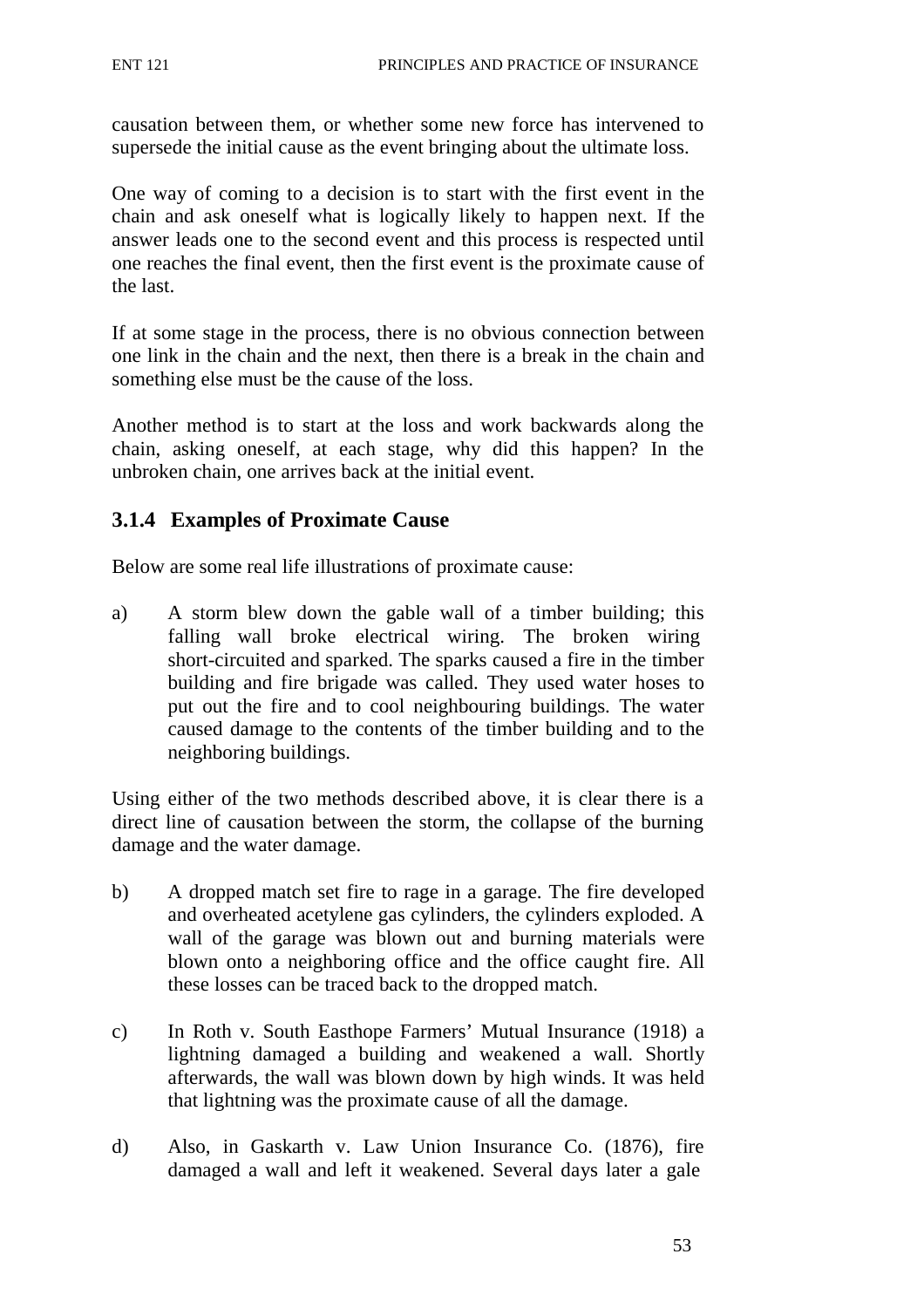blew the wall down, it was decided that the fire was not the proximate cause of the wall falling down.

e) This case is similar to a recent happening in Marina, Lagos. Fire burnt down former NIDB building in Marina Lagos. Before the building could be repaired, it suddenly collapsed. The co-insurers agreed that the proximate cause of the collapse was fire and they accepted to pay the claim.

# **3.1.5 Remote Causes**

In examples $(c)$  and  $(d)$  the difference is that in  $(d)$  it was that the fire was the remote cause whereas we are concerned with the proximate cause.

In example (c) the wind occurred shortly after the lightning damage whereas in (d) several days passed between the fire and the storm.

In a case like this, where damage has occurred but there is no imminent likelihood of further loss, then the original cause becomes weaker as the prime cause as time goes by.

The principle is that, if time is short as in (c), the initial cause is usually held to be the proximate cause. If there is sufficient time but nothing was done as in (d), the original cause will be deemed to be too remote.

## **3.1.6 Concurrent Causes**

In some cases, two causes which are independent of each other may occur at the same time and each contributes to the loss. For example,

- a) A fire breaks out during a storm but is not caused by the storm and there is some burning damage and some wind damage.
- b) Secondly, a fire could break out during a riot but independently of it. Ultimately, damage is done both by the original fire and by a fire started by rioters.

These types of situations are relatively rare.

## **3.1.7 Nature of the Perils Relevant to Proximate Cause**

The perils relevant to an insurance claim can be classified under three headings: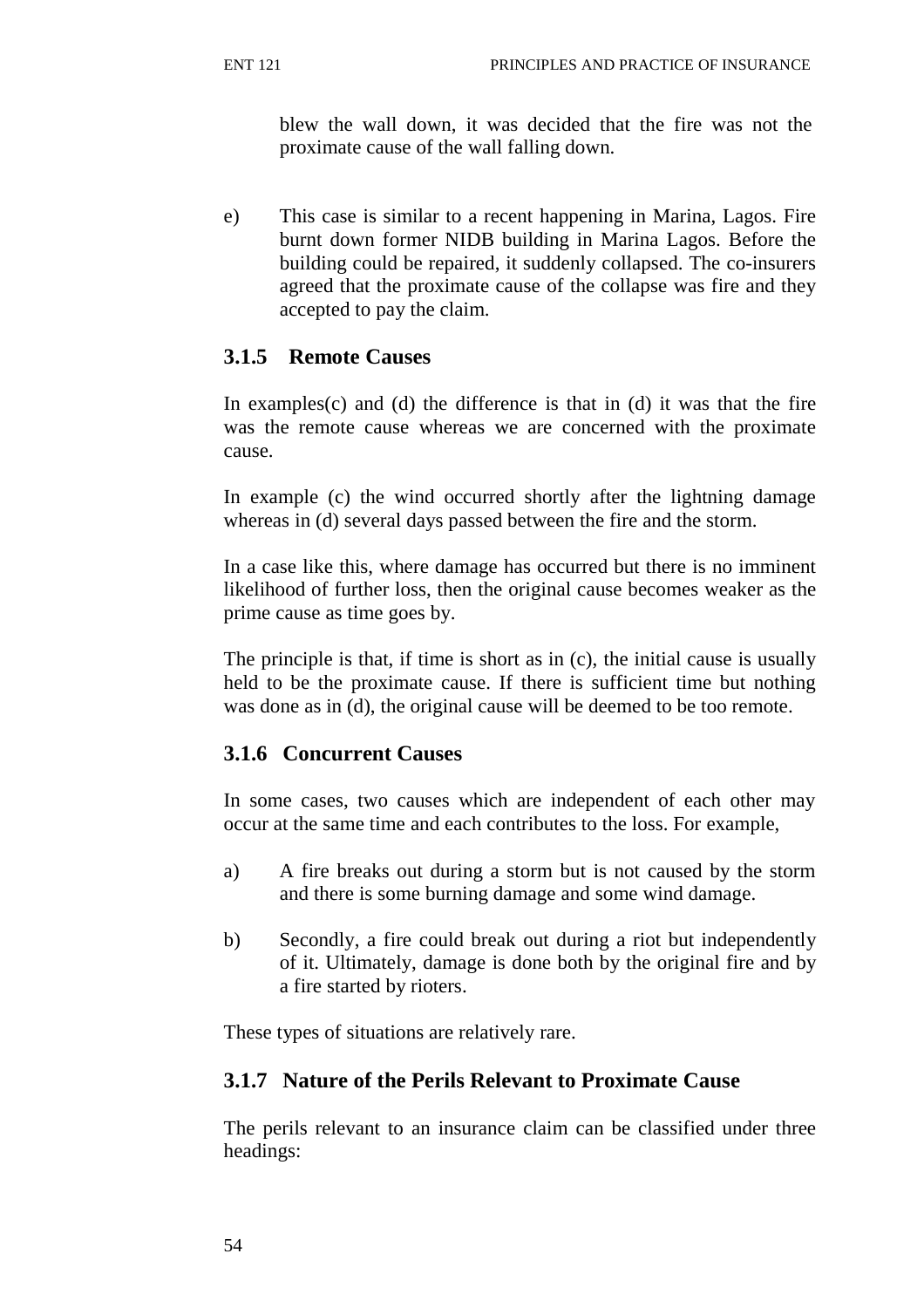#### **a. Insured Perils**

These are those named in the policy as insured e.g. fire, lightning and (qualified) explosion.

#### **b. Excepted or Excluded Perils**

These are perils stated in the policy as excluded, either as causes of insured perils e.g. riot, earthquake, war.

#### **c. Uninsured or other Perils**

These are perils not mentioned at all in the policy e.g. storm, smoke and water neither excluded nor mentioned as insured in a fire policy.

#### **4.0 CONCLUSION**

Proximate cause is the active, efficient and effective cause that sets in motion a train of events which brings about a result without the intervention of any force started and working actively from a new and independent source.

For a loss to be claimable, the cause or causes of the loss must be the proximate cause. It must not be the remote cause or excepted or excluded perils.

The essence of the principle of proximate cause is to ensure that only risks insured against are compensated for.

#### **5.0 SUMMARY**

In insurance contracts, it is necessary to specify perils which are covered and those which are not insured against.

Conditions in contract of insurance states causes of loss that are excluded or certain results of an otherwise insured perils that are excluded.

The most acceptable definition of proximate cause is that stated in the case of Passkey v. Scottish Union and National Insurance (1907) stated above.

It is not possible for one single event to cause a loss. Something usually causes the loss making the event to happen and somehow something else caused that cause and so on.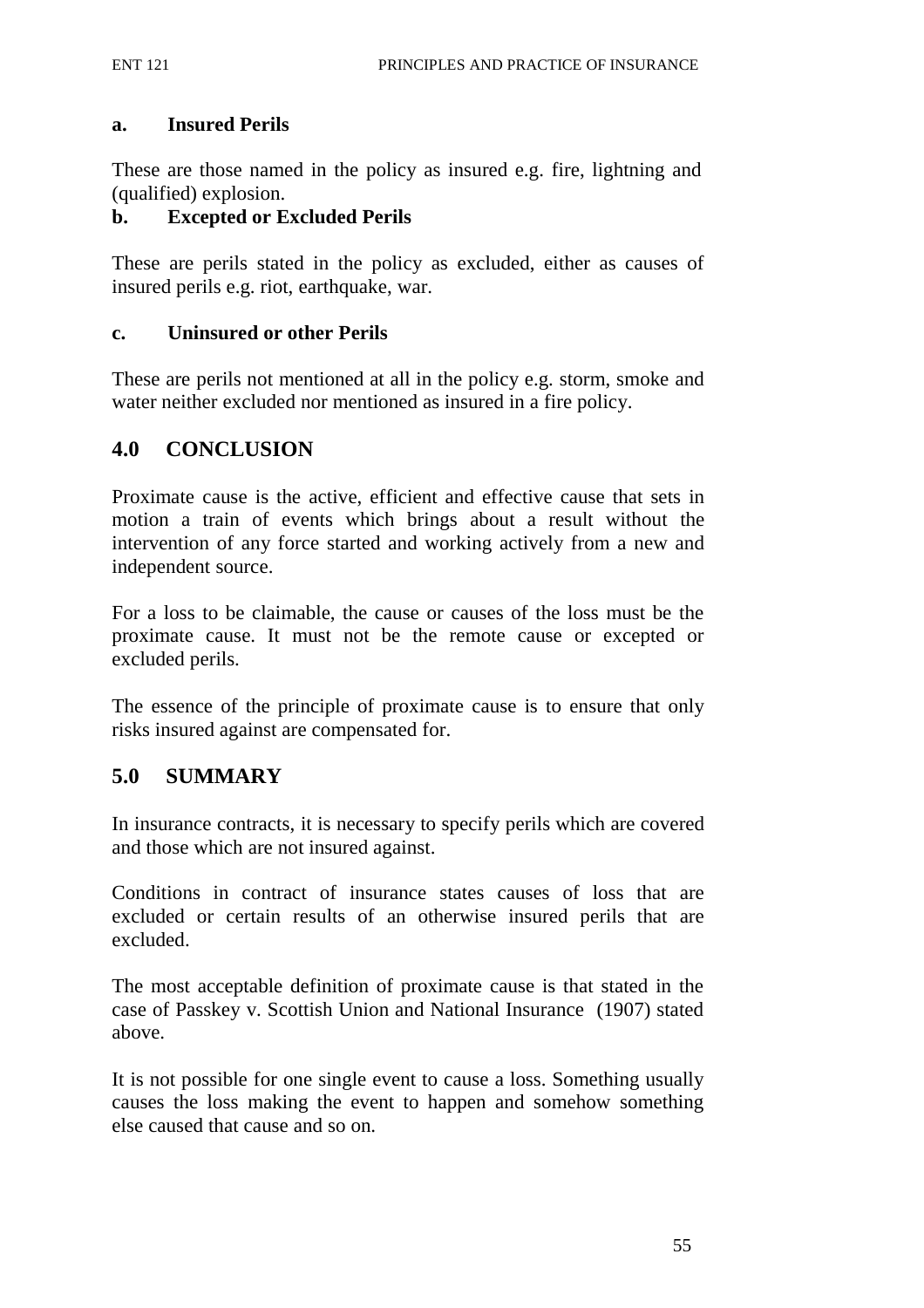Causation of loss must be identified no matter how difficult it is. The cause must of cause not be remote to the proximate cause of loss.

## **6.0 TUTOR-MARKED ASSIGNMENT**

- 1. Give the definition of proximate cause as given in the case Pawley v. Scottish Union and National (1907).
- 2. Give two examples of proximate cause and one example of remote cause.

## **7.0 REFERENCES/FURTHER READINGS**

Steele, John T. Elements of Insurance 101. (CIIN, Nigeria) *CII, London Journals.*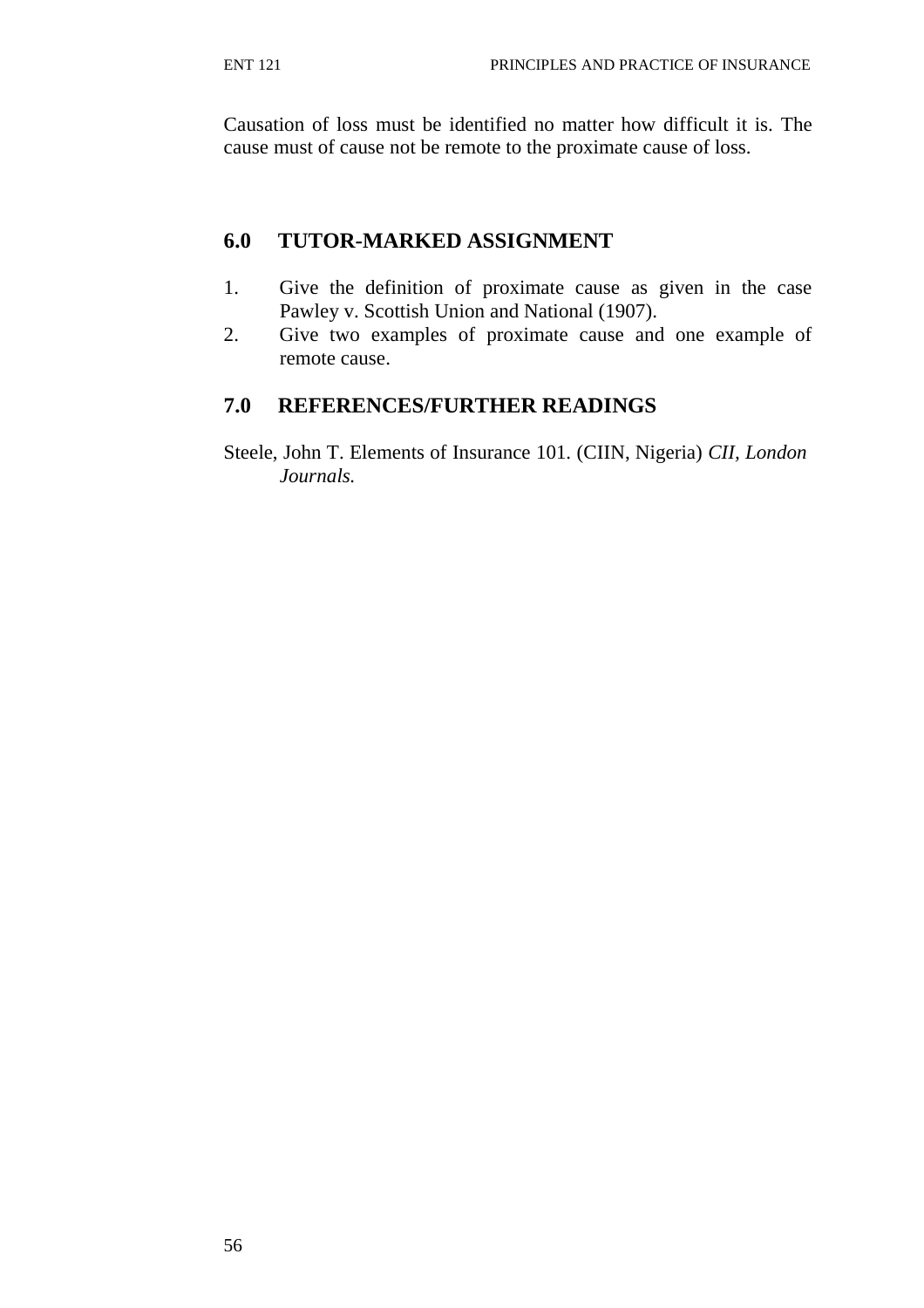# **UNIT 3 PRINCIPLES OF INDEMNITY**

### **CONTENTS**

- 1.0 Introduction
- 2.0 Objective
- 3.0 Main Content
	- 3.1 Definition
	- 3.2 The Concept of Indemnity
	- 3.3 Indemnity and Insurable Interest
	- 3.4 Application of Indemnity
- 4.0 Conclusion
- 5.0 Summary
- 6.0 Tutor-Marked Assignment
- 7.0 References/Further Readings

# **1.0 INTRODUCTION**

The principle of indemnity applies to all policies of insurance, except that of life and personal accident insurance on one's own life or that of a spouse, unless it is excluded by express conditions in the contact.

Indemnity and insurable interest are closely linked because the principle of indemnity means that the insured cannot recover any sum exceeding the extent of his or her insurable interest.

## **2.0 OBJECTIVE**

On completion of this unit, you should be able to:

explain the principle of indemnity and its application to the contract of insurance.

# **3.0 MAIN CONTENT**

## **3.1 Definition of Indemnity**

Indemnity is a mechanism by which insurers provide financial compensation in an attempt to place the insured in the same financial position after the loss as he enjoyed immediately before it: or indemnity can be defined as effect financial compensation sufficient to place the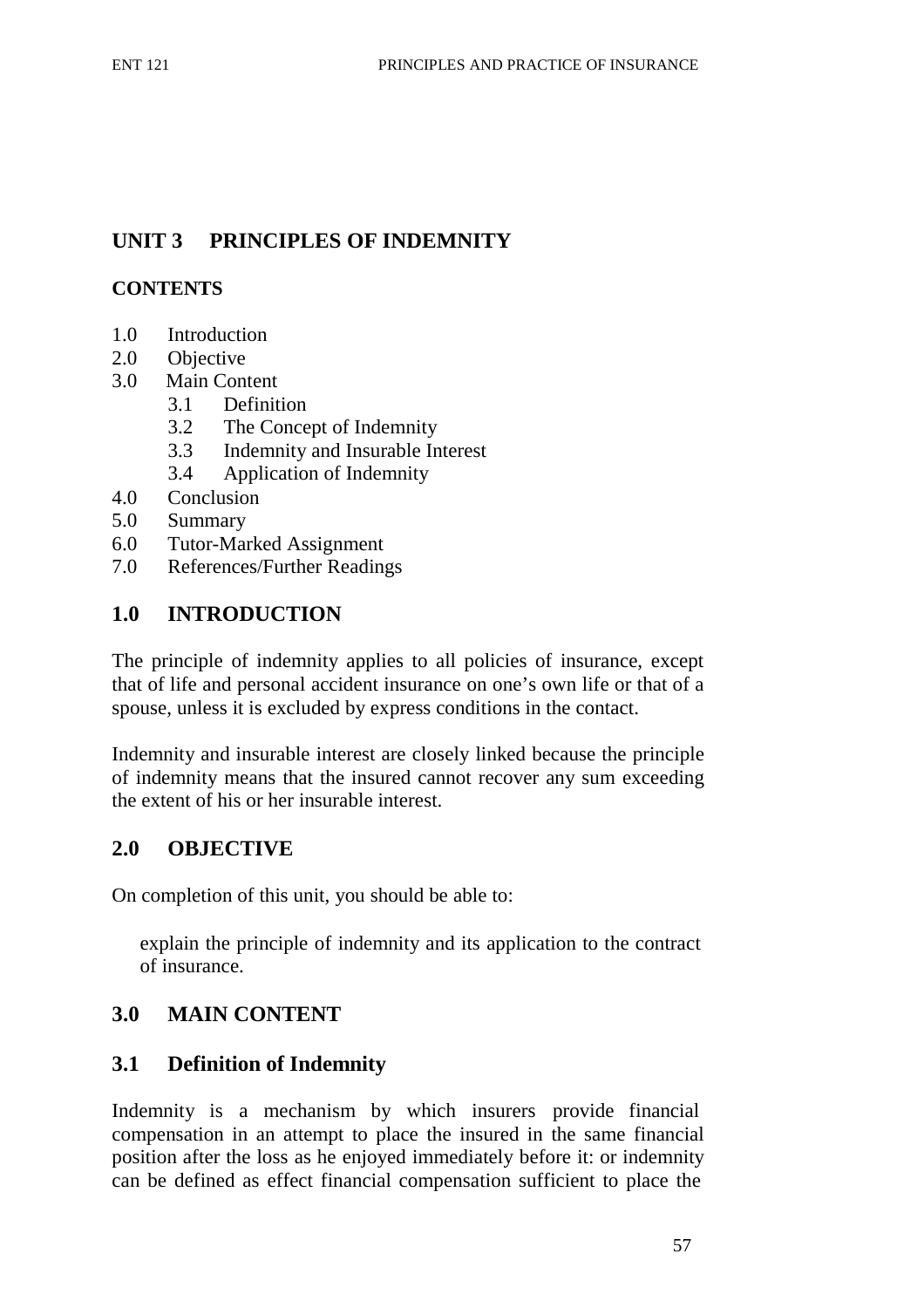insured in the same financial position after a loss as he enjoyed immediately before it occurred.

The importance indemnity plays in insurance was emphasized in the case *Castellain V. Preston (1883)*. The judge stated that, the very foundation in his opinion, of every rule which has been applied to insurance law is this, that the contract insurance contained in marine or fire polity is a contract of indemnity and of indemnity only and that if a proposition is brought forward which is at variance with, that is to say, which either will prevent the assured from obtaining a full indemnity or which gives the assured more that a full indemnity, that proposition must certainly be wrong.

# **3.2 The Concept of Indemnity**

The principle of indemnity lays down that following a loss, an insurer should attempt to provide financial compensation which would place the insured in the same financial position as he was immediately before the loss.

In the case of Castellain V. Preston *(1883), Lord Justic Brette* said that indemnity is the controlling principle in insurance law. Due to the centrality of indemnity to insurance the opposition of insurance problems has arisen.

There are difficulties in defining the concept, how it is to be applied to the various classes of insurance and how, if at all, it is to be modified to cope with changing needs.

The problem really is deciding how much an insured is to receive when the insured against event occurs. For example, if an insured who bought a machine for  $\frac{N1,000,000}{N}$  five years ago now knows that it would cost  $\text{N1},5000,000$  to replace today; how much should he receive if there is a valid claim under his insurance policy?

## **3.3 Indemnity and Insurance Interest**

There is a link between indemnity and insurable interest. This is because the insured interest in the subject matter of insurance is what is insured. If any claims arise, the payment to be made to the insured cannot exceed the extent of his interest. However, there are some cases where the insured receive less than the value of their interest.

Just as in insurable interest, the principle of indemnity relies heavily on financial evaluation of insurance which makes determining the financial valuation difficult. For example, in life assurance and personal accident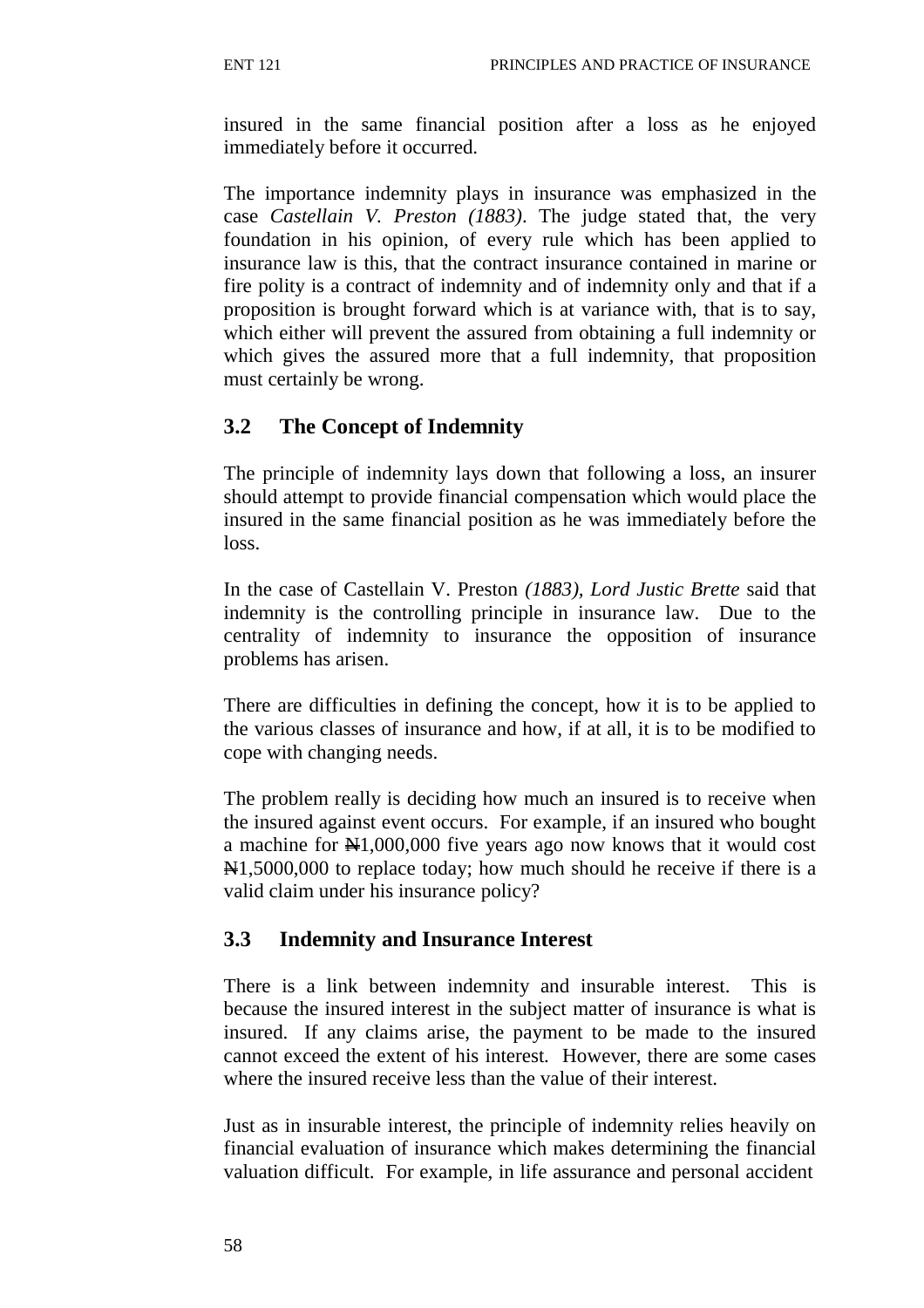insurance there is generally unlimited interest and in these cases indemnity is not possible. It is thereby normally said that life and personal accident policies are not contract of indemnity as the value of a person's life or limb cannot be measured by money. There are exceptions to this general rule. For example, where an employer effects a personal accident policy on his staff, the medical expense in relation to the benefits of the policy is subject to the principle of indemnity, because the benefit is subject to reimbursement to the employer for any medical expenses incurred on an insured employee.

### **3.4 Application of the Principle of Indemnity**

Although indemnity is fairly easy to define, it can be very difficult to apply in practice. This is because the application depends on the different classes of insurance or whether losses are total or partial and on the policy holder's circumstances.

As we stated, life and personal accident contracts are not contract of indemnity unless they are on a life of another basis. In liability and pecuniary insurance the measure of indemnity is the value of the court award or out-of–court settlement of pecuniary loss. The expenses of setting the claim, such as legal fees, are usually added.

In property insurance, the application of the principle of indemnity presents problems as can be seen below.

In property insurance, indemnity is provided by claim payment, reinstatement, repair and replacement. The option as to which method is to be employed is normally given to the insurers by the wording of the policy.

However, insurers sometimes agree with the insured's requests for indemnity to be provided by a specific means. While they are willing to assist the insured in this way they would not look favorably on a method which increases their costs.

#### **a**. **Total Losses**

Total losses occur when the subject matter of the contract is totally destroyed. The insured can recover no more and no less than its financial value of the time and place of loss.

In the event of total destruction of buildings and machinery the calculation of indemnity of second–hand value is based on the estimated repair or replacement costs with deductions for wear and tear. A deduction is also made for betterment where, because of technological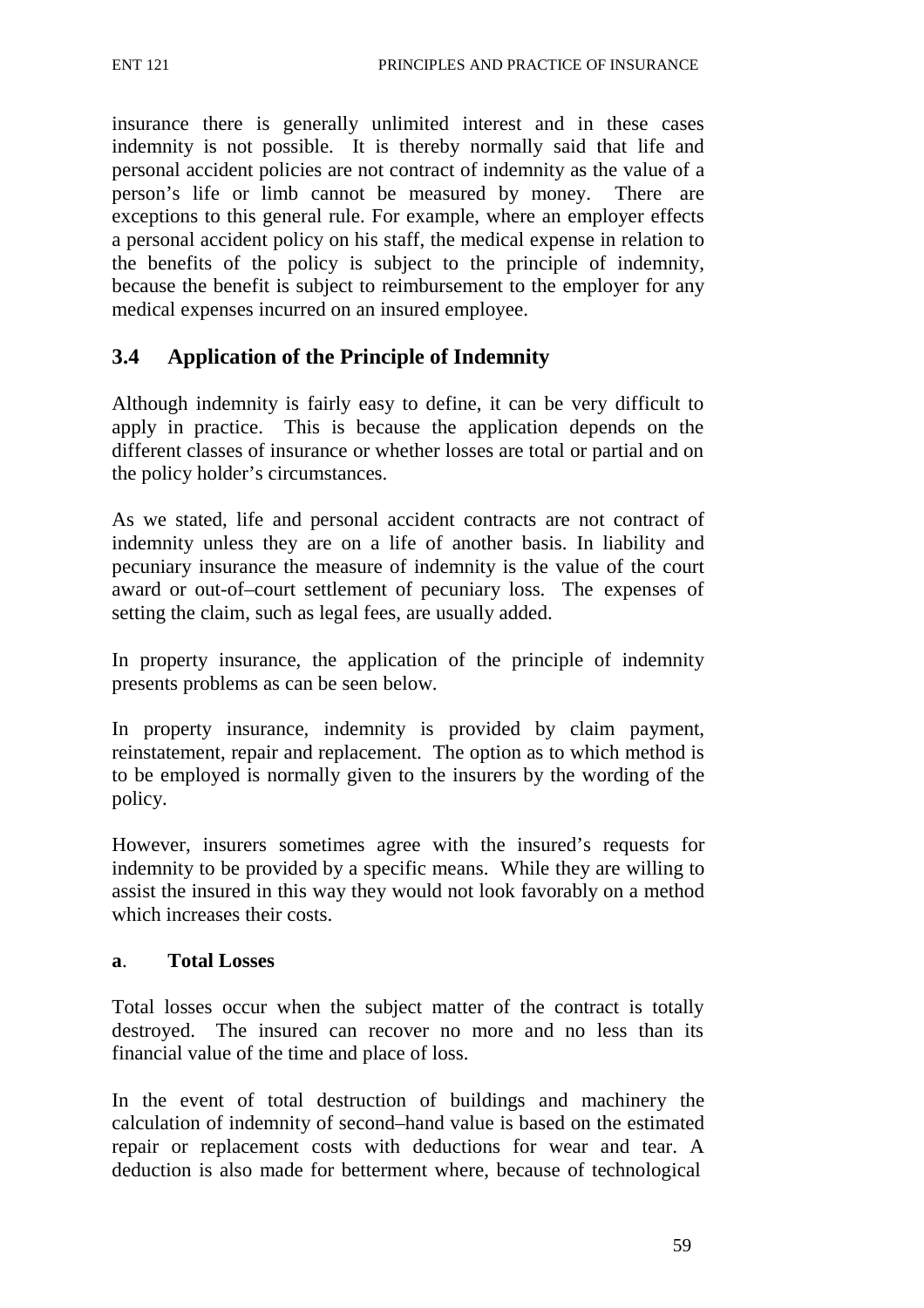advances, the modern equivalent is of better quality than the outdated item it replaces.

Where stock is totally destroyed the insurers will examine its purchase price and will add handling costs, although any marketing expenses saved through its destruction must be deducted.

In marine insurance, a total loss sometimes arises even though the ship has not been completely destroyed, for instance where the cost of recovering a ship is greater than its value. This is described as constructive total loss: the vessel is then abandoned to the insurer. The insurer treats it as if it had been totally lost and taking over ownership.

#### **b**. **Partial Losses**

Where a partial loss occurs, the insurer is entitled to recover the difference between the second–hand value of the damaged property before the loss and afterwards. This is obviously pertinent to damage to cars and machinery; once they have been damaged their second–hand value is likely to be next to nothing. In such cases, the cost of repair should be used as the basis for indemnity with the usual deductions made for wear and tear betterment.

The best way to illustrate the circumstances is by case laws.

In *Leppard V. Excess*, Mr Leppard was paid £3,000 rather than the cost of repair because there was substantial evidence that he had no intention of rebuilding the damaged cottage. If Mr. Leppard had demonstrated that he wanted to live in the cottage, however, it would have been unfair to have given him less than the cost of repair.

Another case is that of *Reynolds and Anderson V. Phoenit Assurance Co. Ltd and Others* (1978). In this case, the plaintiffs owned a massively constructed old malting which they used for storing grain; this was largely destroyed by fire. The insurers eventually paid over £30,000 for the rebuilding of the malting because Messrs Reynolds and Anderson had demonstrated a genuine need to rebuild. But if they had wisely wished to replace the warehouse facilities, their £30,000 would have been quite sufficient to buy a modern equivalent.

#### **c**. **Modification to Indemnity**

Generally the principle of indemnity applies to all non–life insurance unless modified expressly by contract conditions. There are three main instances where such conditions may be used.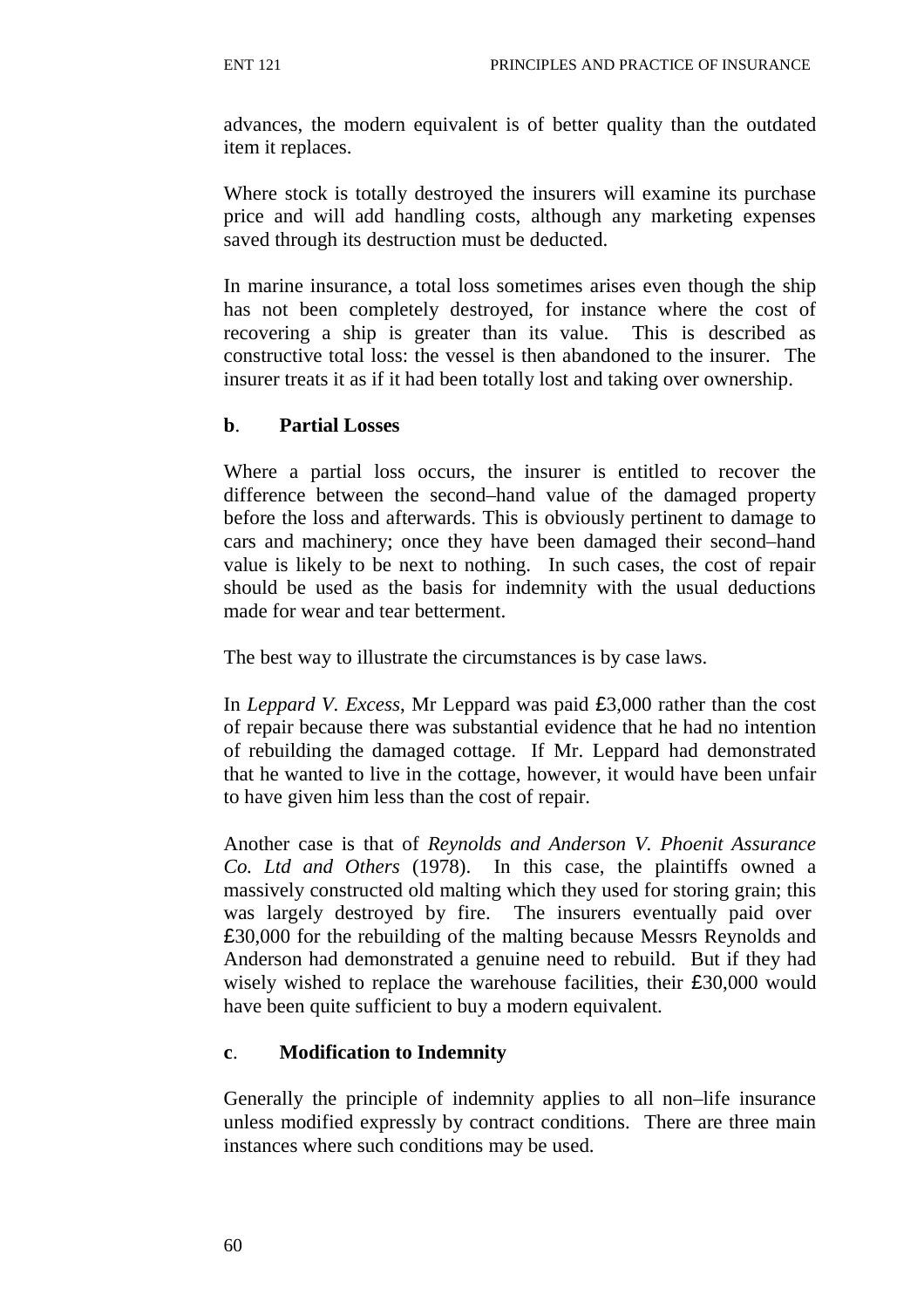- i. Modified to deal with situations where no clear measure of indemnity can be agreed.
- ii. Modified to allow the insured to receive more than a fair indemnity with the insurer's consent.
- iii. Modified to empower the insurer, with the consent of the insured, to provide less than a full indemnity.

### **SELF ASSESSMENT EXERCISE**

- 1. What is indemnity?
- 2. What is partial loss?
- 3. What is total loss?
- 4. What are the three modifications that can be made to the principle of indemnity?

### **4.0 CONCLUSION**

The principle of indemnity is to allow the insured to be compensated adequately. The intention is to place the insured in the same financial position he was be immediately before the loss.

#### **5.0 SUMMARY**

Not all classes of insurance are subject to the principle of indemnity. All non–life insurance policies are subject to the principle except modified. Life assurance policies are not subject to the principle of indemnity with a few exceptions as mentioned.

Indemnity is a financial compensation provided by insurers in an attempt to place the insured in the same pecuniary position after the loss as he enjoyed immediately before the loss.

Indemnity and insurance interest are linked because the insured's interest in the subject matter of insurance is what is insured. The insured cannot claim more than the extent of his interest.

Application of the principle of indemnity depends on the different classes of insurance. It is fairly easy in liability and pecuniary insurances because the measurement of indemnity is the value of the court award or out-of-court settlement or pecuniary loss. However, in property insurance, problems arise as to how to measure damages.

Insurers have the option to make payment by cash, reinstate, repair and replace.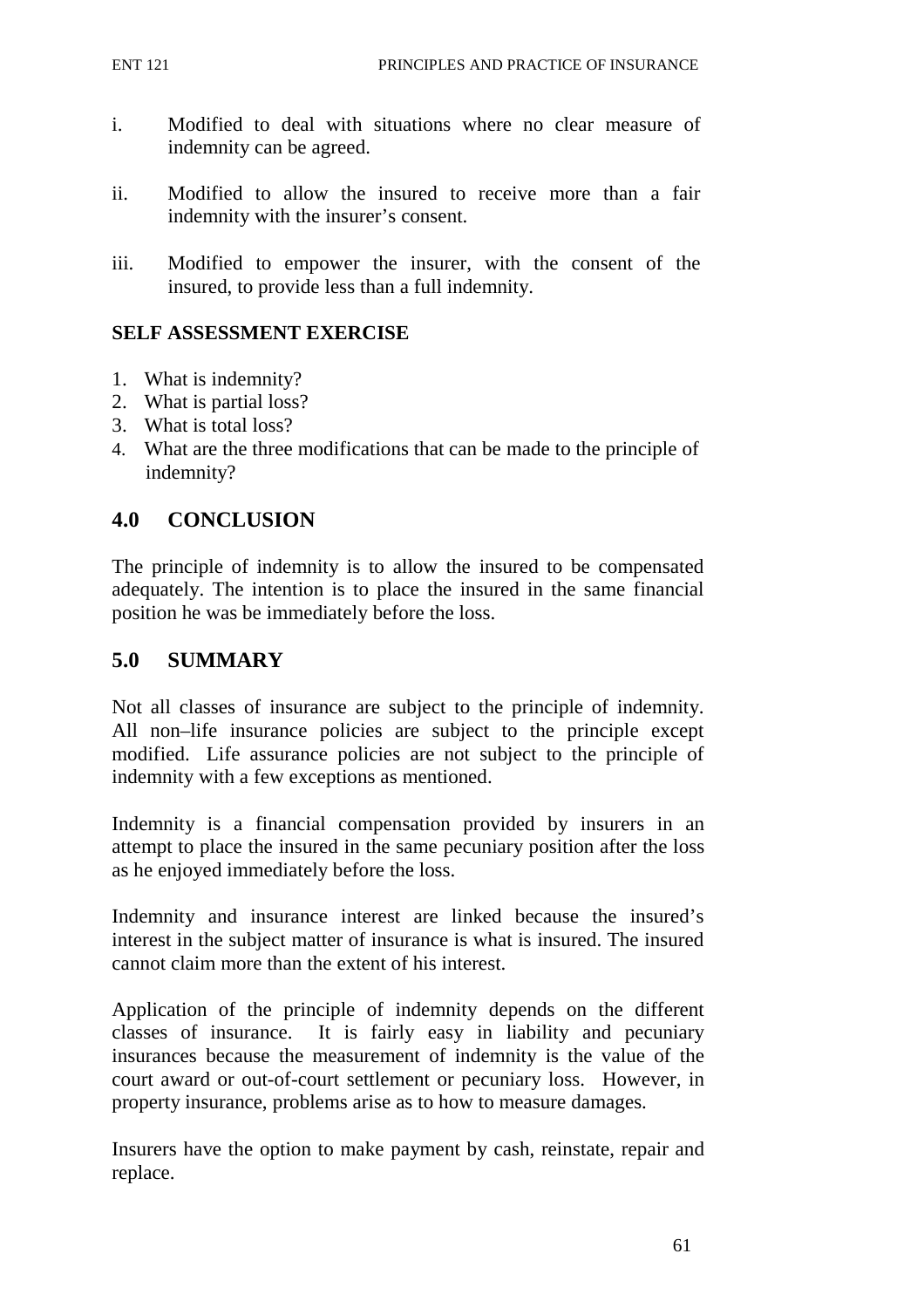Indemnity might be based on total losses, partial losses and the circumstances of the policymaker. The principle might be expressly modified by the contract conditions so that the insured might receive more than a fair indemnity or less than a full indemnity with the consent of both parties.

### **6.0 TUTOR-MARKED ASSIGNMENT**

- 1. Define the principle of indemnity with examples.
- 2. Explain how the principle of indemnity applied to a total settlement under fire insurance insuring a building, machinery and stock.
- 3. Discuss the link between the principles of indemnity and insurable interest.

## **7.0 REFERENCES/FURTHER READINGS**

Steele, John T. Elements of Insurance 101. (CIIN, Nigeria) *CII, London Journals*.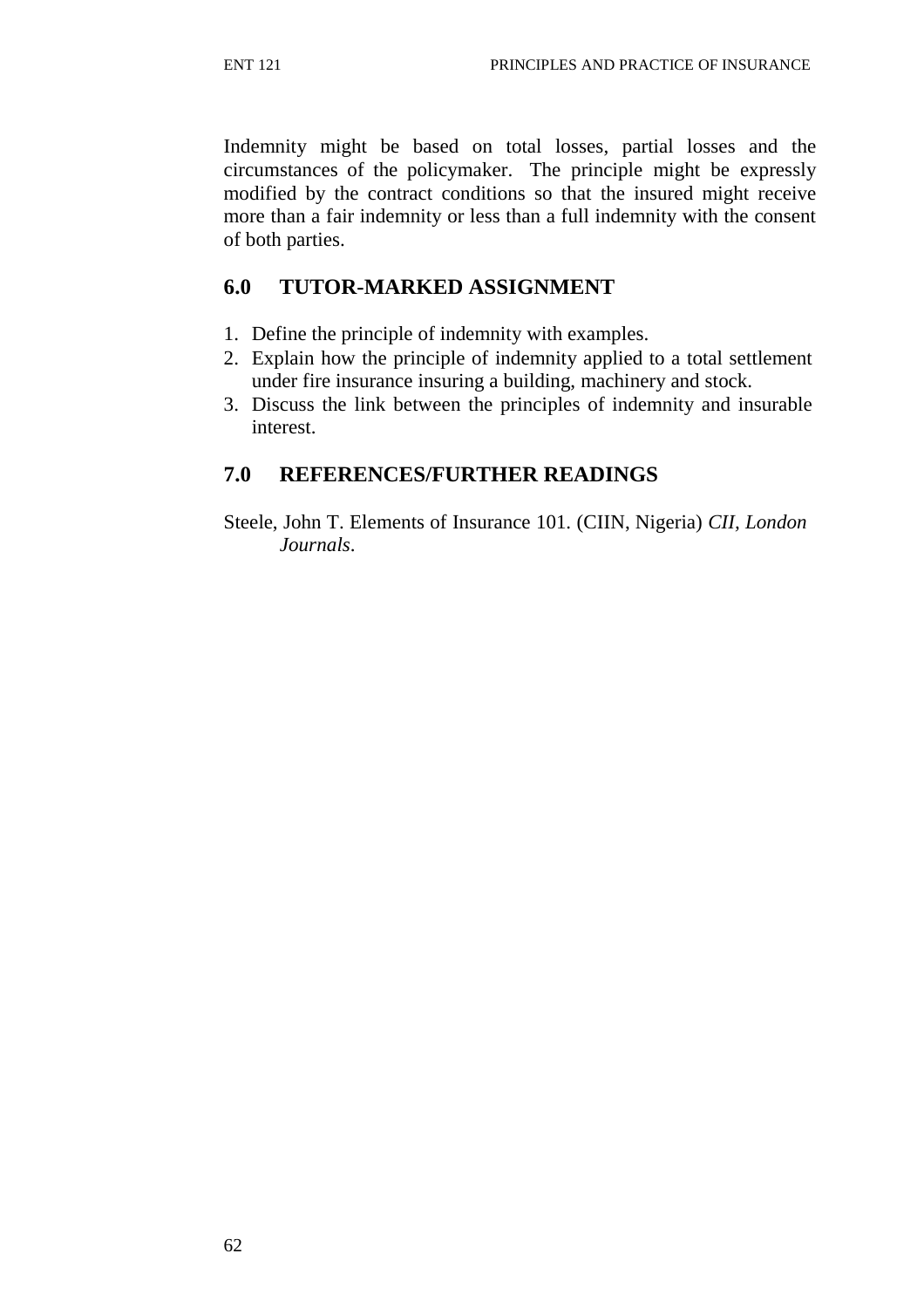# **UNIT 4 PRINCIPLES OF SUBROGATION**

## **CONTENTS**

- 1.0 Introduction
- 2.0 Objectives
- 3.0 Main Content
	- 3.1 Subrogation Defined
	- 3.2 Corollary of Indemnity
	- 3.3 Extent of Subrogation Rights
	- 3.4 How Subrogation May Arise
		- 3.4.1 When the Rights of Subrogation Arise
	- 3.5 Waiver of Subrogation
- 4.0 Conclusion
- 5.0 Summary
- 6.0 Tutor-Marked Assignment
- 7.0 References/Further Readings

### **1.0 INTRODUCTION**

The principle of subrogation is a coronary of the principle of indemnity. Its operation ensures that an insured receives no more than an indemnity. In practical terms, if insurers pay for a total loss any salvage or recovery shall become property of the insurer and not that of the insured.

Hence, as soon as the insurers pay fully for the loss of a motor vehicle, the insured subrogates (that is, passes over) his interest on the car to the insurers.

#### **2.0 OBJECTIVES**

On completion of this unit you should be able to:

to identify the principles of subrogation discuss the extent ,the how and when of subrogation.

## **3.0 MAIN CONTENT**

#### **3.1 Subrogation Defined**

Subrogation is the right of one person, having indemnified another under a legal obligation to do so, to stand in the place of that other party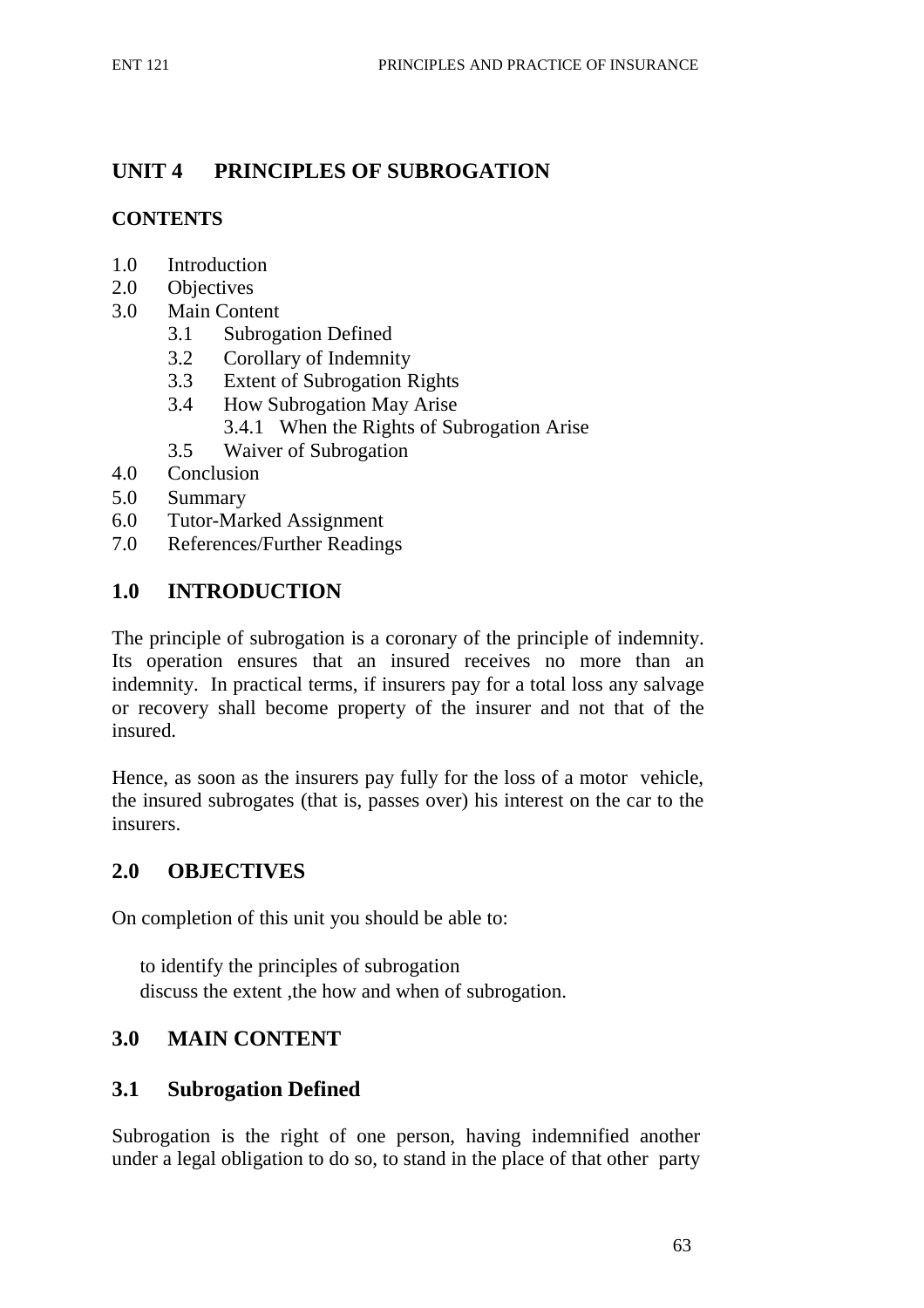and avail himself of all the rights and remedies of that other party whether already enforced or not.

The principle was put forward in 1882 in the case of *Burnand V. Rodocanachi* that, an insurer, having indemnified a person, was entitled to receive back from the insured anything he may receive from any other source.

The important point is that the insured is entitled to indemnity but no more than that. Subrogation allows the insurer to recoup any profit the insured might make from an insured event. It also allows them to pursue any rights or remedies which the insured may possess, always in the name of the insured, which may reduce the loss, Subrogation right does not mean that the insured cannot recover from a source in addition to his own insurers. If the insured succeeds in recovery from another source, such money is not his but is held in trust for his insurer who has already provided an indemnity.

# **3.2 Corollary of Indemnity**

Subrogation applies only to the contract of indemnity, since life and personal accident insurances are not contracts of indemnity, that is nothing to prevent policyholders from receiving compensation from more than one source. For example, if death was caused by the negligence of another person, then the deceased's representatives may be able to recover from that source in addition to the policy money.

In contract of indemnity, subrogation exists so that indemnity does not fail. The leading case is that of *Castellain V. Preston* (1883). Mr. Preston had contracted to sell his house, but before the sale was completed the house burned down and Preston recovered the loss from his insurers. Preston also managed to obtain the full purchase price upon completion of the sale and had therefore received the value of the house twice over. This was clearly contrary to the principle of indemnity. The insurers sued, that is, they stood in the place of Preston and were able to recover their money.

## **3.3 Extent of Subrogation Rights**

As a result of the link between subrogation and indemnity, an insurer cannot recover more than what he had paid out. This means that insurers must not make any profit for exercising their subrogation rights.

This strengthens the link between subrogation and indemnity: insurers can only subrogate to the extent that they have provided indemnity.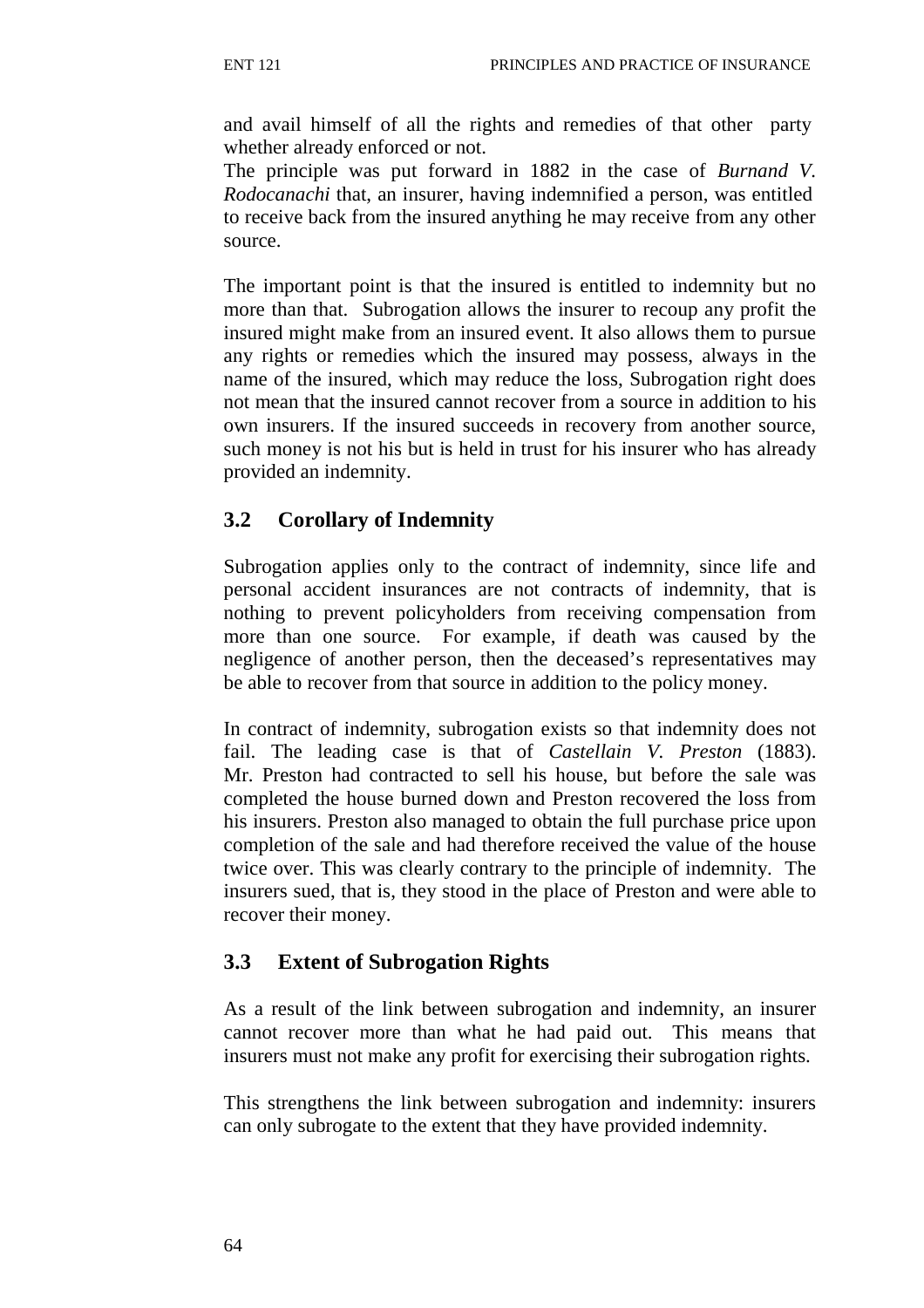However, where there is under insurance, and the insured has been considered by his own insurer for part of the risk, he is entitled to retain an amount equal to that share of the risk out of any money recovered. If the insurer makes an exgratia payment it is not indemnity and subrogation rights only arise out of the need to support the concept of indemnity.

## **3.4 How Subrogation May Arise**

There are four ways in which subrogation may arise.

#### **a. Subrogation in Tort**

The law of tort concerns civil wrongs inflicted on legal neighbors, in areas of nuisance, negligence, trespass and defamation. Subrogation gives insurers the right to sue a third party in the name of the insured for losses he has suffered as a result of such wrongs.

#### **b. Subrogation in Contract**

Subrogation rights arise from any rights owed to the insured resulting from contracts formed with other parties. *Castellain V. Preston*  illustrated subrogation rights out of a contract of house purchased.

#### **c. Subrogation in Statute**

The most common subrogation right in statute arises from the Riot (Damage) Act (1886), where insurers have a right, in their own name, to recover riot damages from the police authority.

#### **d. Salvage**

Another source of subrogation right exists where there is valuable debris remaining following a total loss. If insurers have paid a full indemnity they are entitled to salvage the debris.

#### **3.4.1 When the Rights of Subrogation Arise**

Under common law, the insurers cannot exercise their subrogation right until they have admitted the insured's claim and paid it. However, this gives rise to some problems as the insurers would not have complete control from the date of the loss and their eventual position could be prejudiced by delay or other action on the insured's part.

To ensure their position is not prejudiced, insurers place a condition on the policy giving themselves subrogation rights before the claim is paid.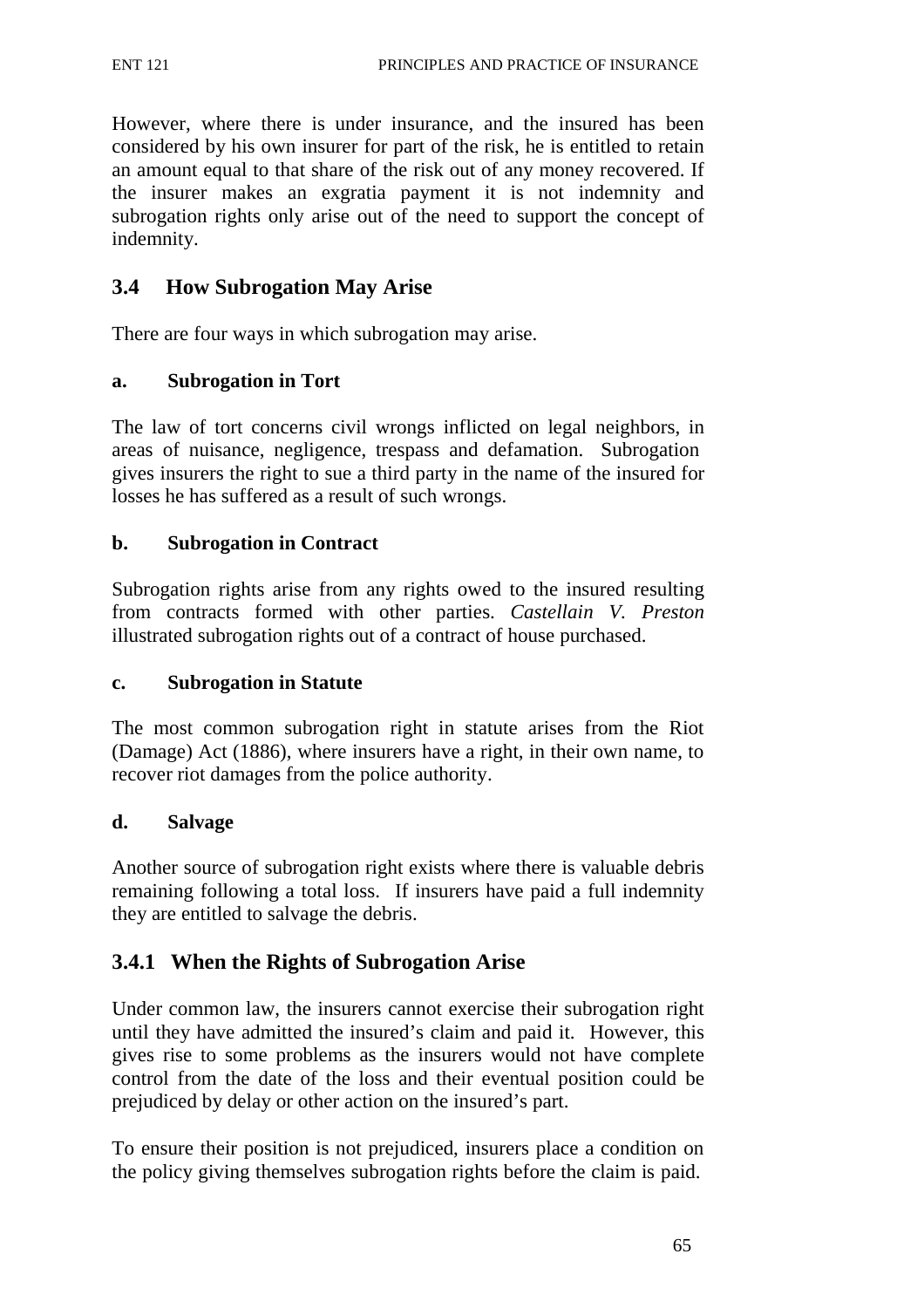They cannot however recover from the third party before they actually settled with the insured. This condition allows insurers to hold the third party liable pending indemnity being granted to the insured person.

In marine insurance, alteration to the common law position does not arise. The claim must be paid before the underwriters have subrogation rights.

# **3.5 Waiver of Subrogation Rights**

Subrogation rights may be waived by an insurer if it is convenient for him to do so. This may be done to save administrative costs.

Also, in employer's liability (workmen's compensation) insurances subrogation is waived by insurers if it would involve taking action against an employee in the name of his employer.

Also, the courts can restrain an insurer from taking up subrogation rights if the rights are unjust or inequitable.

### **SELF ASSESSMENT EXERCISE**

- 1. What is the definition of subrogation?
- 2. The principle of subrogation is corollary to that of indemnity. Discuss.
- 3. How can subrogation arise?
- 4. When does the right of subrogation arise?

# **4.0 CONCLUSION**

Subrogation and indemnity are corollary. The two principles operate to prevent both the insured and insurer from making profit out of an insured loss.

### **5.0 SUMMARY**

Subrogation is the right of one person to stand in the place of another and avail himself of all the rights and remedies of that other party whether already enforced or not.

Subrogation applies only to contract of indemnity. It exists so that the principle of indemnity does not fail.

Insurers can subrogate only to the extent that they have provided indemnity.

Subrogation may arise in tort, in contract in statute and by salvage.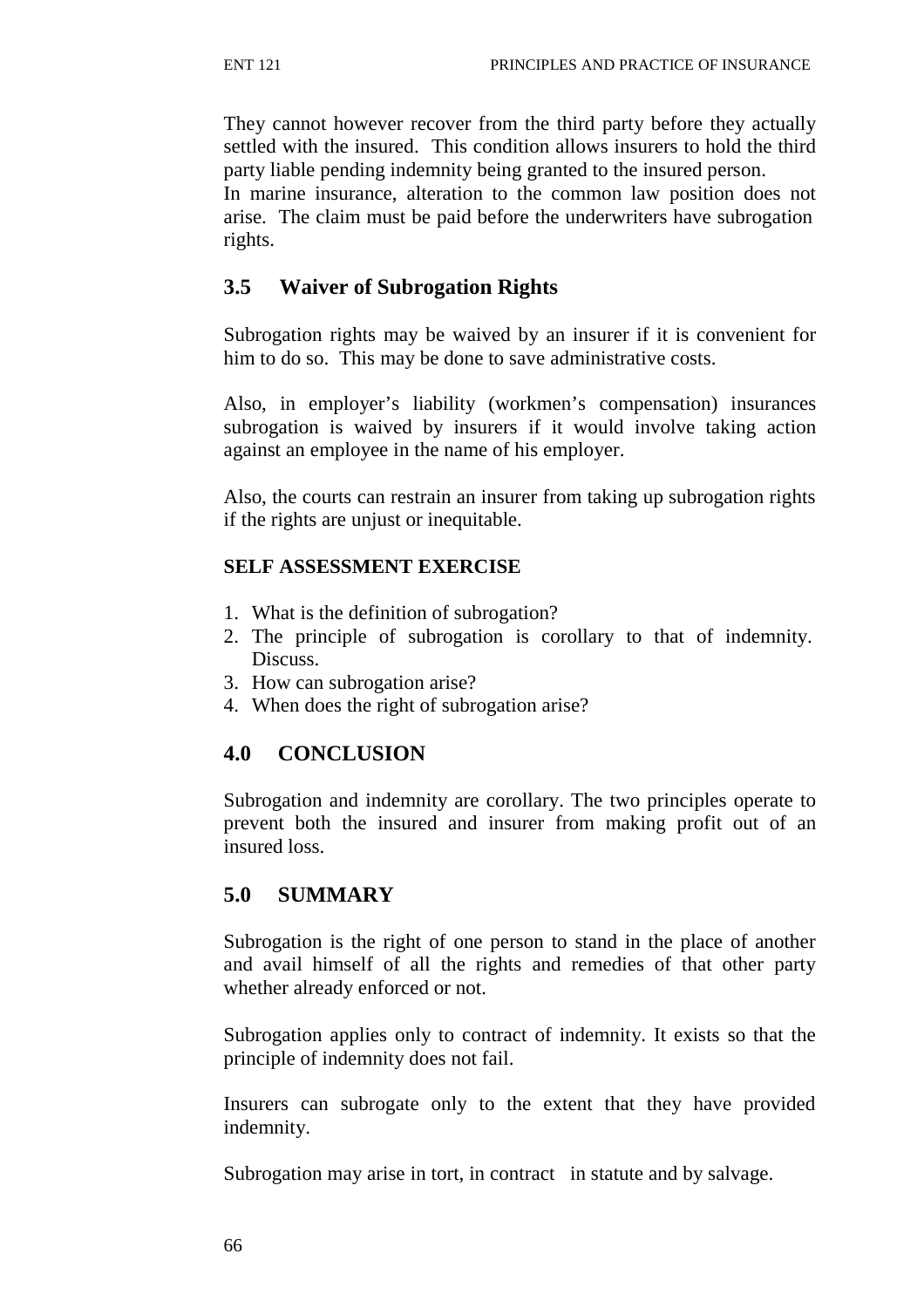Subrogation rights arise, in the case of common law, when insurers have admitted the insured's claim and paid it. For obvious reasons, insurers have decided to place a condition on the policy that gives them subrogation rights before the claim is paid except in marine insurance where no sum modification is allowed.

Subrogation rights may be waived by an insurer if the administrative costs of recovering from third party are too high. In the case of employer's liability insurers normally waive their subrogation rights and of course, the courts may in certain cases restrain insurers from exercising their subrogation rights.

### **6.0 TUTOR-MARKED ASSIGNMENT**

- 1. Explain with examples
- a. The extent of subrogation rights
- b. The how of subrogation rights
- c. The when of subrogation rights.
- 2. State the principle laid down by the case, *Castellain V. Preston* (1883).

# **7.0 REFERENCES/FURTHER READINGS**

Steele, John T. Elements of Insurance 101. (CIIN, Nigeria). *CII, London Journals.*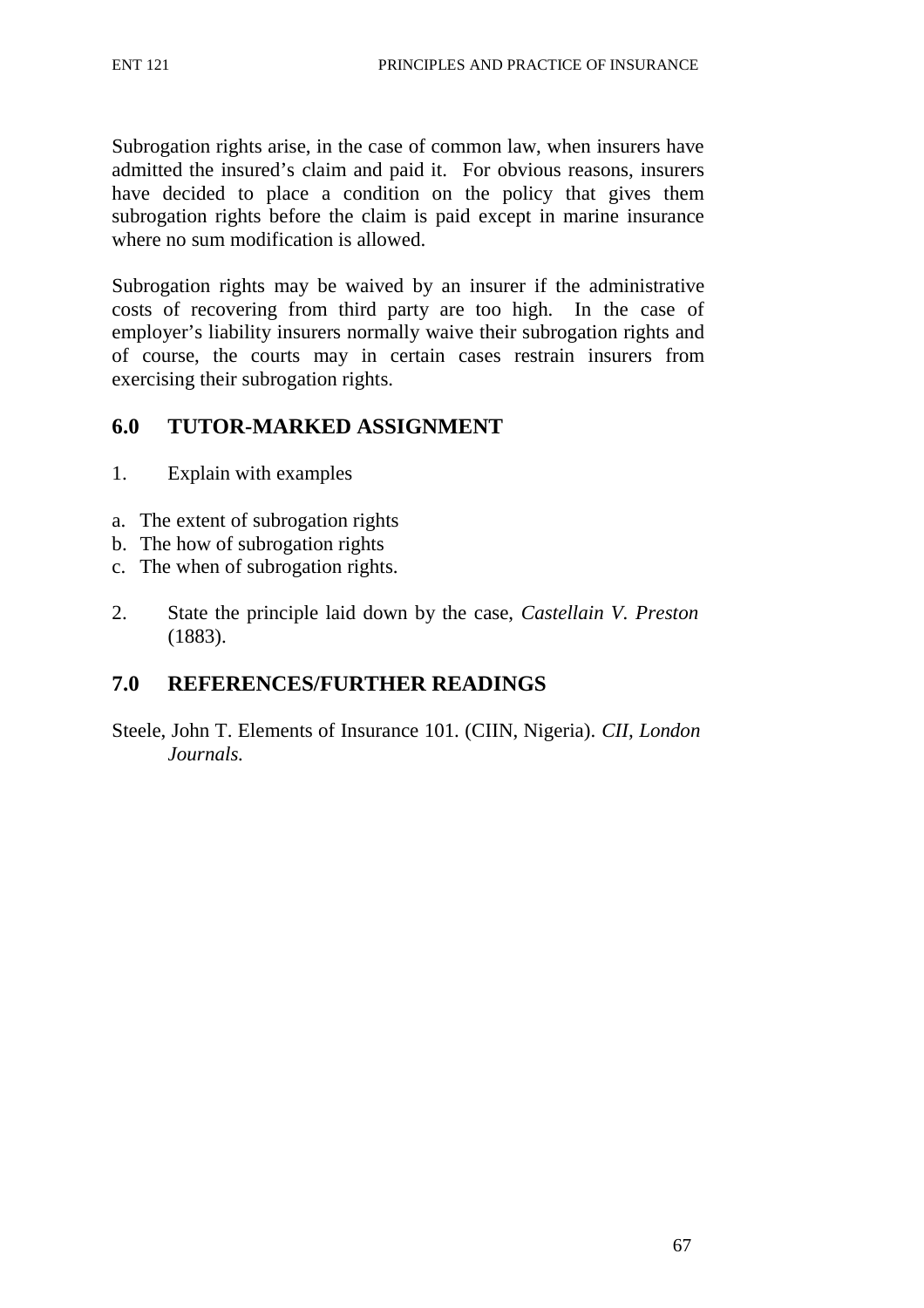# **UNIT 5 PRINCIPLES OF CONTRIBUTION**

#### **CONTENTS**

- 1.0 Introduction
- 2.0 Objectives
- 3.0 Main Content
	- 3.1 Contribution Defined
	- 3.2 Contribution and a Common Interest
	- 3.3 The Timing of Contribution
	- 3.4 Ratable Proportion
	- 3.5 Avoidance of Contribution Rights
- 4.0 Conclusion
- 5.0 Summary
- 6.0 Tutor-Marked Assignment
- 7.0 References/Further Readings

### **1.0 INTRODUCTION**

A person is at liberty to insure his vehicle with more than one insurance company. However, if he suffers a loss all insurers concerned will "contribute" towards the payment to put him in the position he was just prior to the loss. He will not be allowed to claim separately from each of the insurers as this may lead to his receiving more than the value of his loss.

### **2.0 OBJECTIVES**

On completing this unit you should be able to

identify and discuss the principle of contribution calculate the ratable proportion in contribution.

# **3.0 MAIN CONTENT**

### **3.1 Contribution Defined**

Contribution can be defined as the rights (or the exercise of the rights) of an insurer to call upon other insurers similarly (though not necessarily equally) liable to the same insured to share the cost of an indemnity payment.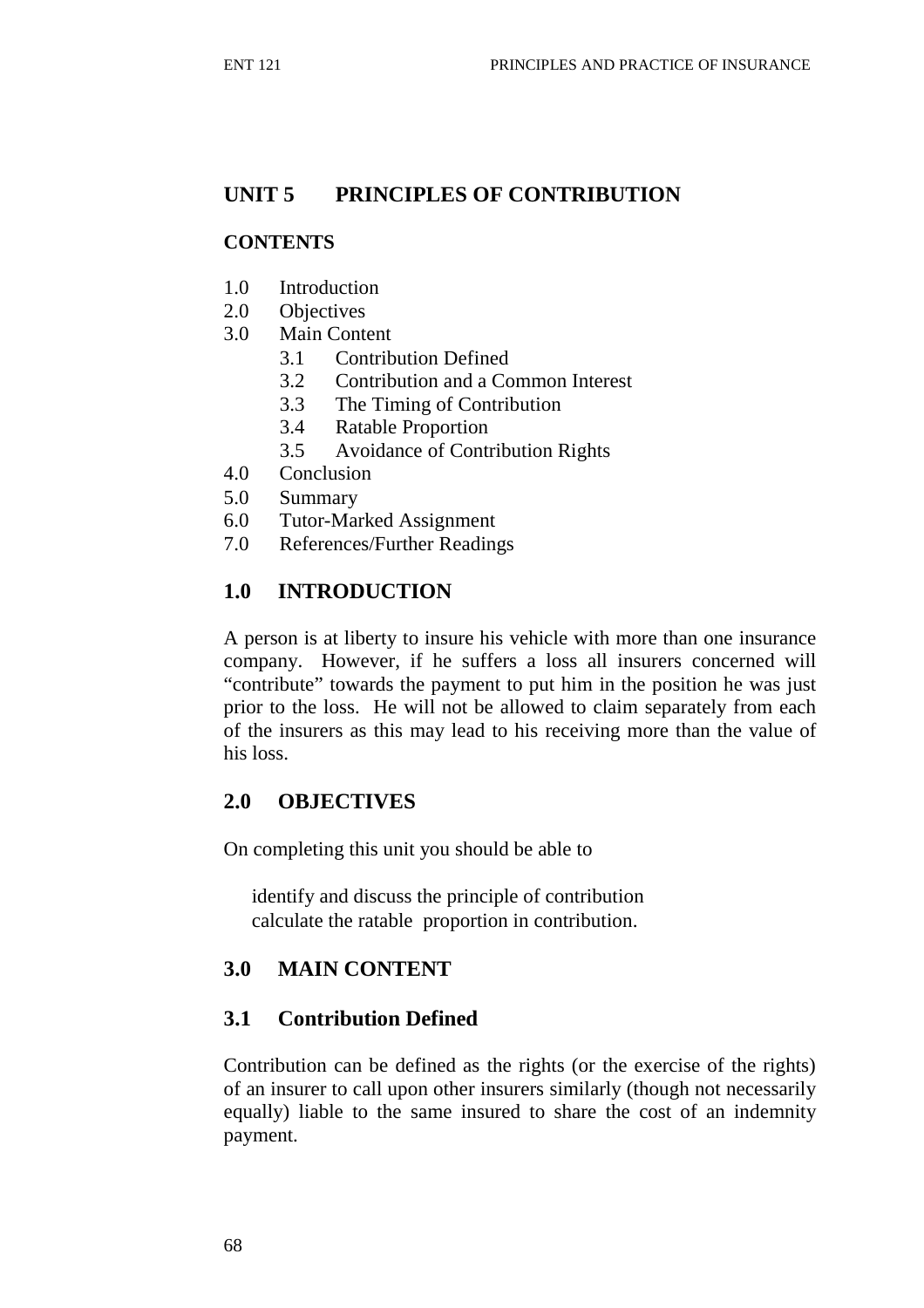The important point here is that if an insurer has paid a full indemnity, it can recoup an equitable proportion from the other insurers of the risk. However, if a full indemnity has not been paid, then the insured will wish to claim from the other(s). The principle of contribution enables the total claim to be shared in a fair manner.

# **3.2 Contribution and a Common Interest**

For two or more insurers to contribute towards a loss, the following conditions must be present:

There must be some common ground between them. The policies must be contracts of indemnity.. The policies must cover common interests. The policies must cover the common perils that caused the loss There must be a common subject matter of insurance. The policies must have been taken out by or on behalf of the same insured.

Contribution can take place as long as there is some kind of overlap between policies.

There are several cases supporting the conditions stated above. Some of them are considered below.

### **A Common Interest**

The case of *North British and Mercantile V. Liverpool, London & Globe*  (1877) popularly known as (the King and Queen Grangries' Case) demonstrated that a common interest in the subject matter of insurance was necessary for contribution. The owners of a deposit of grain had a policy of fire insurance covering the grain, so too had the bailee who was responsible for it. The grain was destroyed by fire, the liability having attributed to the bailee, the bailee's insurers paid the claim, but failed to recover a contribution from the owner's insurers because the insured's interests in the grain were different one being the bailee and the other owner.

### **A Common Peril**

The perils insured by each do not require being identical under each contract, as long as it is the common peril which caused the loss. In the case, *American Surety Co. of New York V. Wrightson* (1910) an insurance covering dishonesty of employees was held to be in contribution with one covering dishonesty of employees and burglary. The dishonesty was the common peril.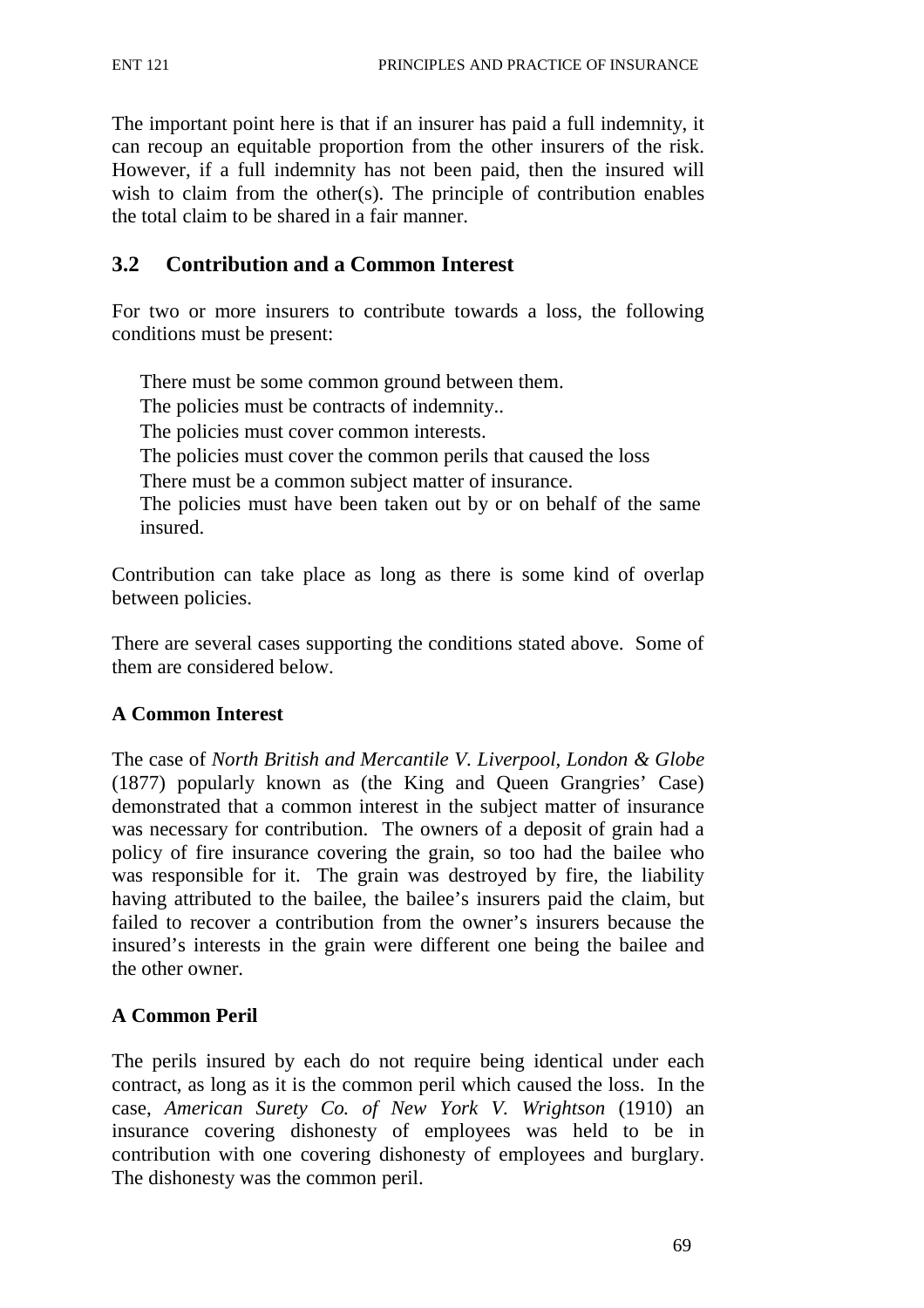# **A Common Subject Matter**

The common subject matter may be some form of property, but may not necessarily be so, as it was in the American Surety case stated above. Similarly it could relate to a legal liability.

# **3.3 The Timing of Contribution**

Contribution is a common law right arising whenever the principle of indemnity operates. It can only operate after an indemnity has been paid. To modify this common law right, a "contribution condition" is included in non – marine policies to allow insurers pay their individual share of any loss. The policyholder must therefore claim against all liable insurers in order to receive a full indemnity.

In marine insurance, the common – law rights still apply.

The policyholder can confine his claim to one of insurers if he so wishes and that insurer must meet the loss to the limit of his liability and at common-law, call for contribution from the others after he has paid.

The contribution condition in most non-marine policies states that the insurer is liable only for his "ratable proportion" of the loss. That is, the insurer is liable for his share only. Therefore, the insured is left to make a claim against other insurers if he wishes to be indemnified. The condition does not make it compulsory for the insured to claim from the other policies, but in practice the insured do so.

### **3.4 Ratable Proportion**

There are two methods of how "ratable proportion" can be calculated.

#### **a. Proportion to the Sums Insured**

Suminsured by particular insurers x Loss Total sums insured by all insurers 1

This is applicable to property which is not subject to average and in which the subject matter of insurance is identical.

Company A insures house building for N10,000,000 Company B insures it for N20,000,000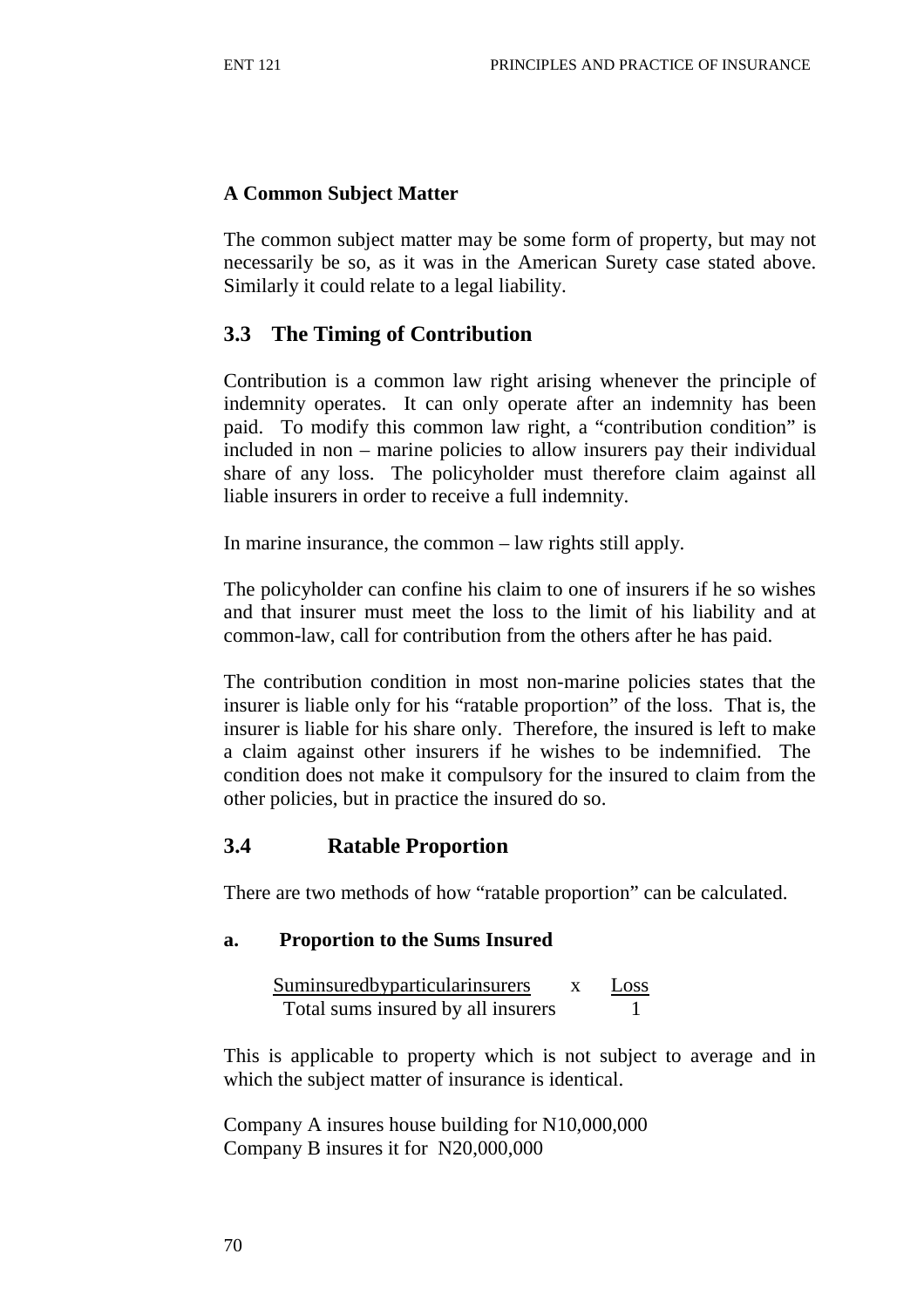A loss by fire of N12,000,000 would be apportioned as follows:

Insurer A would pay N10,000,000 x N12,000,000 = N4,000,000 N30,000,000

Insurer B would pay N20,000,000 x N12,000,000  $N30,000,000$  = N8,000,000 **Total Payment** = **N12,000,000**

For property subject to average or where an individual loss limit applies within a sum insured, the independent liability method is used.

### **b. Independent Liability**

Independent liability is the amount an insurer would have to pay if he was the only insurer covering the loss.

$$
Formular = \frac{InsertAsuminsured_x}{Value at Risk} \times \frac{Loss}{1}
$$

### **Example**

Insurer A insured is a property for N 2,000,000 Insurer A insured the same property for N1,000,000 The policy is subject to pro rata average. The actual value at the time of loss was N4,500,000. The loss under consideration is N450,000.

To determine what each insurer would pay if it had been the only one that had the policy in force;--- To find A's independent liability, Average is to be applied to the loss.

N2,000,000 x N450,000 = N200,000 N450,000,000 1

Similarly, B's independent liability is

N1,000,000 x N450,000 = N100,000 N450, 000,000 1

N300,000

The wording of the average condition makes the insured his own insurer for the amount under insurance, in this case N150,000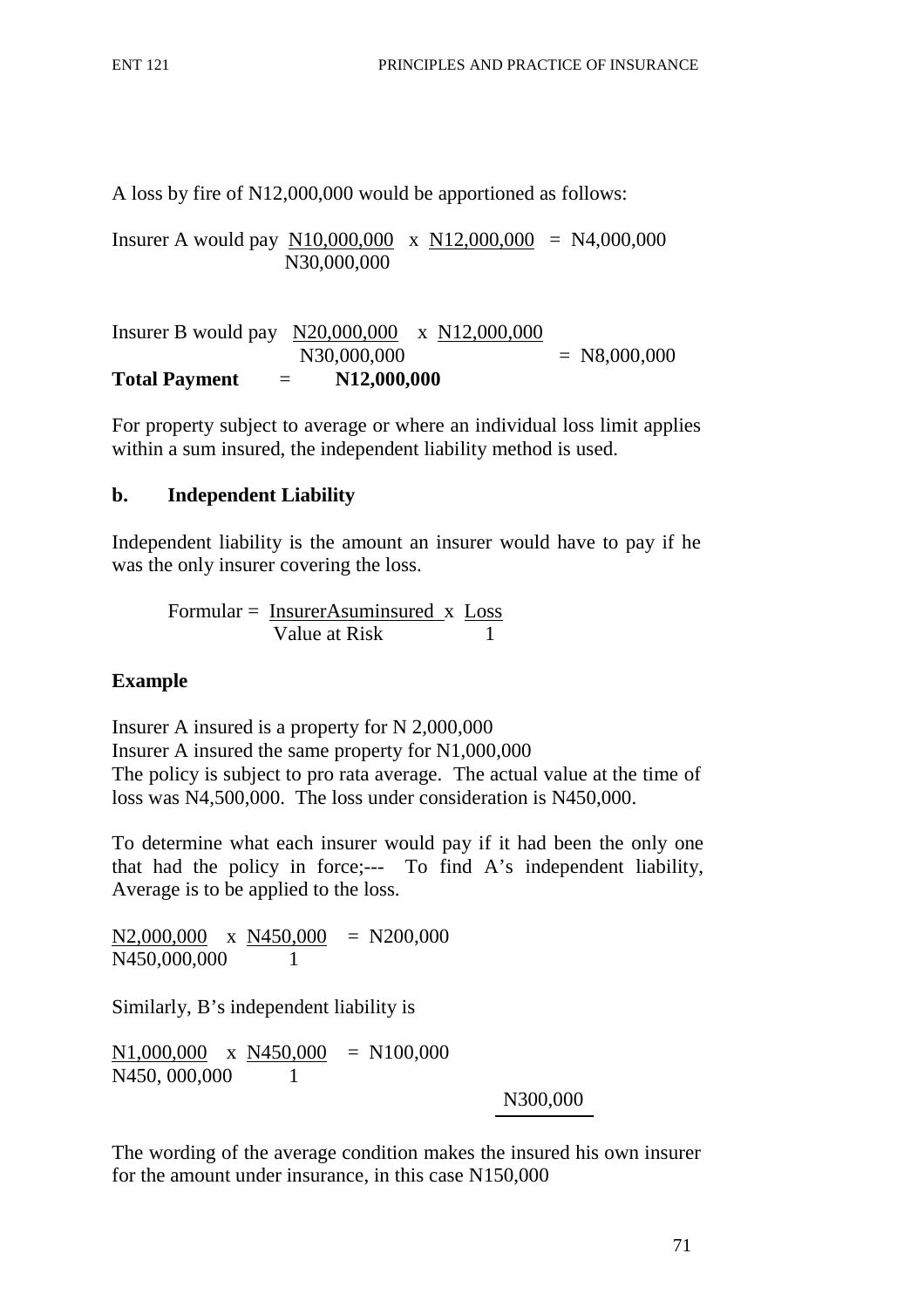### Insured bears N1,500,000 x N450,000 = N150,000 N450,000,00 1 **3.5 Avoidance of Contribution Rights**

There are three main ways in which contribution rights can be waived

#### **a. Non – Contribution Clause**

Sometimes contribution right is removed by a clause in one or both of the policies as follows:

The policy shall not apply in respect of any claim where the insured is entitled to indemnity under any other insurance. This means that the policy would not contribute if there was another insurance in force. The wording may be modified by adding to the cheque given above the following; except in respect of any excess beyond the amount which would have been payable under such other insurance had this insurance not been effected.

### **b. More Specific Insurance Clause**

Sometimes, an insured may have a policy specifically insuring a property and another policy insuring a wide range of property including the property insured in the first policy.

A non-contribution clause is usually included in the wide – range policy from contributing with the more specific policy unless such insurance is insufficient to pay the whole loss.

### **c. Specific Market Agreement**

This is designed to prevent contribution where it is technically allowable. For example, if an employer's loss is covered under his employer's liability insurance and also under his motor insurance, the loss would be paid by the former.

In law, no contribution can take place between two policies covering different interests, but in practice this dictum is often ignored. For example, one of the rules of the Fire Officers' Committee applies contribution between insurers wherever real property is doubly insured by different people, for instance, two mortgages of the same property. This rule now protects insures from having to pay a loss twice over because of two differing interests.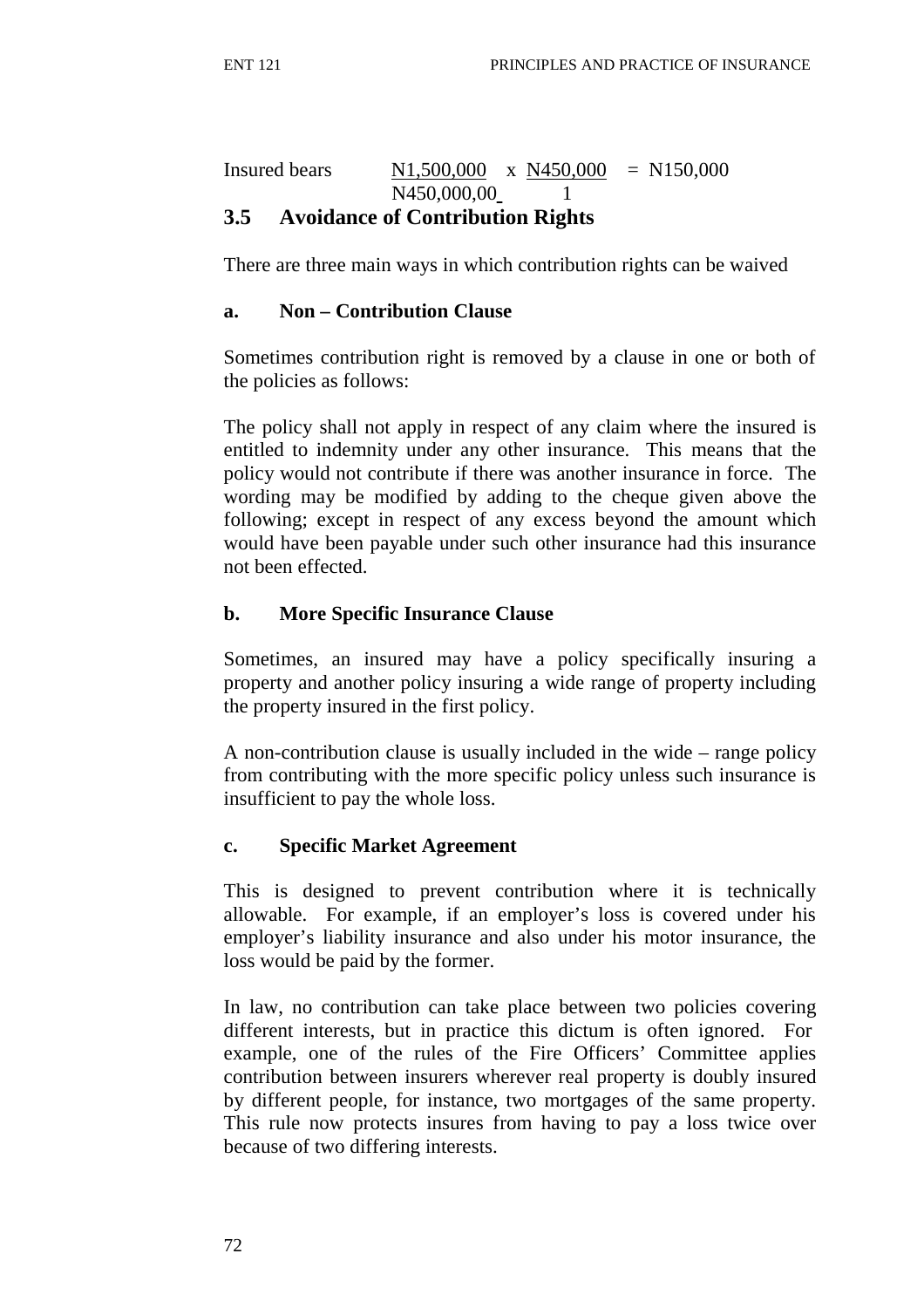#### **SELF ASSESSMENT EXERCISE**

- 1. What is contribution right?
- 2. What conditions must be present before contribution rights can apply?
- 3. Explain the term "ratable proportion"

# **4.0 CONCLUSION**

Contribution is the right of an insurer to call upon other similarly liable insurers to the same insured to share the cost of an indemnity payment. In common law the insurer has right of contribution. In practice, this common law rule has been modified through policy condition or agreement.

### **5.0 SUMMARY**

The principle of contribution supports the principle of indemnity.

Even if an insured, insures his property with more than one insurer, he cannot get more than full value.

For the principle of contribution to apply, there must be some common ground, it must be a contract of indemnity, must cover common interests and common perils.

Contribution rights can be waived by the insertion of a non-contribution clause in the policies, and by a specific market agreement.

# **6.0 TUTOR-MARKED ASSIGNMENT**

- 1. What is the difference between subrogation and contribution?
- 2. What is the common law principle of contribution and what is obtained in practice?
- 3. Contribution rights are avoidable. What are the ways in which contribution rights are avoided?
- 4. What was the rule set out in the case known as the "King and Queen Granaries"?

# **7.0 REFERENCES/FURTHER READINGS**

Steele, John T. Elements of Insurance 101. (CIIN, Nigeria). *CIIN*, *London Journals*.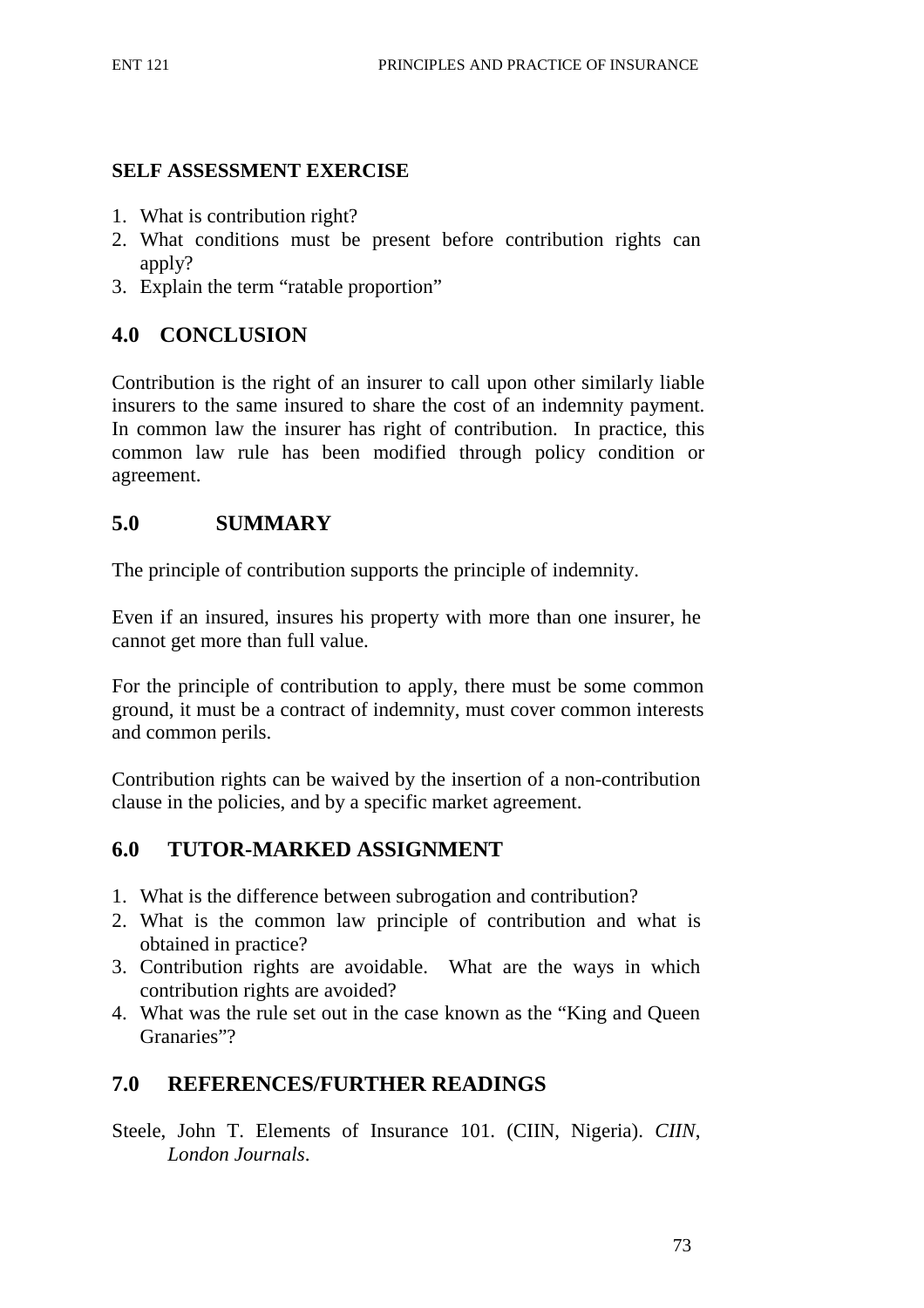### **MODULE 3**

- Unit 1 Insurance Documentation
- Unit 2 General Principles of Underwriting and Rating
- Unit 3 Renewal and Cancellation
- Unit 4 Making a Claim
- Unit 5 Risk Management

# **UNIT 1 INSURANCE DOCUMENTATION**

### **CONTENTS**

- 1.0 Introduction
- 2.0 Objectives
- 3.0 Main Content
	- 3.1 From Proposal to Policy
	- 3.2 Proposal Forms
	- 3.3 Cover Notes
	- 3.4 Certificates of Insurance
	- 3.5 Policy Forms
- 4.0 Conclusion
- 5.0 Summary
- 6.0 Tutor-Marked Assignment
- 7.0 References/Further Readings

# **1.0 INTRODUCTION**

If you want to buy some insurance, how do you go about it? Who do you ask? What will the insurer's seller want to know?

First of all, you need to make contact with the people who sell insurance. Next, you have to provide the insurer with enough information to enable him decide whether or not he wants to sell insurance; then you would need to complete a proposal form and the insurer will have to issue various documents setting out t the details of the contact and providing proof that a contract of insurance exists.

In this unit we will look at each stage of this process in turn.

# **2.0 OBJECTIVES**

On completion of this unit, you should be able to: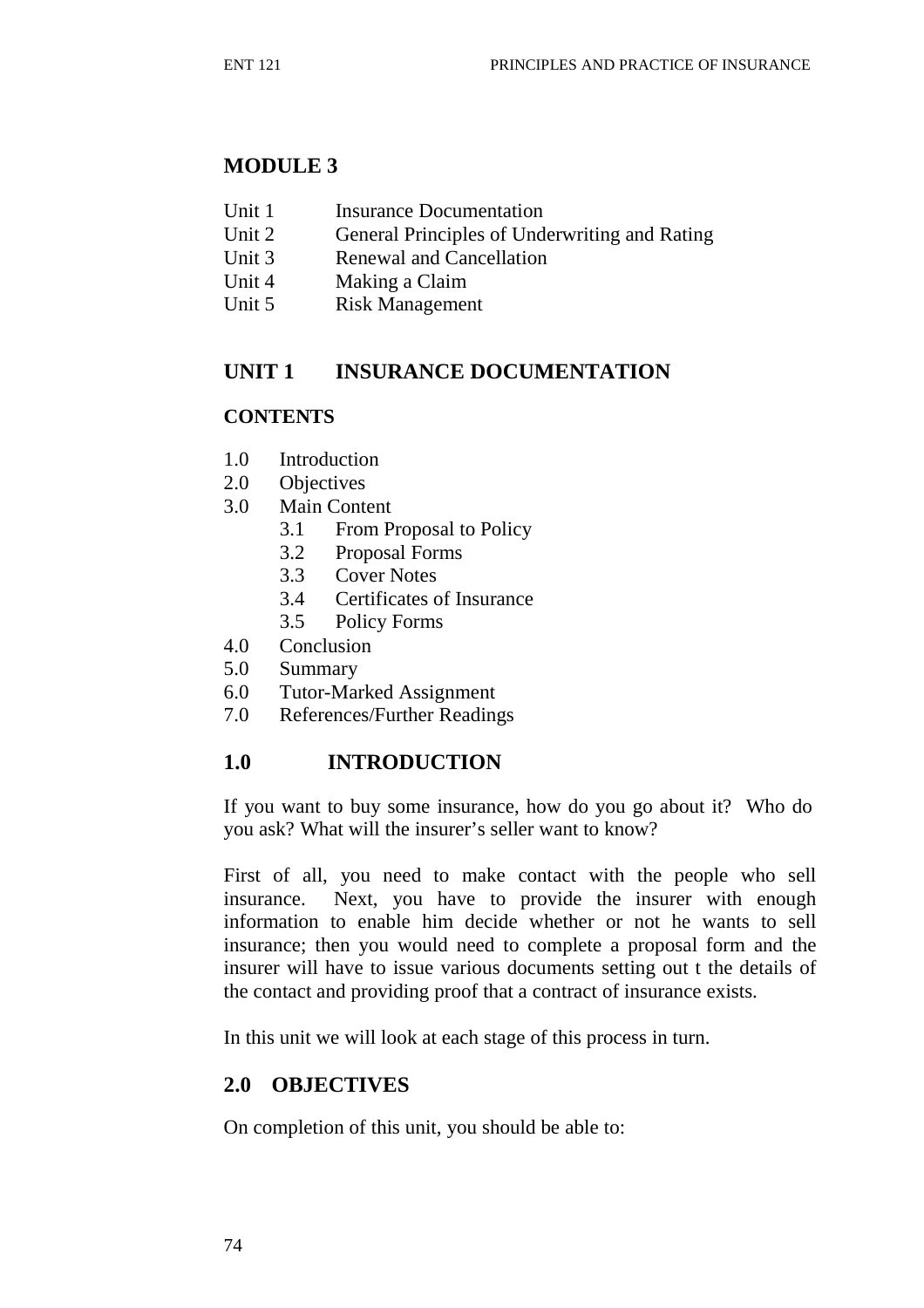mention the various forms of documents use in the contract of insurance

discuss them in terms of their need and importance.

# **3.0 MAIN CONTENT**

# **3.1 From Proposal to Policy**

If you want to buy insurance, you must contact the people who sell it. Insurance is sold to the general public in two ways: by salesmen and by intermediaries. At this stage the applicant for insurance cover is known as the proposer and on completion of all the processes a policy form is issued evidencing the proof that a contract of insurance exists.

# **3.2 Proposal Forms**

We have noted that insurance contracts require utmost good faith from both parties. It is therefore essential that each party to the contract discloses all material facts known to him. As a matter of practice there are some general required data which the insurance company shall always be interested in. In order to ease the problem of disclosure for the prospective insured, the insurance company asks some lead questions which would help the prospective insured to remember and disclose material facts.

These lead questions prepared in the form of a questionnaire comprise the proposal form. The proposal form is therefore a document drafted by the insurance company seeking answers to the main material aspects of the risk being proposed.

### **a. The Need for a Proposal Form**

The acceptance of a particular insurance contract is based on the insurer's clear knowledge about the circumstances of the other contracting party. Insurers use the proposal form to elicit relevant information from prospects. This serves two main purposes. Firstly, an honest prospect may not know which fact about him is material and hence may fail to disclose same.

Secondly, it is the best way an insurer can obtain information that will enable him decide whether to accept the particular risk or not.

Almost all the proposal forms contain a declaration that the proposal is the basis of the contract and that the insured warrants the truth of the answers contained therein. The proposal form therefore serves as the basis of the contract of insurance.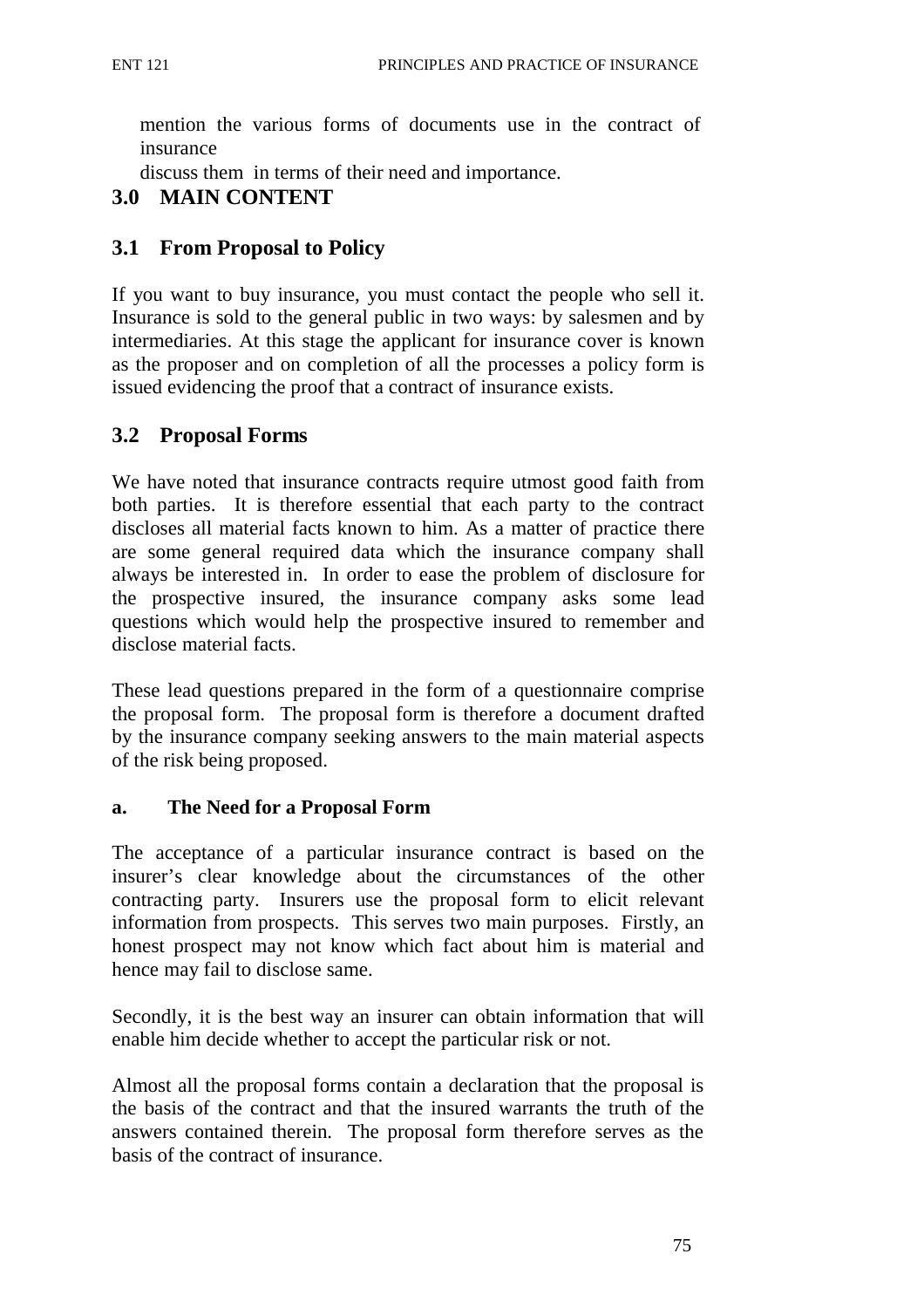A secondary purpose of the proposal form is that it serves as a means of advertising the insurance company and some of its other products.

#### **b. The Use of Proposal Forms**

In some classes of insurance, insurers prefer to receive completed proposal forms for reasons already mentioned, but there are circumstances where practice or convenience demands that they are dispensed with.

In marine insurance proposal forms are not usually used, so also is in large fire insurance. In practice broker's slips are used.

In Nigeria each company has its own form for each class of business as such students are advised to obtain a selection of proposal forms form each class of business and to compare their structure and questions.

#### **c. Common Questions**

The following are common questions found in most proposal forms regardless of the class of insurance

Proposer's name – This is for the purpose of identification and the nature of physical or moral hazard.

Proposer's address is an important factor in underwriting motor insurance, theft insurance and all risks insurance. This is because different geographical areas present different chances of loss.

The proposer's address is also required for correspondence purposes.

Proposer's occupation  $- A$  proposer's occupation shows the degree of exposure. Some occupations present abnormal hazards, e.g mining, belonging to an airline crew, plastic manufacturing textile manufacturing, woodwork.

Previous and present insurance history-- Every proposer is required to disclose his previous and present insurance history whether insurers have imposed special terms or premiums, or have declined the proposer or his risk in the past.

Claims or loss history-- Insurers will wish to know previous losses, whether insured or not.

Particular questions – Apart from the general questions discussed above, there are certain bits of information which are specific to the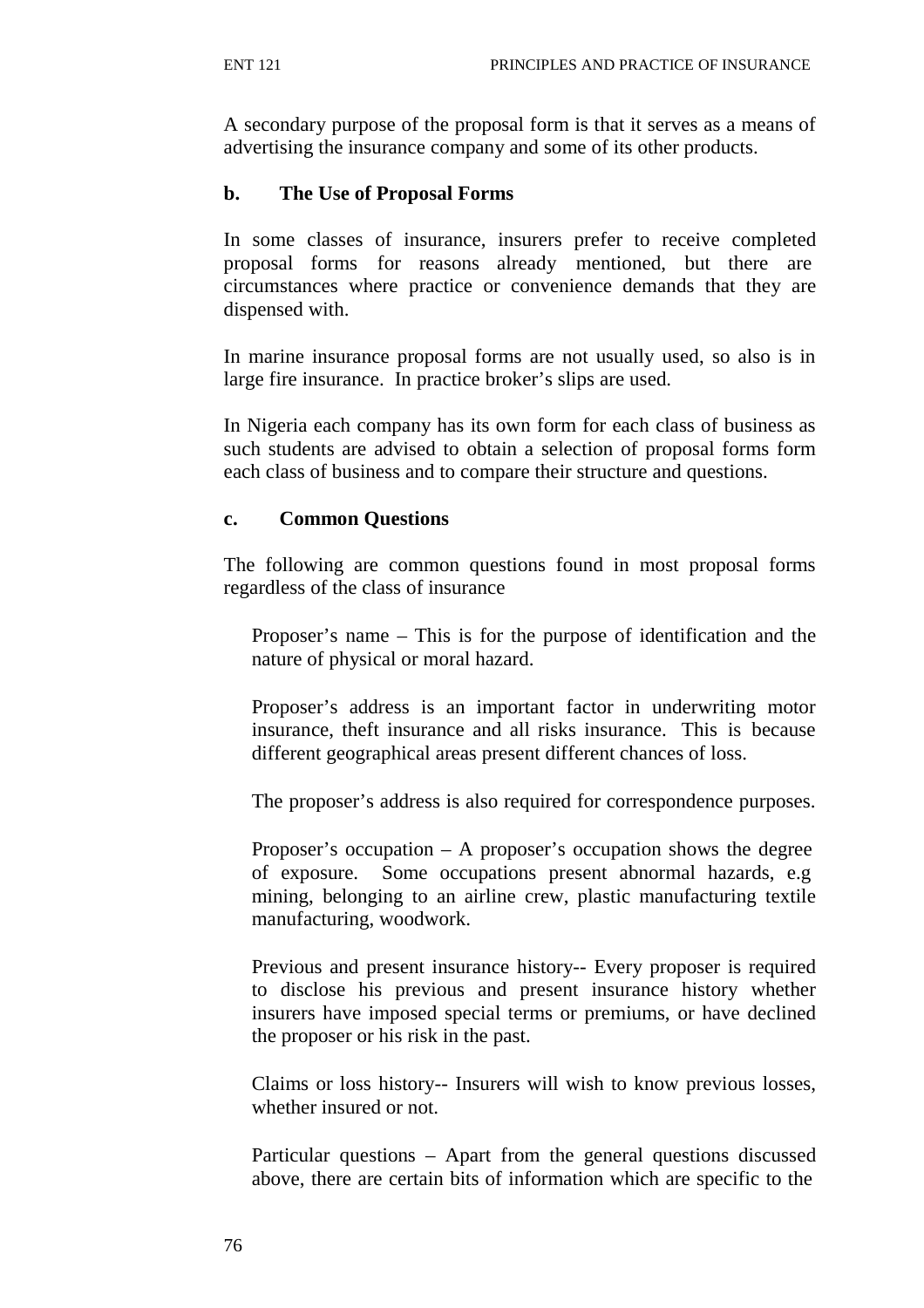class of insurance being proposed. Proposal forms for each class of insurance therefore have particular or specific questions relating to the hazards concerned. Examples of the type of information required are given class by class below:

#### **(i) Fire and Special Perils Insurance**

Questions as to:

- a. Construction and use of buildings and their value
- b. Nature and value of contents
- c. Nature of processes carried on
- d. Extensions of cover required.

#### **(ii) Motor Insurance**

- a. Details of the vehicle
- b. Use of the vehicle
- c. Age, experience, claims and accidents of all regular drivers
- d. Type of cover required.

#### **(iii) Life and Personal Accident Insurance**

- a. Age, occupation and medical history of the life to be assured
- b. Height, weight and details of hazardous pastimes

#### **(iv) Public Liability Insurance**

- a. The nature of work carried on
- b. Details of dangerous materials used
- c. Numbers of employees and their annual wage roll at premises and elsewhere
- d. Details of lifting plant and vehicles other than those licensed for road use
- e. Limits of liability to be covered.

### **(v) Workmen's Compensation / Employer's Liability Insurance**

- a. Numbers and grouping of employees and their annual wageroll per group;
- b. Details of dangerous machines, boilers and pressure vessels and lifting apparatus;
- c. Details of dangerous substances used;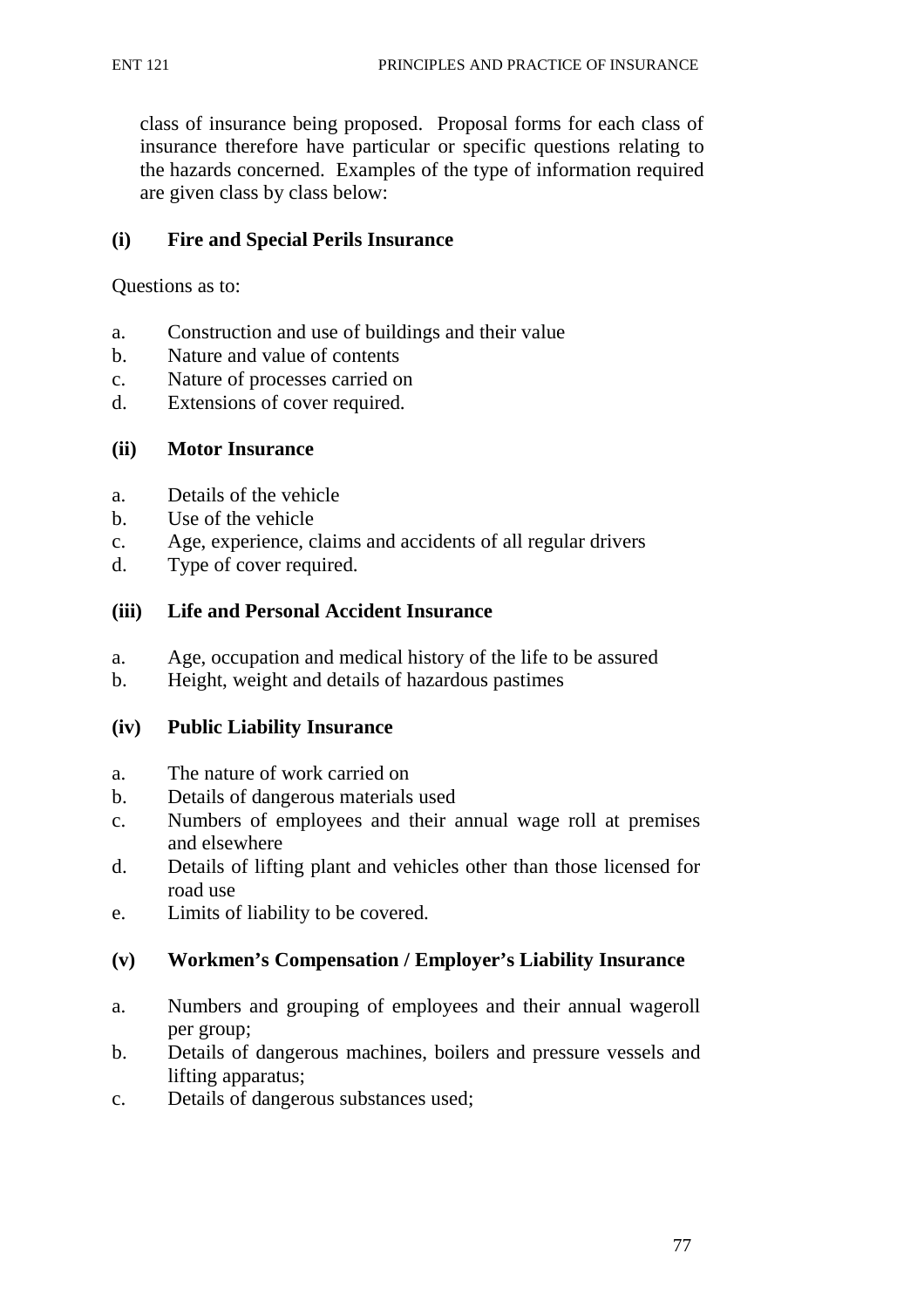#### **Declaration**

There is usually a declaration to the effect that the proposal is the basis of the contracts, and that the proposer will accept the insurer's usual form of contract. Also, that the proposer warrants the truth of his answers.

#### **Signature**

Below the declaration and questions there are places for the proposer's signature and the date.

#### **3.3 Cover Notes**

A cover note is a temporary policy of insurance. It is issued as temporary protection, usually for a period of 30 days (in the case of motor insurance) before a permanent certificate is issued.

Cover notes are issued in the following circumstances.

As evidence that an insurance cover is in force before the policy is issued.

To enable the insurer obtain the information necessary for the preparation of the policy

To grant temporary cover until a survey is carried out.

In all the above stated cases, the initial cover could be confirmed by letter but in the case of motor insurance, booklets of cover notes preprinted are used.

Cover notes have the same legal statues as the policy as such if a loss occurs during the period the cover note is in force, the insurers are liable in the terms of their standard policy unless special terms have been agreed on and included in the cover given.

### **3.4 Certificates of Insurance**

A certificate of insurance is required when insurance cover is compulsory by law.

In Nigeria the following classes of insurance are compulsory by law as such certificates are required to be issued as evidence of the company with the relevant status.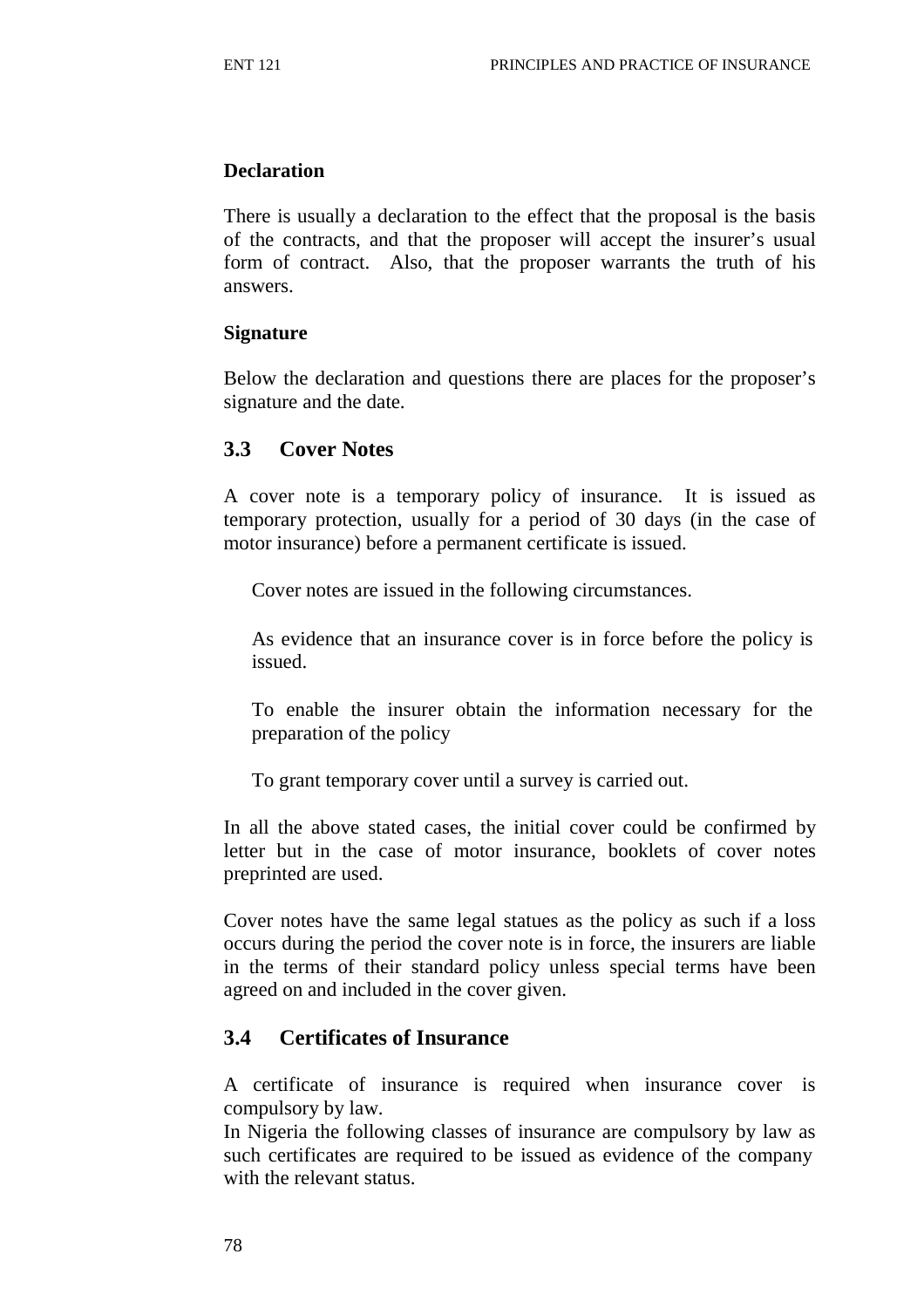#### **(i) Motor Insurance**

The Motor Vehicle (Third Party) Insurance Act 1950 requires that where a vehicle is on the public highways, there must be in force a policy of insurance covering the user's liability for third party personal injuries caused by the vehicle or its use. The Act states that the policy is effective unless and until an insurance certificate in the prescribed form is delivered by the insurer to the insured.

The certificate must show:

- a. the name of the policy holder
- b. the registration number of the vehicle
- c. the inception date of the cover of the vehicle
- d. the expiry date of the cover
- e. the persons or classes of persons entitled to drive
- f. the limitation as to the use of the vehicle.

#### **(ii) Marine Cargo Insurance**

Section 67(1) of Insurance Act 2003 requires that insurance in respect of goods to be imported into Nigeria must be made with an insurer registered under the Act. Section 67 (3) further requires that every letter of credit or such similar document issued by any bank or other financial institution in Nigeria in respect of such goods shall be on a carriage and freight basis only.

A marine insurance certificate is therefore issued for each consignment as evidence of insurance cover in Nigeria.

### **3.5 Policy Forms**

When a contract has been made between the proposer and the insurer, it is recorded in a document called a "policy". The policy is the evidence of a contract of insurance and in the event of a dispute occurring, it is the policy to which the court's attention will be drawn.

Each insurer has his own standard form of policy wording for each class of insurance but in Nigeria through market agreement the same wordings are used in most classes of insurance.

In Nigeria, schedule policies are used. The scheduled wordings are discussed below: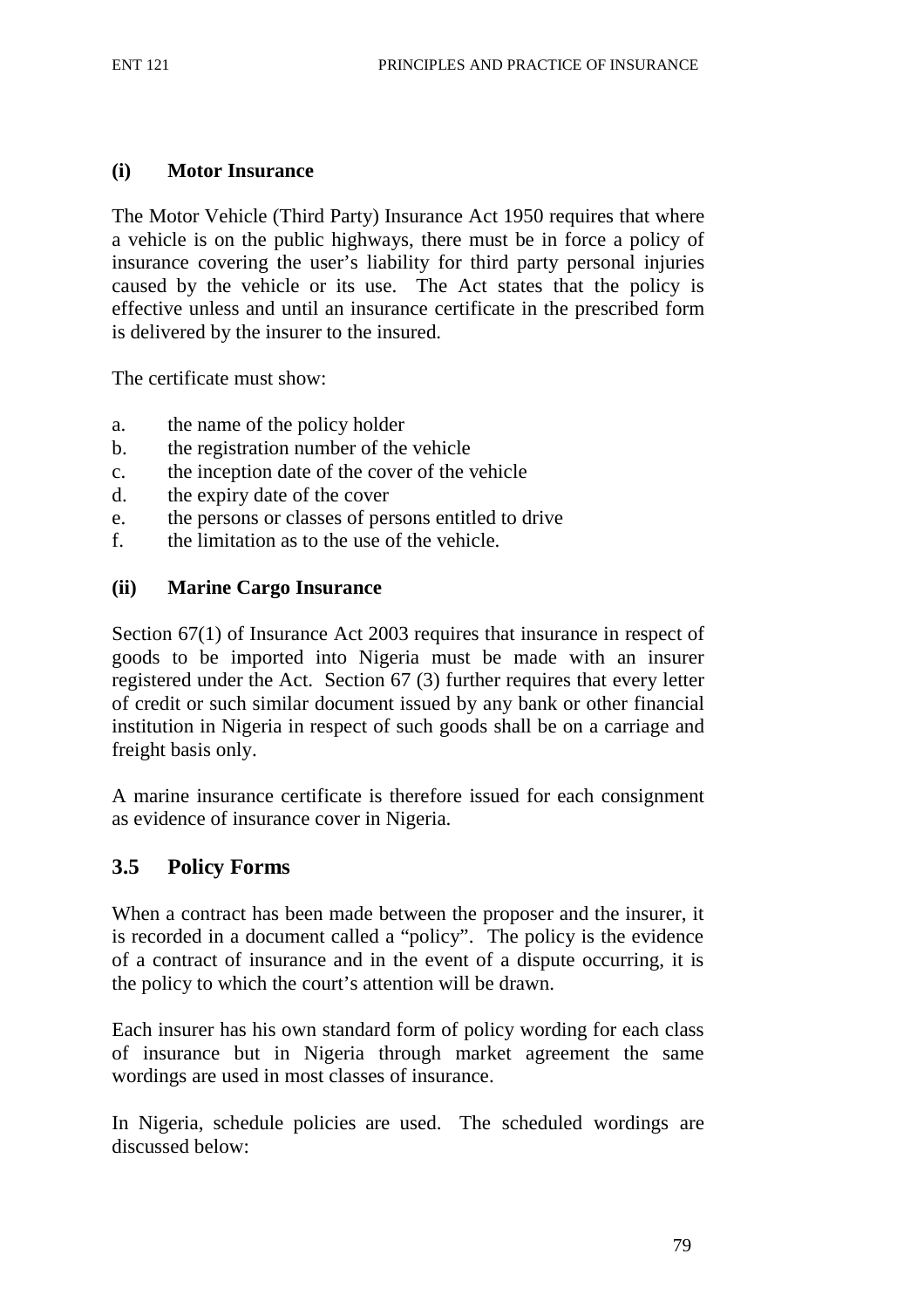**The Heading** – The heading states the name and address of the insurance company.

**The Recital or Preamble Clause--**All policies start with this clause. It refers the parties to the contract, the proposal form and declaration as the basis of the contract and to the premium.

**The Operative Clause--**This clause states the extent of the cover and sets out the circumstances in which the insurance will operate.

The operative clause usually starts with the expression, "Now this policy witnesseth..." and this goes on to describe the insurer's undertaking"

**Exceptions--**The exceptions clause sets out the circumstances under which the insurer will not be liable under the policy. The exceptions are sometimes included immediately after the insured peril and sometimes they are contained in a separate section of the policy.

**Conditions--**Most policies are subject to conditions which are usually stated in the policy.

The general conditions in most policies except marine insurance include:

- Identification
- Observation
- Notification
- Precautions
- Admission
- Contribution
- Cancellation
- Arbitration

The details of these conditions are found in the policy document. You should endeavour to obtain the document and study the details.

#### **SELF ASSESSMENT EXERCISE**

- 1. What is a proposal form?
- 2. What is a cover note and certificate of insurance?
- 3. Define the policy form.
- 4. What are the details in motor insurance

### **4.0 CONCLUSION**

Documentation in the contract of insurance is important. Some of the documents are used to obtain information from the proposer or insured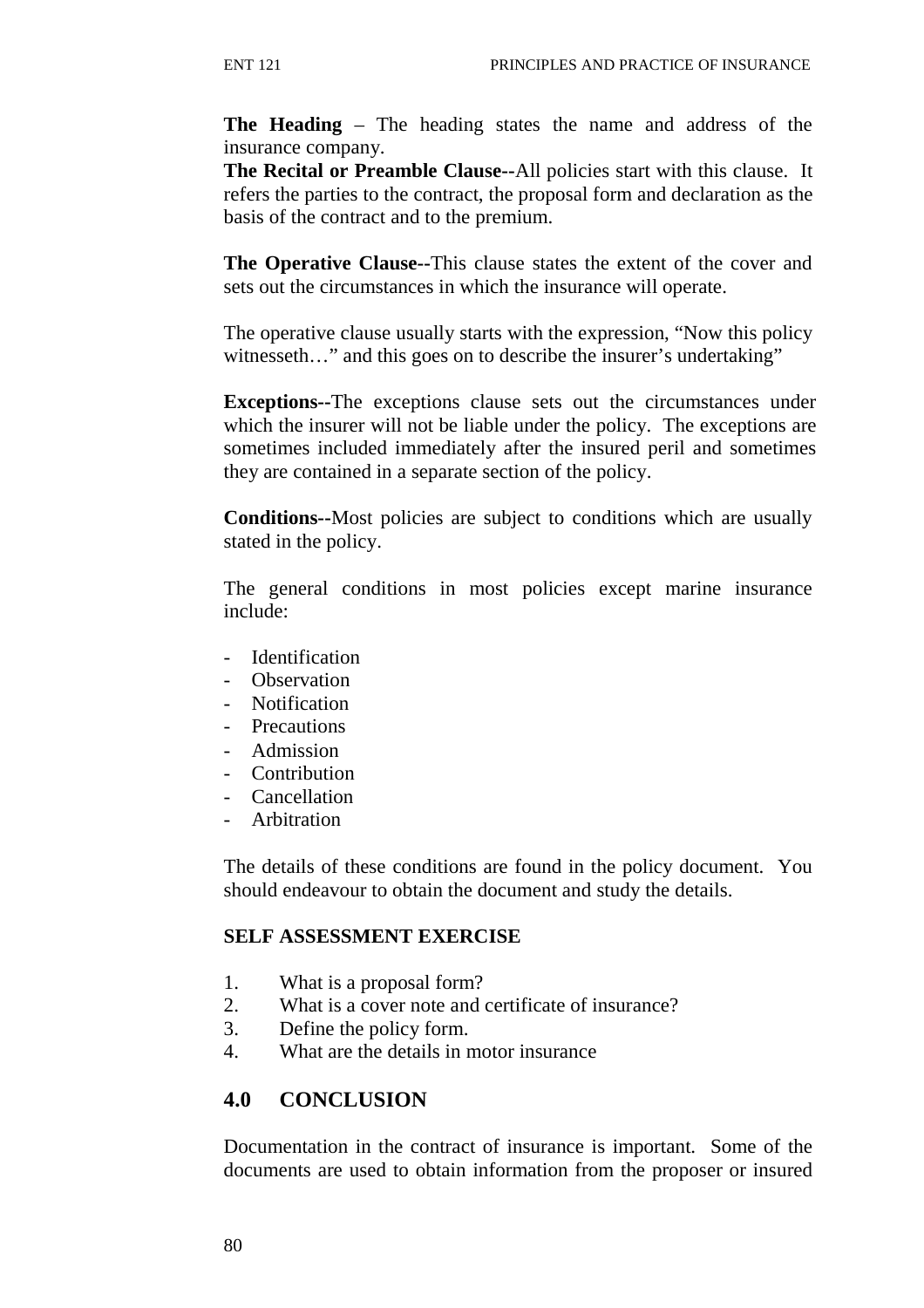while others are used as evidence of the contract of insurance either temporarily or permanently.

# **5.0 SUMMARY**

In contract of insurance, various documents are used. The proposal form is the first document a buyer of insurance will be required to complete. The document seeks to obtain necessary information which is material to the risk being proposed.

The cover note is a temporary policy and in motor insurance; it is a temporary certificate. It is issued pending the preparation of the permanent certificate of motor insurance. The cover note has the same legal status as the policy.

The certificate of insurance is required when insurance cover is compulsory. Common classes of insurance requiring certificate of insurance include motor insurance and marine insurance.

The policy document is the evidence of a contract of insurance. It is referred to when there is a dispute. In Nigeria schedule types of policies are used. The wordings for each class of policy are the same by market agreement. The policy document contains the heading, recital or preamble clause, operative clause, conditions and endorsements.

# **6.0 TUTOR-MARKED ASSISGNMENT**

- 1. What is a certificate of insurance and which classes of insurance does the certificate issue?
- 2. The proposal form is used to obtain information from a proposer. What are the common questions found in most proposal forms?
- 3. What is the importance of a proposal form?
- 4. Schedule policies are used in Nigeria. What are the common wordings of a schedule policy?

# **7.0 REFERENCES/FURTHER READINGS**

- Steele, John T. Element of Insurance 101 (CIIN Nigeria). *CII London Journals.*
- NFI Insurance Motor Insurance Policy Document and Motor Insurance Proposal Form.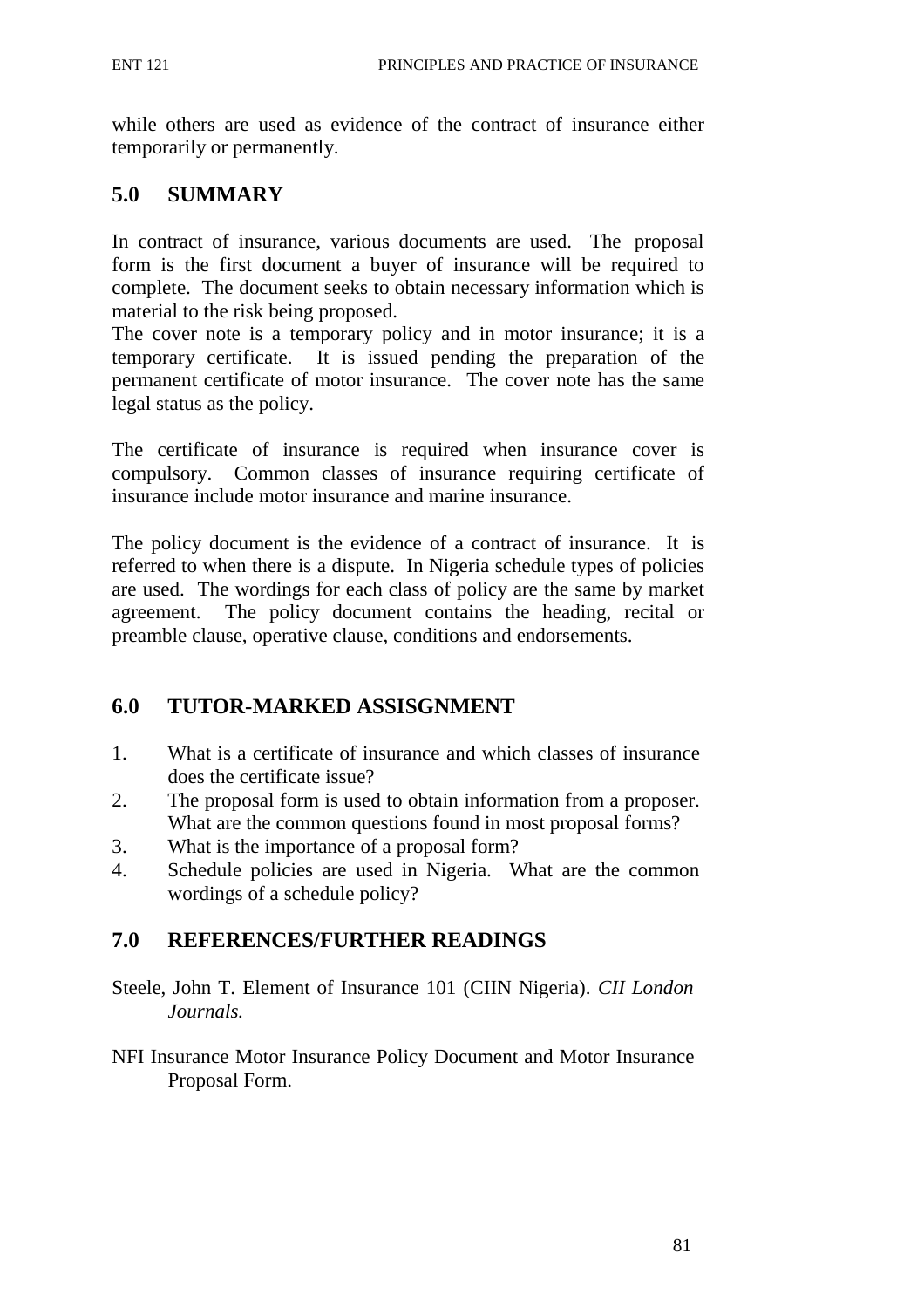# **UNIT 2 GENERAL PRINCIPLES OF UNDERWRITING AND RATING**

#### **CONTENTS**

- 1.0 Introduction
- 2.0 Objectives
- 3.0 Main Content
	- 3.1 Underwriting Defined
	- 3.2 The Role of the Underwriter
	- 3.3 Underwriting Fire Insurance
	- 3.4 Underwriting Theft Insurance
	- 3.5 Underwriting Motor Insurance
	- 3.6 Underwriting Liability Insurance
	- 3.7 Underwriting Life and Personal Accident Insurance
	- 3.8 Premium Rating in None Life Insurance
- 4.0 Conclusion
- 5.0 Summary
- 6.0 Tutor-Marked Assignment
- 7.0 References/Further Readings

### **1.0 INTRODUCTION**

In the preceding unit we discussed the various documents that are used in the contract of insurance. In particular, we said anybody who wants to buy insurance would have to complete a proposal form. The person who assessed the details in the proposal form is called an underwriter and the process is known as underwriting.

### **2.0 OBJECTIVES**

On completion of this unit you should be able to:

explain the meaning of underwriting identify and explain the factors that are considered in underwriting some classes of insurance.

# **3.0 MAIN CONTENT**

### **3.1 Underwriting Defined**

This is the processes by which an insurer evaluates the risk being proposed to decide whether or not to accept it and if so on what terms. A person that plays this role is known as an underwriter.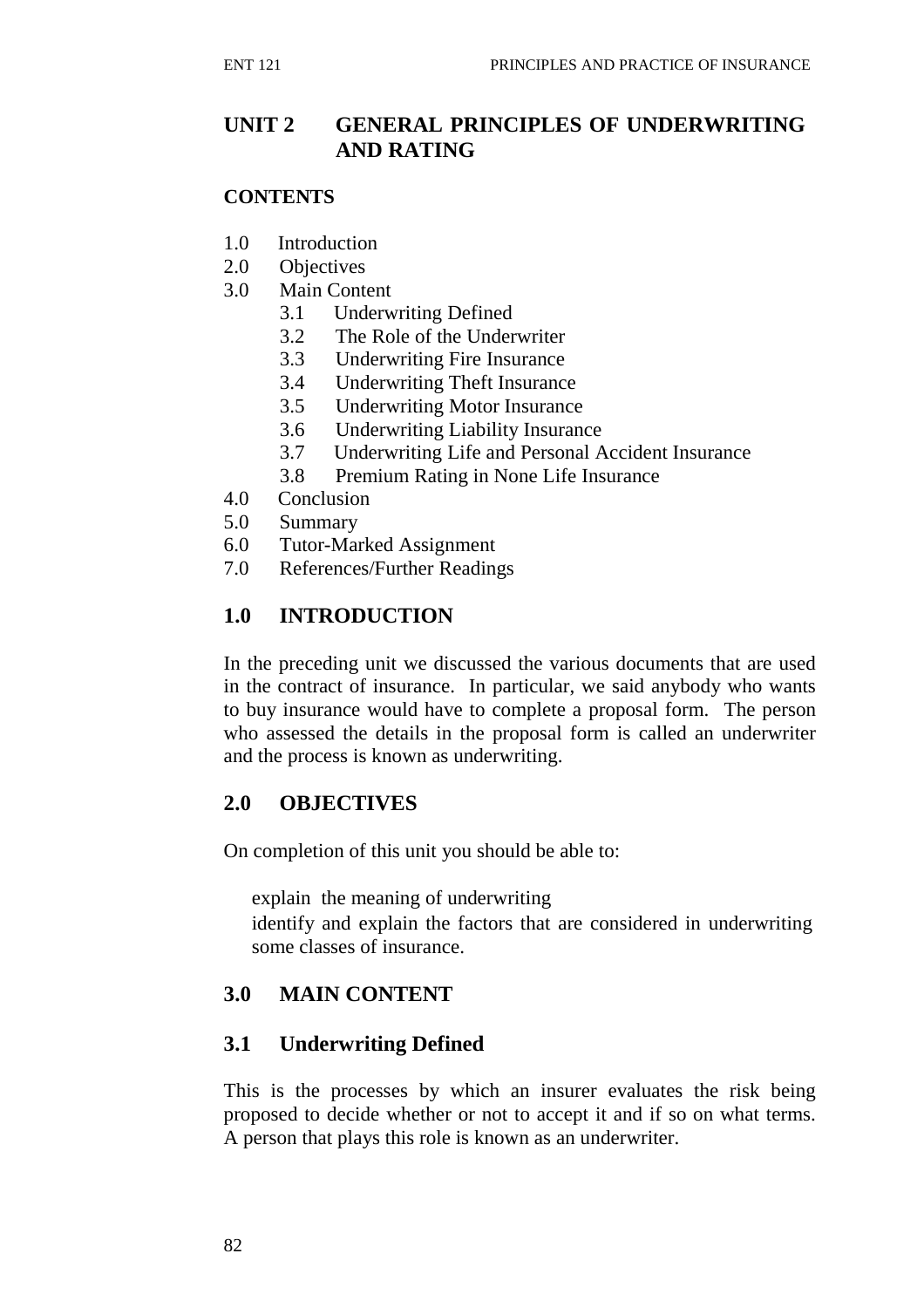The underwriter decides the charges, the terms and conditions to be imposed.

# **3.2 The Role of the Underwriter**

Deciding a price – An important part of underwriting is deciding what price to charge for the insurance.

The factor the underwriter usually considers in fixing the price of a risk include claims costs expenses and allowance for profit margin. The profit margin will be influenced by the level of competition in the insurance market.

In order to come to decisions, the underwriter will also assess two aspects of hazards i.e. physical and moral.

Physical hazards are tangible aspects of the subject matter of insurance, which are likely to influence the occurrence or severity of loss.

The underwriter obtains information as to the physical hazards through material facts disclosed in the proposal form or by the surveyor's report or through the underwriter's knowledge of the trade, processes etc. built up through his experiences over the years.

Physical hazards can be considered in two ways:

What are these aspects of the risks that are likely to influence the insured event to take place?

What are those aspects of the risk that are likely to make it a serious loss rather than a minor one if the event does take place?

Moral hazards are concerned with the attitudes and conduct of people. The conduct of the insured, employers and society at large have influence in assessing moral hazards.

# **3.3 Underwriting Fire Insurance**

### **The Fire Insurance**

Examples of physical features which could start fires are:

Electrical installations in poor condition or the presence of old wire; Heat sources, naked lights, heaters, blow torched smoking near flammable materials;

Poor storage of materials which are likely to self – ignite or which could react with materials next to them.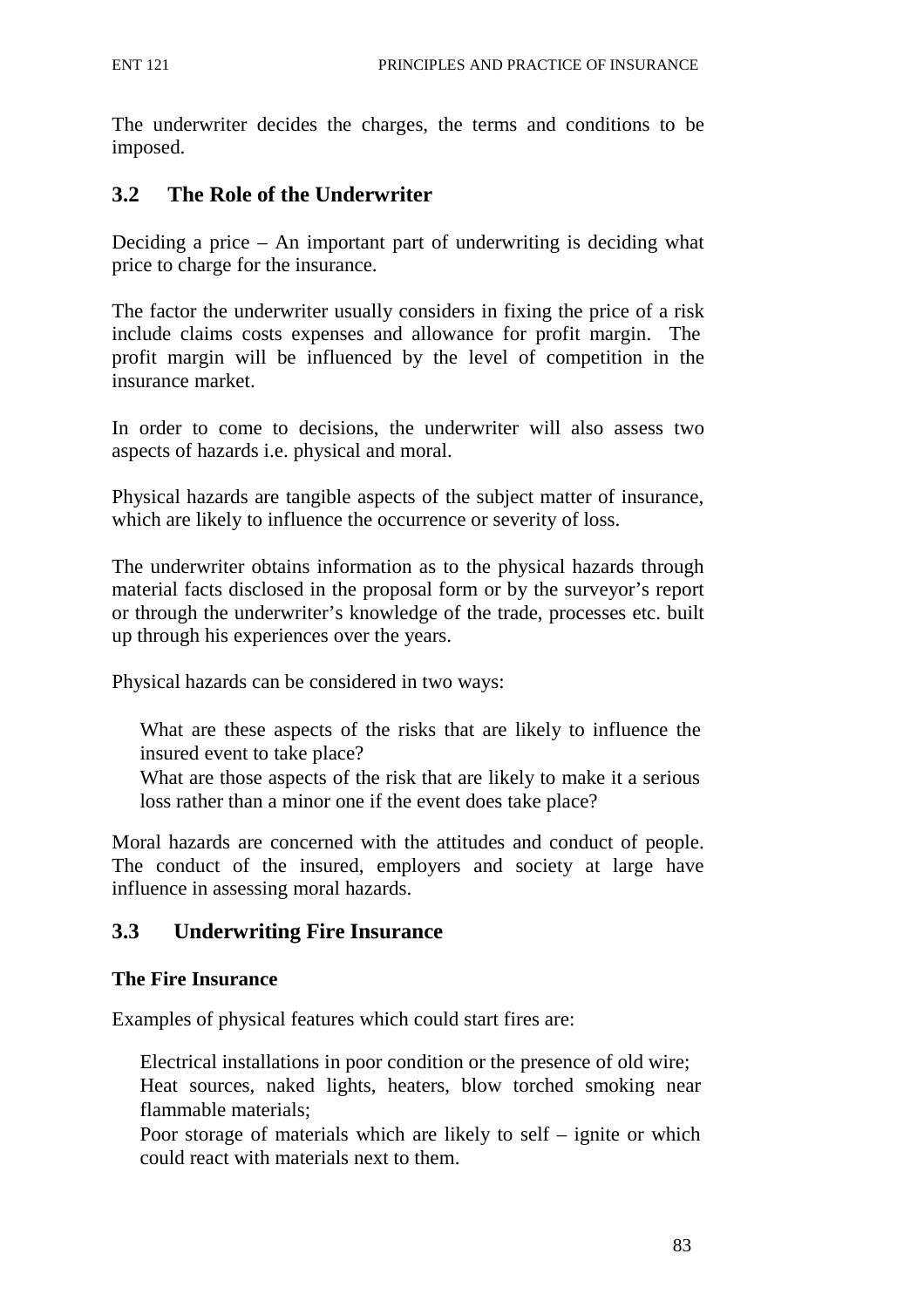Other hazards that may burn once started, more severely than it would otherwise have been are:

Timber walls or thatched roofs Storage of flammable materials or oils; Open – plan work area.

However, the following physical features would make the risk a better one.

Brick fire – stop walls, fire proof doors to wall openings,

Segregation and compartmentation of dangerous goods and processes,

Automatic sprinkler protection.

#### **Underwriting Factors**

A large number of underwriting factors affect claims experience for buildings but the most important ones in use are in construction. In Nigeria building construction is classified into A, B, and C.

Class A – Walls, floors, and stairways entirely must be made of non – combustible materials.

Class B – External walls and roofs should be constructed of mainly non – combustible materials but wood floors are allowed.

Class C – Walls and external roof surfaces should be substantially constructed of non – combustible materials.

Combustible materials, excepting the building frame work allowed but not exceeding ten percent (10%) of other factors are:

Name – The name of any individual or a company could reveal some moral hazard, which could be good or bad.

Location of the building – Buildings in highly congested areas such as Mushin, Oshodi areas of Lagos will attract higher rates than those in Ikoyi or Ikeja GRA, also in Lagos.

Occupation – Whether or not hazardous processes are carried on.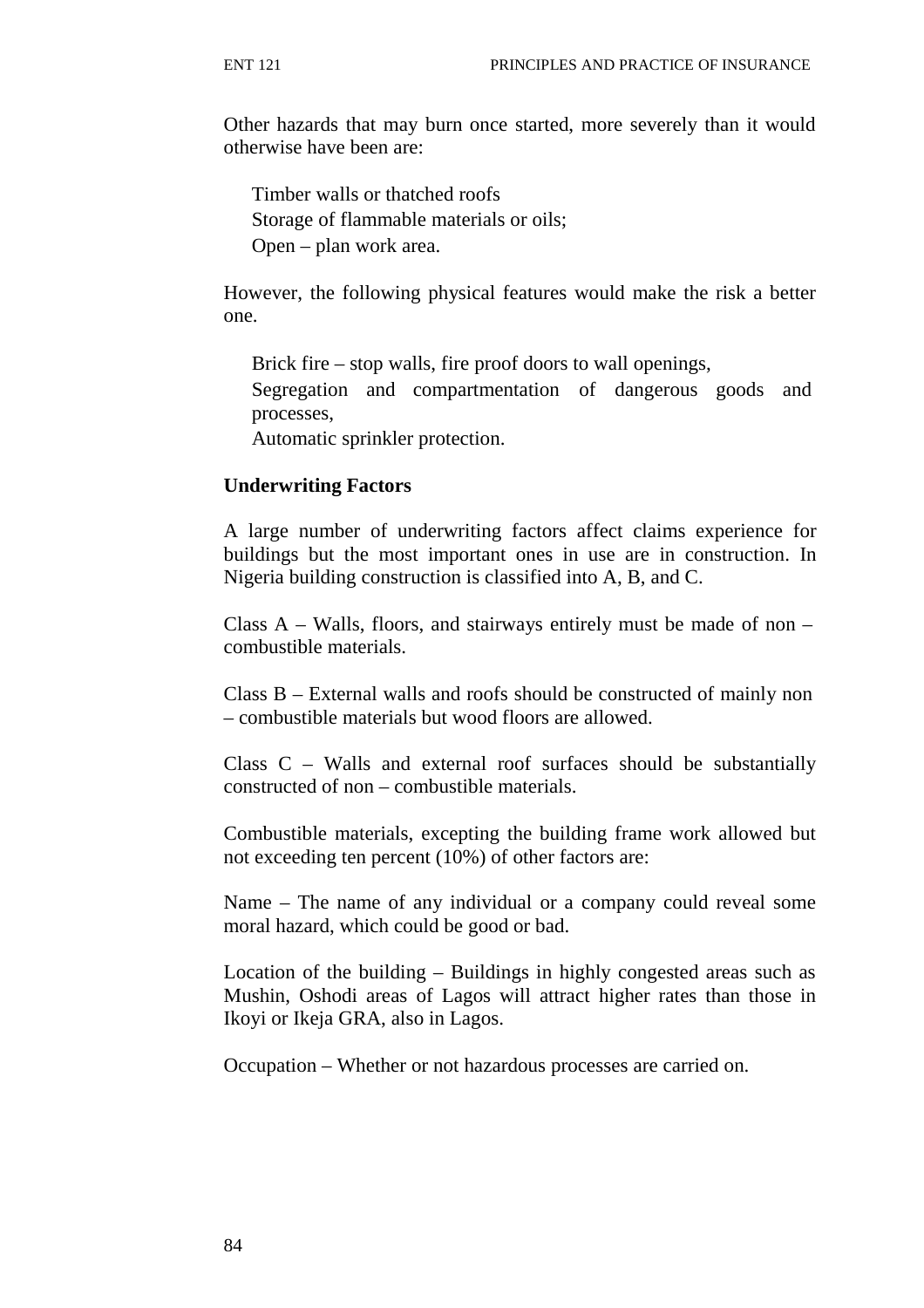### **3.4 Underwriting Theft Insurance**

As in fire, construction of buildings places an important role in assessing risk of theft. A building having light weight construction walls or roof such as timber, asbestos, or corrugated iron, or normal window catches and rim latches on doors would present several poor features offering little resistance to a potential intruder. Also, if the contents of a building are attractive to thieves, e.g. jewelry, electronics and clothes, the case would be regarded as being heavy in physical hazards.

On the other hand, a strong building construction, security locks and bolts and intruder alarm systems can greatly improve what would otherwise be a poor physical risk.

### **3.5 Underwriting Motor Insurance**

The use of a vehicle in areas of high traffic density such as Lagos, Port – Harcourt and similar large cities increases the like hood of an accident.

Other factors to be considered are;

Use of vehicle – vehicles used for commercial purposes are more exposed to accidents than those for private use.

Also cars which are costly to repair are regarded as presenting extra hazard.

Drivers under the age of 25 and sports cars are often regarded as poor physical risks.

### **3.6 Underwriting Liability Insurance**

Underwriting factors depend on the type of liability insurance. For public and products liability insurance the major factors are, proposer's trade or business – business like food or drug manufacturing bring the proposer into close contact with the public and as such impose greater risks.

### **3.7 Underwriting Life and Personal Accident Insurance**

In life and personal accident insurance, underwriters classify proposals by age and occupation. These are the major underwriting factors for these insurances.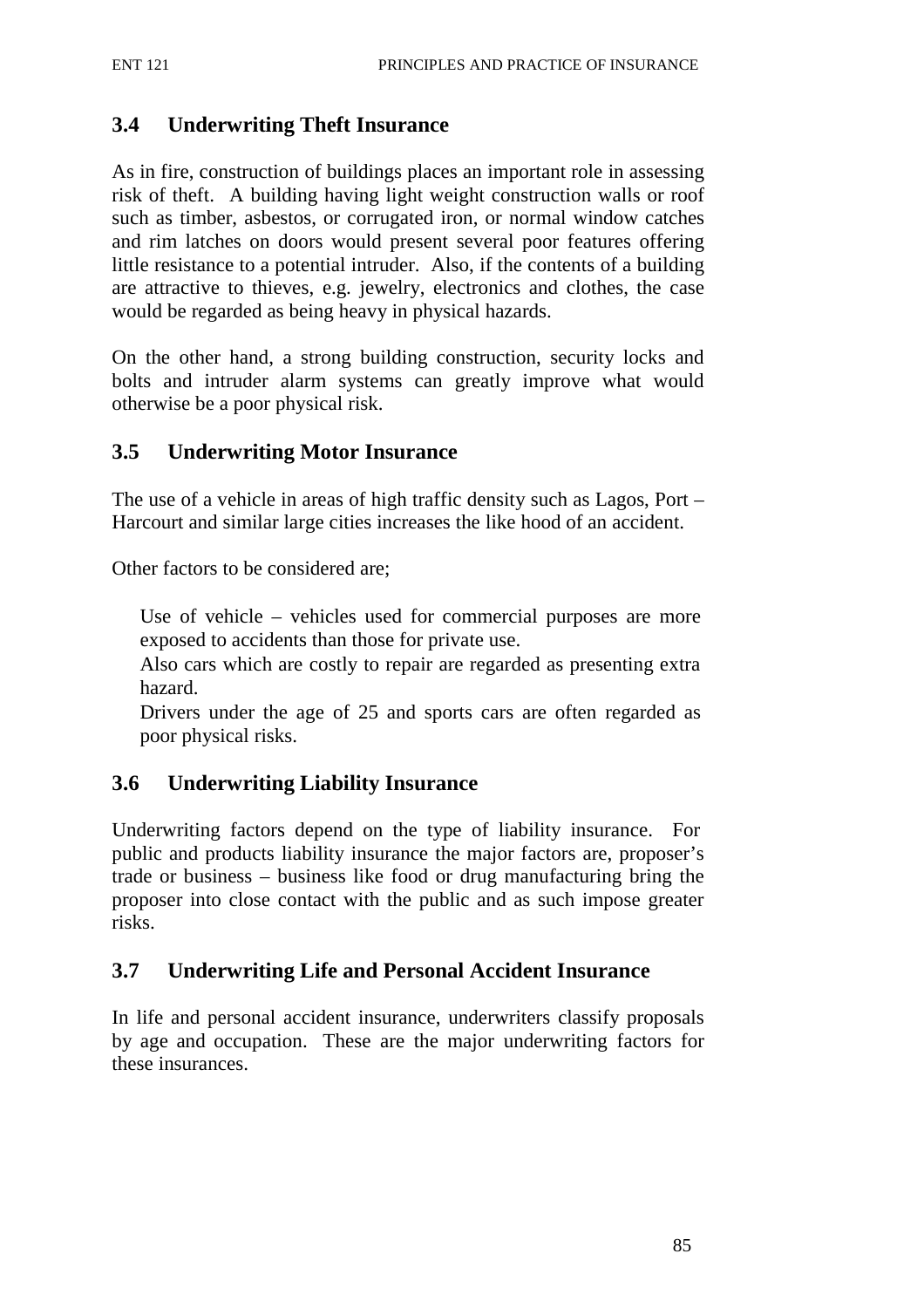The various factors that underwriters examine are:

**Age** – In life insurance, policy holders are classified by age since the likelyhood of death or ill–health generally increases with age.

**Occupation** – A person's occupation affects his or her chance of suffering accidental injury or ill–health: an electrician or a mechanic is far more likely to be injured at work than a clerk or a manager.

Therefore, underwriting classifies occupations into the following classes:

#### **Class I – No Accident/Health Risk**

This includes professional, administrative or clerical workers, such as lawyers, accountants, doctors, teachers or shop assistants.

#### **Class II – Slight Accident/Health Risk**

This includes skilled occupations involving a moderate amount of manual work and semi–skilled occupations with little manual content e.g. garage mechanics, plumbers, painters and taxi drivers.

#### **Class III – Appreciable Accident/Health Risk**

This includes physically strenuous or manual work that is not unacceptably hazardous e.g. security guards, crane operators, mining engineers etc.

#### **Class IV – Extra – Hazardous Risks**

In these occupations, either the risk of injury is particularly great i.e coal – miners, test pilot, jockeys, demolition workers, or the consequences of even a slight injury could be disastrous i.e professional entertainers or sportsmen, concert pianists, or a high degree of moral hazard may be present, in particular a temptation to exaggerate the seriousness of any injury.

### **Physical Conditions**

In life insurance, an underwriter will investigate the proposer's height, and weight and compare these with tables of average weights of people of the same set.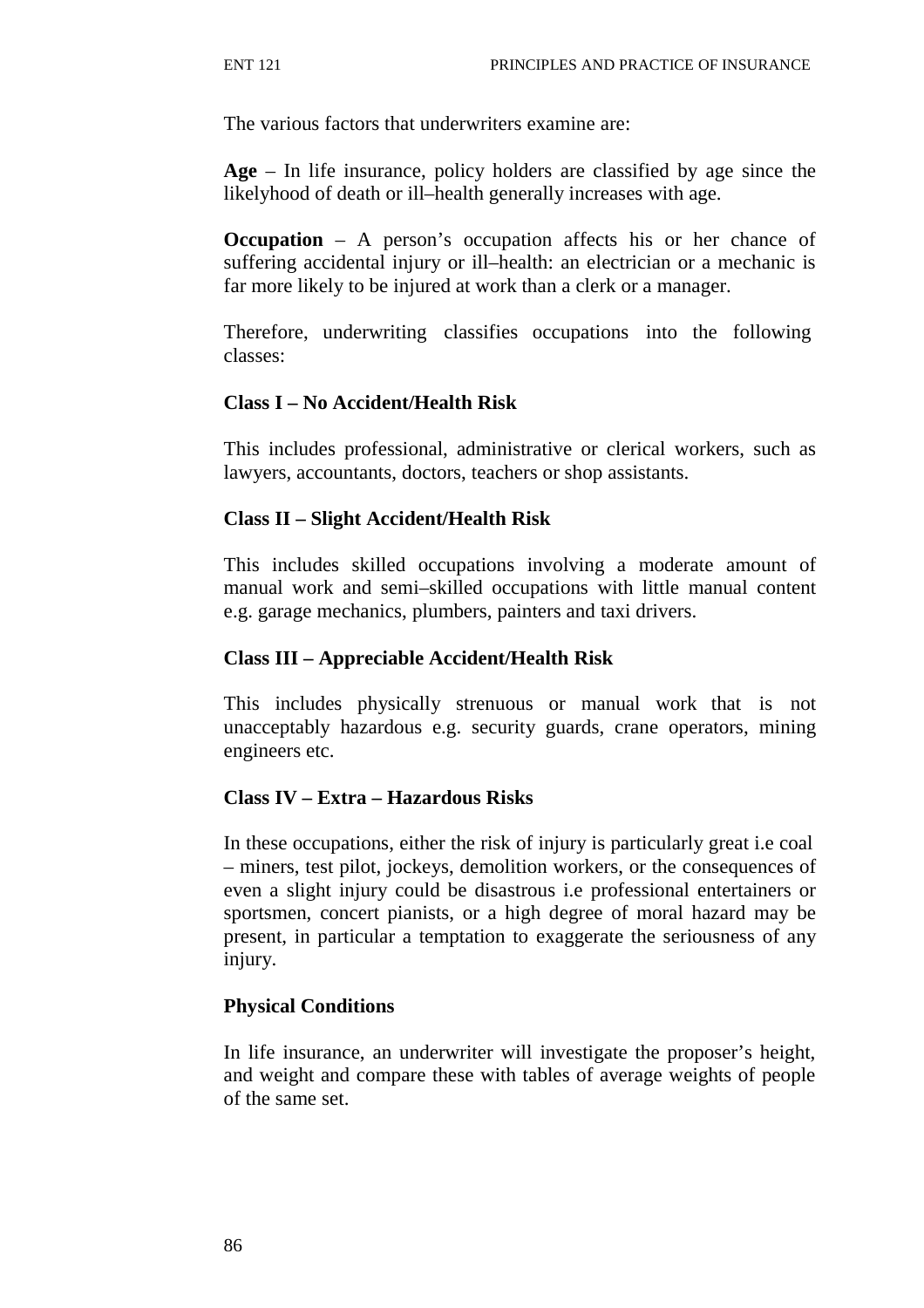### **3.8 Premium Rating in None Life Insurance**

The basic aim of underwriting is to fit an appropriate price for the risk presented. In fitting the price, an underwriting will try to balance general conflicting forces.

In carrying out his duties therefore, the underwriter ensures that there is equity among policyholders. The premiums must reflect the burden which each policyholder expects to impose on the insurance fund. The premium must be sufficiently large to cover losses and administrative expenses. If the premiums charged are consistently too low, this may force the insurer into insolvency.

Also, every enterprise aims to earn adequate profits, therefore underwriters must set their premiums to produce the required profit level.

All these combined are known as office premium.

#### **A Breakdown of Office Premium**

All office premiums have four main components:

A risk premium – This is the portion that the insurer must recover from each policyholder in order to cover the present value of expected claims costs in the period of insurance.

The expenses loading – This the amount which is added to cover the policyholder's fair contribution to all the insurer's other costs e.g. commissions, staff salaries, costs of electricity and stationary and capital equipment.

The profit loading – The profit loading is the amount which is added to the premium to cover expected divided payments to the shareholders.

The contingency loading – This the amount which is added to the risk premium to cover the possible variability of claims costs. The contingency loading serves to cushion the insurer to some extent from unexpectedly large claims.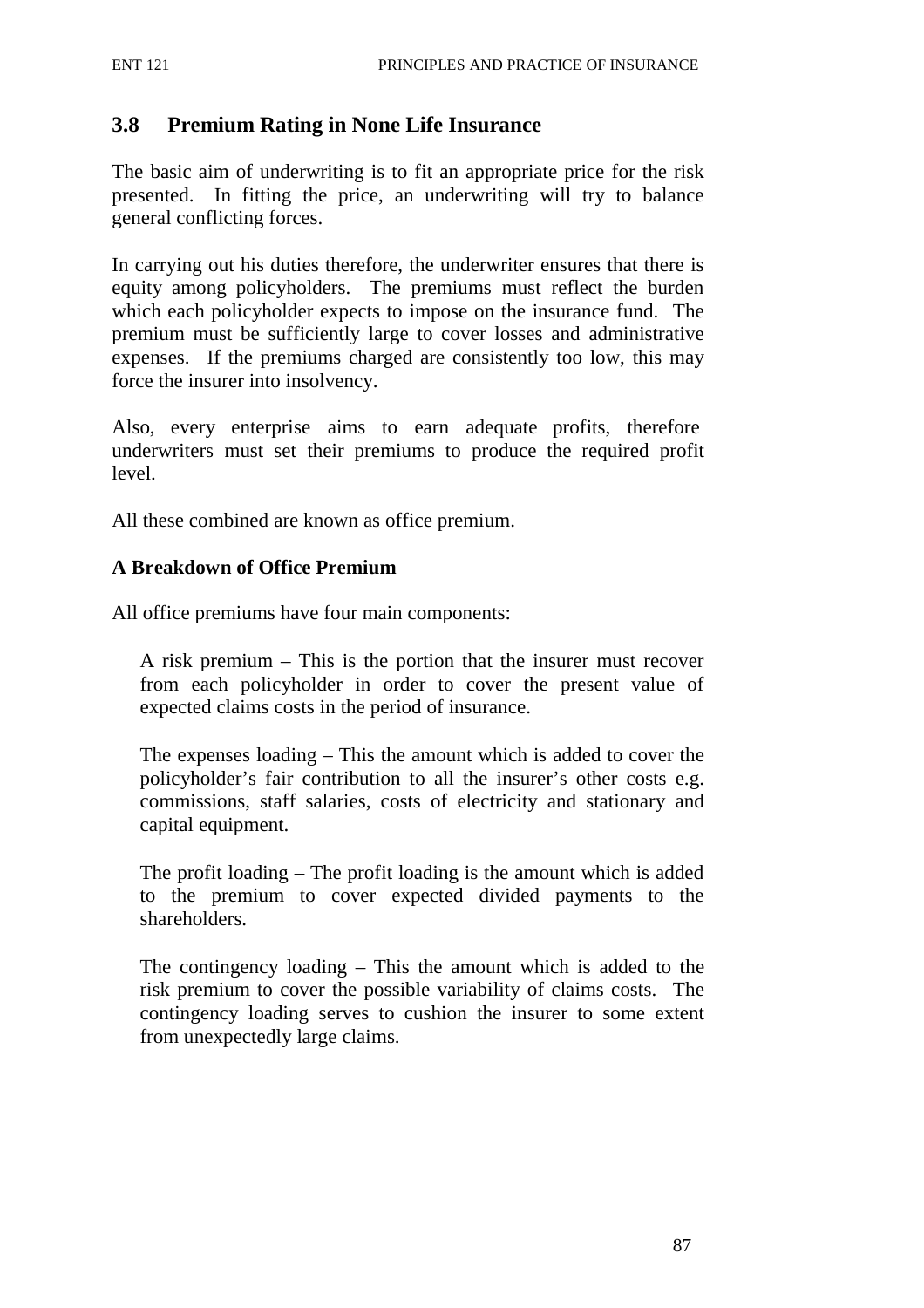#### **Calculation of the Premium**

Rate per centum of the sum insured.

In fire, theft, all risks, consequential loss, life and marine insurances and in fact most types of policy premiums are costed by applying a rate per N100 to the sum insured.

Each company has a rating guide which must necessarily agree with the Insurers Association's rates, i.e. Fire Insurance Rating Guide and Marine Rating Guide published by Nigerian Insurers Association. Rates are reviewed from time to time to reflect current trends and practices.

Rates are determined by claim costs/administrative costs, and loading for profit and contingencies.

Various factors are considered in determining the claim costs depending on the class of insurance under consideration.

In case of fire insurance, the construction of the building is important, other factors include the value of the risk, the use of the building, location of the building and occupation of the insured and so on.

For theft insurance, the same principle for fire risk rating applies; risk factors include construction, occupation, nature of stock, protection devices, values and previous loss record.

Premiums calculation in most classes of insurance are based on a rate per cent to the sum insured or limit of liability. In a few classes of insurance, flat premium rates are used.

#### **SELF ASSESSMENT EXERCISE**

- 1. Define the terms underwriting and underwriter.
- 2. Define physical and moral hazards.
- 3. What are underwriting factors in motor insurance?
- 4. What is a flat premium?

### **4.0 CONCLUSION**

You should be able to clearly define underwriting and explain the factors which are considered in underwriting some classes of insurance.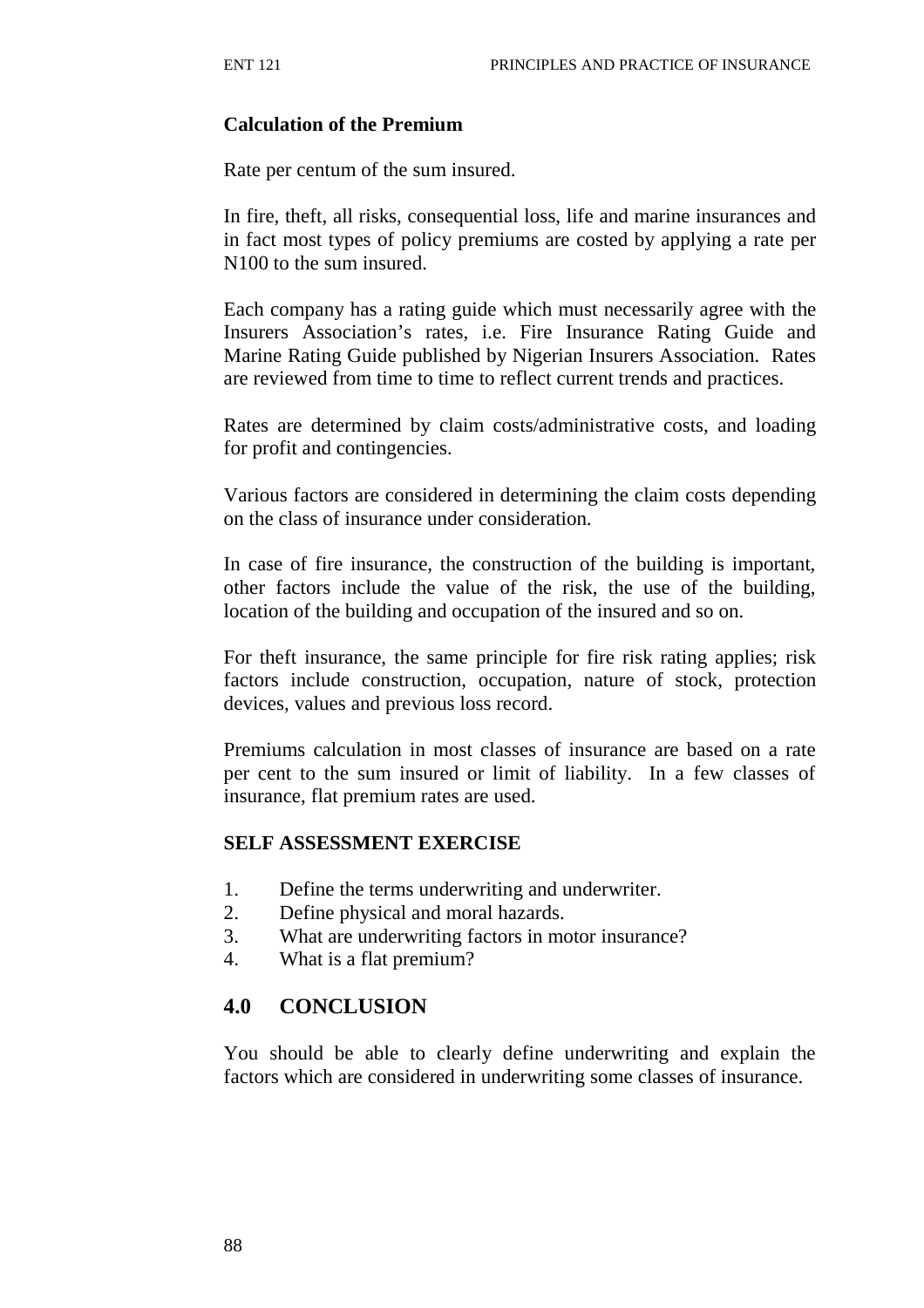### **5.0 SUMMARY**

The knowledge you have acquired should enable you answer the following tutor-marked questions.

### **6.0 TUTOR-MARKED ASSIGNMENT**

- 1. Define the term underwriting factor.
- 2. Explain the component of office premium.
- 3. What are the underwriting factors in fire and theft insurance? Explain in detail.
- 4. What is physical hazard? How does an underwriter obtain information as to the physical hazard on a fire insurance risk presented?

### **7.0 REFERENCES/FURTHER READINGS**

Steel, John T. Element of Insurance 101 (CIIN Nigeria).

*Nigeria Fire Insurance Rating Guide 1999* (NIA).

*Nigerian Motor Insurance Tariff* (NIA).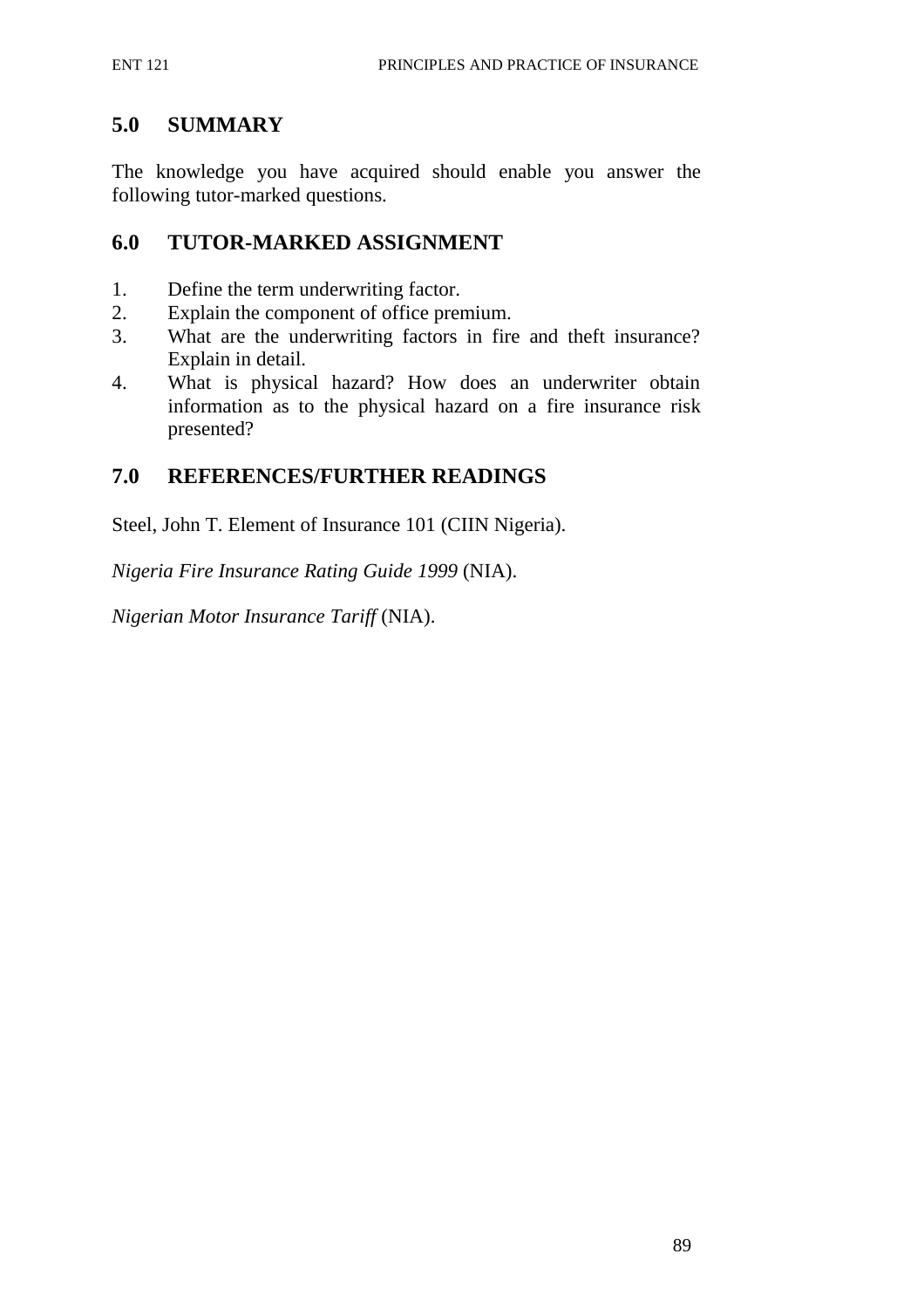# **UNIT 3 RENEWAL AND CANCELLATION**

#### **CONTENTS**

- 1.0 Introduction
- 2.0 Objectives
- 3.0 Main Content
	- 3.1 Principles of Renewal and Cancellation
		- 3.1.1 Renewal Procedures
		- 3.1.2 Renewal Documents
		- 3.1.3 Days of Grace
		- 3.1.4 Renewal Terms
		- 3.1.5 Cancellation
- 4.0 Conclusion
- 5.0 Summary
- 6.0 Tutor-Marked Assignment
- 7.0 References/Further Readings

### **1.0 INTRODUCTION**

In most non – life insurance, the contracts last for only a year, but subject to annual renewal, if the insured and insurer so agree to renew. However, in the case of life insurance contracts they last for many years, the insurer is obliged to continue to provide cover for the entire period. So it is not necessary for such a policy to be renewed on a periodic basis.

When a policy is renewed for another year, a legally separate contract is created. Offer, acceptance and all other requirements for the formation of insurance contracts must again be present. This means, the insured must disclose any material facts which have developed or altered since the previous year.

Even within the first year or on renewal, within the period of renewal and even if the premium had been paid, the parties to the contract of insurance may cancel the policy within the provisions contained in the policy.

### **2.0 OBJECTIVES**

On completion of this unit, you should be able to:

state renewal procedures and cancellation of insurance contracts differentiate between the two systems.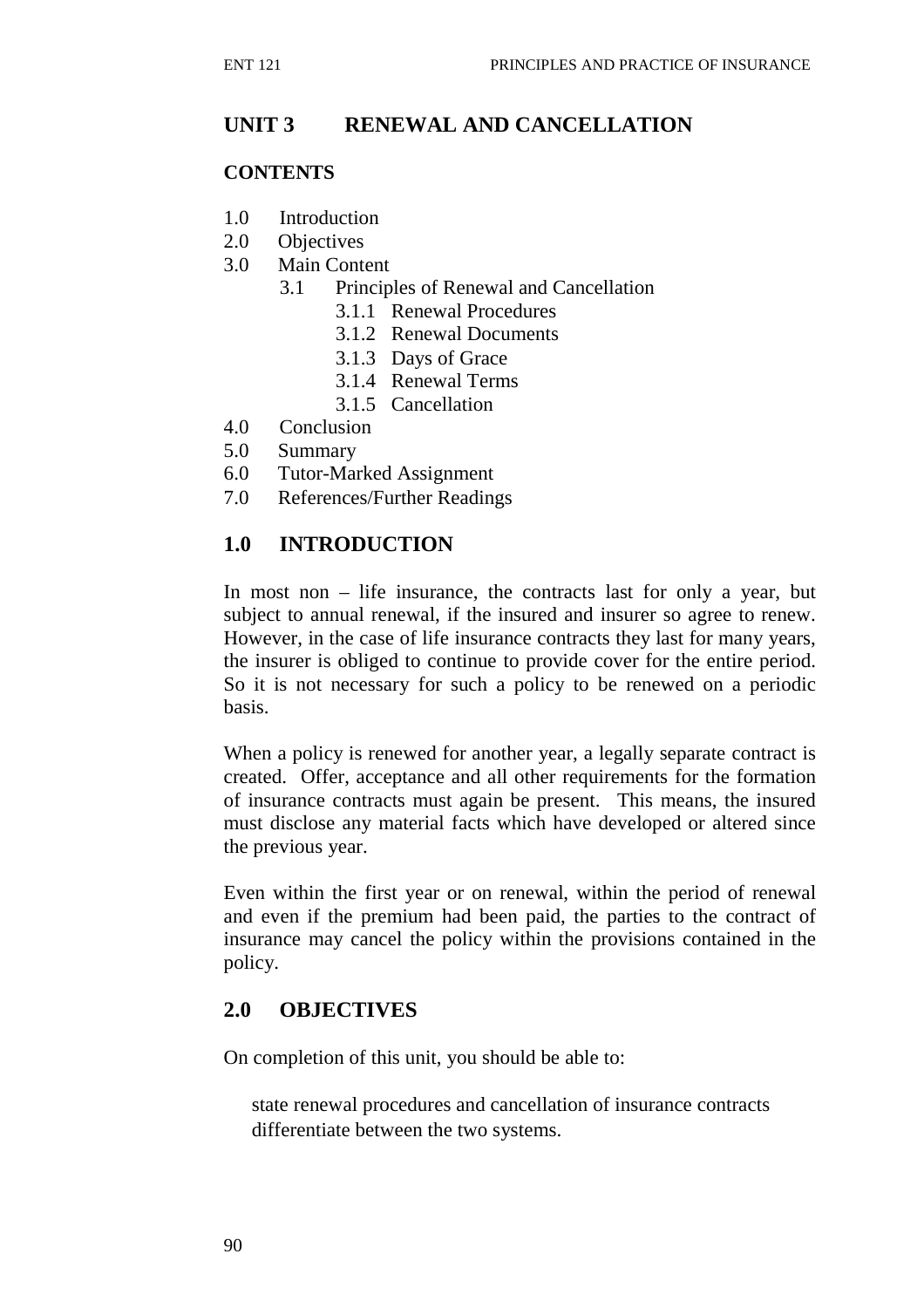# **3.0 MAIN CONTENT**

### **3.1 Principles of Renewal and Cancellation**

### **3.1.1 Renewal Procedures**

There is no compulsion on the insured and insurer to renew annual policies for a further period. However, in the case of life assurance business, the contract is for a specified period of years or until the happening of a certain event even though the premium is paid annually or half – yearly or monthly.

The insurer must accept the renewal premium from the assured. If the assured did not renew i.e pay the premium, the policy will lapse or become "paid–up" or the Premium will be paid out of the surrender value until it is exhausted.

### **3.1.2 Renewal Documents**

Certain documents are used in the process of insurance policy renewal.

#### **Renewal Notice**

It is not compulsory for the insurer to a issue renewal notice but insurers usually issue renewal notices approximately two weeks or one month before the expiry date of the current insurance.

A renewal notice is a reminder to the insured that his existing insurance cover is about to expire. The renewal note will show the insured's name, the policy number, type of insurance, the sum insured, the renewal premium and the renewal date. In long–term insurance i.e life assurance, reminders are also sent to the policy holders but they are not renewal notices. They simply remind the policyholders that they must soon pay another premium installment.

There is often a perforated remittance slip attached showing the policy number, the insured's name and type of premium and a request that the insured should detach this and forward it with his remittance.

Also, there is usually a notice on the renewal note to the effect that any changes in the risk since inception or since last renewal must be intimated to the insurers.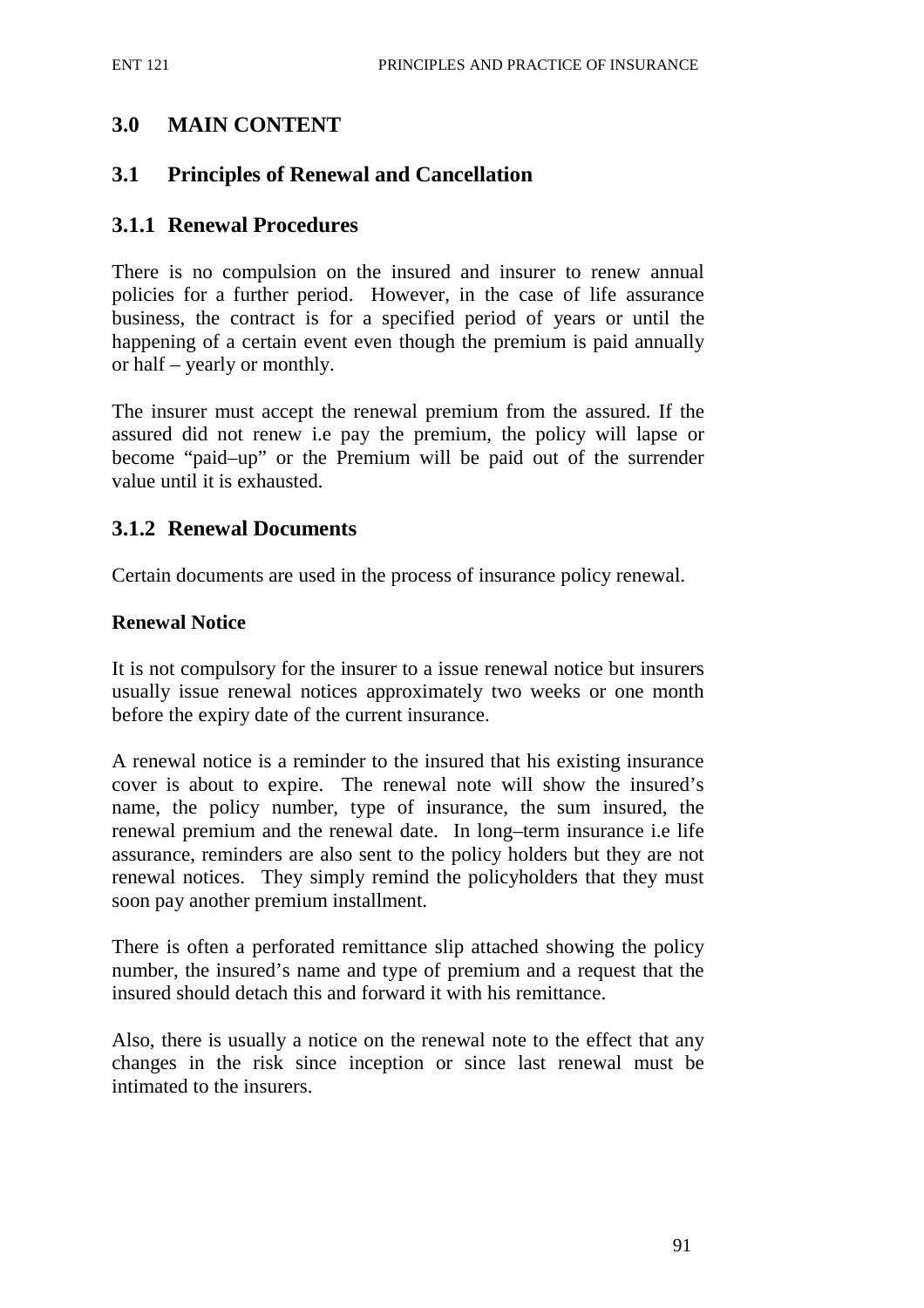#### **Legal Status of the Renewal Notice**

There is no legal requirement for the insurer to issue renewal notices. Moreover, the exact legal status of the notice when issued will depend on the wording of the notice.

If the notice is worded as a simple reminder of the existing cover and its expiry date, it has no legal function. It just reminds the insured who wishes to renew to make a new offer to the insurer. On the other hand, if the notice invites the insured to renew his contract, then it is subject to acceptance by the insured for renewal. Whichever wording is used, the effect is the same as any offer. It can be withdrawn before it is accepted by the insured.

# **3.1.3 Days of Grace**

As stated, renewal notices are sent out two weeks or one month before the expiry date of the policy. If the insured intends to renew his insurance cover but fails to do so before it expires, the insurer may continue to provide protection for a period of so – called days of grace, which is usually restricted to a maximum of 15 days.

If the insured pays the premium within this 15–day period the cover continues in full and if a loss has occurred between the renewal date and the date of payment, the insured will be able to recover. However, if the insured intimates by word or action, either before the renewal date or within the days of grace, that he does not intend to renew, the policy will lapse on the renewal date.

There are some policies to which days of grace do not apply. These policies include, short period policies which renewals are not usually issued, they are marine insurance and motor insurance. In marine and motor insurance, it is expected that the premium must be paid on or before the expiry date to obtain full cover.

There is a special position in motor insurance policies. No days of grace are allowed under motor third party insurance; since the back dating of cover is prohibited by the Road Traffic Acts but insurer do provide a 15 day motor insurance certificate on the back of the renewal notice.

This is essentially 15 days free Road Traffic Act cover which operates if the motorist has not insured elsewhere, irrespective of renewal.

Days of grace are available on the own damage part of comprehensive motor policies. Therefore, if the insured pays his renewal premium within 15 days of expiry he obtains a backdated own damage cover plus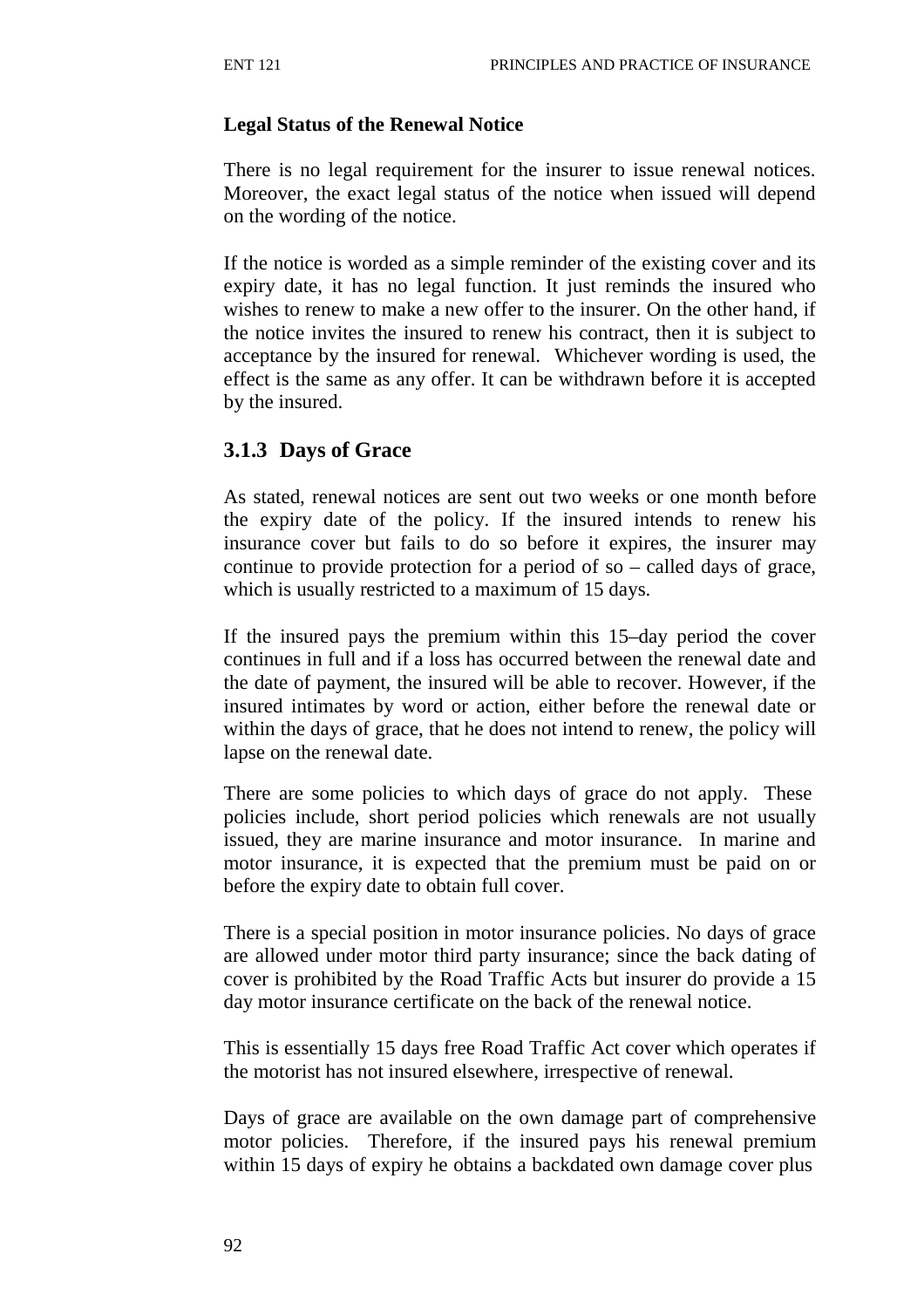free third – party insurance with the same overall effect as if the days of grace had applied to both parts of his insurance.

# **3.1.4 Renewal Terms**

In annual contracts, the terms on which the insurers are prepared to renew may be different from those previously applying. This may be because experience may mean that the premium / rate will be increased compared with the previous year. Or that the scope of cover needs alteration or the policy excess needs to be increased.

# **3.1.5 Cancellation**

Even when a valid offer and acceptance have been made and premium paid, the parties to a contract of insurance may still be able to cancel the policy.

There are circumstances in which the insurer may decide to cancel the policy:

There is a condition in contracts that gives the insurer the right to cancel, following due notice given to the insured and the return of part of the premium. Insurers do sometimes take advantage of this clause if the claims experience has been particularly bad. However, existing claims must have been met before cancellation can be effected.

Apart from the above, insurers can only cancel contracts if it can be proved that they are illegal, void or voidable.

Illegal contracts include contracts with enemy aliens, non–existent in Law. The premiums paid should be refunded by insurers.

Void contracts entered into fraudulently and fraudulent misrepresentation are void or non–existent. In this case the policy holder is not entitled to any return of the premium.

Voidable contracts: An insurer can avoid liability if he chooses, if the insured breaches the principle of utmost good faith or the warranty allows the insurer to cancel the contract and the return of premium.

Cancellation by the insured may be made at any time. Return premium may not necessarily be made by the insurer. In non–life insurance, a return of premium depends on the attitude of the insurer and the reasons for cancellation. For example, part of the motor insurance premium may be refunded if the insured sells his car before the expiry of his motor insurance cover.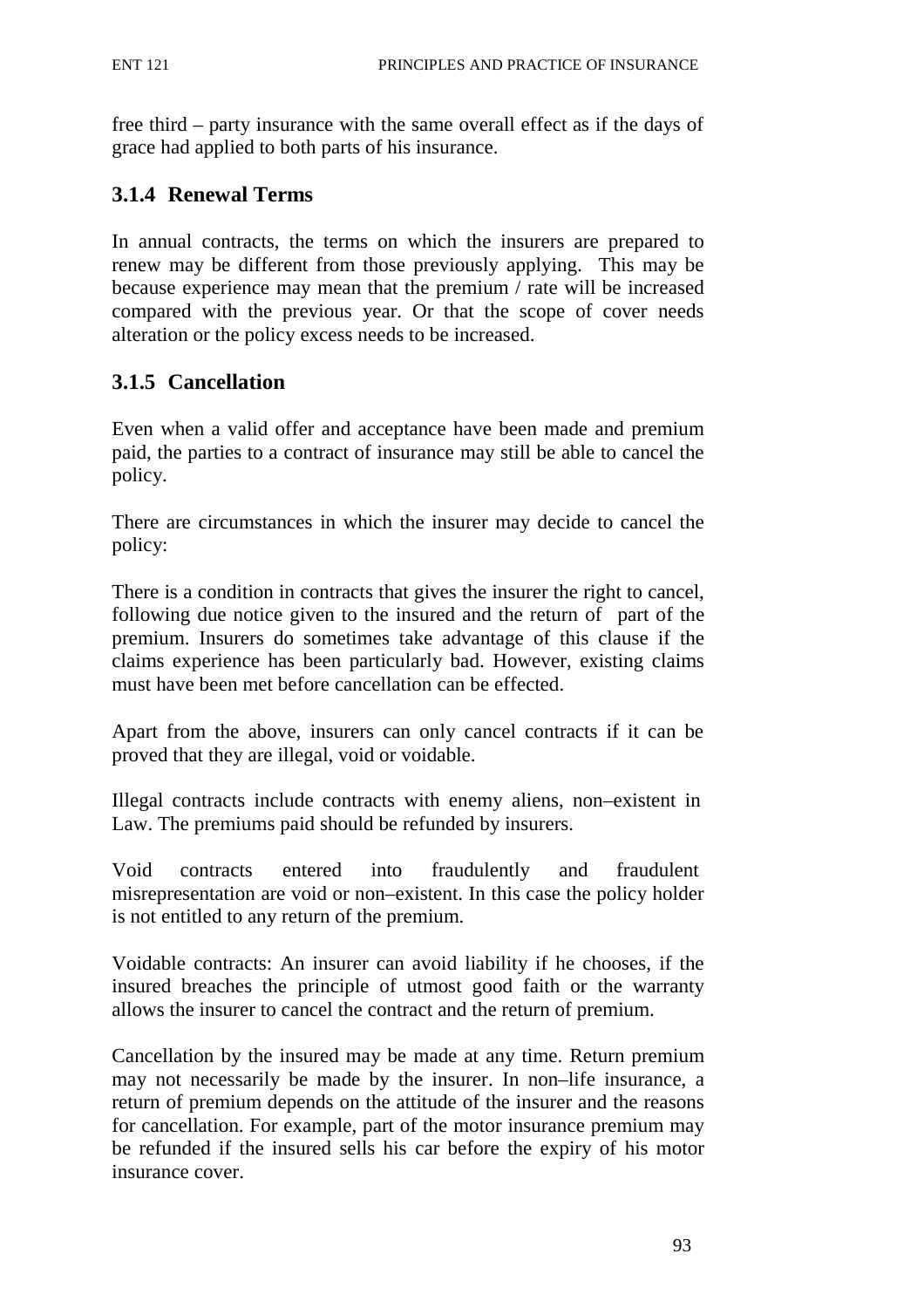#### **SELF ASSESSMENT EXERCISE**

- 1. What is renewal notice?
- 2. What are days of grace?
- 3. What is return of premium?

#### **4.0 CONCLUSION**

Most non–life insurance contracts last for only a year and when the year is over the contract expires and insurance cover cases. Often, both the insurer and the insured renew the annual policy for a further period of one year on existing terms and conditions or on a new basis.

Insurers usually send the insured a renewal notice which is just to remind the insured that the policy will soon expire.

#### **5.0 SUMMARY**

In insurance contracts provision for renewal is contained in the policy documents as part of the policy conditions. Insurers usually invite their policyholders to renew their policies before they expire. The invitation is known as a renewal notice. Renewal notices contain details of the existing insurance and a pay–in–slip requesting the insured to use it for payment of the renewal premium due.

A 15–day period of grace is often given to the insured after the expiry of the contract to renew. If the insured pays the premium within the days of grace the policy continues but if not the policy is regarded as having lapsed. Some policies have no days of grace and in the case of motor insurance, special position applies. There is no days of grace for third party insurance cover but days of grace applies to the own damage/loss section of a comprehensive motor insurance policy.

The parties to the contract of insurance may decide to cancel the contract. Insurers have provision in their policy documents for cancellation. This provision must be complied with before cancellation can be effective. Also, there are circumstances in which insurers may cancel their policies.

On the other hand, an insured may decide to cancel his policy at any time. In some cases there will be a return premium and in others no return premium is made.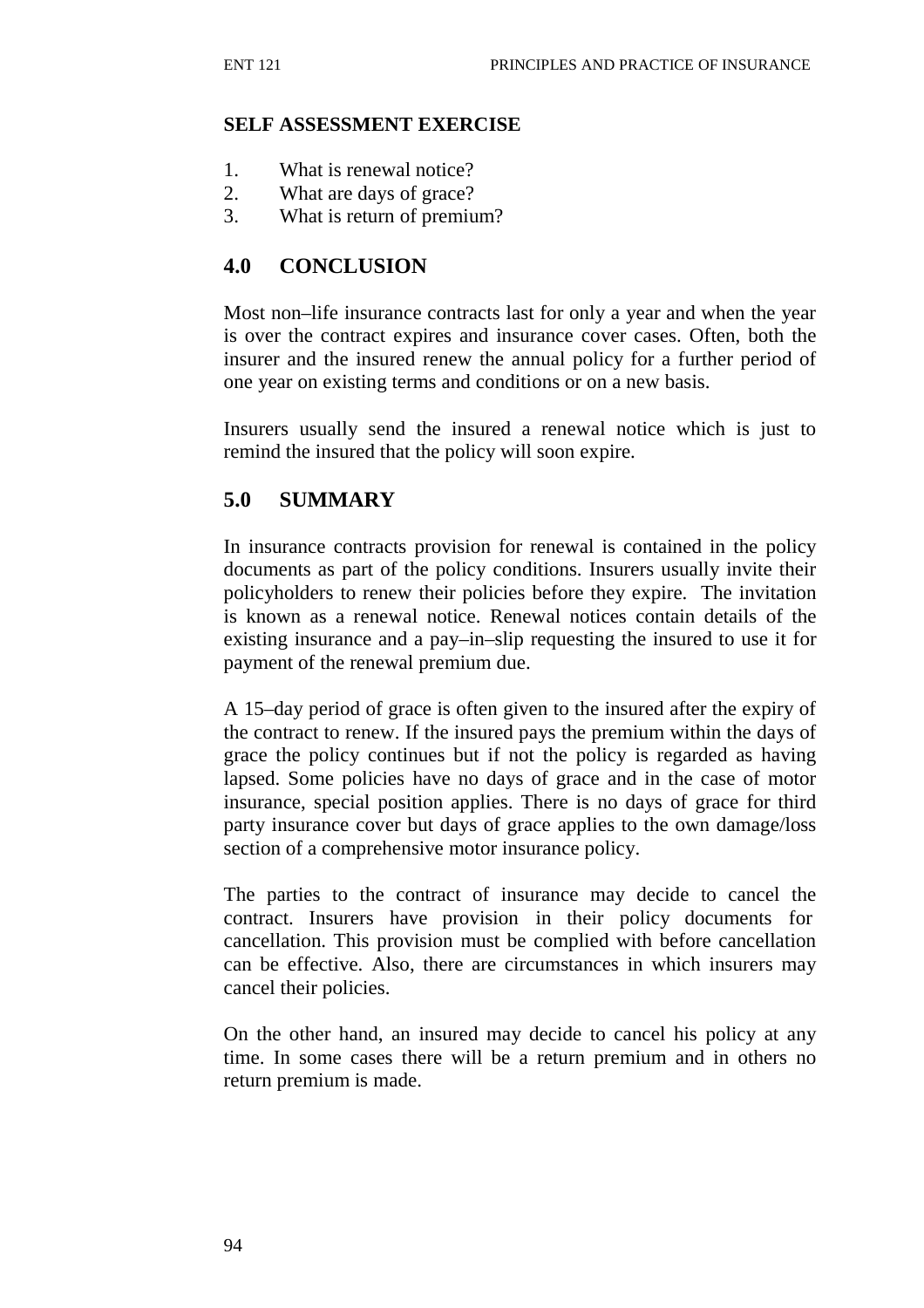# **6.0 TUTOR-MARKED ASSIGNMENT**

- 1. What is a renewal notice and what is the legal position of the renewal notice?
- 2. In what circumstances may a contract of insurance be terminated?
- 3. What are days of grace, and in which classes of insurance are they applicable.
- 4. Just before his comprehensive motor insurance expired, Mr. John received a renewal notice from his insurer. Mr. John did not pay the renewal premium until 15 days when he was involved in an accident. Stated below are claim estimates forwarded by Mr. John to his insurer:

| Third part property damage claim | N200,000 |
|----------------------------------|----------|
| Damage to his vehicle            | N500,000 |

What will be the position of Mr. John's insurer in respect of the claim estimate submitted?

# **7.0 REFERENCES/FURTHER READINGS**

Steele, John T. Elements of Insurance 101 (CIIN Nigeria).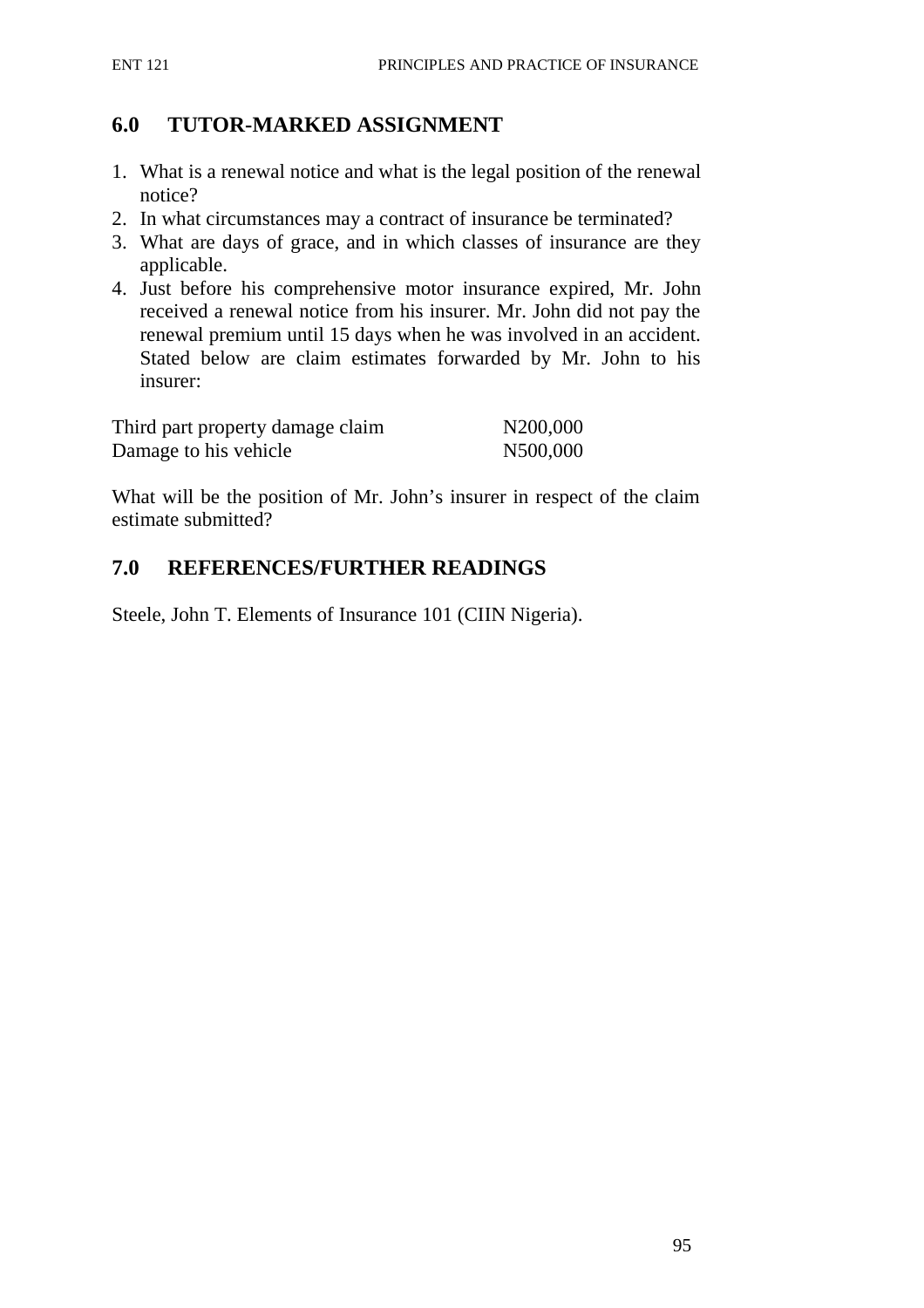# **UNIT 4 MAKING A CLAIM**

#### **CONTENTS**

- 1.0 Introduction
- 2.0 Objectives
- 3.0 Main Content
	- 3.1 Claims Procedure
	- 3.2 Notifying the Insurer
	- 3.3 Proof of Loss
	- 3.4 Claims that Fail
	- 3.5 The Cause of Loss
	- 3.6 The Size of the Claim
	- 3.7 Who Receives the Claim Payment?
	- 3.8 Payment by Mistake
	- 3.9 Disputed Claim
- 4.0 Conclusion
- 5.0 Summary
- 6.0 Tutor-Marked Assignment
- 7.0 References/Further Readings

### **1.0 INTRODUCTION**

The purpose of insurance is to provide financial compensation in the event of a loss. Therefore, if an insured suffers a loss or an accident and if the loss is covered by his insurance policy he can make a claim against his insurer. Making claim is simply an application by the insured for the payment of monies due under his insurance contract.

### **2.0 OBJECTIVES**

On completion of this unit, you should be able to:

explain the processes of making insurance claims discuss the procedures in handling insurance claims.

### **3.0 MAIN CONTENT**

### **3.1 Claim Procedure**

Before an insurer will pay a claim, certain conditions must be satisfied.

A loss or insured event must occur. The insured must suffer some financial loss before compensation is paid. This is the case in non –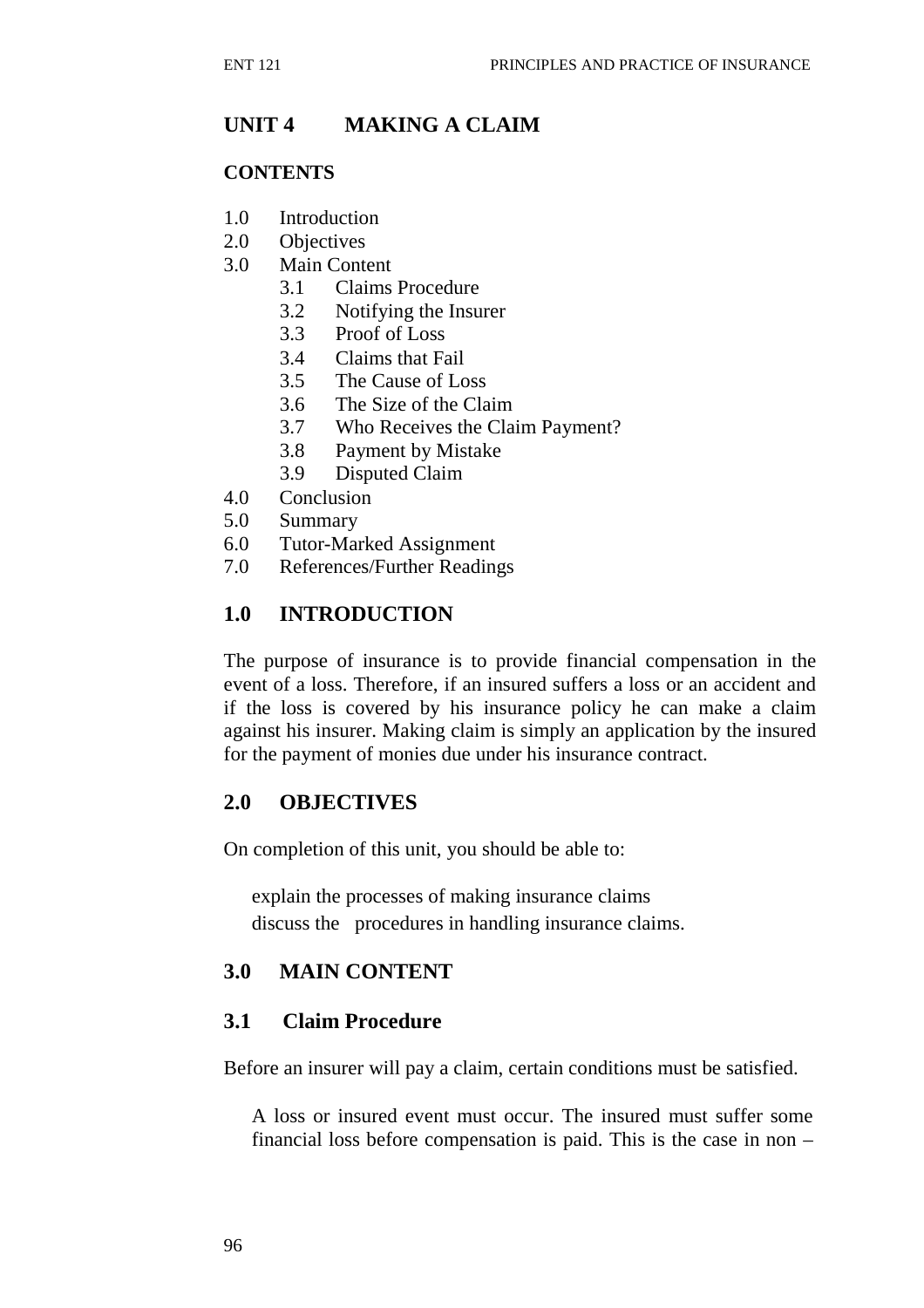life insurance. For life insurance, the insured event must have taken place, such as the death or survival of the insured.

The insurer must be notified. Insurers usually request further details and completion of a claim for when they are notified of a loss.

Proof must be provided. The onus is on the insured to show that a loss or event covered by the insurance has occurred. The insured must also prove the extent of such a loss.

### **3.2 Notifying the Insurer**

Most insurance policies require a loss to be notified in writing within a specified number of days from the date of occurrence. This could be seven, fourteen or thirty days. This notification clause must be complied with as non–compliance may give the insurer the right to avoid paying the claim. However, in practice insurers usually consider date notification on each individual merit.

Initial verbal notification may be made as soon as possible followed by a written notification. The insurers usually would send claim forms to the insured immediately they receive notification verbally or in writing.

A claim form is simply a questionnaire asking for details of the insured, details of the loss, or damage or destruction and of the time, place and nature of the loss, name at the time and place of loss. Claims are not usually paid unless and until this formation has been provided.

### **3.3 Proof of Loss**

It is the duty of the insured to prove that a loss has occurred and to demonstrate its size. This may be done by the insured given full particulars of the loss, or documentary proof of the loss. For example, in personal accident insurance, any claim must be accompanied by a medical certificate; a medical examination by the insured's medical doctor. In motor insurance, a theft loss must be accompanied by a police report, original particulars of the vehicle and purchase receipt. In marine insurance, claims are investigated by an independent surveyor and in fire insurance large claims are investigated by an independent loss adjuster.

Once the insured has demonstrated the loss, if the insurer wishes to take advantage of an exception in the policy it is up to the insurer to prove that the exception holds.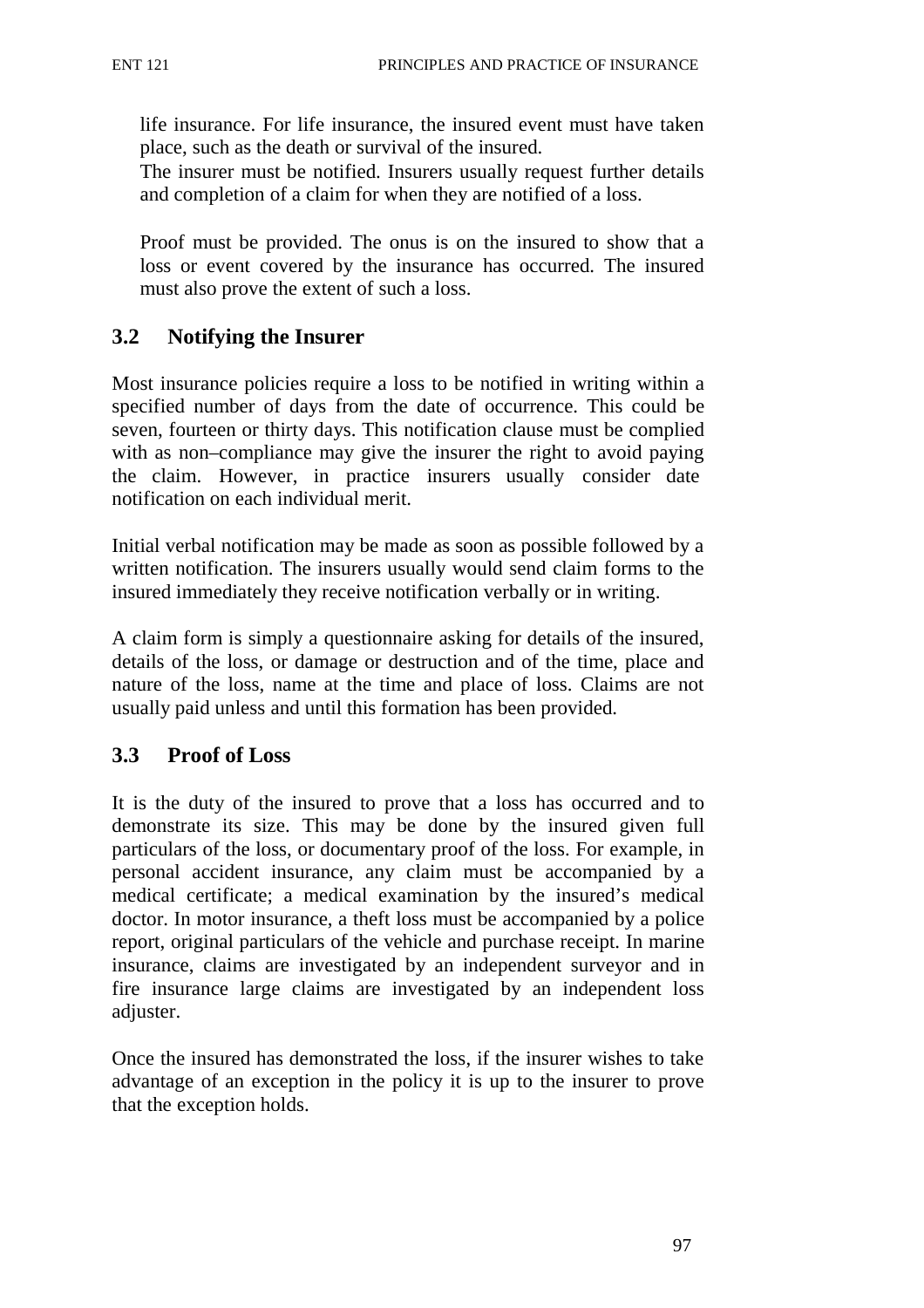#### **3.4 Claims That Fail**

An insured's claim may fail for the following reasons:

The insurance contract is invalid or had been invalidated The loss is excluded The claim is contrary to public policy.

#### **3.5 The Cause of Loss**

Insurance policies cover losses that are specified. Thus the standard fire policy will not pay claims on buildings which are blown down by high winds or blown up by explosions, but it does cover buildings damaged by fire.

However the causes of loss are more complicated than these losses of related causes, factors or events; or

A chain of related causes, factors or events; or Several causes may occur together; Several unrelated causes

The insurer must therefore discover the time, real or proximate cause of loss. Only if the contract covers the proximate cause will the insurer pay the claim. For example, a personal accident policy specifically excludes losses caused by sickness and ill health. If a policy holder has a heart attack while cleaning windows and falls from the ladder, and as a result breaks his neck and dies, the proximate cause of death is the heart attack rather than the fall and a claim will fail. However, if his ladder breaks and the fall brings on a heart attack from which he subsequently dies, a claim would succeed because the proximate cause was accidental.

#### **3.6 The Size of the Claim**

The size of a claim depends on whether the contract is one of indemnity or of reinstatement, a valued policy or a contract to pay a specified sum.

Therefore, the size of a claim under a contract of indemnity will be determined by the principles of indemnity. The claim must be sufficient to place the insured in the same financial position after the loss as he was in before the loss. For example, the claim for property insurance is the value of the loss or damage of the property at the time and place of loss. For a large claim a specialist adjuster; engineer or surveyor is used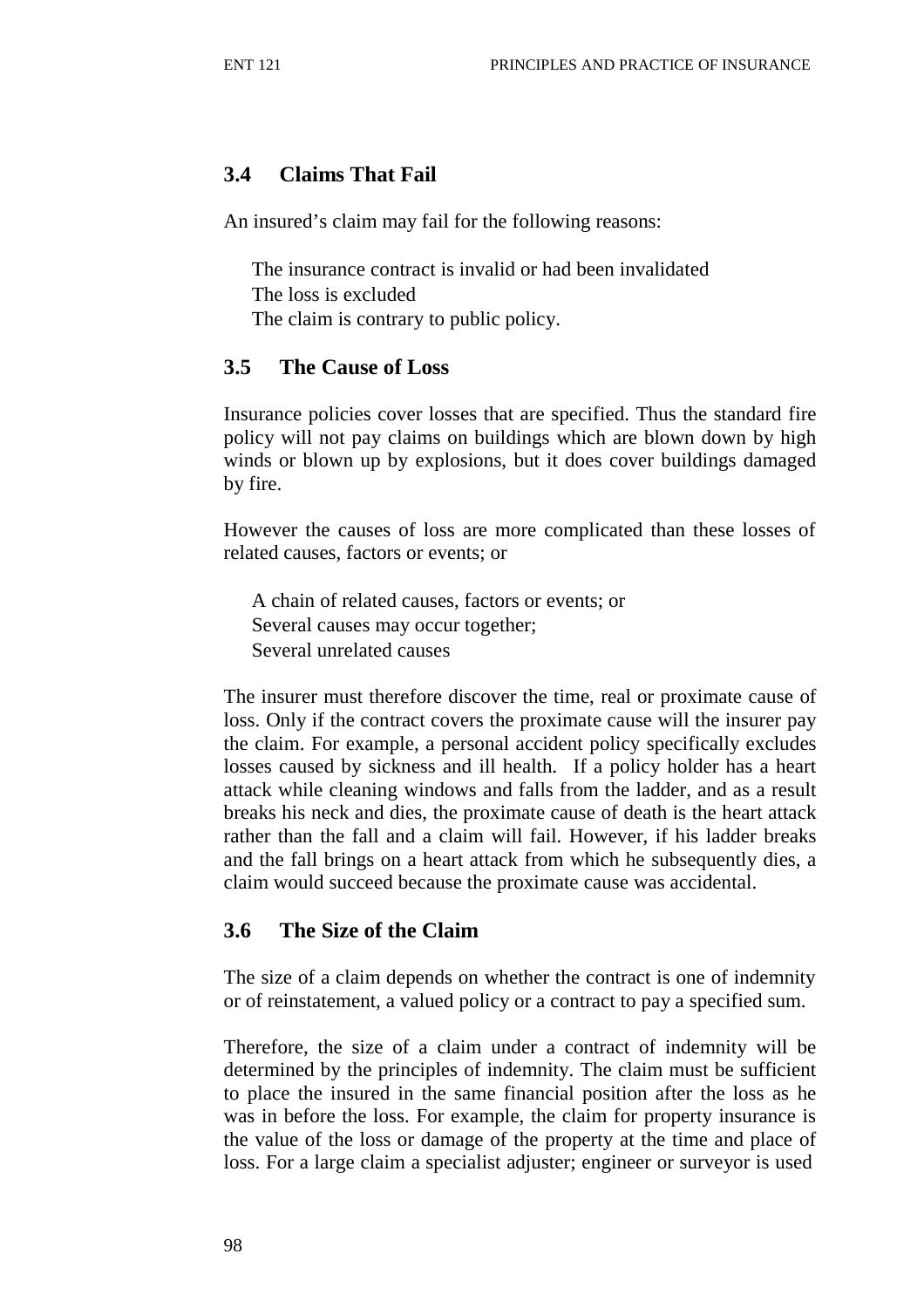to assess the loss. In liability insurances, the claim payment is settled by the insurer directly with the injured third party, and is meant to reflect compensation for loss of earnings, pain and suffering, disability and legal costs. The payments are equal either to the damages awarded by the courts or to the amount of an out–of–court settlement.

The size of a claim under reinstatement contracts depends on the cost of rebuilding or restoring the damaged property in its original form, less any allowances for betterment.

For a valued policy, the size depends on the value placed on the property and the extent of damage.

# **3.7 Who Receives the Claim Payment?**

Usually the claim is paid directly to the person or company that bought the insurance policy. However, there are certain exceptions such as are identified below:

- i. In a liability claim, the claim is paid directly to the injured third party.
- ii. Where the policy is assigned, the proceeds from the policy will be made to the assignor.
- iii. In life assurance, death claim is paid to the insured's legal representative or to the beneficiaries.
- iv. Claims may be paid to another person by order from courts, although this is not common.

# **3.8 Payment by Mistake**

Where an insurer pays a claim which should not have been paid, because no cover was in force for one reason or the other, the insurer is entitled to recover the mistaken claim payment except in certain instances, including that of gratia payments and payments made following a mistake in law or under legal obligation.

# **3.9 Disputed Claims**

In some cases, the insurer and the insured may disagree over the amount of claim payment or over whether a claim should be paid or not. In such cases, settlement should be made by negotiations between a claims official from the insurer and the insured or an independent loss adjuster and the claimant or by reference to the courts, or by taking the dispute to arbitration, for a policy that contains arbitration conditions.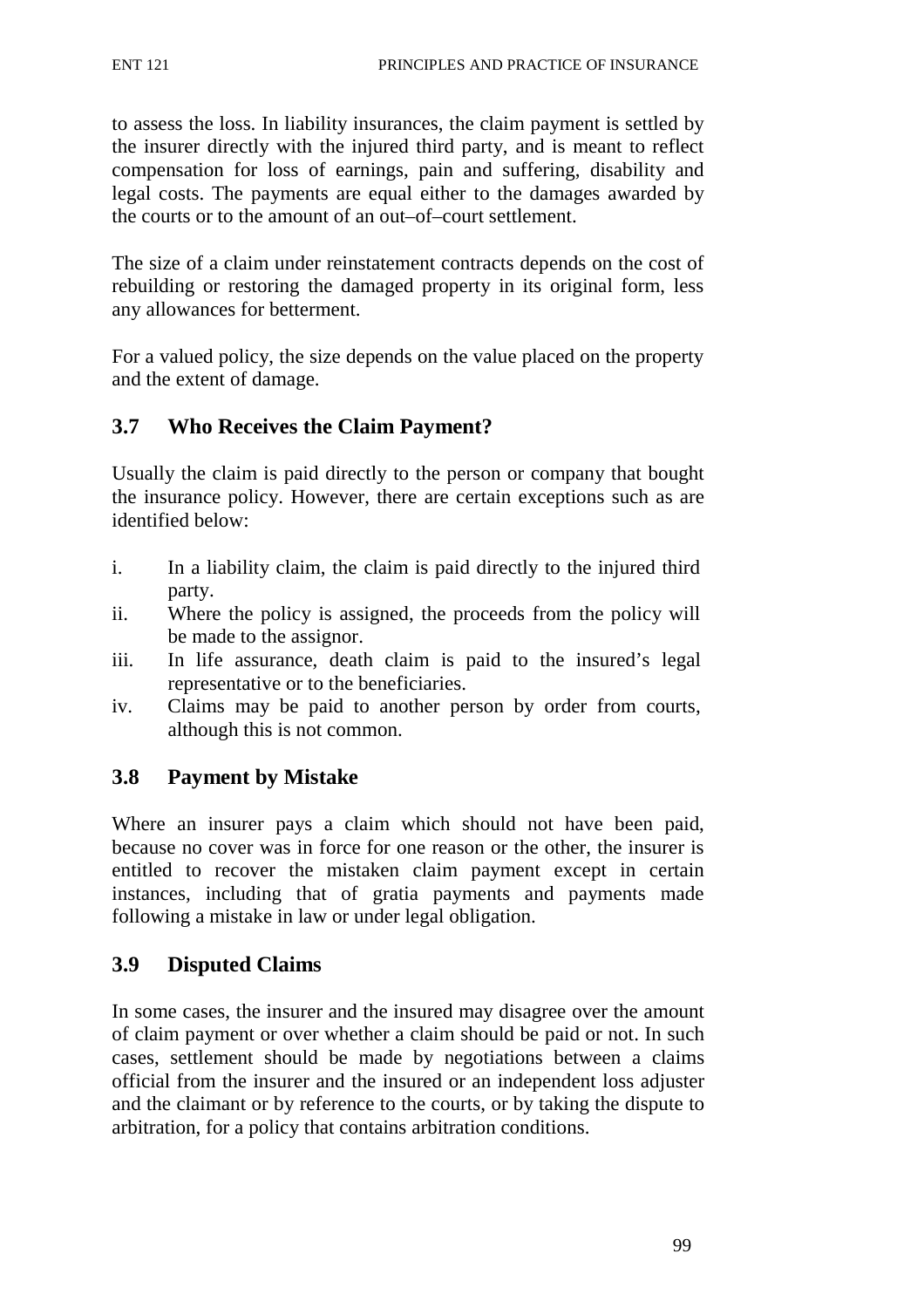#### **SELF SSESSMENT EXERCISE**

- 1. What is a claim form?
- 2. What is the proximate cause of loss?
- 3. What is proof of loss?
- 4. State the reasons why a claim may fail?

### **4.0 CONCLUSION**

The essence of the insurance contract is that the insurer agrees in return for the premium paid by the insured, to indemnify or compensate him in the event of a loss. Therefore, an insured who suffers genuine loss within the meaning and intention of his policy must be compensated.

Insurers have the duty to ensure that insurance funds are not wasted; only policyholders who have suffered genuine losses are compensated.

### **5.0 SUMMARY**

We have seen that before a claim is paid both the insured and the insurer must follow certain procedures.

On the part of the insured, the loss must be reported promptly and within the required period of notification. Also, the insured must obtain a claims form and complete it with all the necessary supporting documents proving the loss and size of the loss.

Notification may be oral or in writing. The insurer on receipt of notification checks the following:

Whether the contract is in force

Whether the loss is covered

- Whether the premium has been paid in advance
- Whether the terms, conditions and provisions of the contract are kept

He will then acknowledge receipt of the loss notification and send the claim form to the insured.

On the receipt of the supporting documents, the insurer decides whether the claim will be handled in house or he would appoint an independent loss adjuster to handle the claim. Small losses are usually handled in house, while large losses are handled by independent loss adjusters.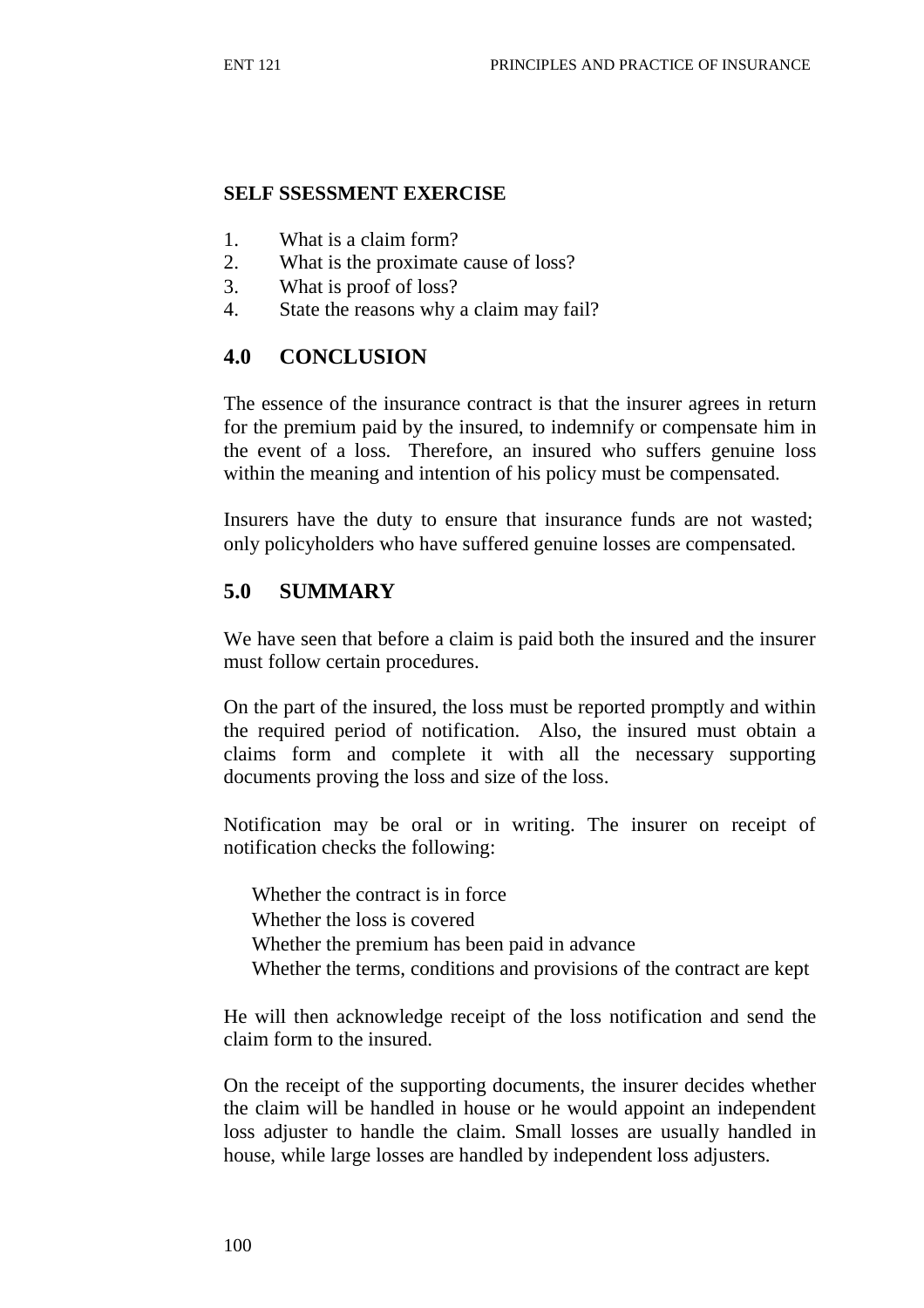# **6.0 TUTOR-MARKED ASSIGNMENT**

- 1. What procedure would an insured follow when he suffers a genuine loss under his personal accident insurance?
- 2. An insurer will have to take some steps when a loss is reported to him. What are these steps
- 3. How is claim dispute settled?
- 4. What happens when payment is made by mistake?

# **7.0 REFERENCES/FURTHER READINGS**

Steele, John T. Elements of Insurance 101 (CIIN Nigeria) *CIIN Journals.*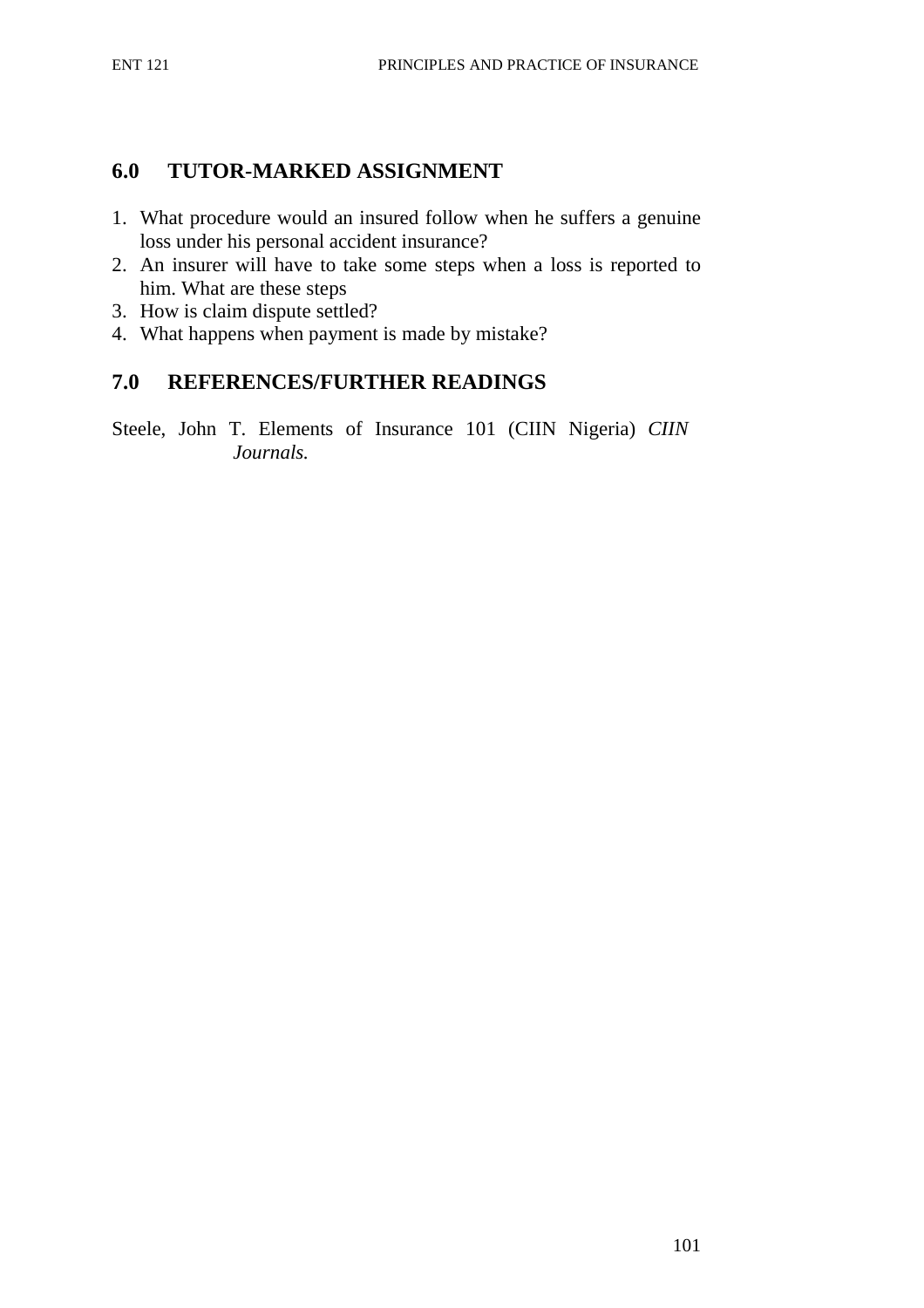# **UNIT 5 RISK MANAGEMENT**

#### **CONTENTS**

- 1.0 Introduction
- 2.0 Objectives
- 3.0 Main Content
	- 3.1 The Concept of Risk in Insurance
		- 3.1.1 Definition and Classification of Risk
		- 3.1.2 The Concept and Process of Risk Management
		- 3.1.3 Risk Identification Techniques
		- 3.1.4 Risk Evaluation
		- 3.1.5 Financial Control of Risk
		- 3.1.6 Physical Control of Risk
		- 3.1.7 The Interrelationship of Risk Analysis, Control and Financing
- 4.0 Conclusion
- 5.0 Summary
- 6.0 Tutor-Marked Assignment
- 7.0 References/Further Readings

### **1.0 INTRODUCTION**

From time immemorial, man has sought ways of controlling risk to which individuals either private or grouped together as commercial and business ventures are exposed.

Until about 20 years ago, the concept of risk management was regarded as a subject and an arm of practical management. It is a multidisciplinary subject which brings together the ideas and techniques drawn from various disciplines, to provide sound conceptual functions and a set of tasks for the analysis and positive control of risks.

It was widely acclaimed that risk management was first introduced in the United States of America in the early fifties as a result of dissatisfaction on the part of the corporate and individual insurance buyers with the inadequate premium discount given by insurance underwriters to compensate for higher risk retention and the loss prevention methods being adopted for their insured risks.

## **2.0 OBJECTIVES**

After studying this unit, you should be able to: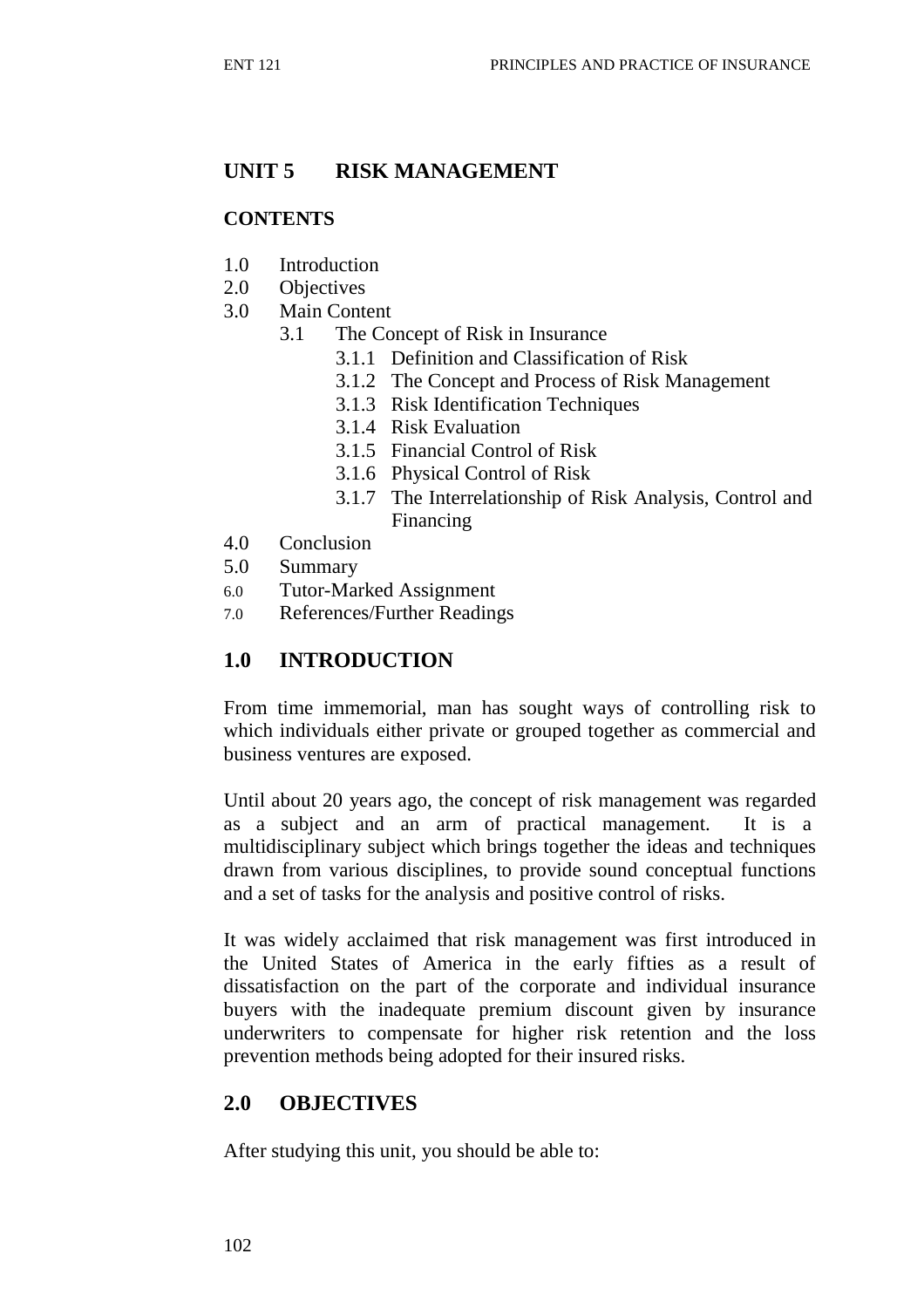define risk classify risks identify risks evaluate risks discuss financial/physical control of risks analyze the interrelationship of risk analysis, risk control and risk financing.

### **3.0 MAIN CONTENT**

# **3.1 The Concept of Risk in Insurance (Conditions of Certainty, Conditions of Risk and Conditions of Uncertainty)**

These conditions relate basically to the state of an investor's knowledge about underlying factors which affect the outcome of his investment decisions. The nature and effects of each condition on investment activities will now be discussed.

Conditions of certainty can be said to prevail where a potential investor has full knowledge of the ultimate outcome of an investment opportunity. This implies:

- a. Perfect knowledge, from the outset, of the exact nature and timing of the stream or cash-flow to be expected from an investment opportunity.
- b. The expectation that the anticipated outcome would not be subject to chance.

Given that situation, an investor would conceptually have a singlevalued expectation of the outcome of an investment opportunity. Since such an outcome would not be subject to chance, benefits expected from the investment ex-ante would synchronize with benefits actually realized ex-post.

Situations of single-valued expectations are rare in the investment world. In practice, one can speak of certainty conditions whenever the number of possible outcomes from an investment activity falls within a very narrow range of possible values. In that case, there would be only a very remote possibility of divergence between expected and realized investment outcomes. Investments in fixed income financial assets can be so categorized, especially where the likelihood of default in the payment of interest or principal is remote.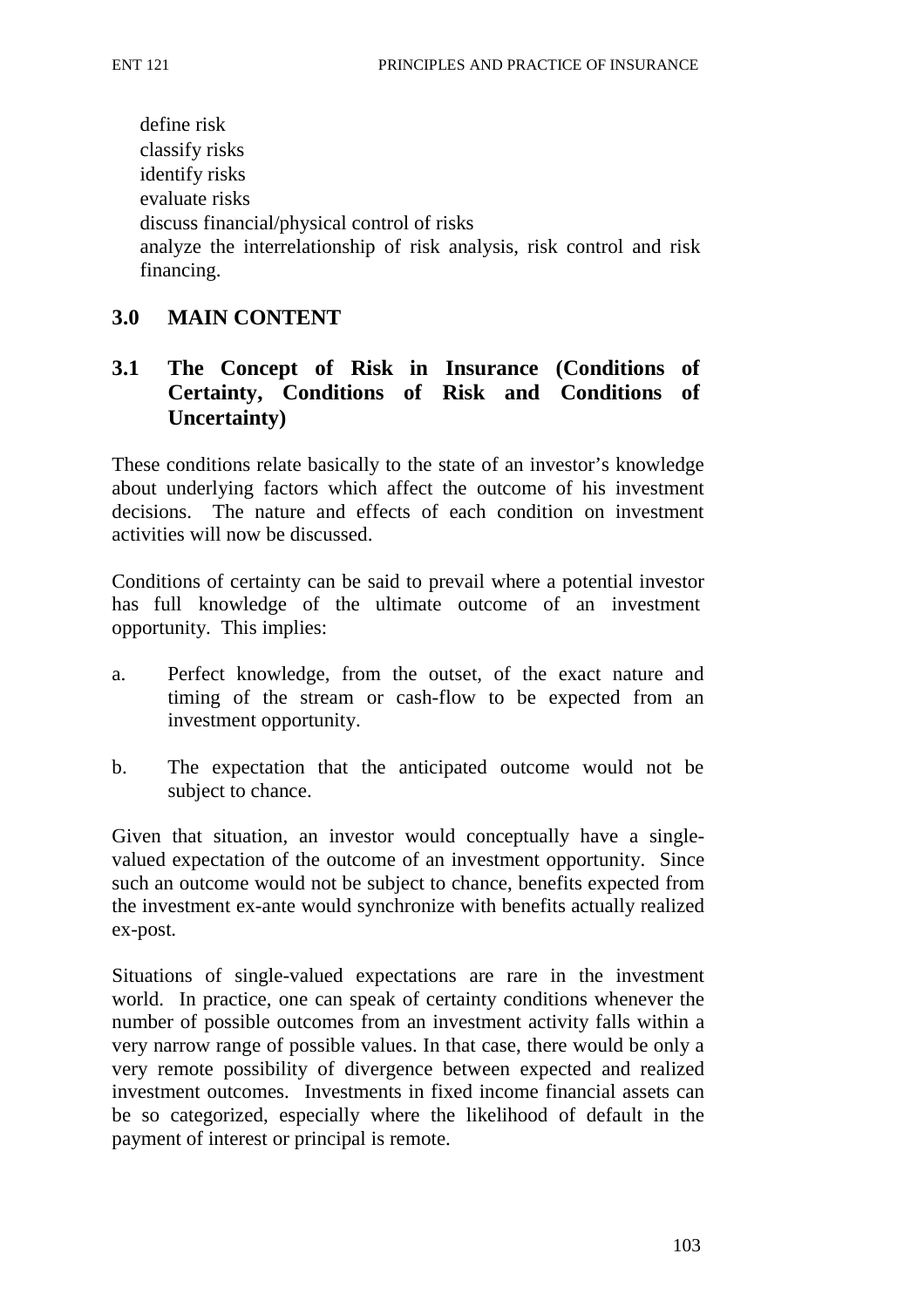An investor in government treasury securities can, for instance, calculate with fear. Uncertainty has been described as one of the fundamental facts of life. Many individuals and business enterprises fail to realize the magnitude of risks to which they are exposed every minute of the day. How many people for instance, are aware that the building in which they are can catch fire from many sources anytime and so place them in the danger of being injured or possibly losing some of their property, such as documents? Equally, individuals face the risk of imminent death from numerous causes both known and unknown. Just remember the case of Dele Giwa, a renowned Nigerian journalist who was killed at his breakfast table by a letter bomb on the 19th of October, 1986. When he received the parcel, little did he know he would be gone forever the next minute. That was the risk of death lurking around him.

In business circles, numerous examples of risks facing business entrepreneurs are also legion. A company that owns a business premises where different types of manufactured goods are stored can be burnt down anytime. A bank could be robbed by armed robbers any moment, irrespective of the number of armed policemen mounting guard.

#### **3.1.1 Definition and Classification of Risk**

Many writers have defined the word risk in many ways, but for the purpose of this course, risk, according to Robert Imehr and Emerson Cammack is defined as the *"uncertainty of loss"*. That is, risk involves a situation where it is not certain when, where and how a loss or misfortune may occur.

Risk may be classified as:

- a. Pure or speculative risk;
- b. Fundamental or particular risk.

Pure risk is one that gives rise to a loss or a loss situation. For example, if a car owner drives his car without sustaining an accident or injury to a third party. The owner does not suffer any loss. On the other hand, he may be involved in an accident. In this case, he suffers a loss.

Pure risk may arise from natural disaster. For example, earthquake, fire, thunder and lightening. It may also arise from human behaviour such as car theft, car accident, bank robbery, etc. These kinds of risks are generally insurable, that is, they can be covered by insurance companies.

Speculative risk is one which gives rise to loss or gain or break-even situation. Examples are common in buying and selling of goods and shares, pools betting, gambling of all sorts, trade losses, possibility of a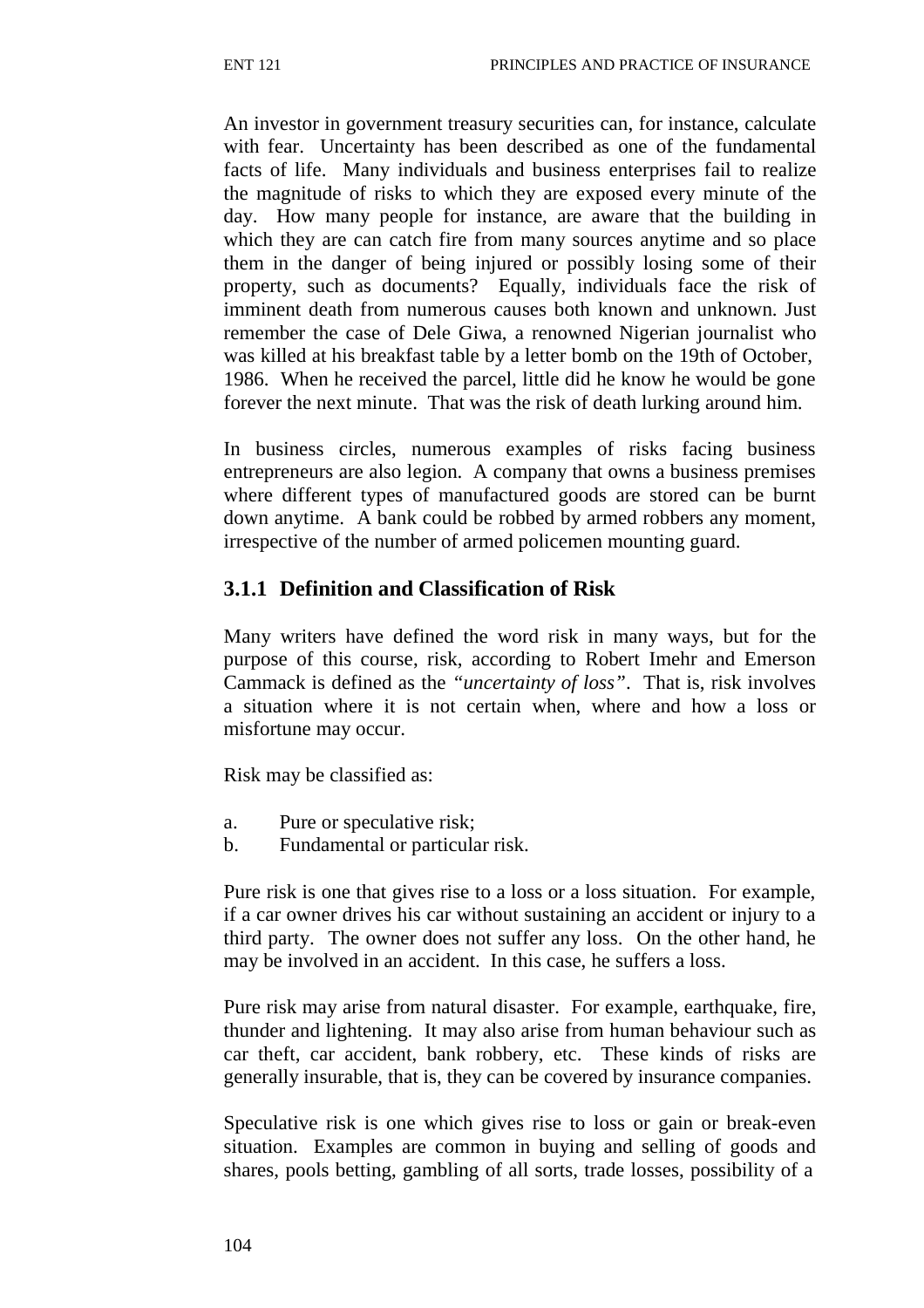fall in demand etc. fall in the category of speculative risks. Generally, insurance companies do not insure speculative risks, that is, they are uninsurable.

Fundamental risk is one that arises from the society in which we live or from the physical occurrences beyond man's control. Unemployment, war, changes in fashion, changes in customs and inflation are examples of fundamental risks that arise from the society in which we live. On the other hand, examples of physical occurrences beyond the control of man include earthquake, flood, tidal waves, volcanic gas emission; as the one that occurred at Nyos in Cameroon on 22nd August, 1986. Some fundamental risks are insurance while some are uninsurable.

### **3.1.2 The Concept and Process of Risk Management**

Risk management is a system among various functions of an organization whereby the risks threatening the assets and earnings of the organization can be identified, analysed and controlled in the most efficient and economic manner.

Risk management process takes a broader view of the problems, passedby risks than does of the insurance. The process starts at a more fundamental level and asks the basic questions as to what risk this organization is exposed to.

It moves on from there to evaluate the likely impact on the organization by looking at both severity and frequency. Having identified the risk and evaluated it, risk management techniques are then applied to decide how this identified risk could best be controlled. This process is shown in the diagram below where we can see a simple representation of the various stages of risk management.



#### **The risk management process**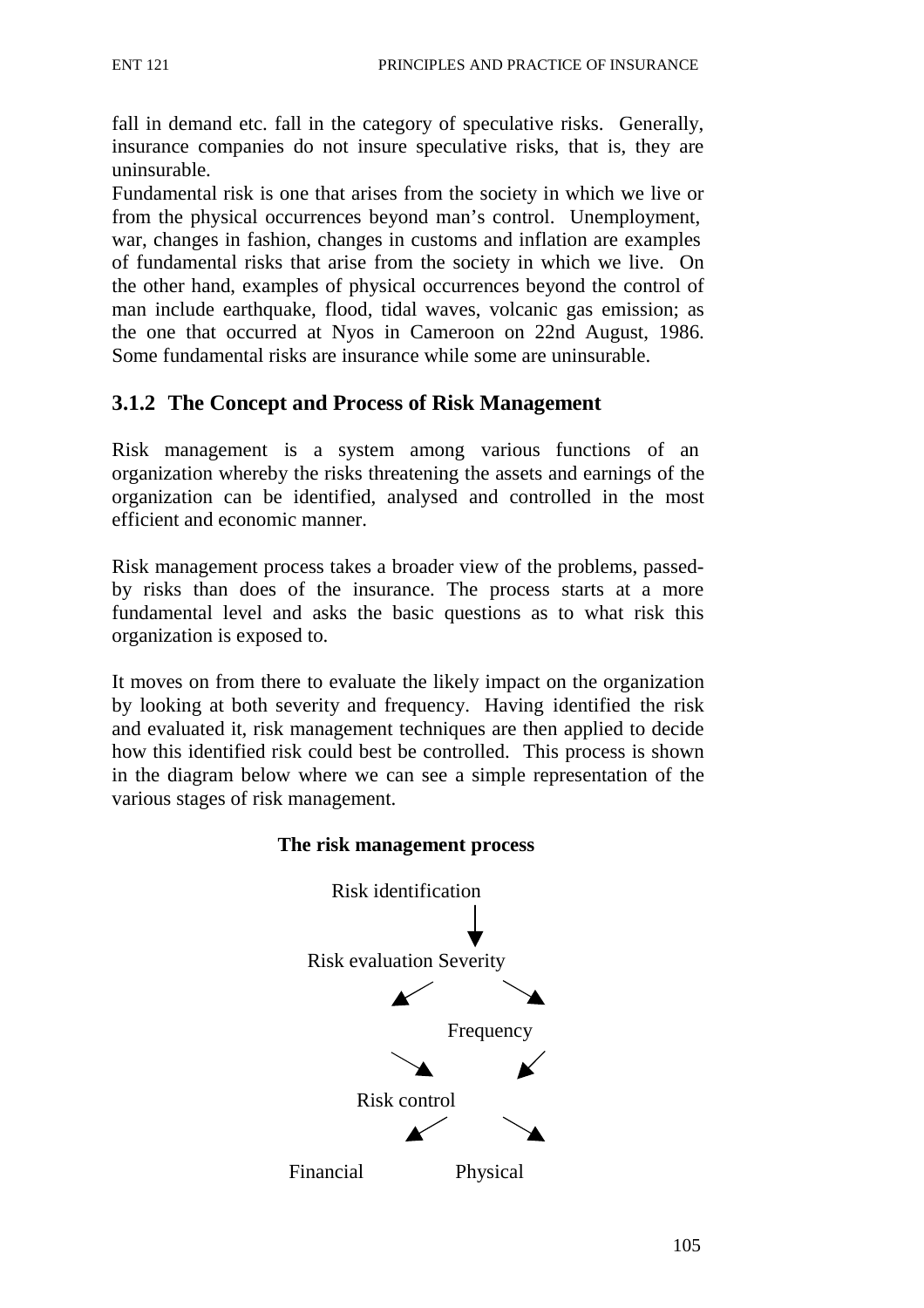### **Fig. 1: The risk management process**

### **Retention Transfer Elimination Minimization**

It can be seen from this diagram that financial transfer of risk will be the stage in the process involving insurance. Earlier, insurance was defined as a risk transfer mechanism and it is in this capacity that it relates to risk management. Insurance then, is one part of the risk management process.

# **3.1.3 Risk Identification Techniques**

Here, it is essential to carry out some kind of physical inspection. Having done this, one or more of the following may be a helpful aid to identifying risks:

- i. Organizational charts;
- ii. Flow charts;
- iii. Checklist or questionnaire.

An organizational chart will show the basic organizational structure of the plant or of an entire company. It will show the relationship between and among different personnel. For example, it could highlight weaknesses in organizational structure which could cause problems for the risk manager.

The flow chart is particularly useful in companies where the system of manufacture as production involves materials, flowing through a process. It shows the flow of the operation and can highlight problems which would be caused by unforeseen events.

The checklist involves the risk manager asking a number of questions about each stem of plant. These questions normally revolve around the risks to which the plant could be exposed.

## **3.1.4 Risk Evaluation**

Risk evaluation or analysis – The second stage in the risk management process is that of evaluating the impact of risks on the firm. Risks are often evaluated in a qualitative manner, that is, something which benefits from experience and the risk managers falls back on their own experience of similar events or situations in measuring the potential impact of risks. The method here involves statistical work which really begins with the keeping of adequate records.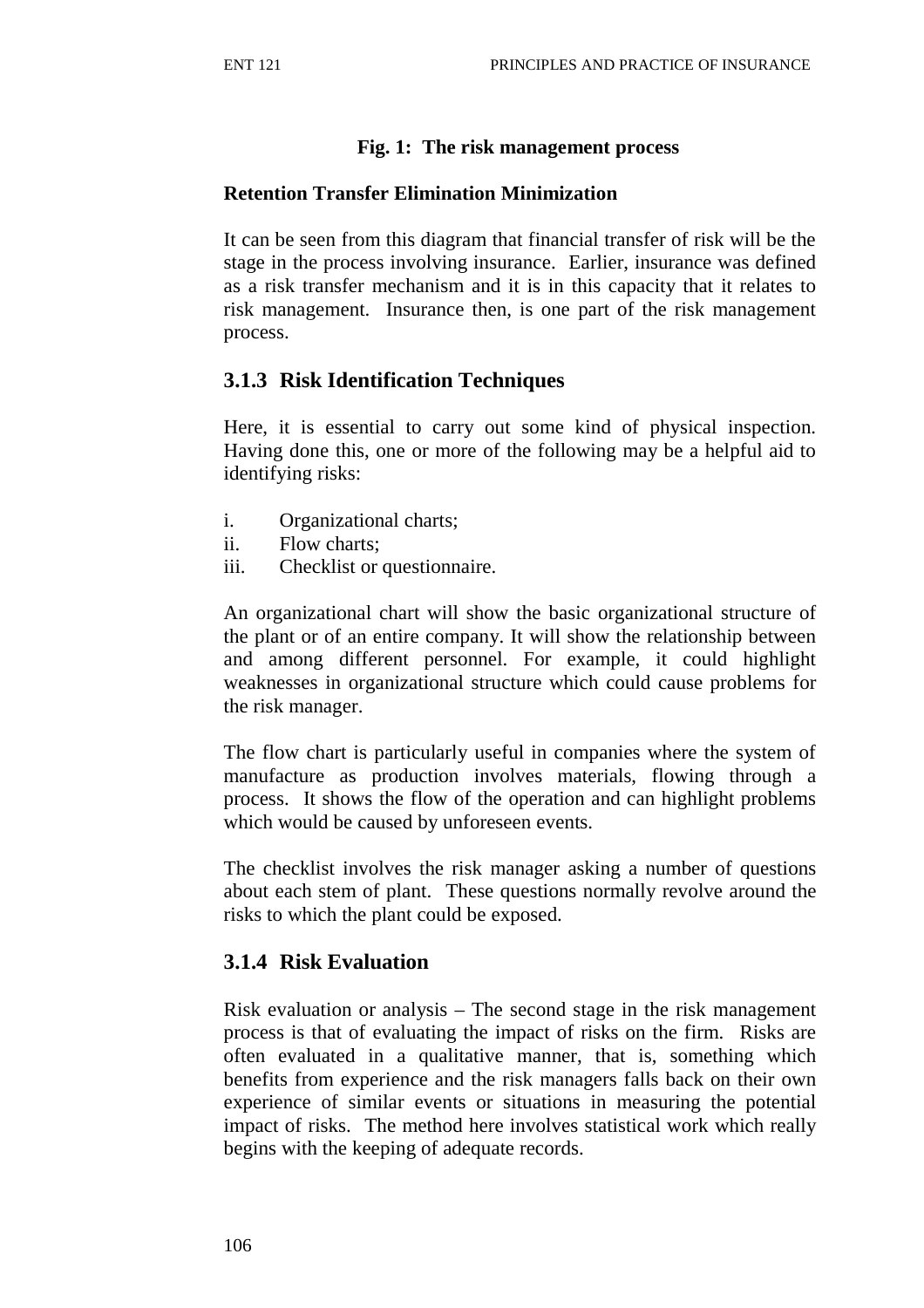Risk control is the third and final step in the risk management process as shown in Fig. 1. It should be recognized that this falls into two parts viz: physical and financial. The objective of a risk manager is the economic control of risk. After identifying and evaluating the risk, he can decide how best to respond to it.

### **3.1.5 Financial Control of Risks**

This particular aspect could be divided into two categories, viz: retention and transfer.

### **Retention**

This situation decides to retain the expectation of risks which are predictable and transfer the unpredictable to insurance. So the extent of this retention value the company becomes its own insurance. Also, in the case where the insured retains an excess or deductibles, this means that the insured retains the risk to the tune of this excess or deductibles. Alternatively, a separate fund could be set up to pay for losses or risk which may be fully retained. Such a fund is called self-insurance. Furthermore, new developed risk retention has been the formation of captive insurance companies, where large companies set up a subsidiary company to insure all the risks to which the parent company might be exposed.

### **Transfer**

The second method of financial risk control is the situation in which the company transfers the effect of the loss to some other person or company. The most common form of risk transfer is by way of insurance. This is where the owner of the property is paying to her, the risk transferred to an insurance company. As earlier mentioned, this is only where insurance is concerned in the whole process of risk management.

### **3.1.6 Physical Control of Risks**

Generally, this involves loss prevention which sometimes is referred to as risk reduction. It could be divided into two categories, namely:

- (i) Elimination, and
- (ii) Minimisation of risk.

#### **Elimination**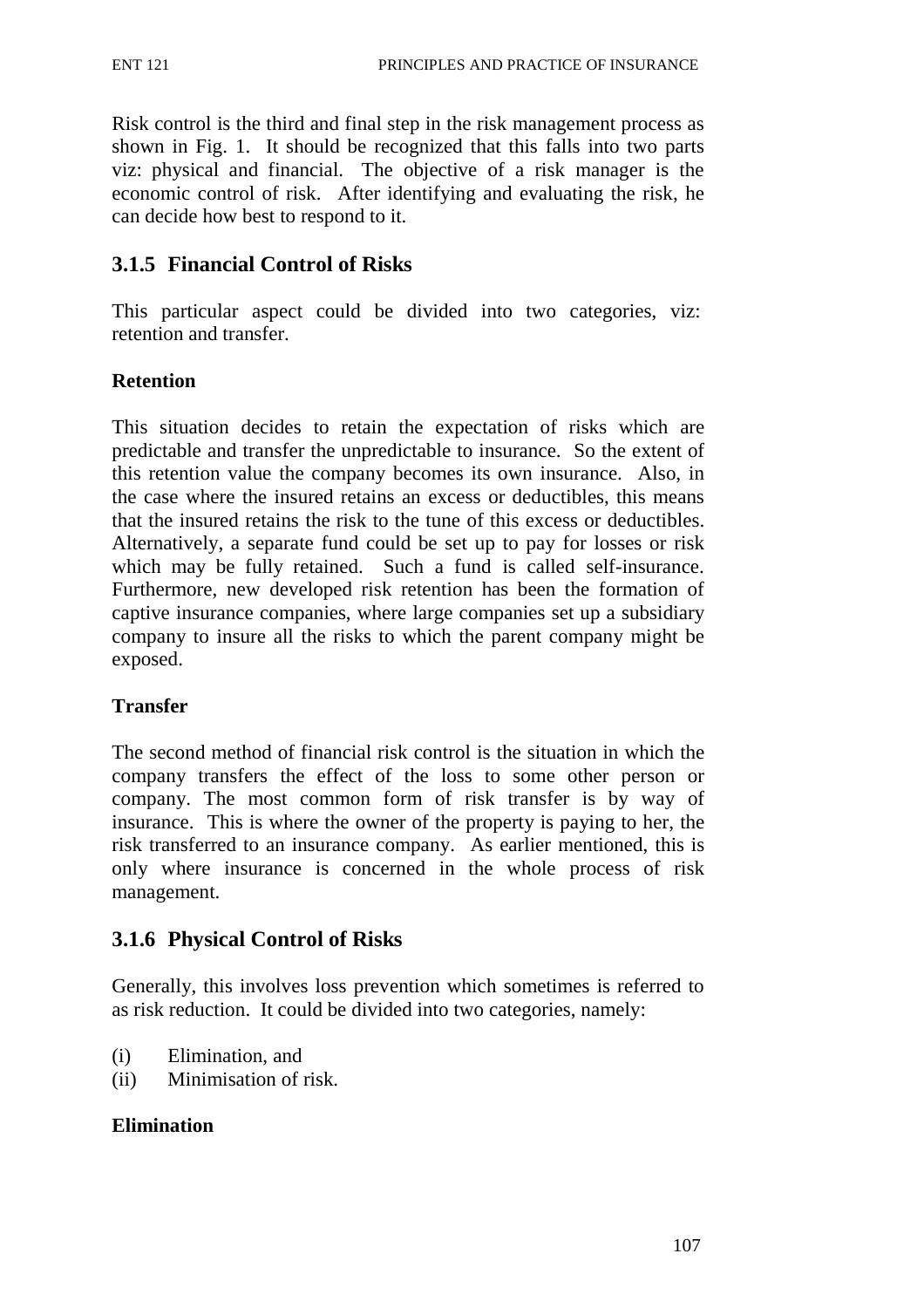Many people think that the surest way of preventing losses is to eliminate the possibility of occurrence totally. A person who, for instance, is really concerned over the likelihood of a motor accident could sell the car, and so eliminate the risk. For some other domestic or business risks, their elimination will just not be possible.

#### **Minimization**

The thoughts on the inability to eliminate risk leads to how best losses can be minimized. This falls into two main divisions:

- i. Pre-loss minimization This involves steps taken before the adverse events occur.
- ii. Post-loss minimization This takes place after the loss has occurred to minimize the severity or extent of loss.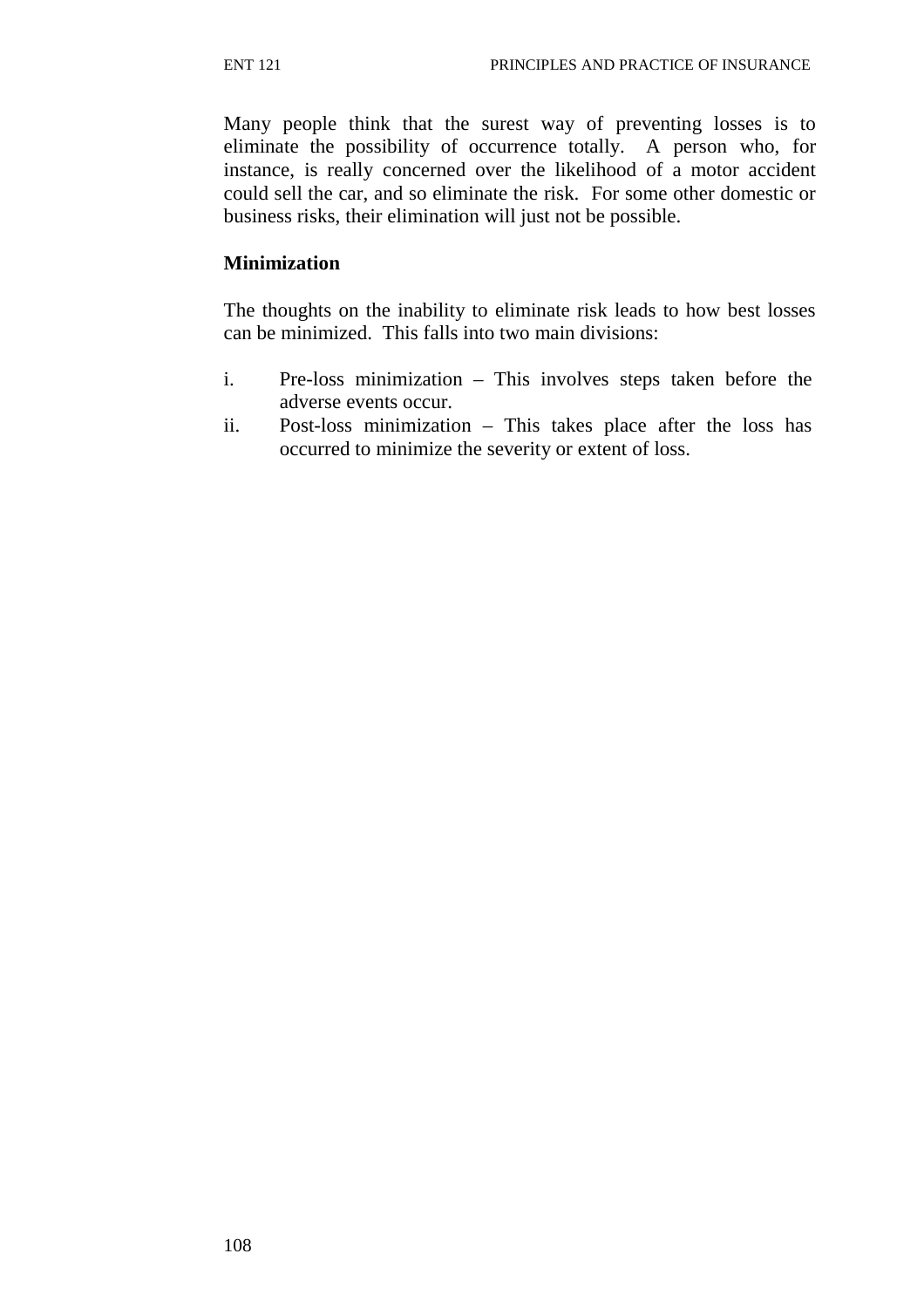

# **The Interrelationship of Risk Analysis, Control and Financing**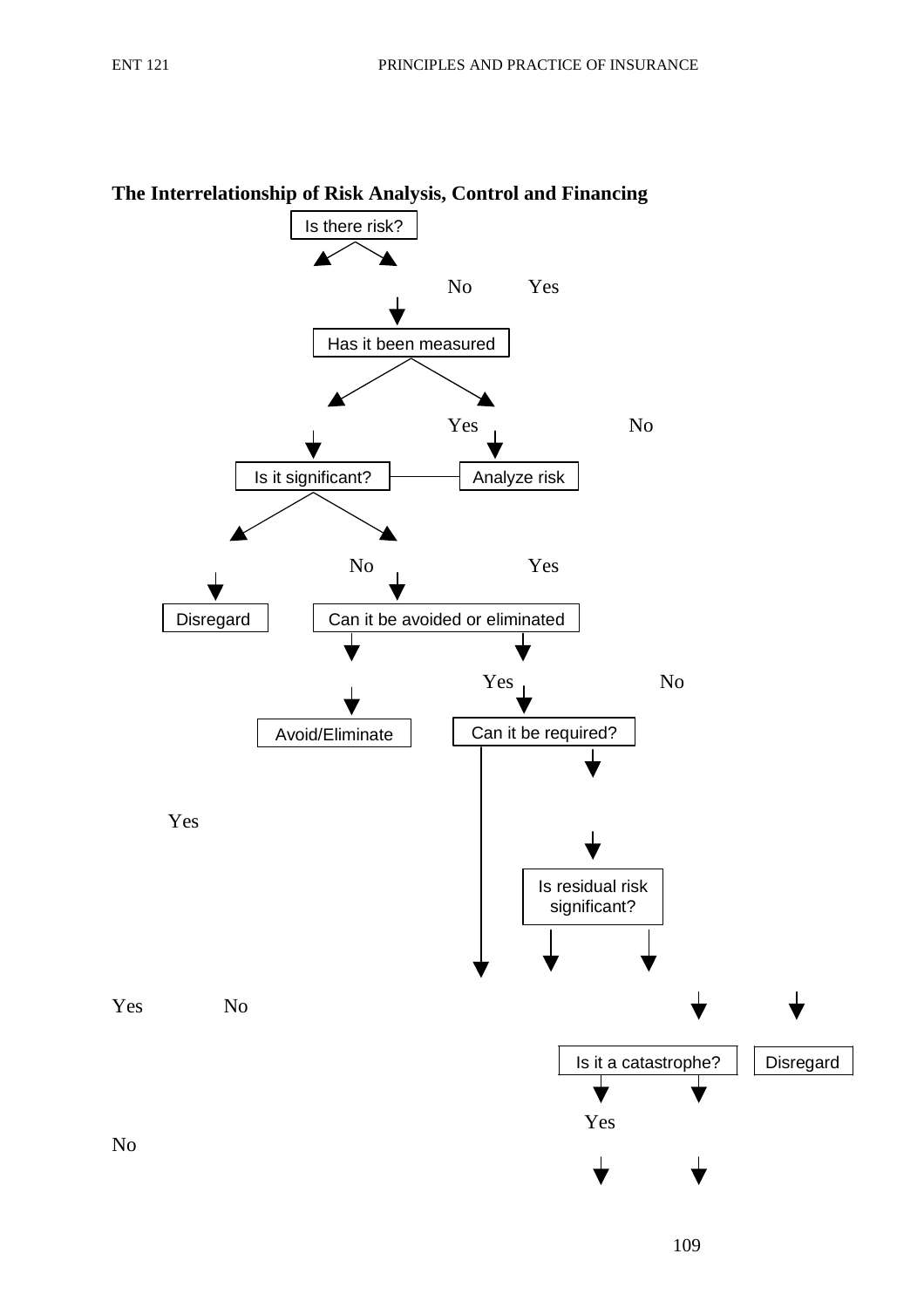Can it be retained?

### Fig. 2 The interrelationship of risk analysis, control and financing **SELF ASSESSMENT EXERCISE**

- 1. Explain the concept of risk in insurance.
- 2. How is risk classified? Discuss.
- 3. Give five (5) examples each of:
- a. measures for reducing loss probabilities
- b. techniques of reducing loss severity.

### **4.0 CONCLUSION**

We have seen that no insurer or insured can afford to neglect risk management which has been defined as the process of growth and its effects on the growth process as well as on performance in the insurance market.

It is seen that the services of the intermediary increases the gross premium income of the insurers and consequently, contributes positively to the economy of the country.

This course material is designed to improve the information on which decisions are taken to help reduce risk. An insurer that is considering marketing a new product may seek to reduce uncertainty by conducting a market research, though given the limitation of such research, there can be no guarantee that actual outcome will match the expected results.

In such circumstances, the need for past data, statistical information mainly on claims of insurance are to be charged from the experience gathered so far. This and any other data the insurer uses to charge future premium as a result of the severity and frequency of risk insured against.

## **5.0 SUMMARY**

Risk management plays a significant role in the formulation of decision making in the method of risk financing. Risk financing may include risk transfer, i.e. reinsurance, co-insurance, premium loading etc. It is said that a risk with high loss frequency and severity can better be transferred through catastrophe excess of loss reinsurance. However, through risk evaluation, the insurer is able to classify its portfolio of risk in terms of frequency and severity for effective decision.

## **6.0 TUTOR-MARKED ASSIGNMENT**

1. Discuss the six (6) steps that constitute the logical sequence of every risk management programme.